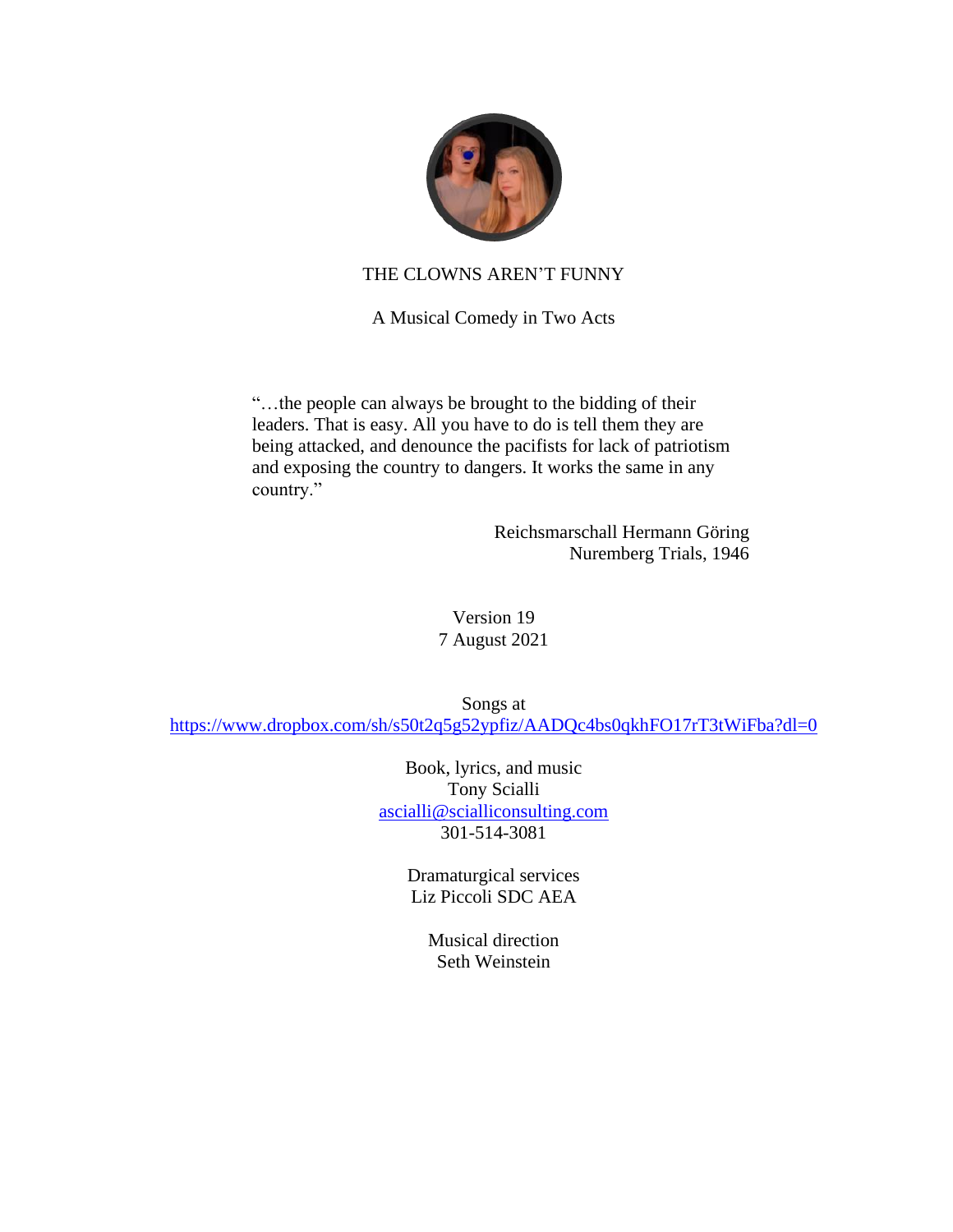#### Brief Synopsis

Victoria, the sideshow fortune teller in an English circus during World War I can see the future, but no-one wants to hear how each war only leads to the next war. Caught up in the patriotic frenzy of wartime, she is unjustly arrested as an enemy saboteur. Can she control her power and change the future?

#### **SETTING**

A small town in England, 1916. A circus has bravely set up to provide what entertainment it can in these difficult times.

Act 1, Scene 1: The center ring of a one-ring circus

Act 1, Scene 2: Victoria's tent

Act 1, Scene 3: Leah's tent

Act 1, Scene 4: The midway

Act 2, Scene 1: The police station

Act 2, Scene 2: A battlefield in France on one side + Leah's tent on the other side

Act 2, Scene 3: Victoria's tent

Act 2, Scene 4: The midway

Act 2, Scene 5: A battlefield hospital

Act 2, Scene 6: The midway

#### A note on the setting

Yes, it really is a circus. Perhaps it is also a metaphor for life off the main road, but it is a circus all the same. I have not written much circus activity, but I would expect some circus business while the characters are talking to one another. Due to my affection for and trust of directors, I leave it to you to put in the circus stuff you would like to see.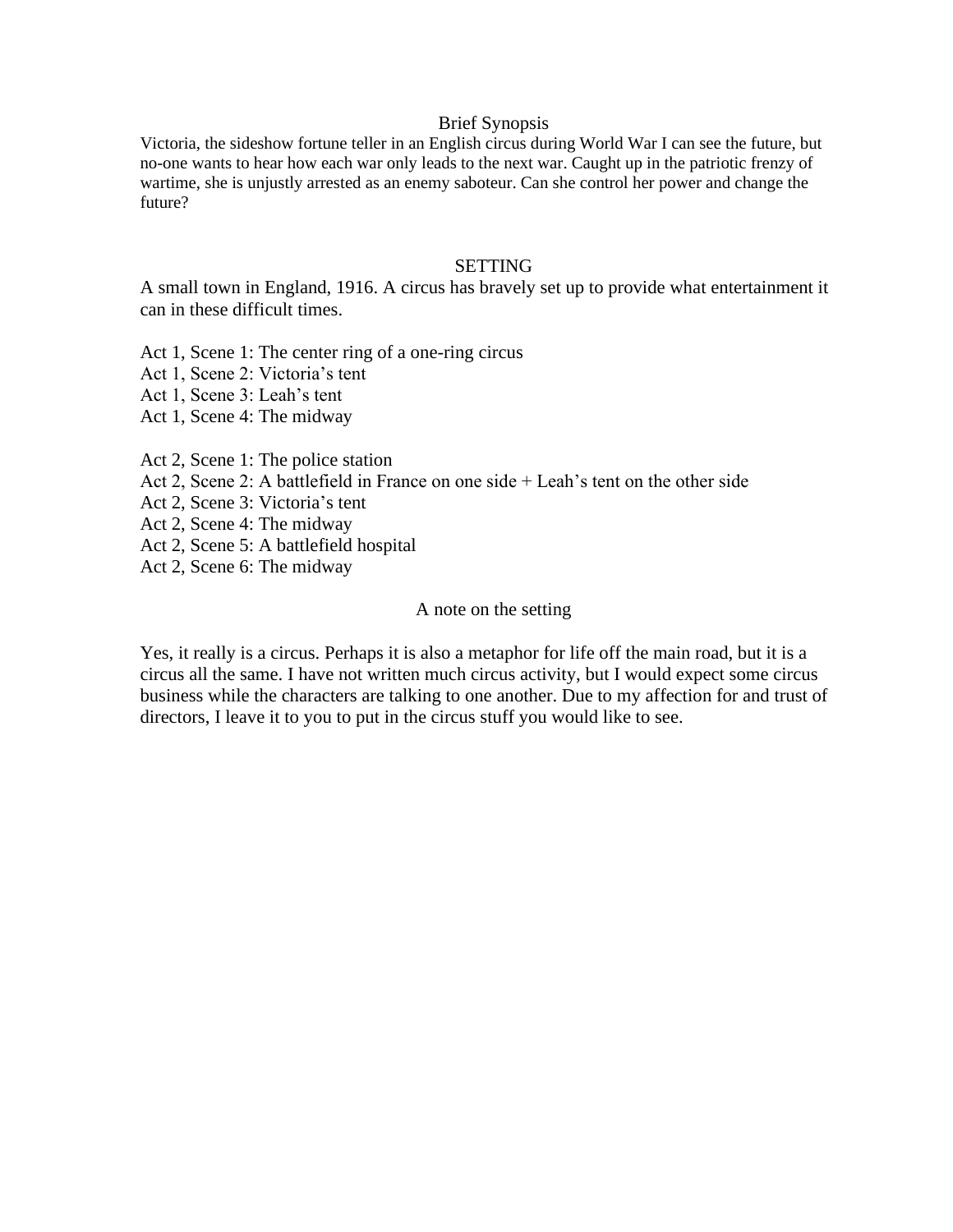## Dramatis Personae

| Victoria, soprano,<br>20s               | A psychic. Victoria has been given the gift of seeing the future, which<br>depresses her. She has trouble finding people who believe her pessimistic<br>forecasts.                                                                                        |
|-----------------------------------------|-----------------------------------------------------------------------------------------------------------------------------------------------------------------------------------------------------------------------------------------------------------|
| Roger the Socialist,                    | A socialist. Roger is committed to his political cause, even militant about                                                                                                                                                                               |
| baritenor, 20s                          | it when better judgment would suggest he keep quiet.                                                                                                                                                                                                      |
| Roger the Pacifist,                     | A pacifist. Roger is not afraid; he just doesn't see the point in dying in                                                                                                                                                                                |
| tenor, 20s                              | someone else's war. He greets the world with humor.                                                                                                                                                                                                       |
| Ringmaster,<br>mezzosoprano, any<br>age | The circus master of ceremonies. Her narrator's omniscience is nothing<br>compared to Victoria's gift. The Ringmaster can remain onstage and<br>watch the action with us or he/she can retire OS when not involved in the<br>action.                      |
| Leah, soprano, 20s                      | Pronounced "lay-a." A trapeze artist. She is in love with Luke, whom she<br>encouraged to do his duty and go to war. She will have regrets, and she<br>spends Act 1 vacillating between the pro and anti-war factions. Where<br>will she end up in Act 2? |
| Hilda, mezzo-                           | A trapeze artist from parts unknown. Hilda is a patriot and strong                                                                                                                                                                                        |
| soprano, 40s                            | advocate of the war. She speaks with an American accent. Doubles as<br>Auntie Gert.                                                                                                                                                                       |
| Luke, tenor, $20s-$                     | Former trapeze artist, now a soldier. Leah's lover. She pushed him into                                                                                                                                                                                   |
| 30s                                     | the army, although he would rather not have gone. Doubles as the Sad                                                                                                                                                                                      |
|                                         | Clown.                                                                                                                                                                                                                                                    |
| Policeman,                              | A veteran whose injuries in the war resulted in his discharge from the                                                                                                                                                                                    |
| baritone, 40s-50s                       | army. He now does what he can on the home front. Doubles as the Happy                                                                                                                                                                                     |
|                                         | Clown and plays the guitar.                                                                                                                                                                                                                               |
| Teddy Roosevelt,                        | 26 <sup>th</sup> President of the United States. A believer in the fighting of good                                                                                                                                                                       |
| baritenor, 50s                          | wars. Remember the Maine!                                                                                                                                                                                                                                 |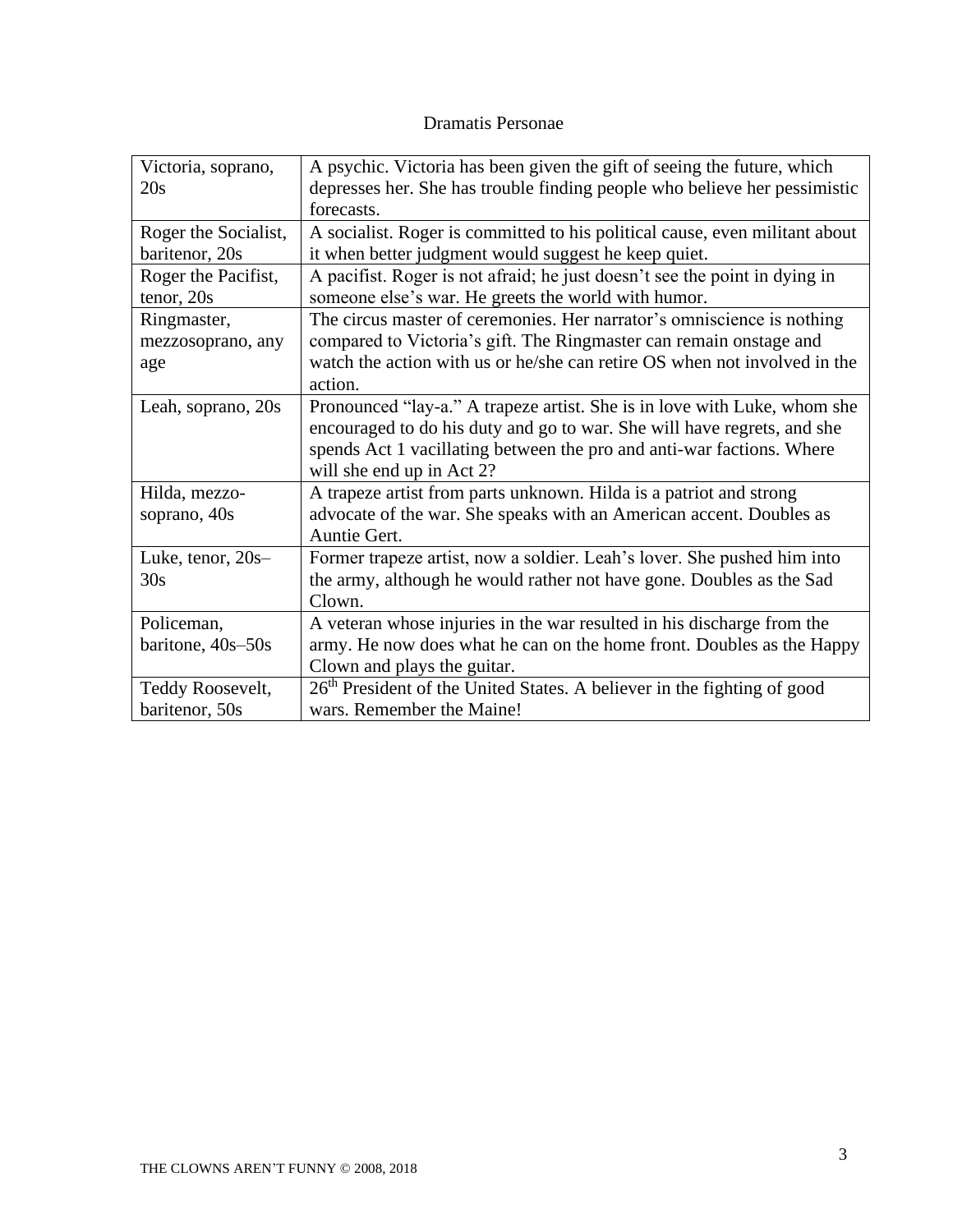# **Songs**

Where the demo recording and the book diverge, the lyrics in the book are the most recent.

 $\mathbf{1}$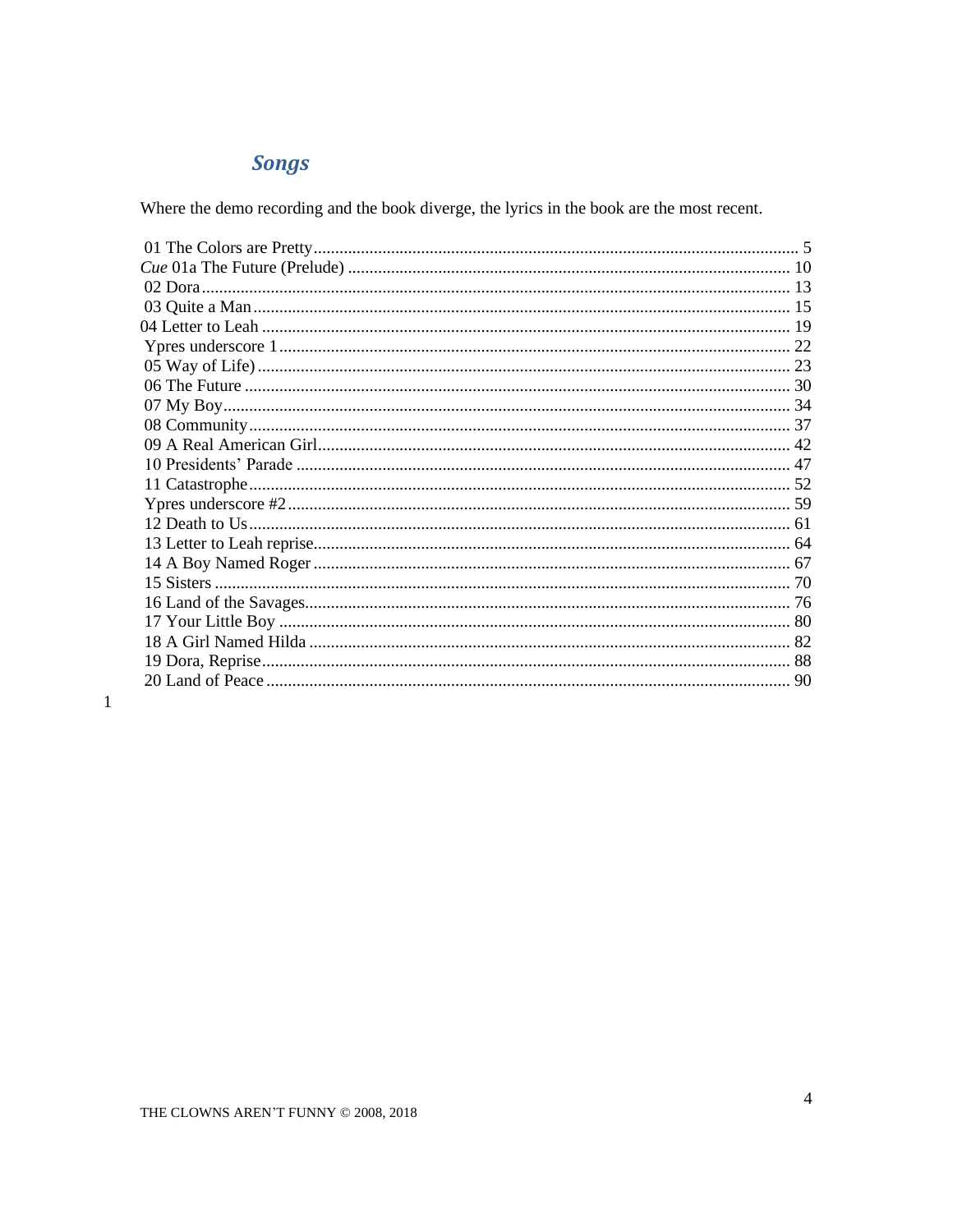<span id="page-4-0"></span>

| $\overline{2}$ | Act 1, Scene 1.                                                                           |
|----------------|-------------------------------------------------------------------------------------------|
| 3              | (The center ring of a one-ring circus somewhere in England. In the middle                 |
| $\overline{4}$ | stands the RINGMASTER)                                                                    |
| 5              | (Cue 01 The Colors are Pretty)                                                            |
| 6              |                                                                                           |
| $\tau$         | <b>RINGMASTER</b>                                                                         |
| $\,8\,$        | (HE/SHE speaks over the song introduction.)                                               |
| 9              | Ladies and gentlemen! I give you nineteen sixteen. An amazing year. A year of thrills     |
| 10             | and chills. Something to entertain and amuse every member of the family.                  |
| 11             |                                                                                           |
| 12             | IT'S NINETEEN SIXTEEN, AND WE HAVE A LITTLE WAR                                           |
| 13             | DESTROYING MOST OF EUROPE THOUGH NO ONE RECALLS WHAT                                      |
| 14             | FOR,                                                                                      |
| 15             | THEY SAY THAT KAISER WILHELM'S A DISTINCTLY NASTY CHAP,                                   |
| 16             | SO IT'S UP TO DEAR BRITANNIA TO WIPE HIM OFF THE MAP.                                     |
| 17             |                                                                                           |
| 18             | When the war broke out, I was running this little circus on the continent. Before they    |
| 19             | could hang us, we scampered away back to merry old England. Except England isn't so       |
| 20             | merry in wartime, and people don't much feel like going out. Still we do what we can, eh, |
| 21             | Victoria?                                                                                 |
| 22             |                                                                                           |
| 23             | (VICTORIA steps forward into the light.)                                                  |
| 24             |                                                                                           |
| 25             | <b>VICTORIA</b>                                                                           |
| 26             | THE COLORS ARE PRETTY AND THE MUSIC IS SWEET                                              |
| 27             | AS WE TRY TO FORGET THAT THERE'S NOT MUCH TO EAT,                                         |
| 28             |                                                                                           |
| 29             | RINGMASTER and VICTORIA                                                                   |
| 30             | THE TRAPEZE IS LOW AND THE LIONS ARE TAME                                                 |
| 31             |                                                                                           |
| 32             | <b>COMPANY</b>                                                                            |
| 33             | AS WE TRY TO FORGET THAT THE WORLD IS AFLAME.                                             |
| 34             |                                                                                           |
| 35             | <b>RINGMASTER</b>                                                                         |
| 36             | Victoria is our fortune teller. She sees things before they happen. Isn't that right, my  |
| 37             | dear?                                                                                     |
| 38             |                                                                                           |
| 39             | <b>VICTORIA</b>                                                                           |
| 40             | THE FUTURE IS JUST A RIVER THAT FLOWS                                                     |
| 41             | OUT OF THE PAST AND ONWARD FOREVER,                                                       |
| 42             | WHEN I PUT MY FACE IN AND OPEN MY EYES,                                                   |
| 43             | I SEE THINGS AND PEOPLE MIGHT THINK THAT I'M CLEVER.                                      |
| 44             |                                                                                           |
| 45             | A gift from my dear departed Auntie Gert, it was. She felt sorry for me sitting alone on  |
| 46             | my own all the time, so she came back from the dead to visit me.                          |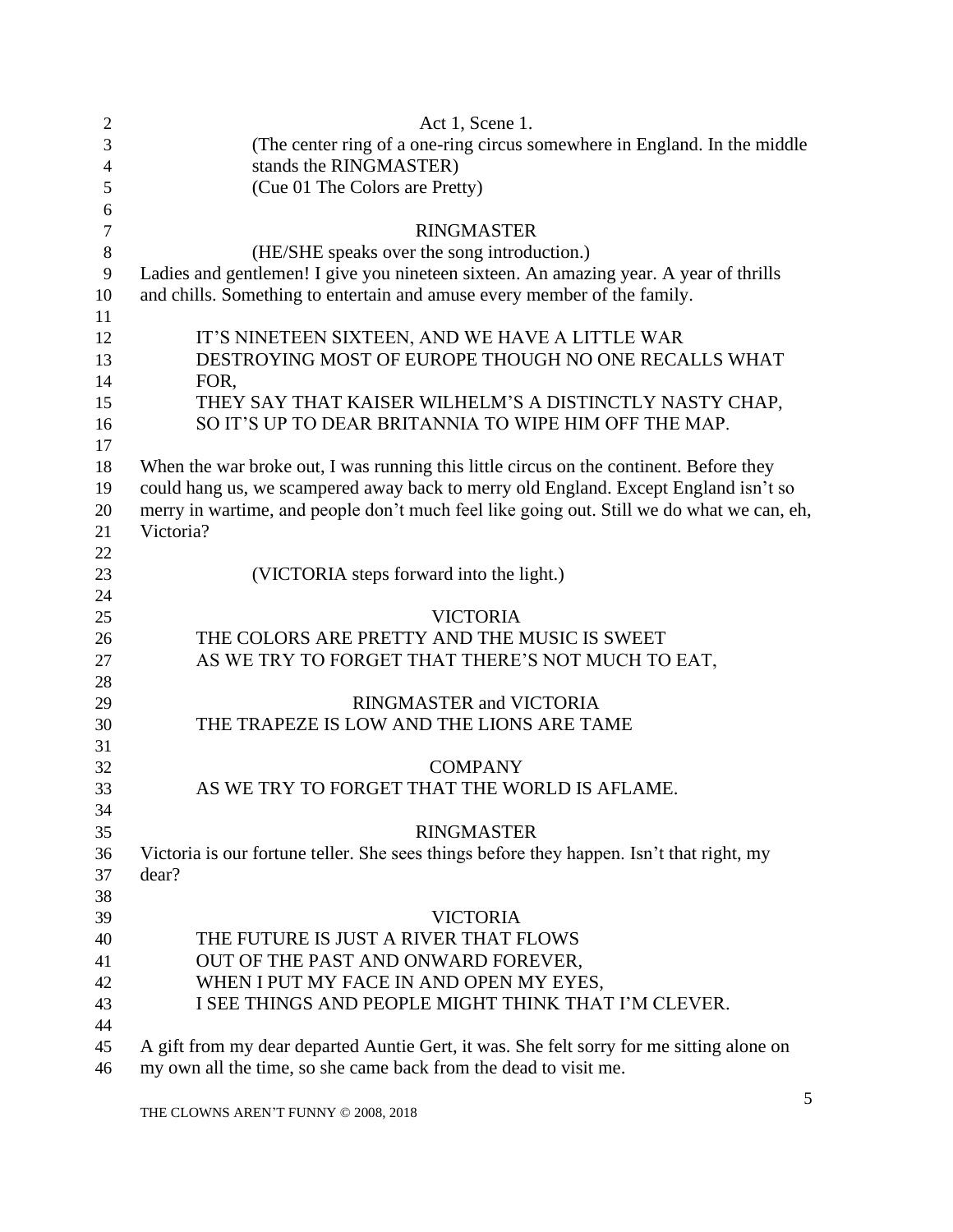| 47 |                                                                                           |
|----|-------------------------------------------------------------------------------------------|
| 48 | <b>AUNTIE GERT</b>                                                                        |
| 49 | (SHE enters)                                                                              |
| 50 | You've been so dreadfully alone since your mum and dad died. No brothers, no sisters,     |
| 51 | no friends. You need a way to meet people!                                                |
| 52 | TAKE THIS LITTLE GIFT, VICTORIA DEAR,                                                     |
| 53 | AND SHOW THE FUTURE TO THE WORLD FOR ITS OWN SAKE.                                        |
| 54 |                                                                                           |
| 55 | <b>VICTORIA</b>                                                                           |
| 56 | BUT NOBODY I KNOW IS PREPARED TO HEAR                                                     |
| 57 | THAT WE KEEP ON MAKING THE SAME MISTAKE.                                                  |
| 58 |                                                                                           |
| 59 | I WANT SOME UNDERSTANDING, OH,                                                            |
| 60 | I NEED A LITTLE UNDERSTANDING                                                             |
| 61 | WHY I MUST SEE A FUTURE I CAN'T FIX,                                                      |
| 62 | WITH A GIFT THAT'S ONLY GOOD FOR SIDESHOW TRICKS.                                         |
| 63 |                                                                                           |
| 64 | <b>RINGMASTER</b>                                                                         |
| 65 | Victoria was named after the late queen of course.                                        |
| 66 |                                                                                           |
| 67 | <b>AUNTIE GERT</b>                                                                        |
| 68 | That was in my day, you know. Queen Victoria and Prince Albert had nine children, and     |
| 69 | their 42 grandchildren got us into this mess. Victoria's son, Edward VII, had a son       |
| 70 | George V                                                                                  |
| 71 |                                                                                           |
| 72 | <b>POLICEMAN</b>                                                                          |
| 73 | (HE appears.)                                                                             |
| 74 | God save the King.                                                                        |
| 75 |                                                                                           |
| 76 | <b>RINGMASTER</b>                                                                         |
| 77 | and Queen Victoria's daughter, also called Victoria, gave birth to Wilhelm II, whom       |
| 78 | we affectionately call Kaiser Bill. Victoria's daughter Alix is the Empress of all the    |
| 79 | Russias. The kids are now all at war with one another. Talk about a family that can't get |
| 80 | on together!                                                                              |
| 81 |                                                                                           |
| 82 | RINGMASTER, VICTORIA, AUNTIE GERT, and POLICEMAN                                          |
| 83 | QUEEN VICTORIA'S HEIRS HAD BECOME THE HEADS OF STATE                                      |
| 84 | IN A EUROPE WHERE NO-ONE LIKED WHAT WAS ON HIS PLATE,                                     |
| 85 | AND NO-ONE HAD MORE NEED TO FLEX THE ROYAL WILL                                           |
| 86 | THAN VICTORIA'S GRANDSON,                                                                 |
| 87 |                                                                                           |
| 88 | <b>COMPANY</b>                                                                            |
| 89 | THAT SATAN, KAISER BILL.                                                                  |
| 90 |                                                                                           |
| 91 | (AUNTIE GERT exits)                                                                       |
|    |                                                                                           |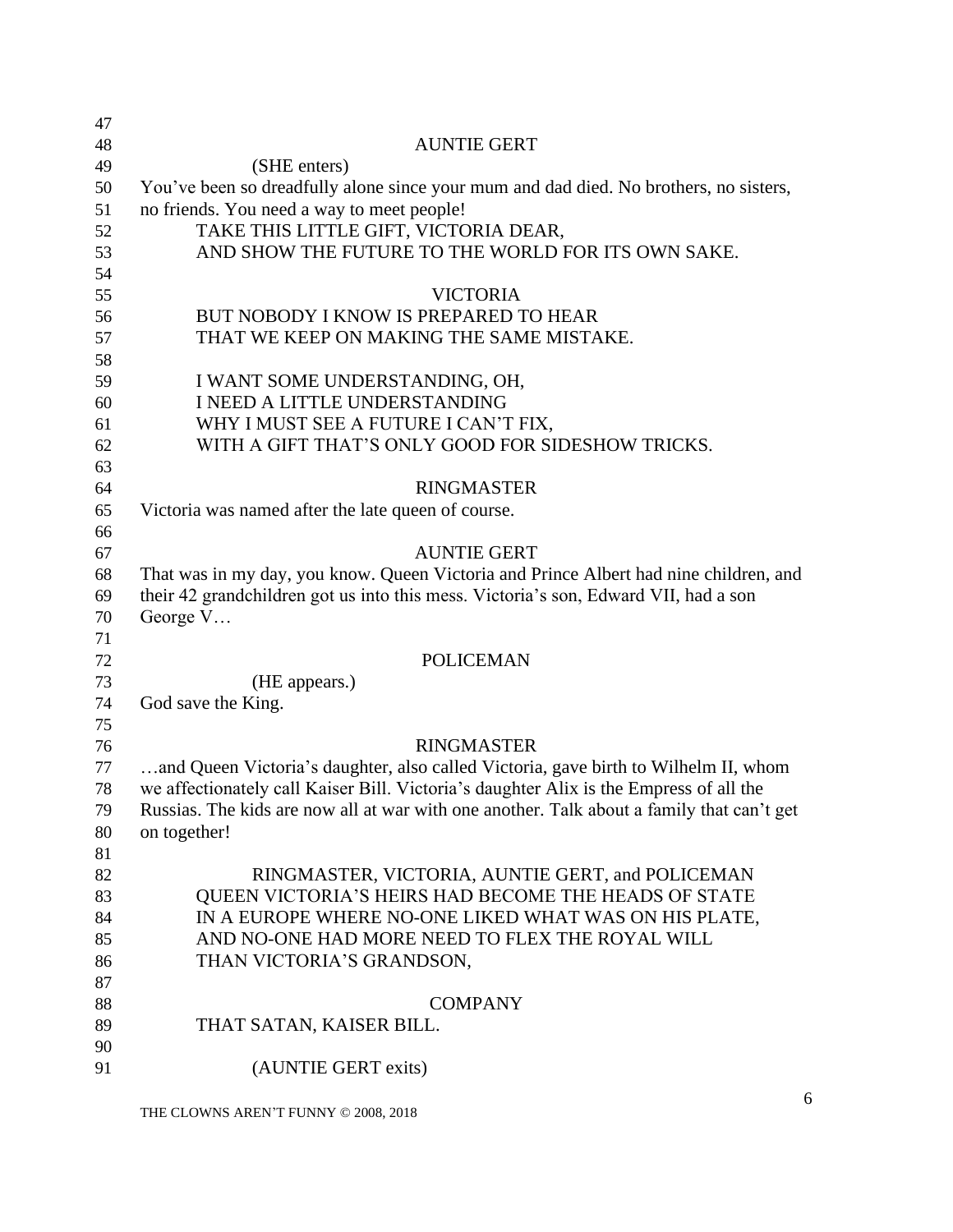| 92  |                                                                                            |
|-----|--------------------------------------------------------------------------------------------|
| 93  | <b>RINGMASTER</b>                                                                          |
| 94  | Kaiser Bill started the war by invading Belgium and France, turning what would have        |
| 95  | been just another Balkan war into a world war. Thanks to Kaiser Bill, our little circus    |
| 96  | struggles to get by without men. Young men are all dead or waiting in line to be dead.     |
| 97  | We had a man once. On the trapeze, the unfortunate Luke performing with our love Leah.     |
| 98  |                                                                                            |
| 99  | (LEAH steps into the light dressed as a trapeze artist. LUKE joins her, and                |
| 100 | THEY dance.)                                                                               |
| 101 |                                                                                            |
| 102 | <b>LUKE</b>                                                                                |
| 103 | I love performing with you, Leah. I want to fly with you forever.                          |
| 104 |                                                                                            |
| 105 | <b>LEAH</b>                                                                                |
| 106 | Sorry, my dear, but you must go off to war. You must fight the Hun in France, so we        |
| 107 | don't need to fight him on Main Street.                                                    |
| 108 |                                                                                            |
| 109 | <b>LUKE</b>                                                                                |
| 110 | I must?                                                                                    |
| 111 |                                                                                            |
| 112 | <b>LEAH</b>                                                                                |
| 113 | You must.                                                                                  |
| 114 |                                                                                            |
| 115 | <b>VICTORIA</b>                                                                            |
| 116 | Don't make him go, Leah. Luke will die a horrible death in France. I can see it as clearly |
| 117 | as I see you now!                                                                          |
| 118 |                                                                                            |
| 119 | <b>LEAH</b>                                                                                |
| 120 | (SHE is huffy.)                                                                            |
| 121 | What a distinctly unpleasant sentiment. You're so lonely and miserable that you want       |
| 122 | everyone to be lonely and miserable. Victoria, you must learn to control the dreadful      |
| 123 | things that you say.                                                                       |
| 124 | (Addressing LUKE.)                                                                         |
| 125 | Luke, go. You will come home covered in glory!                                             |
| 126 |                                                                                            |
| 127 | (LUKE changes on tage into the SAD CLOWN, is given a rifle, and does                       |
| 128 | a mournful pas de deux with LEAH.)                                                         |
| 129 |                                                                                            |
| 130 | HANDSOME LUCAS AND I MADE OUR TRAPEZES DANCE,                                              |
| 131 | BUT MY LUCAS HAS GONE TO THE TRENCHES OF FRANCE,                                           |
| 132 | I FLY THROUGH THE HEAVENS BUT MY HEART IS ON THE GROUND                                    |
| 133 | AND IT WON'T COME UP FOR AIR UNTIL LUKE IS SAFE AND SOUND.                                 |
| 134 |                                                                                            |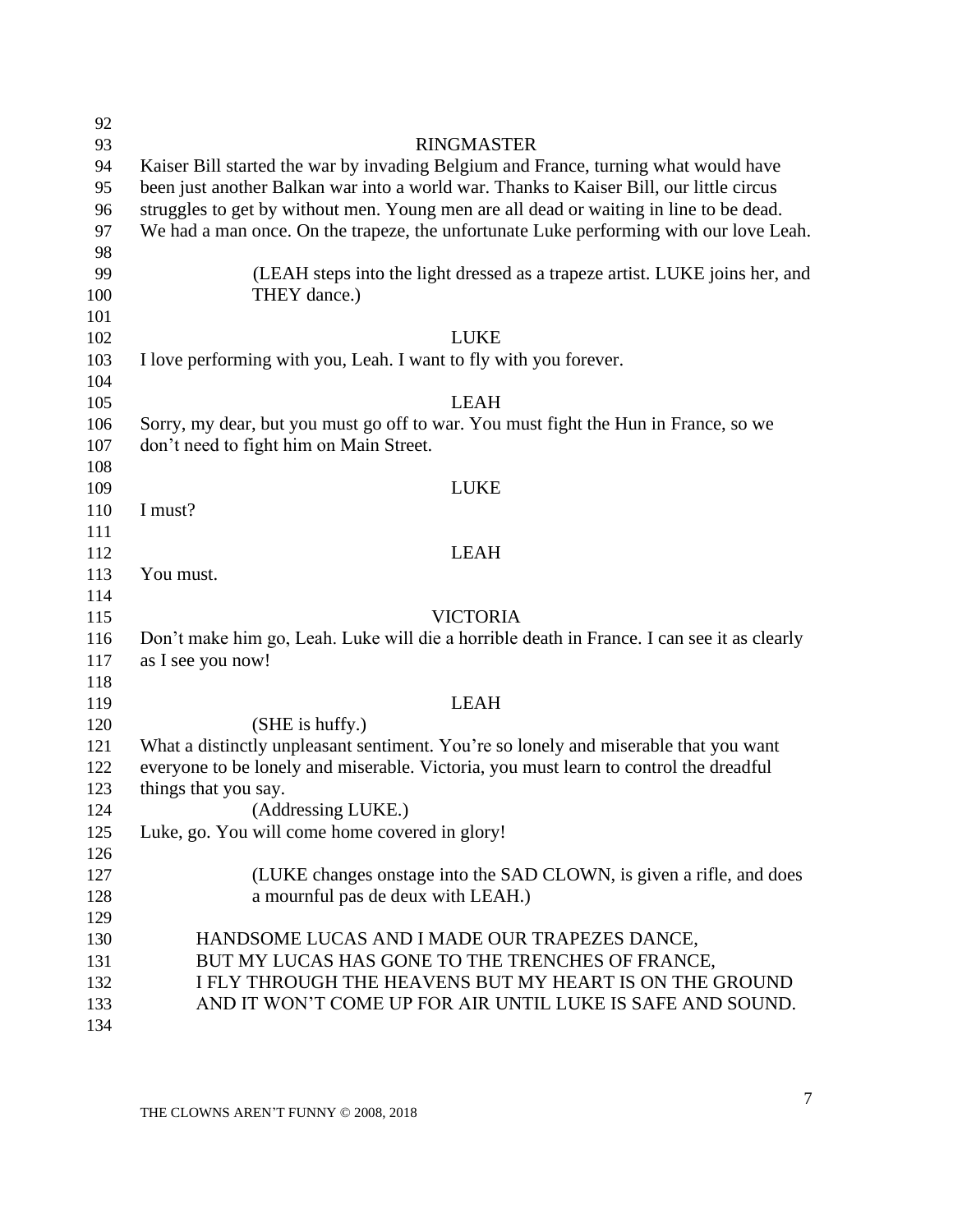| 135 | <b>RINGMASTER</b>                                                                            |
|-----|----------------------------------------------------------------------------------------------|
| 136 | Luke has gone off to defend King and country. But, no worries, we were fortunate to get      |
| 137 | Hilda, a somewhat retired trapeze artist from parts unknown, to fill in.                     |
| 138 | (HILDA enters, dressed as a trapeze artist.)                                                 |
| 139 | Wonderful Hilda, who swings from the trapeze for your entertainment, although it isn't       |
| 140 | so good for her arthritis.                                                                   |
| 141 |                                                                                              |
| 142 | <b>HILDA</b>                                                                                 |
| 143 | THE COLORS ARE GAUDY AND THE MUSIC'S TOO LOUD                                                |
| 144 | AND I TRY NOT TO SCREW UP AND FALL ON THE CROWD.                                             |
| 145 |                                                                                              |
| 146 | (HAPPY CLOWN enters and makes believe he is slipping on a banana                             |
| 147 | peel, or some other clown business.)                                                         |
| 148 |                                                                                              |
| 149 | HILDA and HAPPY CLOWN (accompanying)                                                         |
| 150 | THE CLOWNS AREN'T FUNNY AND WE HAVE NO HIGH WIRE                                             |
| 151 | AS I SWING THROUGH THE AIR WITH MY JOINTS ALL ON FIRE.                                       |
| 152 |                                                                                              |
| 153 | <b>VOICE OFF</b>                                                                             |
| 154 | But where's Dora?!                                                                           |
| 155 |                                                                                              |
| 156 | <b>RINGMASTER</b>                                                                            |
| 157 | This little circus keeps us from having to work in the factories' but isn't much of a story  |
| 158 | by itself. To have a story, we need a couple of characters to stir things up, boys who think |
| 159 | the circus would be a good place to hide from the war. A couple of blokes named Roger.       |
| 160 |                                                                                              |
| 161 | <b>ROGER THE PACIFIST</b>                                                                    |
| 162 | (HE peeks out from one wing).                                                                |
| 163 | Righto, Guv'nor, that's me. I'm a pacifist.                                                  |
| 164 |                                                                                              |
| 165 | ROGER THE SOCIALIST                                                                          |
| 166 | (HE peeks out from the other wing).                                                          |
| 167 | Hold on a minute, I'm Roger, too. I'm a socialist.                                           |
| 168 |                                                                                              |
| 169 | THE ROGERS                                                                                   |
| 170 | WE ARE HEALTHY YOUNG MEN WHO HAVE NOT GONE OFF TO                                            |
| 171 | FIGHT,                                                                                       |
| 172 | BECAUSE OUR PRINCIPLES SAY IT IS NOT RIGHT,                                                  |
| 173 | WHICH MAKES US STINKING COWARDS IF YOU QUESTION THIS LOT,                                    |
| 174 | AND GIVES US THE CHANCE TO STIR UP WHAT SO FAR IS NOT MUCH                                   |
| 175 | OF A PLOT.                                                                                   |
| 176 |                                                                                              |
| 177 | <b>RINGMASTER</b>                                                                            |
| 178 | Thank you, gentlemen. Let's wrap it up. Ready, company?                                      |
| 179 |                                                                                              |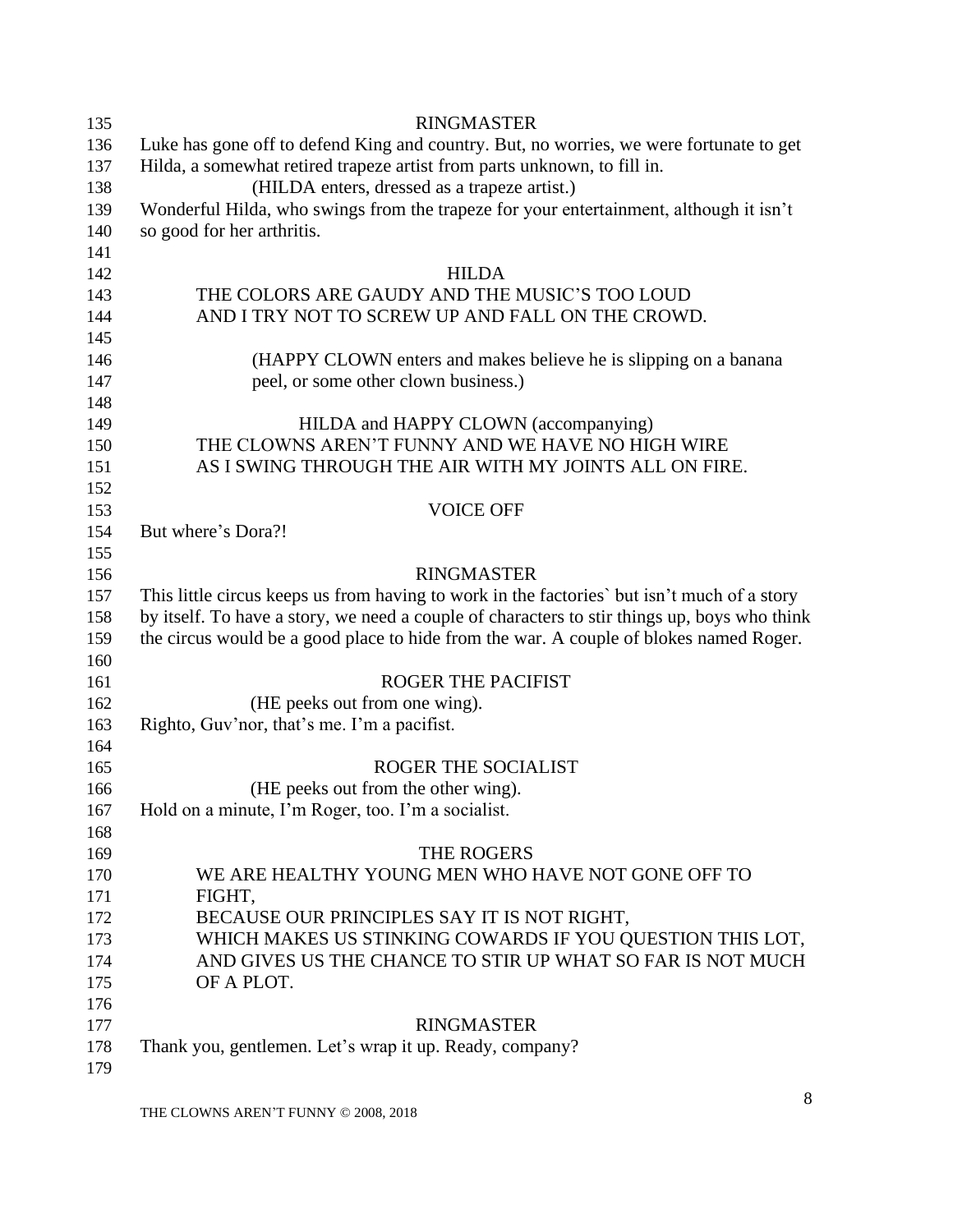| 180 | <b>COMPANY</b>                                                        |
|-----|-----------------------------------------------------------------------|
| 181 | Ready!                                                                |
| 182 |                                                                       |
| 183 | LEAH, HILDA, RINGMASTER, ROGERS,                                      |
| 184 | HAPPY CLOWN, SAD CLOWN                                                |
| 185 | THE COLORS ARE PRETTY AND THE MUSIC IS SWEET                          |
| 186 |                                                                       |
| 187 | <b>VICTORIA</b>                                                       |
| 188 | I WANT SOME UNDERSTANDING                                             |
| 189 |                                                                       |
| 190 | LEAH, HILDA, RINGMASTER, ROGERS,                                      |
| 191 | HAPPY CLOWN, SAD CLOWN                                                |
| 192 | AS WE TRY TO FORGET THAT THERE'S NOT MUCH TO EAT.                     |
| 193 |                                                                       |
| 194 | <b>VICTORIA</b>                                                       |
| 195 | WHY I MUST SEE A FUTURE I CAN'T FIX                                   |
| 196 |                                                                       |
| 197 | LEAH, HILDA, RINGMASTER, ROGERS,                                      |
| 198 | HAPPY CLOWN, SAD CLOWN                                                |
| 199 | <b>FUTURE SHE CAN'T FIX</b>                                           |
| 200 |                                                                       |
| 201 | VICTORIA and COMPANY                                                  |
| 202 | WITH A GIFT THAT'S ONLY GOOD FOR                                      |
| 203 | <b>SIDESHOW TRICKS.</b>                                               |
| 204 |                                                                       |
| 205 | (Button. The company exits in various directions leaving VICTORIA and |
| 206 | the RINGMASTER onstage. A stool and dressing table are brought on).   |
|     |                                                                       |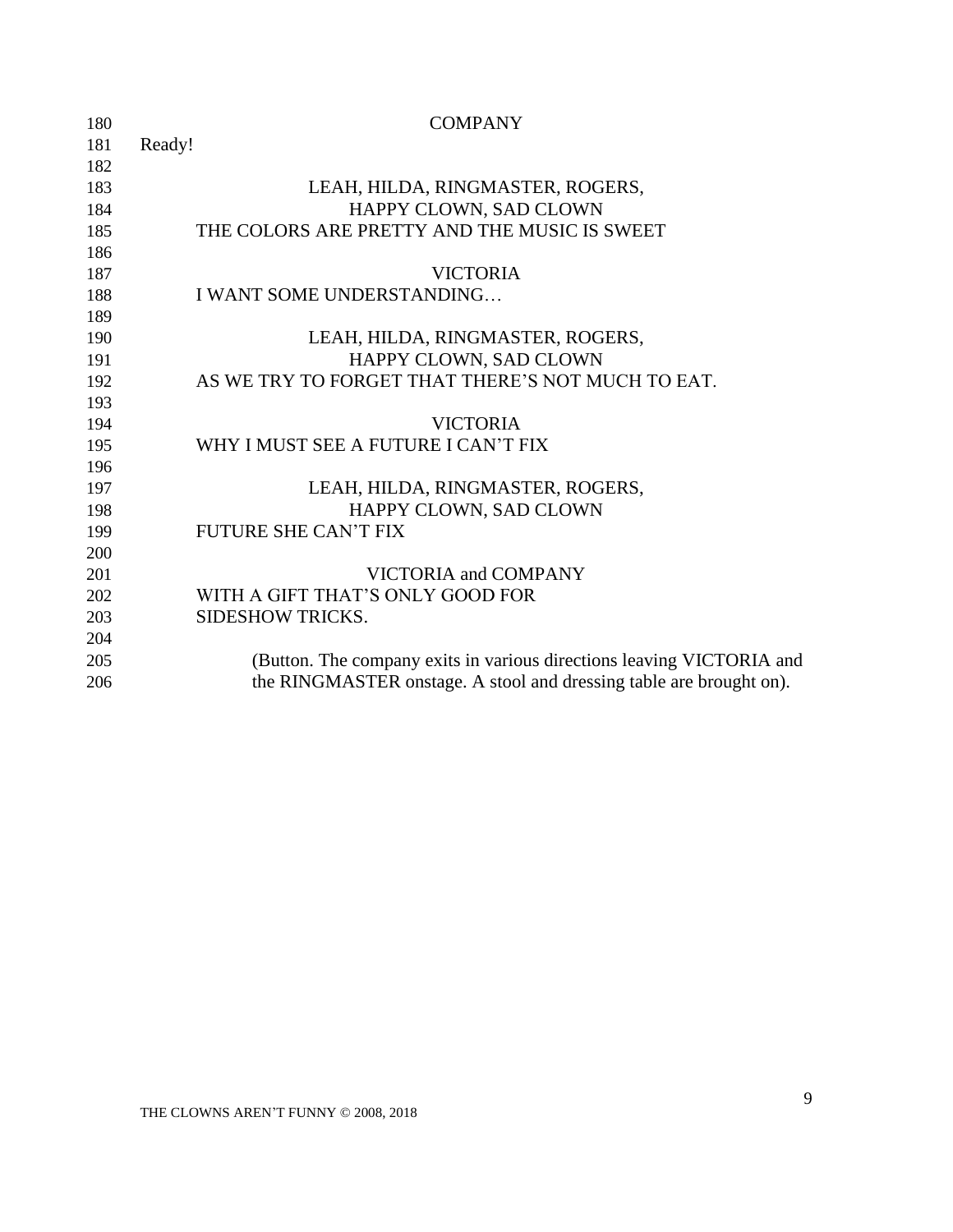<span id="page-9-0"></span>

| 207        | Act 1, Scene 2. Victoria's tent                                                               |
|------------|-----------------------------------------------------------------------------------------------|
| 208        |                                                                                               |
| 209        | <b>RINGMASTER</b>                                                                             |
| 210        | Victoria looks so sad, doesn't she?                                                           |
| 211        |                                                                                               |
| 212        | Cue 01a The Future (Prelude)                                                                  |
| 213        | (VICTORIA takes off her costume and puts on a robe while singing                              |
| 214        | sadly.)                                                                                       |
| 215        | ALONE WITH THE FUTURE,                                                                        |
| 216        | A FUTURE I DON'T WANT TO SEE,                                                                 |
| 217        | I'D RATHER SEE A FUTURE WITH A SOMEONE,                                                       |
| 218        | INSTEAD OF SEEING NO-ONE THERE WITH ME.                                                       |
| 219        |                                                                                               |
| 220        | THE FUTURE IS JUST A RIVER THAT FLOWS                                                         |
| 221        | OUT OF THE PAST AND ONWARD FOREVER,                                                           |
| 222        | ALONE, ALONE.                                                                                 |
| 223        |                                                                                               |
| 224        | <b>RINGMASTER</b>                                                                             |
| 225        | You are so terribly unhappy.                                                                  |
| 226<br>227 | <b>VICTORIA</b>                                                                               |
| 228        | My gift of prophesy is such a burden. No one will listen to me, no matter how important       |
| 229        | the news I bring. No one wants a whiner like me as a friend.                                  |
| 230        | I HAVE NEVER HAD SOMEONE WHO CALLED ME A FRIEND,                                              |
| 231        | I'M AFRAID MY SAD AND LONELY DAYS NOW WON'T EVER END,                                         |
| 232        | I'D BE A GOOD FRIEND FOREVER                                                                  |
| 233        | IF SOMEONE WOULD BE SO KIND TO ME. <sup>1</sup>                                               |
| 234        |                                                                                               |
| 235        | <b>AUNTIE GERT</b>                                                                            |
| 236        | (SHE appears)                                                                                 |
| 237        | Victoria, if you really need to get rid of your gift, you need to fall in love. Being in love |
| 238        | means being totally unable to see the future. How else could anyone stand it?                 |
| 239        |                                                                                               |
| 240        | <b>RINGMASTER</b>                                                                             |
| 241        | Stop fighting your gift. Accept it. Use your gift to be an agent of change for a better       |
| 242        | future.                                                                                       |
|            |                                                                                               |

 $<sup>1</sup>$  A foretaste of the song Sisters. This excerpt is not on the demo.</sup>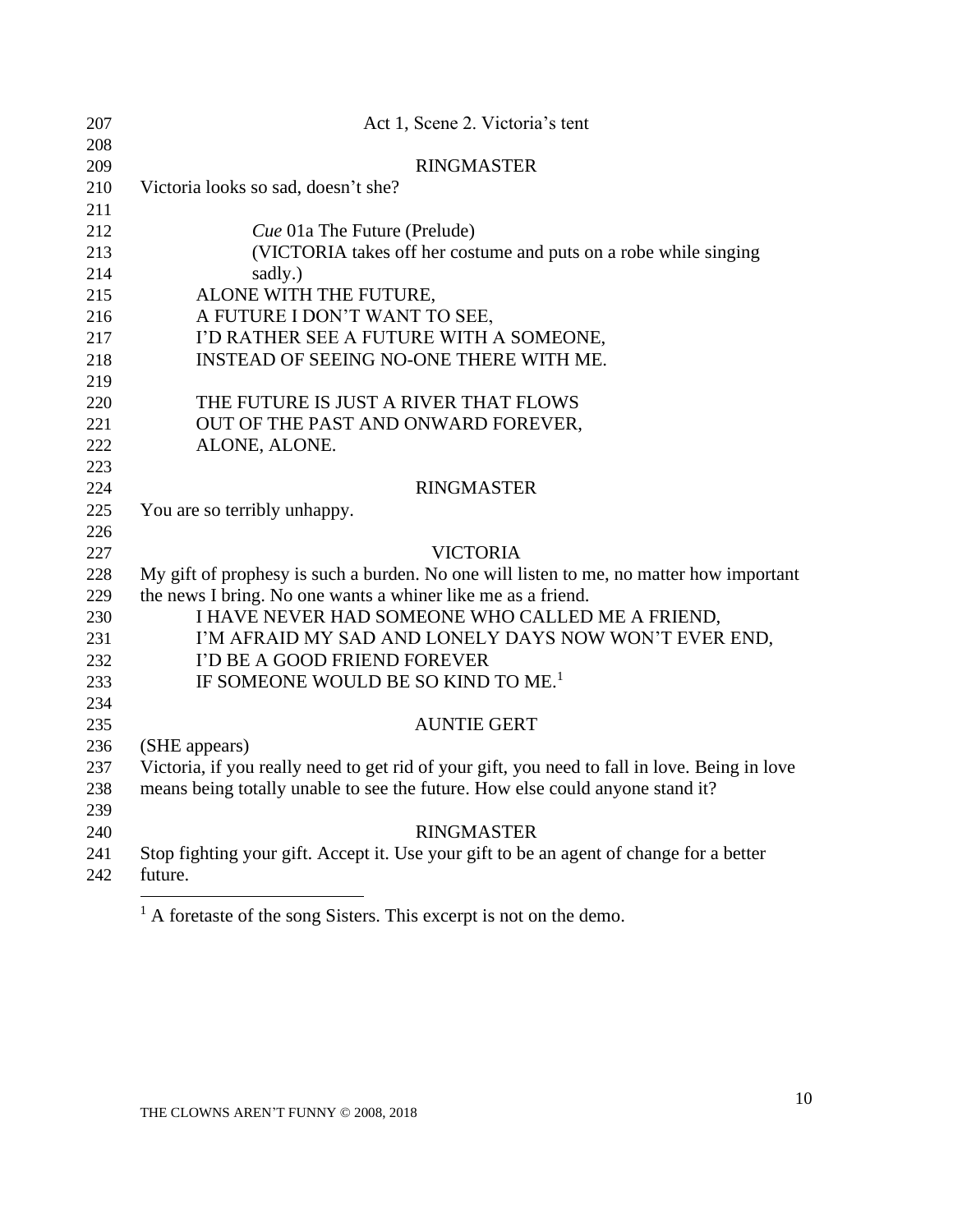| 243 |                                                                                              |
|-----|----------------------------------------------------------------------------------------------|
| 244 | <b>VICTORIA</b>                                                                              |
| 245 | An agent of change? I don't know how to do that.                                             |
| 246 |                                                                                              |
| 247 | <b>RINGMASTER</b>                                                                            |
| 248 | You change the future by changing the present. Let's try changing your future right now.     |
| 249 | I want you to meet a young man with whom you might have a life.                              |
| 250 | (ROGER THE SOCIALIST enters tentatively.)                                                    |
| 251 | This lad is Roger. He needs a friend, too. Roger, this is Victoria. We met her in the        |
| 252 | opening.                                                                                     |
| 253 |                                                                                              |
| 254 | ROGER THE SOCIALIST                                                                          |
| 255 | (HE stands sheepishly, hat in hand. The RINGMASTER exits.)                                   |
| 256 | G'day, miss.                                                                                 |
| 257 |                                                                                              |
| 258 | <b>VICTORIA</b>                                                                              |
| 259 | A young man, how nice. But you're not in the army!                                           |
| 260 |                                                                                              |
| 261 | ROGER THE SOCIALIST                                                                          |
| 262 | Please, don't be hard on me. I was hoping you weren't going to be one of those self-         |
| 263 | righteous women who think all men should be dying in France for the King. I for one          |
| 264 | cannot fight in this war.                                                                    |
| 265 |                                                                                              |
| 266 | <b>VICTORIA</b>                                                                              |
| 267 | If you don't want to go to war, just don't go. People will call you a coward, but you ought  |
| 268 | to be used to it by now.                                                                     |
| 269 |                                                                                              |
| 270 | ROGER THE SOCIALIST                                                                          |
| 271 | But I'm not a coward.                                                                        |
| 272 |                                                                                              |
| 273 | <b>VICTORIA</b>                                                                              |
| 274 | I'm sure I don't care, but just out of curiosity, what are you if not a coward?              |
| 275 |                                                                                              |
| 276 | ROGER THE SOCIALIST                                                                          |
| 277 | (With pride)                                                                                 |
| 278 | I'm a socialist!                                                                             |
| 279 |                                                                                              |
| 280 | <b>VICTORIA</b>                                                                              |
| 281 | A socialist? What's that got to do with it?                                                  |
| 282 |                                                                                              |
| 283 | ROGER THE SOCIALIST                                                                          |
| 284 | Socialists don't believe in this fight between decadent capitalist societies to see which of |
| 285 | them will be ascendant in the enslavement of the world's workers.                            |
| 286 |                                                                                              |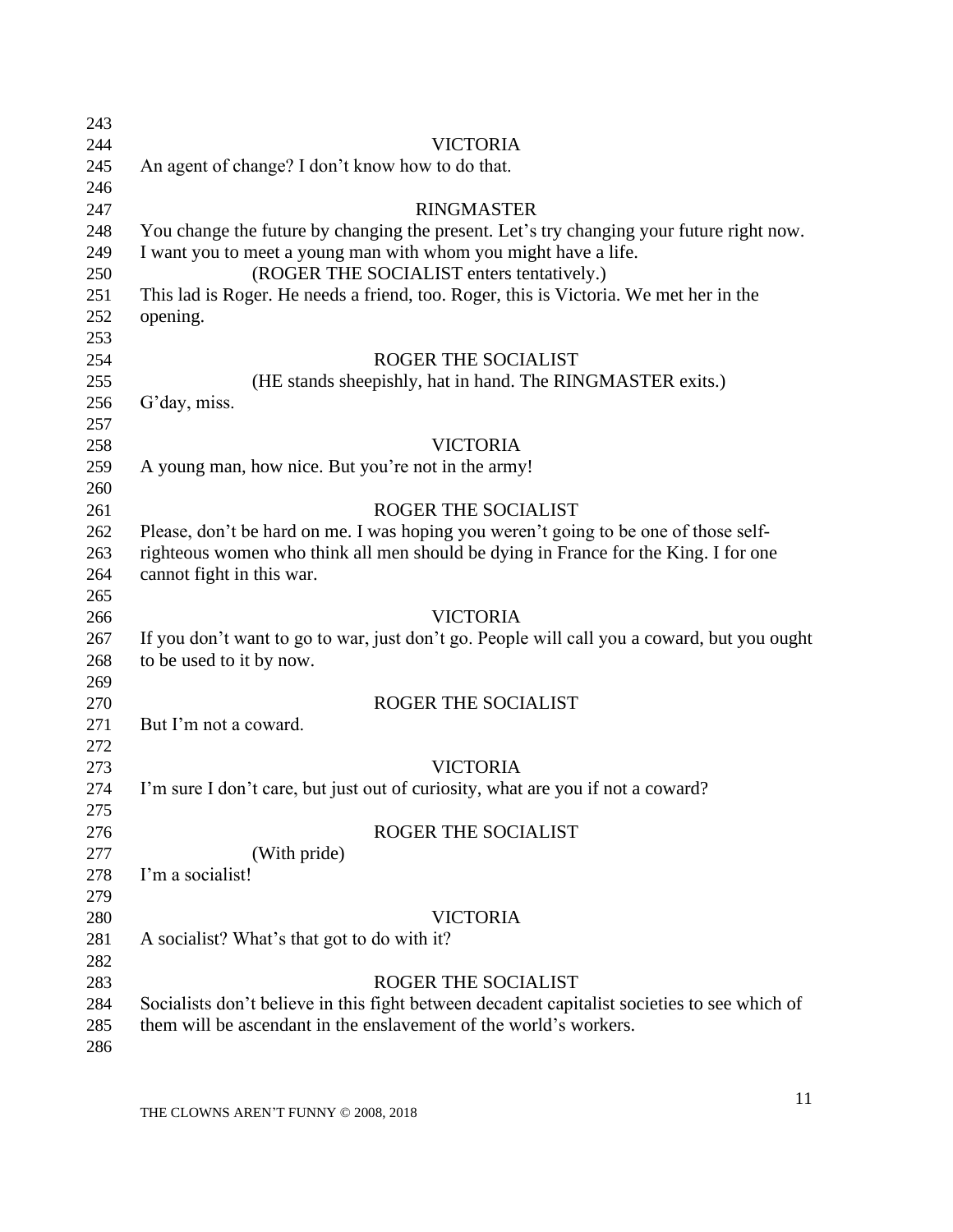| 287 | <b>VICTORIA</b>                                                                          |
|-----|------------------------------------------------------------------------------------------|
| 288 | What rubbish. Why do you need to bother me with this business? If you're a socialist, go |
| 289 | rent an office and pass out your literature.                                             |
| 290 |                                                                                          |
| 291 | ROGER THE SOCIALIST                                                                      |
| 292 | But I can't. It's not allowed. One can't talk against the war.                           |
| 293 |                                                                                          |
| 294 | <b>VICTORIA</b>                                                                          |
| 295 | This is England. You can talk about anything you like.                                   |
| 296 |                                                                                          |
| 297 | ROGER THE SOCIALIST                                                                      |
| 298 | Not so. It's illegal to talk against the war.                                            |
| 299 |                                                                                          |
| 300 | <b>VOICES OFF</b>                                                                        |
| 301 | Dora!                                                                                    |
| 302 |                                                                                          |
| 303 | <b>VICTORIA</b>                                                                          |
| 304 | All right, calm down. I don't see any policemen after you.                               |
| 305 |                                                                                          |
| 306 | (A knock on the door)                                                                    |
| 307 |                                                                                          |
| 308 | <b>POLICEMAN</b>                                                                         |
| 309 | (Offstage)                                                                               |
| 310 | Police!                                                                                  |
| 311 | (ROGER THE SOCIALIST, in a panic, jumps under the dressing table,                        |
| 312 | where HE is not well hidden. HE puts his head under VICTORIA's robe,                     |
| 313 | to hide better)                                                                          |
| 314 |                                                                                          |
| 315 | <b>VICTORIA</b>                                                                          |
| 316 | (To HERSELF.)                                                                            |
| 317 | Odd, I didn't see him coming.                                                            |
| 318 | (To ROGER THE SOCIALIST)                                                                 |
| 319 | Are you blocking me? And what are you doing under there?                                 |
| 320 |                                                                                          |
| 321 | ROGER THE SOCIALIST                                                                      |
| 322 | (HE is shaking under the robe.)                                                          |
| 323 | Shhh! Hide me!                                                                           |
| 324 |                                                                                          |
| 325 | <b>POLICEMAN</b>                                                                         |
| 326 | (HE enters.)                                                                             |
| 327 | Sorry to intrude, miss. We have reports of socialists in the area.                       |
| 328 |                                                                                          |
| 329 | <b>VICTORIA</b>                                                                          |
| 330 | And what does that have to do with me?                                                   |
| 331 |                                                                                          |
|     |                                                                                          |

THE CLOWNS AREN'T FUNNY © 2008, 2018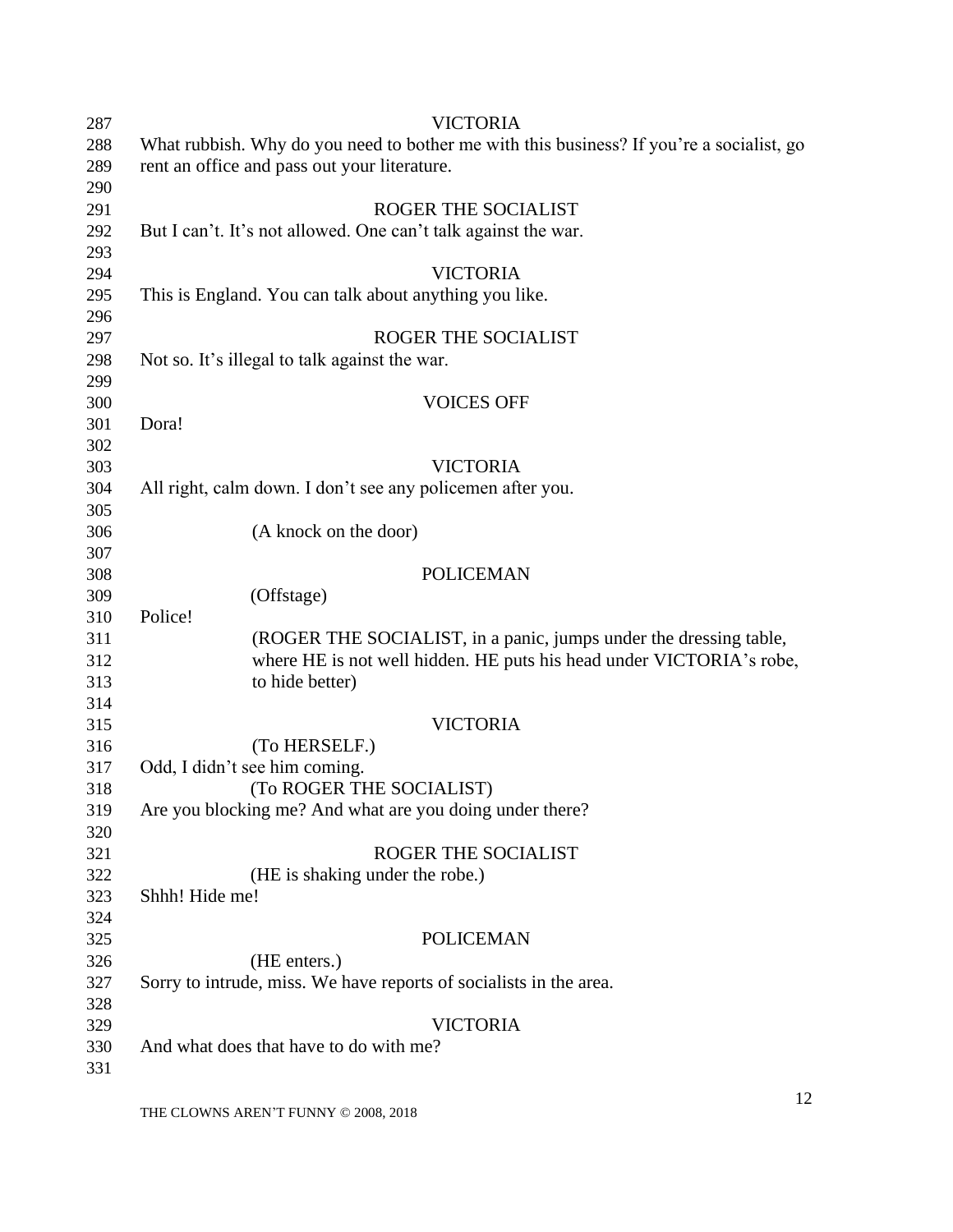<span id="page-12-0"></span>

| Just notifying the population to be on the lookout. If you see anything suspicious, give<br>333<br>the local constable a call. We can't be too careful in these times with seditious elements<br>334<br>about.<br>335<br>336<br>337<br>VICTORIA<br>338<br>Well, there are no socialists in here, unless you want to look under my robe.<br>(ROGER'S shaking gets worse.)<br>339<br>340<br>341<br><b>POLICEMAN</b><br>342<br>No, miss, that would be entirely unsuitable. Good day.<br>343<br>(HE exits.)<br>344<br>ROGER THE SOCIALIST<br>345<br>(HE emerges.)<br>346<br>Are you crazy? What if he had looked under your robe?<br>347<br>348<br><b>VICTORIA</b><br>349<br>I didn't think there was much chance of that. Of course, I would never have imagined that<br>350<br>351<br>a stranger, socialist or not, would take such liberties as to dive under my robe.<br>352<br>ROGER THE SOCIALIST<br>353<br>You needn't worry about me. I have no interest in what's under your robe.<br>354<br>355<br><b>VICTORIA</b><br>356 |  |
|----------------------------------------------------------------------------------------------------------------------------------------------------------------------------------------------------------------------------------------------------------------------------------------------------------------------------------------------------------------------------------------------------------------------------------------------------------------------------------------------------------------------------------------------------------------------------------------------------------------------------------------------------------------------------------------------------------------------------------------------------------------------------------------------------------------------------------------------------------------------------------------------------------------------------------------------------------------------------------------------------------------------------------|--|
|                                                                                                                                                                                                                                                                                                                                                                                                                                                                                                                                                                                                                                                                                                                                                                                                                                                                                                                                                                                                                                  |  |
|                                                                                                                                                                                                                                                                                                                                                                                                                                                                                                                                                                                                                                                                                                                                                                                                                                                                                                                                                                                                                                  |  |
|                                                                                                                                                                                                                                                                                                                                                                                                                                                                                                                                                                                                                                                                                                                                                                                                                                                                                                                                                                                                                                  |  |
|                                                                                                                                                                                                                                                                                                                                                                                                                                                                                                                                                                                                                                                                                                                                                                                                                                                                                                                                                                                                                                  |  |
|                                                                                                                                                                                                                                                                                                                                                                                                                                                                                                                                                                                                                                                                                                                                                                                                                                                                                                                                                                                                                                  |  |
|                                                                                                                                                                                                                                                                                                                                                                                                                                                                                                                                                                                                                                                                                                                                                                                                                                                                                                                                                                                                                                  |  |
|                                                                                                                                                                                                                                                                                                                                                                                                                                                                                                                                                                                                                                                                                                                                                                                                                                                                                                                                                                                                                                  |  |
|                                                                                                                                                                                                                                                                                                                                                                                                                                                                                                                                                                                                                                                                                                                                                                                                                                                                                                                                                                                                                                  |  |
|                                                                                                                                                                                                                                                                                                                                                                                                                                                                                                                                                                                                                                                                                                                                                                                                                                                                                                                                                                                                                                  |  |
|                                                                                                                                                                                                                                                                                                                                                                                                                                                                                                                                                                                                                                                                                                                                                                                                                                                                                                                                                                                                                                  |  |
|                                                                                                                                                                                                                                                                                                                                                                                                                                                                                                                                                                                                                                                                                                                                                                                                                                                                                                                                                                                                                                  |  |
|                                                                                                                                                                                                                                                                                                                                                                                                                                                                                                                                                                                                                                                                                                                                                                                                                                                                                                                                                                                                                                  |  |
|                                                                                                                                                                                                                                                                                                                                                                                                                                                                                                                                                                                                                                                                                                                                                                                                                                                                                                                                                                                                                                  |  |
|                                                                                                                                                                                                                                                                                                                                                                                                                                                                                                                                                                                                                                                                                                                                                                                                                                                                                                                                                                                                                                  |  |
|                                                                                                                                                                                                                                                                                                                                                                                                                                                                                                                                                                                                                                                                                                                                                                                                                                                                                                                                                                                                                                  |  |
|                                                                                                                                                                                                                                                                                                                                                                                                                                                                                                                                                                                                                                                                                                                                                                                                                                                                                                                                                                                                                                  |  |
|                                                                                                                                                                                                                                                                                                                                                                                                                                                                                                                                                                                                                                                                                                                                                                                                                                                                                                                                                                                                                                  |  |
|                                                                                                                                                                                                                                                                                                                                                                                                                                                                                                                                                                                                                                                                                                                                                                                                                                                                                                                                                                                                                                  |  |
|                                                                                                                                                                                                                                                                                                                                                                                                                                                                                                                                                                                                                                                                                                                                                                                                                                                                                                                                                                                                                                  |  |
|                                                                                                                                                                                                                                                                                                                                                                                                                                                                                                                                                                                                                                                                                                                                                                                                                                                                                                                                                                                                                                  |  |
|                                                                                                                                                                                                                                                                                                                                                                                                                                                                                                                                                                                                                                                                                                                                                                                                                                                                                                                                                                                                                                  |  |
|                                                                                                                                                                                                                                                                                                                                                                                                                                                                                                                                                                                                                                                                                                                                                                                                                                                                                                                                                                                                                                  |  |
|                                                                                                                                                                                                                                                                                                                                                                                                                                                                                                                                                                                                                                                                                                                                                                                                                                                                                                                                                                                                                                  |  |
|                                                                                                                                                                                                                                                                                                                                                                                                                                                                                                                                                                                                                                                                                                                                                                                                                                                                                                                                                                                                                                  |  |
| Should I be insulted?<br>357                                                                                                                                                                                                                                                                                                                                                                                                                                                                                                                                                                                                                                                                                                                                                                                                                                                                                                                                                                                                     |  |
| 358                                                                                                                                                                                                                                                                                                                                                                                                                                                                                                                                                                                                                                                                                                                                                                                                                                                                                                                                                                                                                              |  |
| ROGER THE SOCIALIST<br>359                                                                                                                                                                                                                                                                                                                                                                                                                                                                                                                                                                                                                                                                                                                                                                                                                                                                                                                                                                                                       |  |
| Oh, my no,<br>360                                                                                                                                                                                                                                                                                                                                                                                                                                                                                                                                                                                                                                                                                                                                                                                                                                                                                                                                                                                                                |  |
| (Cue 02 Dora)<br>361                                                                                                                                                                                                                                                                                                                                                                                                                                                                                                                                                                                                                                                                                                                                                                                                                                                                                                                                                                                                             |  |
| You're pretty and all that. But I couldn't focus on that sort of thing. Not now.<br>362                                                                                                                                                                                                                                                                                                                                                                                                                                                                                                                                                                                                                                                                                                                                                                                                                                                                                                                                          |  |
| 363                                                                                                                                                                                                                                                                                                                                                                                                                                                                                                                                                                                                                                                                                                                                                                                                                                                                                                                                                                                                                              |  |
| THERE WAS ONCE A TIME<br>364                                                                                                                                                                                                                                                                                                                                                                                                                                                                                                                                                                                                                                                                                                                                                                                                                                                                                                                                                                                                     |  |
| WHEN I WOULD HAVE BEEN ENTHRALLED<br>365                                                                                                                                                                                                                                                                                                                                                                                                                                                                                                                                                                                                                                                                                                                                                                                                                                                                                                                                                                                         |  |
| BY A WOMAN SUCH AS YOU,<br>366                                                                                                                                                                                                                                                                                                                                                                                                                                                                                                                                                                                                                                                                                                                                                                                                                                                                                                                                                                                                   |  |
| BUT MY LOVE LIFE HAS BEEN STALLED.<br>367                                                                                                                                                                                                                                                                                                                                                                                                                                                                                                                                                                                                                                                                                                                                                                                                                                                                                                                                                                                        |  |
| 368                                                                                                                                                                                                                                                                                                                                                                                                                                                                                                                                                                                                                                                                                                                                                                                                                                                                                                                                                                                                                              |  |
| I WOULD HAVE BEEN CONVINCED<br>369                                                                                                                                                                                                                                                                                                                                                                                                                                                                                                                                                                                                                                                                                                                                                                                                                                                                                                                                                                                               |  |
| BY YOUR HAIR AND BY YOUR EYES,<br>370                                                                                                                                                                                                                                                                                                                                                                                                                                                                                                                                                                                                                                                                                                                                                                                                                                                                                                                                                                                            |  |
| <b>BUT MY ARDOR'S BEEN DERAILED</b><br>371                                                                                                                                                                                                                                                                                                                                                                                                                                                                                                                                                                                                                                                                                                                                                                                                                                                                                                                                                                                       |  |
| AND NO PASSIONS IN ME RISE.<br>372                                                                                                                                                                                                                                                                                                                                                                                                                                                                                                                                                                                                                                                                                                                                                                                                                                                                                                                                                                                               |  |
| 373                                                                                                                                                                                                                                                                                                                                                                                                                                                                                                                                                                                                                                                                                                                                                                                                                                                                                                                                                                                                                              |  |
| IT'S DORA,<br>374                                                                                                                                                                                                                                                                                                                                                                                                                                                                                                                                                                                                                                                                                                                                                                                                                                                                                                                                                                                                                |  |
| I THINK OF NOTHING ELSE BUT DORA,<br>375                                                                                                                                                                                                                                                                                                                                                                                                                                                                                                                                                                                                                                                                                                                                                                                                                                                                                                                                                                                         |  |
| I HAVE NO URGING TO EXPLORE A<br>376                                                                                                                                                                                                                                                                                                                                                                                                                                                                                                                                                                                                                                                                                                                                                                                                                                                                                                                                                                                             |  |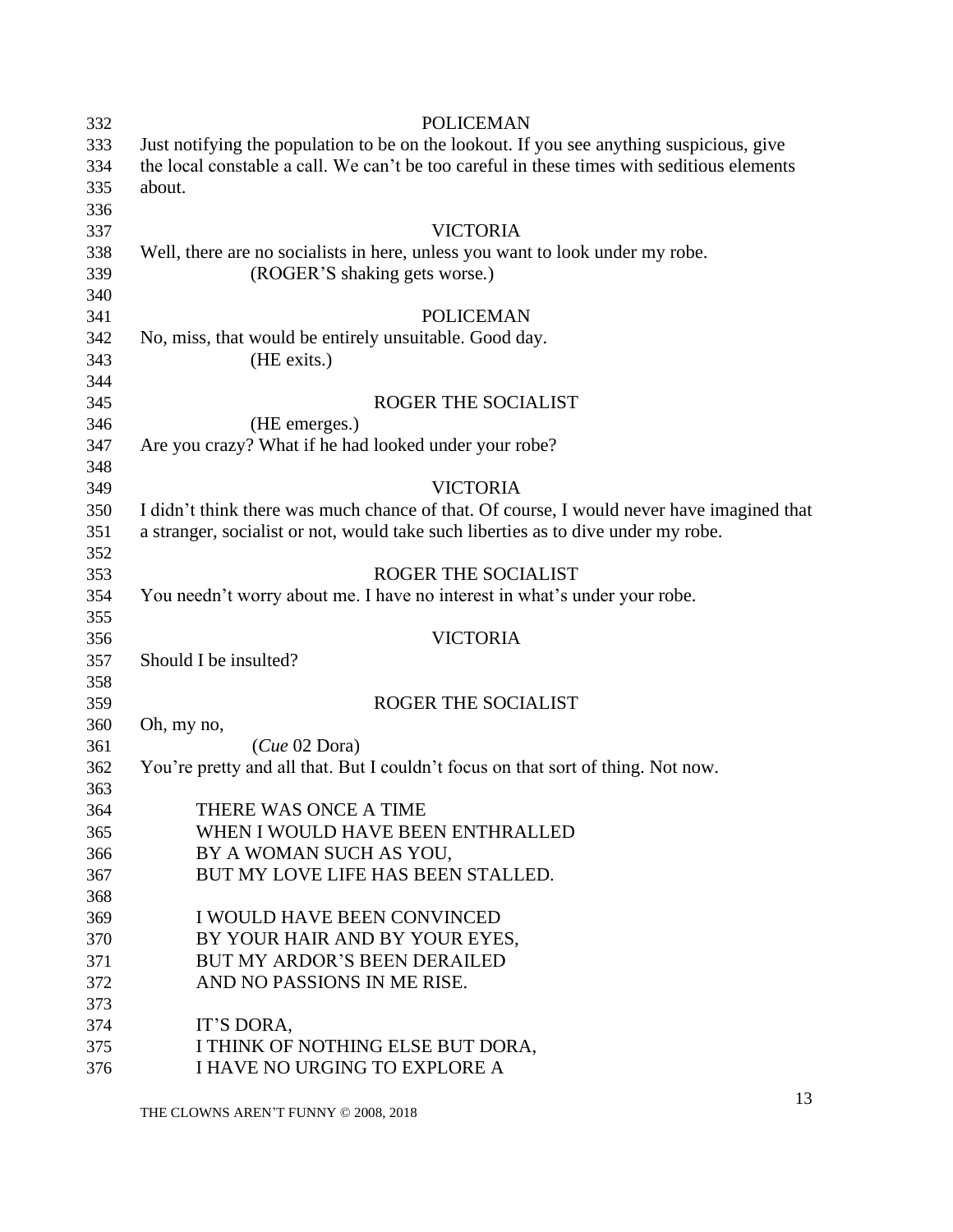| 377 | NEW ROMANCE,                                                                             |
|-----|------------------------------------------------------------------------------------------|
| 378 | LET YOUR FACE ENTRANCE                                                                   |
| 379 | ME, GIVE YOUR LEGS A GLANCE,                                                             |
| 380 | <b>ENTERTAIN A FANCY</b>                                                                 |
| 381 | FOR A LOVELY, LOVELY GIRL LIKE YOU.                                                      |
| 382 |                                                                                          |
| 383 | <b>VICTORIA</b>                                                                          |
| 384 | A girl like who?                                                                         |
| 385 |                                                                                          |
| 386 | (ROGER THE PACIFIST enters and stands next to ROGER THE SOCIALIST, who is                |
| 387 | annoyed at the interruption.)                                                            |
| 388 |                                                                                          |
| 389 | <b>ROGER THE PACIFIST</b>                                                                |
| 390 | <b>FOR A GIRL LIKE YOU</b>                                                               |
| 391 | I WOULD HAVE BEEN THE BLOKE,                                                             |
| 392 | <b>I HAD HEALTHY FANTASIES</b>                                                           |
| 393 | AND THOUGHT POLITICS A JOKE.                                                             |
| 394 |                                                                                          |
| 395 | <b>VICTORIA</b>                                                                          |
| 396 | Who the devil are you?                                                                   |
| 397 |                                                                                          |
| 398 | <b>ROGER THE SOCIALIST</b>                                                               |
| 399 | He is called Roger, like me.                                                             |
| 400 |                                                                                          |
| 401 | <b>ROGER THE PACIFIST</b>                                                                |
| 402 | Yes, imagine that. They told me mum she could have the name all to herself for her       |
| 403 | favorite son, and this bloke's mum goes and swipes it.                                   |
| 404 |                                                                                          |
| 405 | <b>ROGER THE SOCIALIST</b>                                                               |
| 406 | (To ROGER THE PACIFIST)                                                                  |
| 407 | Must you make everything a joke?                                                         |
| 408 | (To VICTORIA)                                                                            |
| 409 | Yes, we have the same name. But it's easy to tell us apart. I'm the one with principles. |
| 410 |                                                                                          |
| 411 | <b>ROGER THE PACIFIST</b>                                                                |
| 412 | Socialist rantings, not principles.                                                      |
| 413 |                                                                                          |
| 414 | ROGER THE SOCIALIST                                                                      |
| 415 | You wouldn't know a principle if it jumped up and bit you on the arse.                   |
| 416 | (To VICTORIA, rolling his eyes)                                                          |
| 417 | Excuse me, miss, he's a pacifist.                                                        |
| 418 |                                                                                          |
| 419 | <b>VICTORIA</b>                                                                          |
| 420 | I don't understand. Do pacifists not have arses?                                         |
| 421 |                                                                                          |
|     |                                                                                          |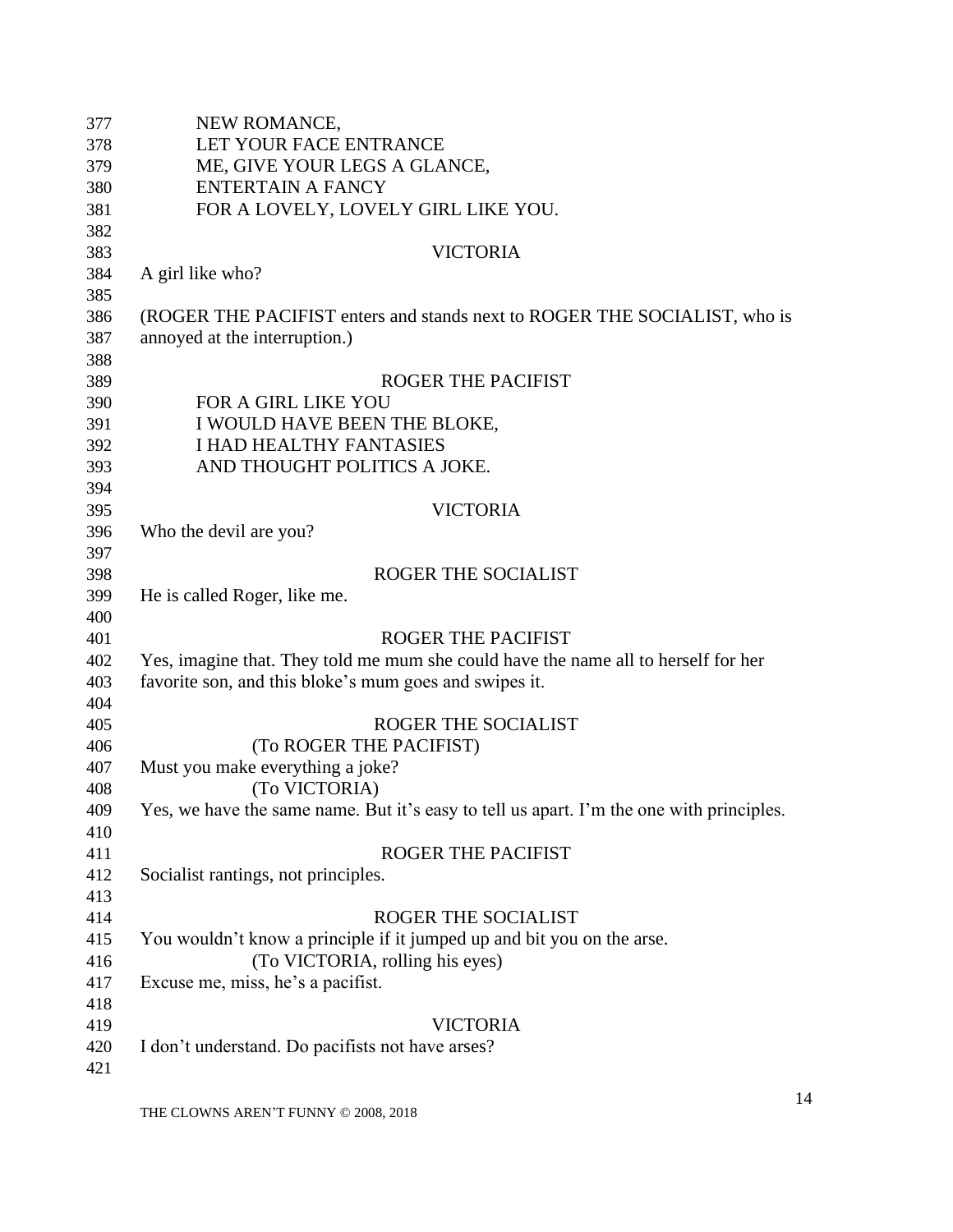<span id="page-14-0"></span>

| 422 | <b>ROGER THE PACIFIST</b>                                                                     |
|-----|-----------------------------------------------------------------------------------------------|
| 423 | Of course I have an arse. Quite a nice one, I think. And, yes. I'm a pacifist. I believe in   |
| 424 | the sanctity of life.                                                                         |
| 425 |                                                                                               |
| 426 | ROGER THE SOCIALIST                                                                           |
| 427 | You mean the sanctity of <i>your</i> life.                                                    |
| 428 |                                                                                               |
| 429 | <b>ROGER THE PACIFIST</b>                                                                     |
| 430 | Especially that.                                                                              |
| 431 |                                                                                               |
| 432 | THE ROGERS                                                                                    |
| 433 | THE WORLD'S A STRANGE NEW PLACE,                                                              |
| 434 | OUR OPINIONS ARE A CRIME,                                                                     |
| 435 | AND FOR LOVELY GIRLS LIKE YOU,                                                                |
| 436 | WE HAVEN'T GOT THE TIME.                                                                      |
| 437 |                                                                                               |
| 438 | IT'S DORA,                                                                                    |
| 439 | WE THINK OF NOTHING ELSE BUT DORA,                                                            |
| 440 | WE HAVE NO NOTION TO BECOME YOUR                                                              |
| 441 | NEW ROMANCE,                                                                                  |
| 442 | CHANGE YOUR CIRCUMSTANCES,                                                                    |
| 443 | <b>GIVE OURSELVES A CHANCE TO</b>                                                             |
| 444 | <b>ENTERTAIN A FANCY</b>                                                                      |
| 445 | FOR A LOVELY, LOVELY GIRL LIKE YOU.                                                           |
| 446 |                                                                                               |
| 447 | (No Button. Segue to Quite a Man).                                                            |
| 448 |                                                                                               |
| 449 | <b>VICTORIA</b>                                                                               |
| 450 | (to ROGER THE PACIFIST)                                                                       |
| 451 | Are you a coward?                                                                             |
| 452 |                                                                                               |
| 453 | ROGER THE SOCIALIST                                                                           |
| 454 | Of course he's a coward                                                                       |
| 455 |                                                                                               |
| 456 | <b>ROGER THE PACIFIST</b>                                                                     |
| 457 | It's hard to know, isn't it? I mean, since I won't get into a fight on principle, how would I |
| 458 | know if I were a coward?                                                                      |
| 459 | (Cue 03 Quite a Man)                                                                          |
| 460 |                                                                                               |
| 461 | WHEN I'M WALKING DOWN THE STREET                                                              |
| 462 | I'M NOT AS A SOLDIER DRESSED                                                                  |
| 463 | AND THE PEOPLE THAT I MEET                                                                    |
| 464 | WITH PATRIOTISM ARE OBSESSED.                                                                 |
| 465 |                                                                                               |
|     |                                                                                               |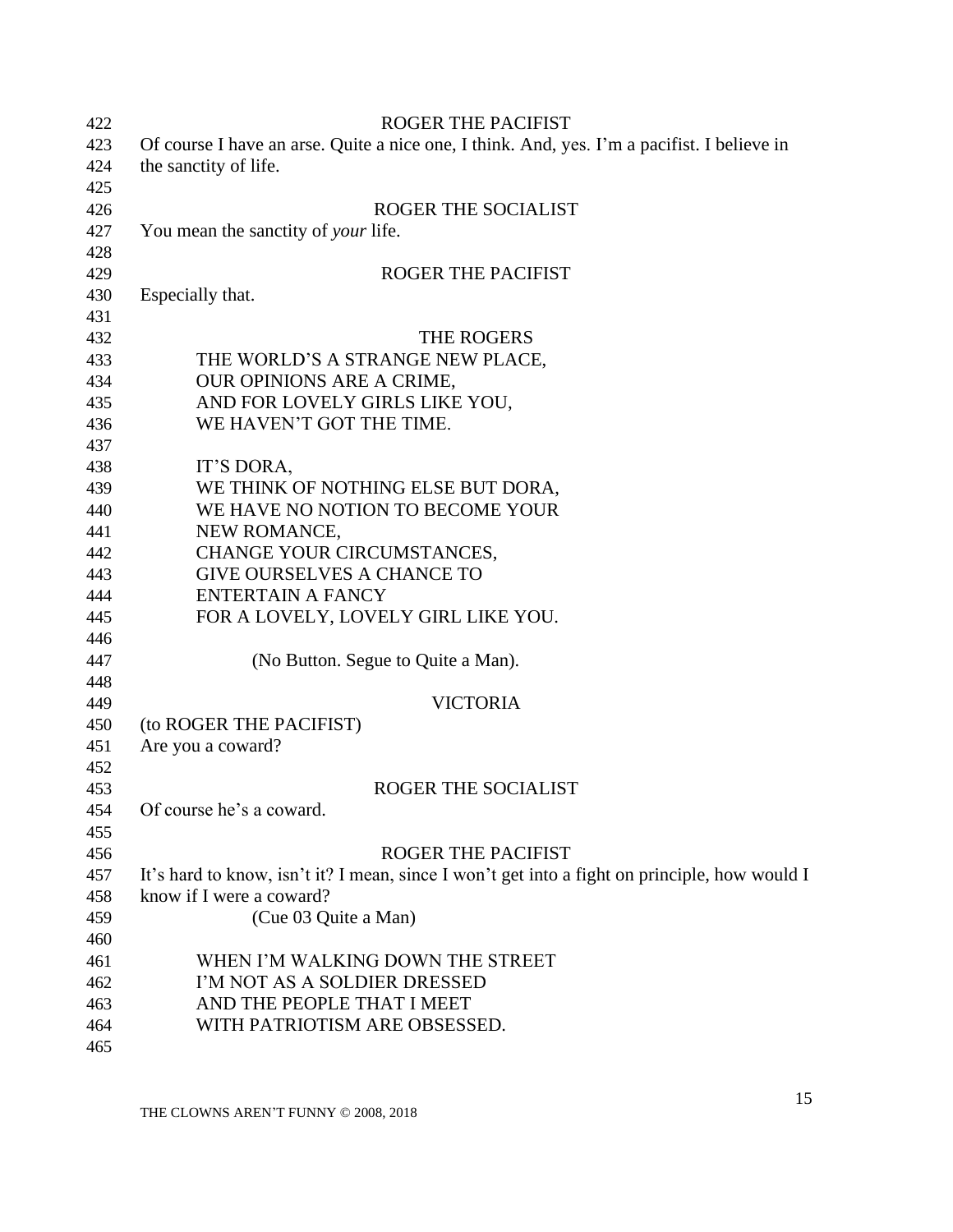| 466 | THEY ASSUME THAT I'M A COWARD                                                             |
|-----|-------------------------------------------------------------------------------------------|
| 467 | 'CAUSE I HAVE NO WILL TO FIGHT,                                                           |
| 468 | WITH WHITE FEATHERS I AM SHOWERED,                                                        |
| 469 | KING AND COUNTRY ALWAYS RIGHT.                                                            |
| 470 |                                                                                           |
| 471 | ROGER THE SOCIALIST and VICTORIA                                                          |
| 472 | <b>GOD SAVE THE KING.</b>                                                                 |
| 473 |                                                                                           |
| 474 | <b>ROGER THE PACIFIST</b>                                                                 |
| 475 | BE A MAN,                                                                                 |
| 476 | I'M ALWAYS TOLD TO BE A MAN,                                                              |
| 477 | UNDER THE ASSUMPTION THAT I CAN                                                           |
| 478 | <b>TAKE UP A GUN</b>                                                                      |
| 479 | AND AIM IT AT SOMEONE                                                                     |
| 480 | WHO HAS A MOTHER WHO JUST WOULDN'T UNDERSTAND.                                            |
| 481 |                                                                                           |
| 482 | IF I MEET A PRETTY LASS,                                                                  |
| 483 | SHE MOST LIKELY WANTS TO KNOW                                                             |
| 484 | WITH WHICH REGIMENT I FIGHT,                                                              |
| 485 | AND WHEN OFF TO FRANCE I GO.                                                              |
| 486 |                                                                                           |
| 487 | IF I TELL HER THAT I'M NOT                                                                |
| 488 | WEARING KHAKI, BLEEDING RED,                                                              |
| 489 | <b>SHE ASSUMES THAT I'M AFRAID</b>                                                        |
| 490 | TO BE PREMATURELY DEAD.                                                                   |
| 491 |                                                                                           |
| 492 | ROGER THE SOCIALIST and VICTORIA                                                          |
| 493 | FOR GEORGE OUR KING, OUR GRACIOUS KING                                                    |
| 494 |                                                                                           |
| 495 | <b>VICTORIA</b>                                                                           |
| 496 | (To ROGER THE PACIFIST)                                                                   |
| 497 | I shouldn't think that being a pacifist means that you're not a man.                      |
| 498 | (SHE scolds ROGER THE SOCIALIST)                                                          |
| 499 | And I don't admire bullying. After all, if he thinks it's wrong to fight a war, what does |
| 500 | that make him? An aardvark? Not that it makes much difference to me.                      |
| 501 | YOU'RE A MAN OR YOU'RE NOT,                                                               |
| 502 | TELL ME WHAT HAVE YOU GOT                                                                 |
| 503 | THAT MIGHT IMPRESS ME A JOT?                                                              |
| 504 | <b>BULLIES SAY WHAT THEY DO</b>                                                           |
| 505 | 'CAUSE THEY'RE JEALOUS OF YOU,                                                            |
| 506 | (SHE gestures to ROGER THE SOCIALIST)                                                     |
| 507 | THIS BLOKE'S FULL OF HOT AIR,                                                             |
| 508 | I DON'T THINK IT'S RIGHT, BUT I FRANKLY DON'T CARE.                                       |
| 509 |                                                                                           |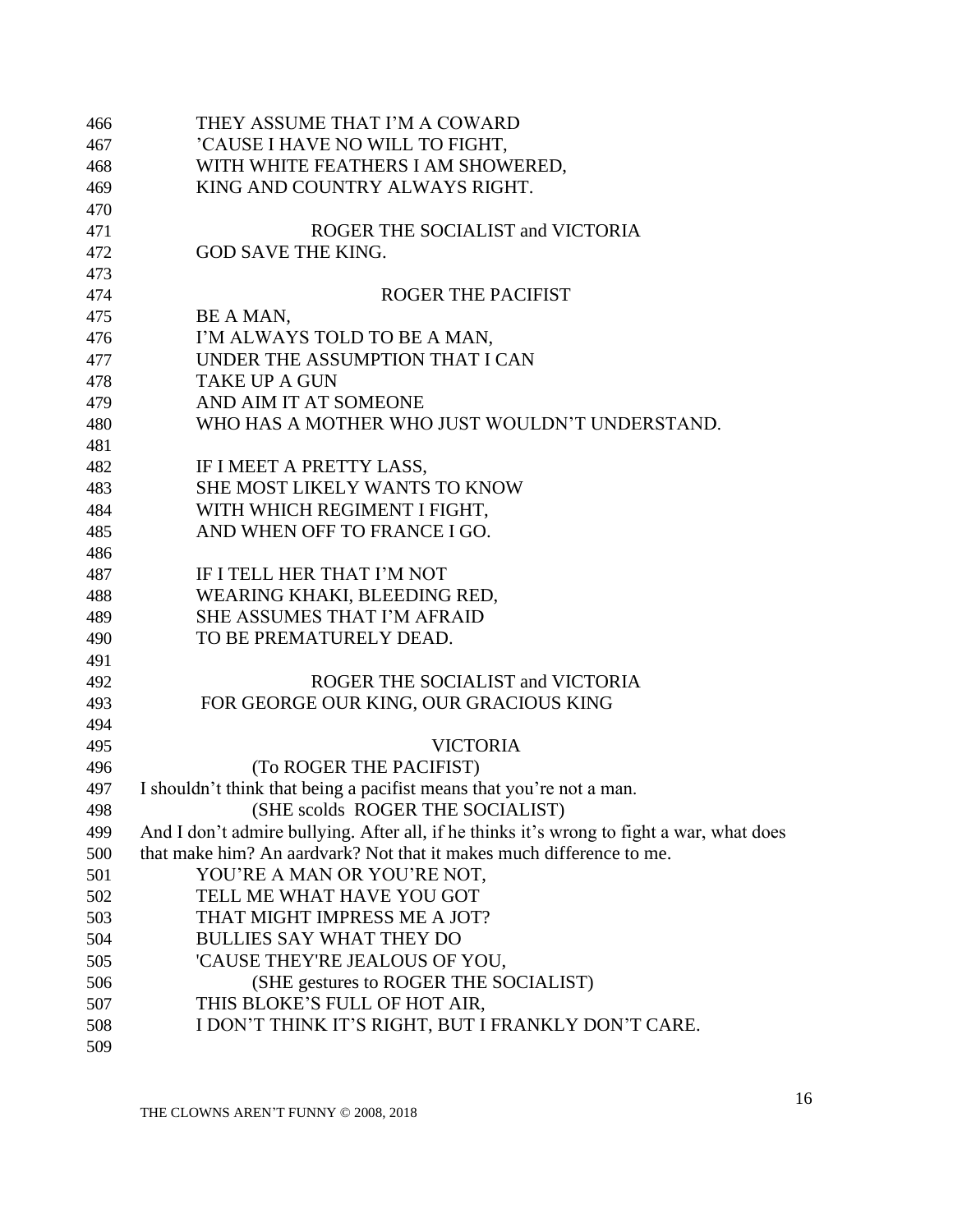| 510 | ROGER THE SOCIALIST                                                                   |
|-----|---------------------------------------------------------------------------------------|
| 511 | WHILE YOU'RE CRYING LIKE A GIRL,                                                      |
| 512 |                                                                                       |
| 513 | <b>VICTORIA</b>                                                                       |
| 514 | Hey, I'm a girl!                                                                      |
| 515 |                                                                                       |
| 516 | ROGER THE SOCIALIST                                                                   |
| 517 | WITH THE BOSSES STILL IN CHARGE,                                                      |
| 518 | YOU ARE USELESS TO THE WORLD,                                                         |
| 519 | A WHINING SISSY BY AND LARGE.                                                         |
| 520 |                                                                                       |
| 521 | YOU THINK FEAR IS PACIFISM,                                                           |
| 522 | YOU'RE NOT DOING WHAT YOU CAN,                                                        |
| 523 | JOIN THE FIGHT FOR SOCIALISM,                                                         |
| 524 | 'CAUSE YOU'RE STILL NOT QUITE A MAN.                                                  |
| 525 |                                                                                       |
|     | <b>VICTORIA</b><br><b>ROGER THE PACIFIST</b>                                          |
|     | HE'S QUITE A MAN.<br>I'M QUITE A MAN.                                                 |
|     | <b>QUITE A MAN,</b>                                                                   |
|     | <b>I LIKE TO HEAR I'M</b>                                                             |
|     |                                                                                       |
|     | QUITE A MAN.<br><b>QUITE A MAN.</b>                                                   |
| 526 |                                                                                       |
| 527 | ROGER THE SOCIALIST                                                                   |
| 528 | EVEN THOUGH WE BOTH KNOW                                                              |
| 529 | THAT YOU CAN                                                                          |
| 530 | PICK UP A GUN AND AIM IT AT A BOSS                                                    |
| 531 |                                                                                       |
| 532 | <b>ROGER THE PACIFIST</b>                                                             |
| 533 | WHO MIGHT HAVE A MOTHER                                                               |
| 534 | WHO JUST WOULDN'T UNDERSTAND.                                                         |
| 535 |                                                                                       |
| 536 | THE ROGERS and VICTORIA                                                               |
| 537 | <b>MIGHT HAVE A MOTHER</b>                                                            |
| 538 | WHO JUST WOULDN'T UNDERSTAND.                                                         |
| 539 | (Button.)                                                                             |
| 540 |                                                                                       |
| 541 | <b>RINGMASTER</b>                                                                     |
| 542 | (SHE enters)                                                                          |
| 543 | Victoria has a problem.                                                               |
| 544 |                                                                                       |
| 545 | <b>VICTORIA</b>                                                                       |
| 546 | With which of these two men should I fall in love to get rid of my ability to see the |
| 547 | future?                                                                               |
| 548 |                                                                                       |
|     |                                                                                       |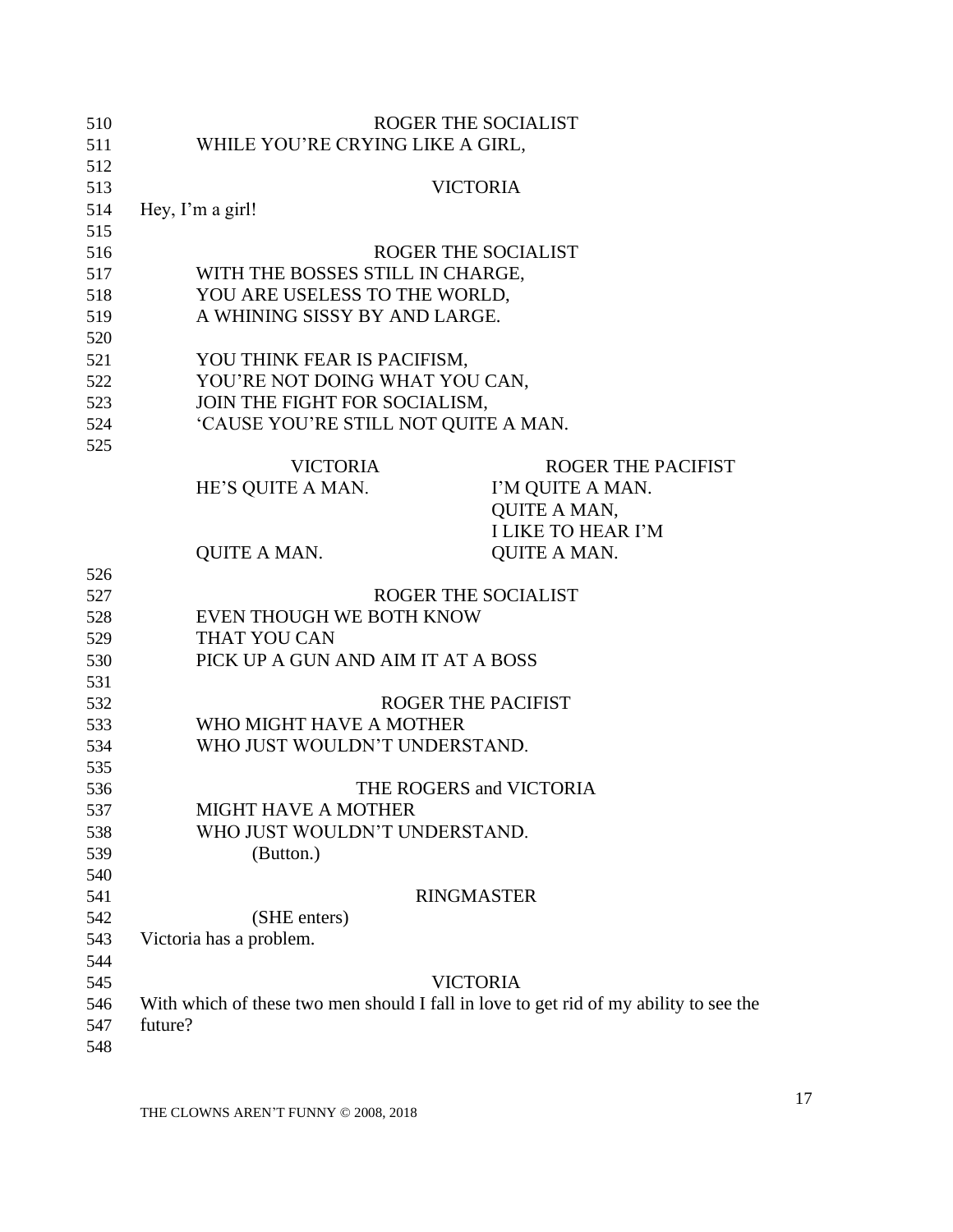| 549 | <b>RINGMASTER</b>                                                                          |
|-----|--------------------------------------------------------------------------------------------|
| 550 | Victoria considers each in turn, tentatively trying a kiss on each. But no relief from her |
| 551 | clairvoyance. How will she get out of this mess? Stay tuned. We'll find out.               |
| 552 |                                                                                            |
| 553 | (VICTORIA and the ROGERS exits. The RINGMASTER takes us to the                             |
| 554 | next scene.)                                                                               |
| 555 |                                                                                            |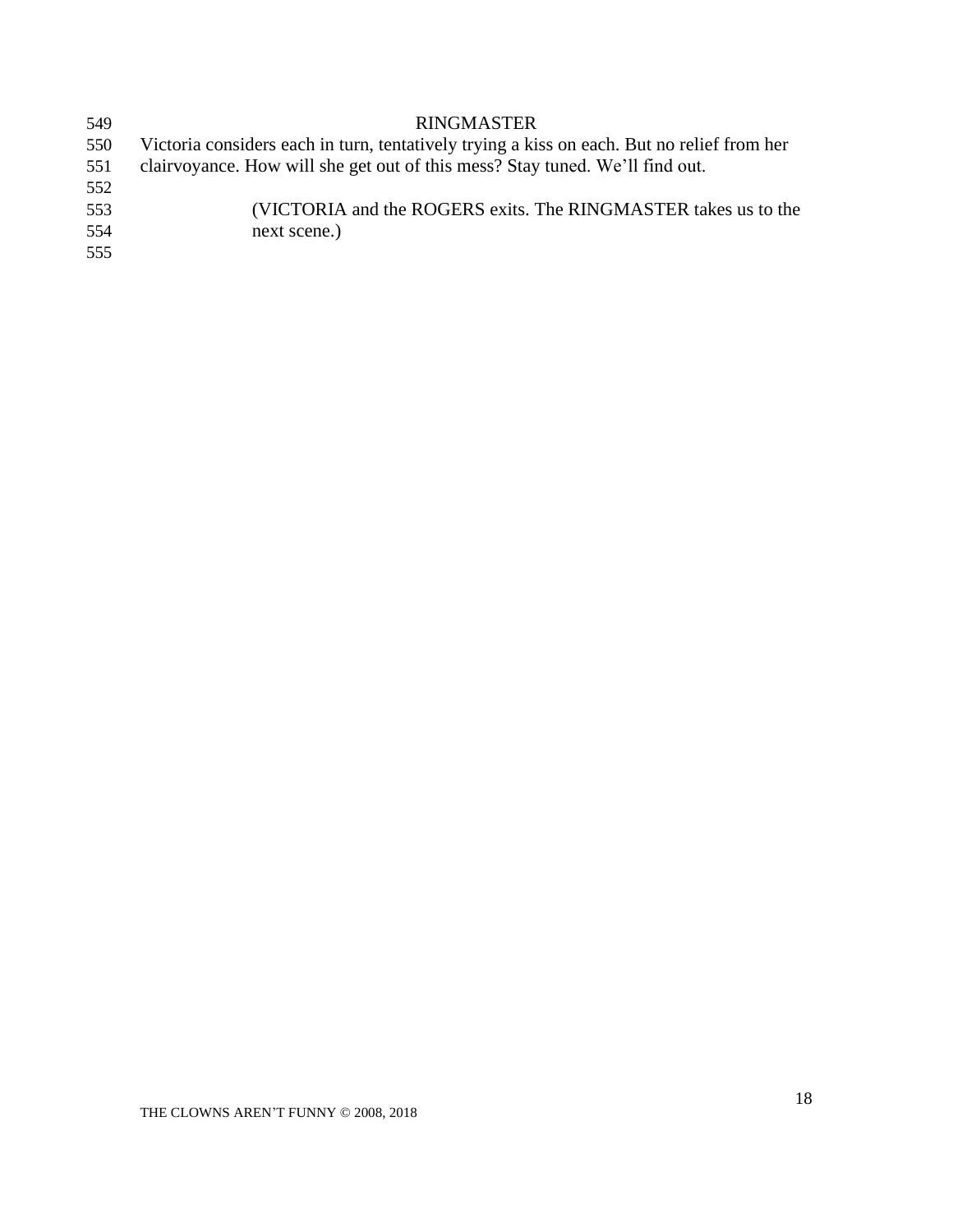<span id="page-18-0"></span>

| 556        | Act 1, Scene 3. Center ring; well, the only ring                                                |
|------------|-------------------------------------------------------------------------------------------------|
| 557        |                                                                                                 |
| 558        | (LEAH and HILDA swing in on trapezes.)                                                          |
| 559        |                                                                                                 |
| 560        | <b>RINGMASTER</b>                                                                               |
| 561        | Ladies and gentlemen! The circus is proud to offer, for your entertainment pleasure, those      |
| 562        | daring darlings of the trapeze, the beautiful Leah and, from parts unknown, the                 |
| 563        | mysterious Hilda!                                                                               |
| 564        |                                                                                                 |
| 565        | <b>HILDA</b>                                                                                    |
| 566        | What a chore to fling these old bones through the air for the amusement of a handful of         |
| 567        | women and old men. Can we cut the triple somersault? It's hell on my bursitis.                  |
| 568        |                                                                                                 |
| 569        | <b>LEAH</b>                                                                                     |
| 570        | The triple? That was Luke's favorite. Poor Luke. In a trench instead of doing the triple        |
| 571        | somersault with his darling Leah.                                                               |
| 572        |                                                                                                 |
| 573        | (Cue 04 Letter to Leah)                                                                         |
| 574        | (Dialog over song intro)                                                                        |
| 575        | I have a letter for you. The postman gave it to me just before we went on.                      |
| 576<br>577 | (HILDA hands LEAH a letter. Noise off.).                                                        |
| 578        | What is that racket outside? It sounds like rats in our rubbish bin again.<br>(SHE exits)       |
| 579        |                                                                                                 |
| 580        | <b>LEAH</b>                                                                                     |
| 581        | A letter from Luke! What does my dear boy say?                                                  |
| 582        |                                                                                                 |
| 583        | (Spot up on LUKE, who is dressed in a filthy uniform, holding a rifle. HE                       |
| 584        | recites and sings the letter as LEAH reads it. The HAPPY CLOWN enters                           |
| 585        | with a guitar to accompany the song.)                                                           |
| 586        |                                                                                                 |
| 587        | <b>LUKE</b>                                                                                     |
| 588        | My darling Leah, Here I am, defending my country, although I must say, the bullets are a        |
| 589        | bit intimidating. But only when they are shot at us. Which is all the time. And the shells      |
| 590        | are so loud. I wish defending King George wasn't such a noisy affair. It makes my ears          |
| 591        | ring, and it's hard to sleep with the noise and the shrapnel and the bullets. I'd like to sleep |
| 592        | so I could dream of you, Leah, and of how wonderful life will be after we've killed the         |
| 593        | enemy and otherwise taught him a good lesson.                                                   |
| 594        | THEY SAY THE TIME GOES FASTER                                                                   |
| 595        | FOR THE MEN WHO HAVE NO ROOTS,                                                                  |
| 596        | NO-ONE WHO'S LEFT BEHIND TO MOURN                                                               |
| 597        | THE CHAPS THE GERMAN SHOOTS                                                                     |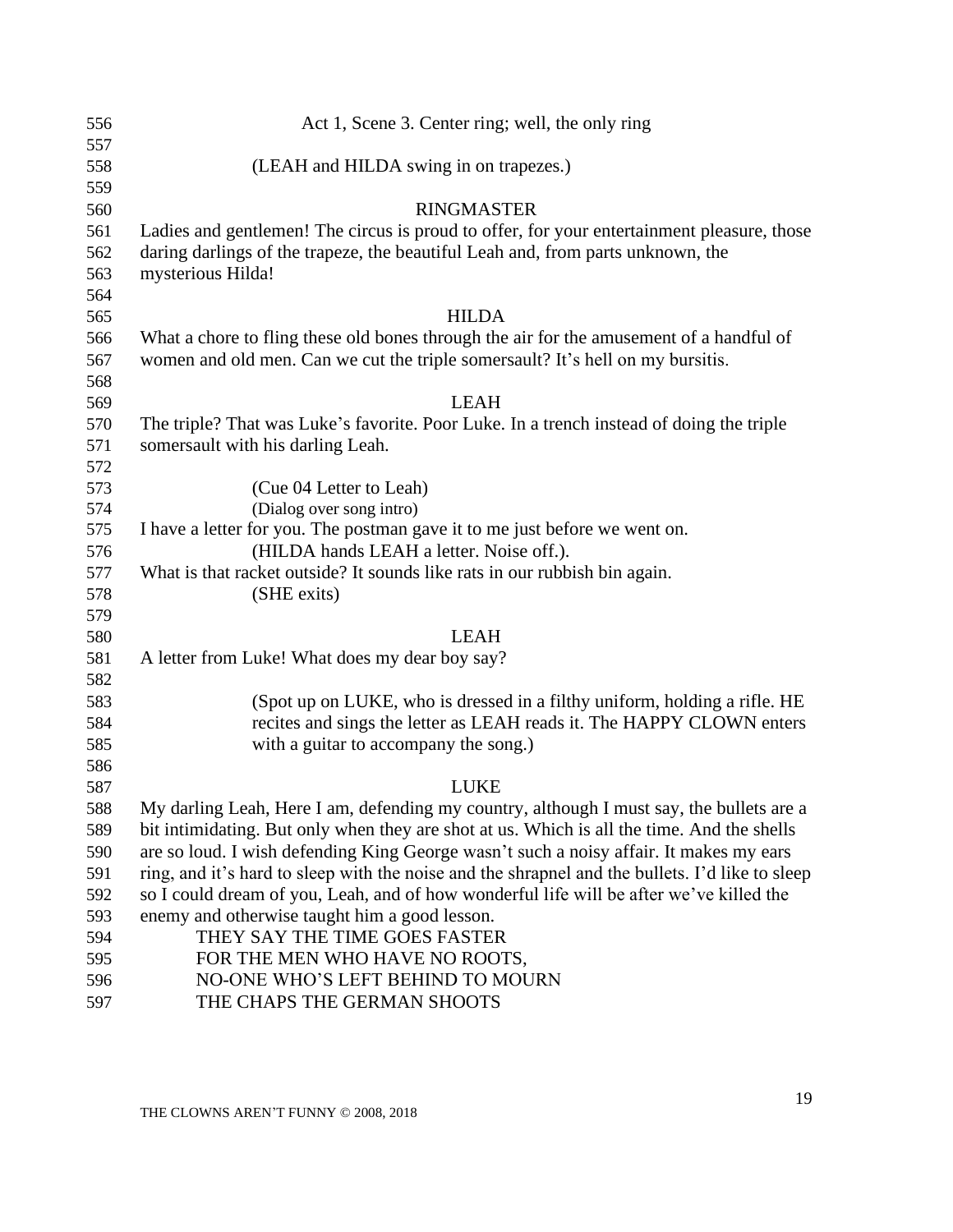| 598 |                                                                                             |
|-----|---------------------------------------------------------------------------------------------|
| 599 | THE TIME GOES SLOW, I WAIT TO KNOW                                                          |
| 600 | IF JERRY'S FIRE WILL HARM ME.                                                               |
| 601 |                                                                                             |
| 602 | Of course, from time to time I wonder about what it might be like to be hit. Not that I     |
| 603 | mean to be unpatriotic, but one sees it all the time, the lads being carried back into the  |
| 604 | trench. They've done their best, haven't they, but the Hun has done a bit better. It makes  |
| 605 | one think about things. Yet, too much thinking would be unpatriotic, so I try not to do it. |
| 606 |                                                                                             |
| 607 | I'M WAITING UNDER CANNON BLASTS                                                             |
| 608 | THE GAS THAT'S SENT TO BLIND US,                                                            |
| 609 | I PRAY WHEN WE GO OVER THE TOP                                                              |
| 610 | THE GERMAN GUNS DON'T FIND US.                                                              |
| 611 |                                                                                             |
| 612 | LEAH, NO-ONE WILL LAY A                                                                     |
| 613 | HAND ON MY SWEET LEAH,                                                                      |
| 614 | YOU CHANGED MY WAY A'                                                                       |
| 615 | <b>LOOKING AT LIFE,</b>                                                                     |
| 616 | WILL YOU BE MY WIFE                                                                         |
| 617 | IF I MAKE IT HOME TO YOU?                                                                   |
| 618 |                                                                                             |
| 619 | LEAH, WHEN I'M AWAY A                                                                       |
| 620 | PINING FOR SWEET LEAH,                                                                      |
| 621 | EVERY DAY AH,                                                                               |
| 622 | YOU ARE MY LIFE,                                                                            |
| 623 | WHEN YOU ARE MY WIFE                                                                        |
| 624 | I WILL NEVER LEAVE YOU AGAIN.                                                               |
| 625 |                                                                                             |
| 626 | <b>LEAH</b>                                                                                 |
| 627 | Oh, why did I make you go away? Should I have listened to Victoria?                         |
| 628 |                                                                                             |
| 629 | LUKE                                                                                        |
| 630 | I WENT TO WAR TO FIGHT THE FOE                                                              |
| 631 | WHO TRIES TO KILL US NIGHT AND DAY,                                                         |
| 632 | BUT GERMAN HORDES WILL ALWAYS FIND                                                          |
| 633 | A BRITISH SOLDIER IN THEIR WAY.                                                             |
| 634 |                                                                                             |
| 635 | MY COUNTRY AND MY KING HAD CALLED,                                                          |
| 636 | I WOULD HAVE LET THEM CALL IN VAIN,                                                         |
| 637 | BUT YOU TOLD ME I HAD TO GO,                                                                |
| 638 | THOUGH IN THIS TRENCH I'M GOIN' INSANE.                                                     |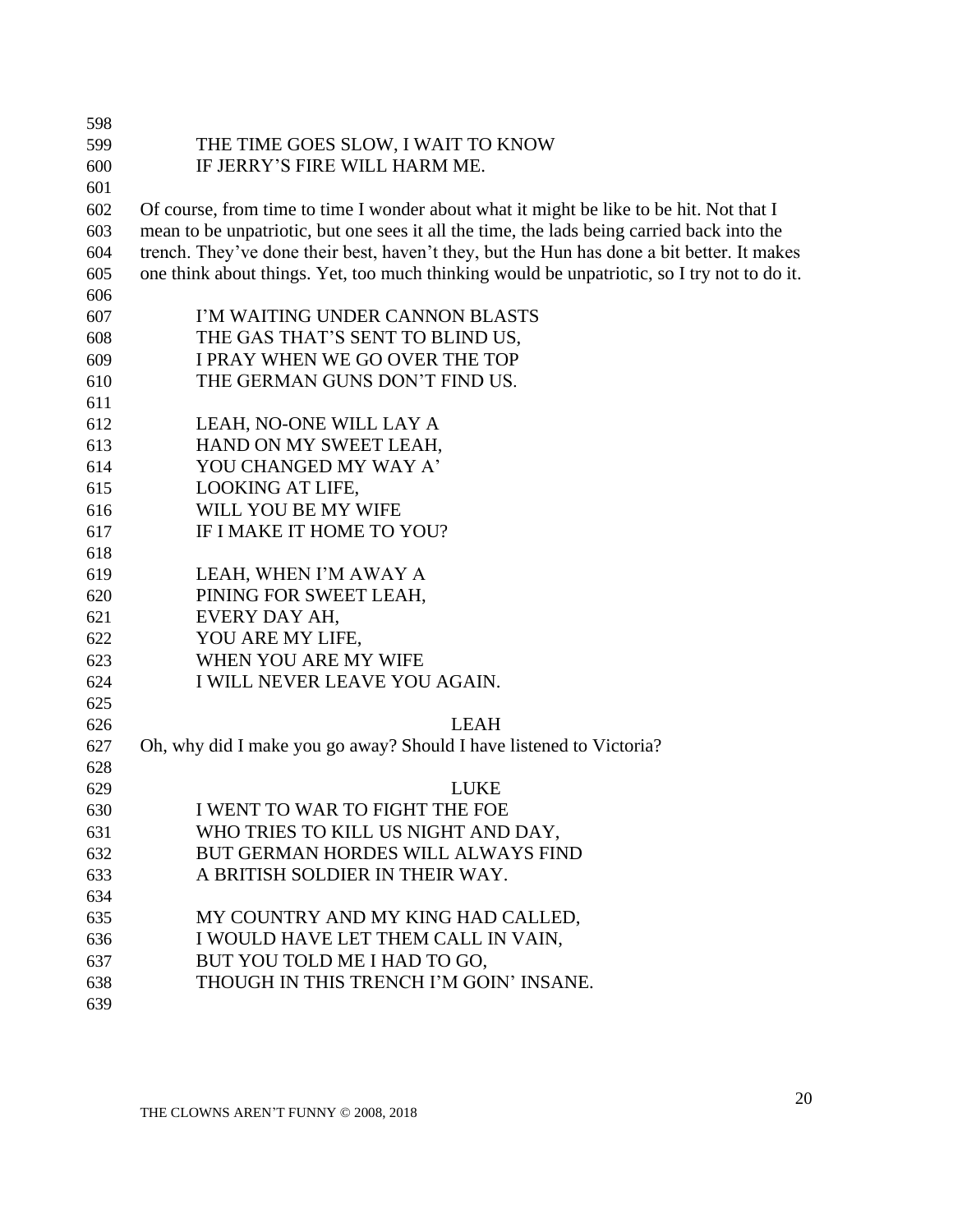| 640 | <b>LEAH</b>                                                                                  |                                                                          |
|-----|----------------------------------------------------------------------------------------------|--------------------------------------------------------------------------|
| 641 | BE BRAVE MY LUKE, BE BRAVE MY LAD,                                                           |                                                                          |
| 642 | YOUR DUTY CALLED AND YOU OBEYED,                                                             |                                                                          |
| 643 | BUT NOW I'M HAVING SECOND THOUGHTS                                                           |                                                                          |
| 644 | BECAUSE I'VE MADE YOU SO AFRAID.                                                             |                                                                          |
| 645 |                                                                                              |                                                                          |
|     | <b>LUKE</b>                                                                                  | <b>LEAH</b>                                                              |
|     | LEAH, NO ONE WILL LAY A                                                                      | AH, LUKE, SWEET LUKE,                                                    |
|     | HAND ON MY SWEET LEAH,                                                                       |                                                                          |
|     | YOU CHANGED MY WAY A'                                                                        | YOU CHANGED MY                                                           |
|     | <b>LOOKING AT LIFE,</b>                                                                      | <b>LIFE</b>                                                              |
|     | WON'T YOU BE MY WIFE                                                                         | I'LL BE YOUR WIFE                                                        |
|     | IF I MAKE IT HOME TO YOU?                                                                    | COME HOME TO ME.                                                         |
|     | I WILL NEVER LEAVE YOU AGAIN.                                                                |                                                                          |
| 646 |                                                                                              |                                                                          |
| 647 | (Button. Spot on LUKE fades out, and HE is gone.)                                            |                                                                          |
| 648 |                                                                                              |                                                                          |
| 649 | <b>LEAH</b>                                                                                  |                                                                          |
| 650 |                                                                                              | (LEAH is shaken; the first inkling that her enthusiastic support for the |
| 651 | war might have been misplaced)                                                               |                                                                          |
| 652 | He's a fine, fine lad. I do wish I had let him stay here with me, though. It would be lovely |                                                                          |
| 653 | to be married.                                                                               |                                                                          |
| 654 |                                                                                              |                                                                          |
| 655 | <b>HILDA</b>                                                                                 |                                                                          |
| 656 | (HILDA enters leading the POLICEMAN)                                                         |                                                                          |
| 657 | Look what I found loitering outside our tent. He was the rat in the rubbish bin.             |                                                                          |
| 658 |                                                                                              |                                                                          |
| 659 | <b>POLICEMAN</b>                                                                             |                                                                          |
| 660 | Excuse me, miss. Do you have any socialists in here?                                         |                                                                          |
| 661 |                                                                                              |                                                                          |
| 662 | <b>LEAH</b>                                                                                  |                                                                          |
| 663 | I don't think so.                                                                            |                                                                          |
| 664 |                                                                                              |                                                                          |
| 665 | <b>HILDA</b>                                                                                 |                                                                          |
| 666 | Perish the thought. Say, why aren't you doing your bit in the army instead of bothering      |                                                                          |
| 667 | citizens like us?                                                                            |                                                                          |
| 668 |                                                                                              |                                                                          |
|     |                                                                                              |                                                                          |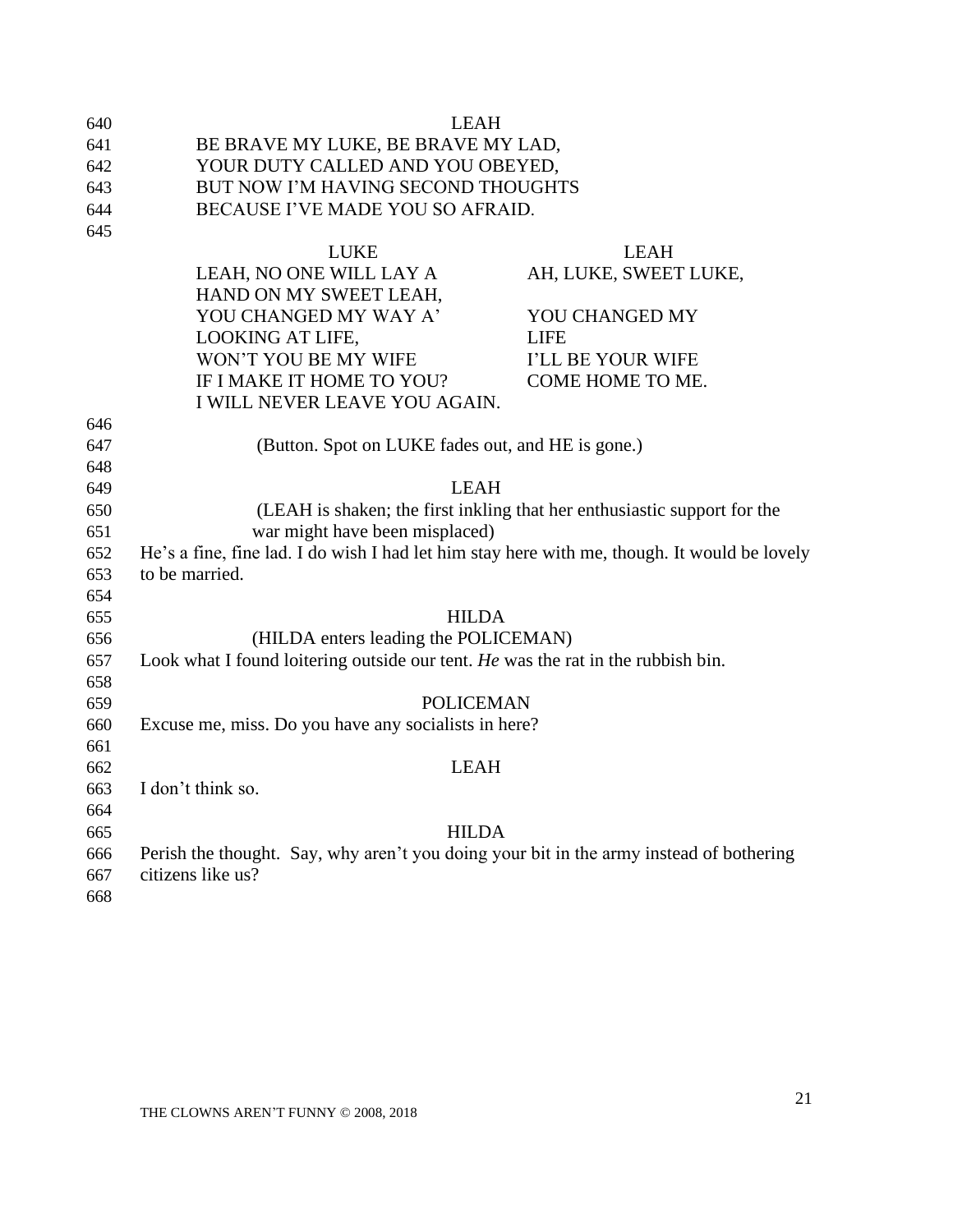<span id="page-21-0"></span>

| 669 | <b>POLICEMAN</b>                                                                                      |
|-----|-------------------------------------------------------------------------------------------------------|
| 670 | $(Cue$ Ypres underscore #1)                                                                           |
| 671 | But I was in the army, to be sure. Joined up in '14 and on the first boat to France, I was.           |
| 672 | Saw a bit off action, and I hope to say that some German families are in mourning as a                |
| 673 | result. But I was gassed at Ypres <sup>2</sup> , I was. Terrible stuff, that Jerry gas. It makes your |
| 674 | lungs bleed and bubble so you drown in your own spit, if you'll pardon my language.                   |
| 675 | Most of the chaps in my regiment fell where they stood and never got up. I was one of the             |
| 676 | lucky ones that lived to tell about it. Spent six months in hospital before they judged I             |
| 677 | might be fit to return to the world. But not to the army. No, they wouldn't let me stay in            |
| 678 | the army. Too weak in the chest I was and always would be. So they sent me to protect                 |
| 679 | the home front.                                                                                       |
| 680 |                                                                                                       |
| 681 | <b>LEAH</b>                                                                                           |
| 682 | By hunting socialists?                                                                                |
| 683 |                                                                                                       |
| 684 | <b>POLICEMAN</b>                                                                                      |
| 685 | Yes, miss. Socialists and other unpatriotic types.                                                    |
| 686 |                                                                                                       |
| 687 | <b>LEAH</b>                                                                                           |
| 688 | Are there no patriotic socialists?                                                                    |
| 689 |                                                                                                       |
| 690 | <b>POLICEMAN</b>                                                                                      |
| 691 | None, miss. Socialists say we should quit the war. That kind of talk helps the enemy,                 |
| 692 | which makes socialists the enemy, too. Saying discouraging things about the war is                    |
| 693 | unpatriotic. And it's against the law.                                                                |
| 694 |                                                                                                       |
| 695 | <b>VOICES OFF</b>                                                                                     |
| 696 | Dora!                                                                                                 |
| 697 |                                                                                                       |
| 698 | <b>POLICEMAN</b>                                                                                      |
| 699 | I need to keep our community safe from these rascals, particularly with sensitive projects            |
| 700 | in the area.                                                                                          |
| 701 |                                                                                                       |
| 702 | <b>HILDA</b>                                                                                          |
| 703 | (SHE is very interested.)                                                                             |
| 704 | Sensitive projects? Whatever do you mean?                                                             |
| 705 |                                                                                                       |
| 706 | <b>POLICEMAN</b>                                                                                      |
| 707 | Just down the road is the shoe factory.                                                               |
| 708 |                                                                                                       |
| 709 | <b>LEAH</b>                                                                                           |
| 710 | That old shoe factory has been there for years.                                                       |
| 711 |                                                                                                       |
|     |                                                                                                       |

<sup>2</sup> He mispronounces it Wipers.

THE CLOWNS AREN'T FUNNY © 2008, 2018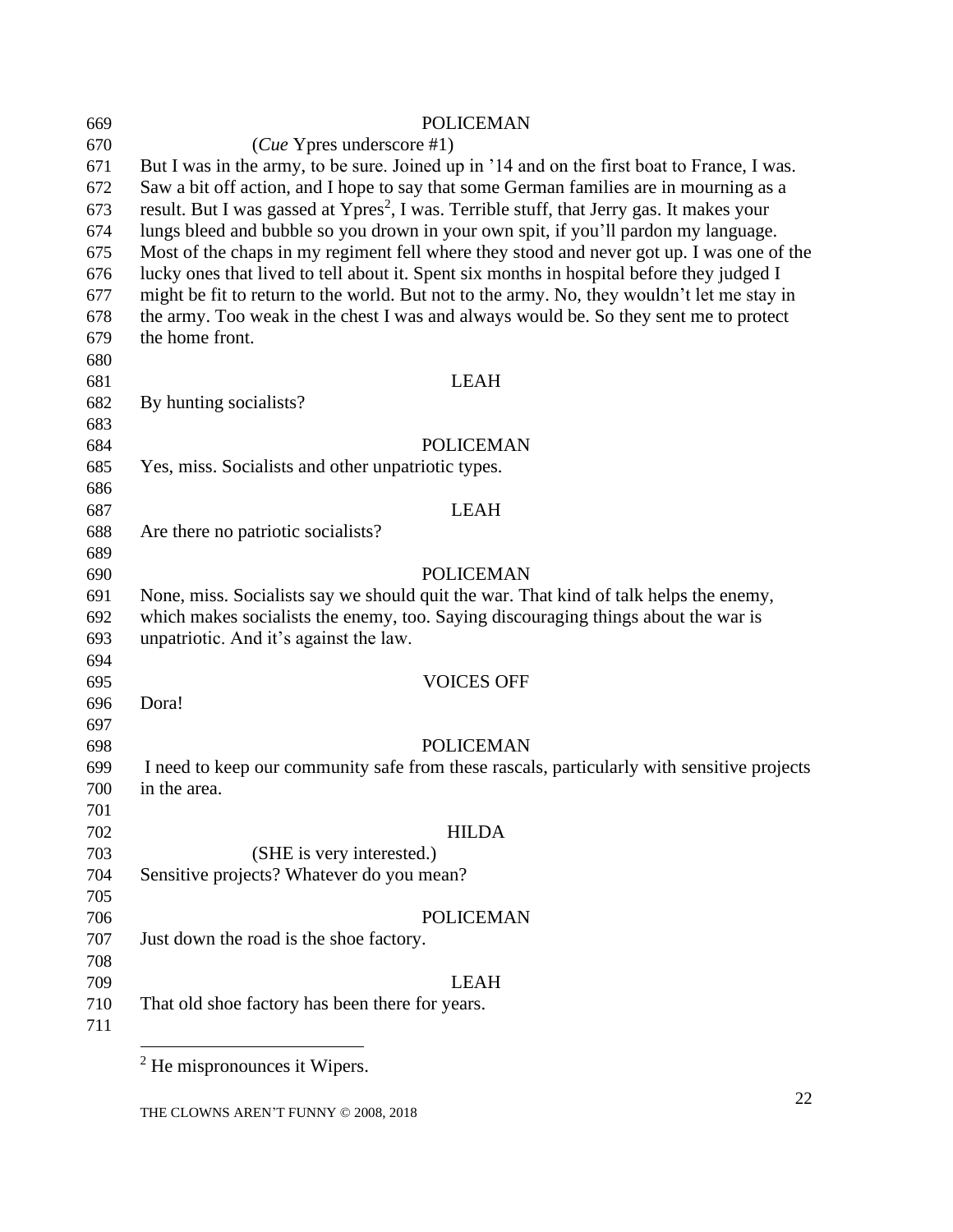<span id="page-22-0"></span>

| 712 | <b>POLICEMAN</b>                                                                             |
|-----|----------------------------------------------------------------------------------------------|
| 713 | All the same, the shoe factory has become very important in these times of war. Let's just   |
| 714 | say that good British shoes are quite essential, if you know what I mean. Wink, wink, as     |
| 715 | it were.                                                                                     |
| 716 |                                                                                              |
| 717 | <b>HILDA</b>                                                                                 |
| 718 | Are you saying that the shoe factory is making something other than shoes?                   |
| 719 |                                                                                              |
| 720 | <b>POLICEMAN</b>                                                                             |
| 721 | No, ma'am. I could never say that, could I? Let's just say that it would be a great loss to  |
| 722 | the war effort if something were to happen to our shoe factory. That's why I need to         |
| 723 | round up the socialists before they bring about more mischief. We have a new weapon in       |
| 724 | our arsenal now. Conscription!                                                               |
| 725 |                                                                                              |
| 726 | <b>LEAH</b>                                                                                  |
| 727 | Conscription? There is no conscription in England.                                           |
| 728 |                                                                                              |
| 729 | <b>POLICEMAN</b>                                                                             |
| 730 | There is now. It's just been passed. Socialists will have a choice. They can fight for their |
| 731 | King or they can rot in prison. I'm not a hard fellow. I support giving a chap what's in     |
| 732 | error a chance to reform himself. Put him in the army where he can do some good              |
| 733 | protecting our way of life.                                                                  |
| 734 |                                                                                              |
| 735 | (Cue 05 Way of Life)                                                                         |
| 736 |                                                                                              |
| 737 | THE FELLOW WHO MIGHT HESITATE TO GIVE KING GEORGE HIS                                        |
| 738 | <b>FULL SUPPORT</b>                                                                          |
| 739 | WOULD TELL YOU THAT THE INFANTRY IS ONLY INESSENTIAL                                         |
| 740 | STRIFE,                                                                                      |
| 741 | BUT WON'T HE BE THE FIRST TO SAY THAT CRICKET IS HIS FAV'RITE                                |
| 742 | SPORT?                                                                                       |
| 743 | SO LET HIM DO HIS DUTY TO PROTECT OUR BRITISH WAY OF LIFE.                                   |
| 744 |                                                                                              |
| 745 | <b>LEAH</b>                                                                                  |
| 746 | But how dreadful to be shot at all the time!                                                 |
| 747 |                                                                                              |
| 748 | <b>POLICEMAN</b>                                                                             |
| 749 | I'D WAGER THAT YOU'RE FOND OF DRINKING TEA AND EATING                                        |
| 750 | CRUMPETS,                                                                                    |
| 751 | AND CIVILIZING SANDWICHES BY TAKING CRUSTS OFF WITH A                                        |
| 752 | KNIFE,                                                                                       |
| 753 | SO OFF TO BATTLE MEN MUST GO WHEN BRITANNIA SOUNDS THE                                       |
| 754 | TRUMPETS,                                                                                    |
| 755 | AND TO THE DEATH IF NEEDED TO PROTECT OUR BRITISH WAY OF                                     |
| 756 | LIFE.                                                                                        |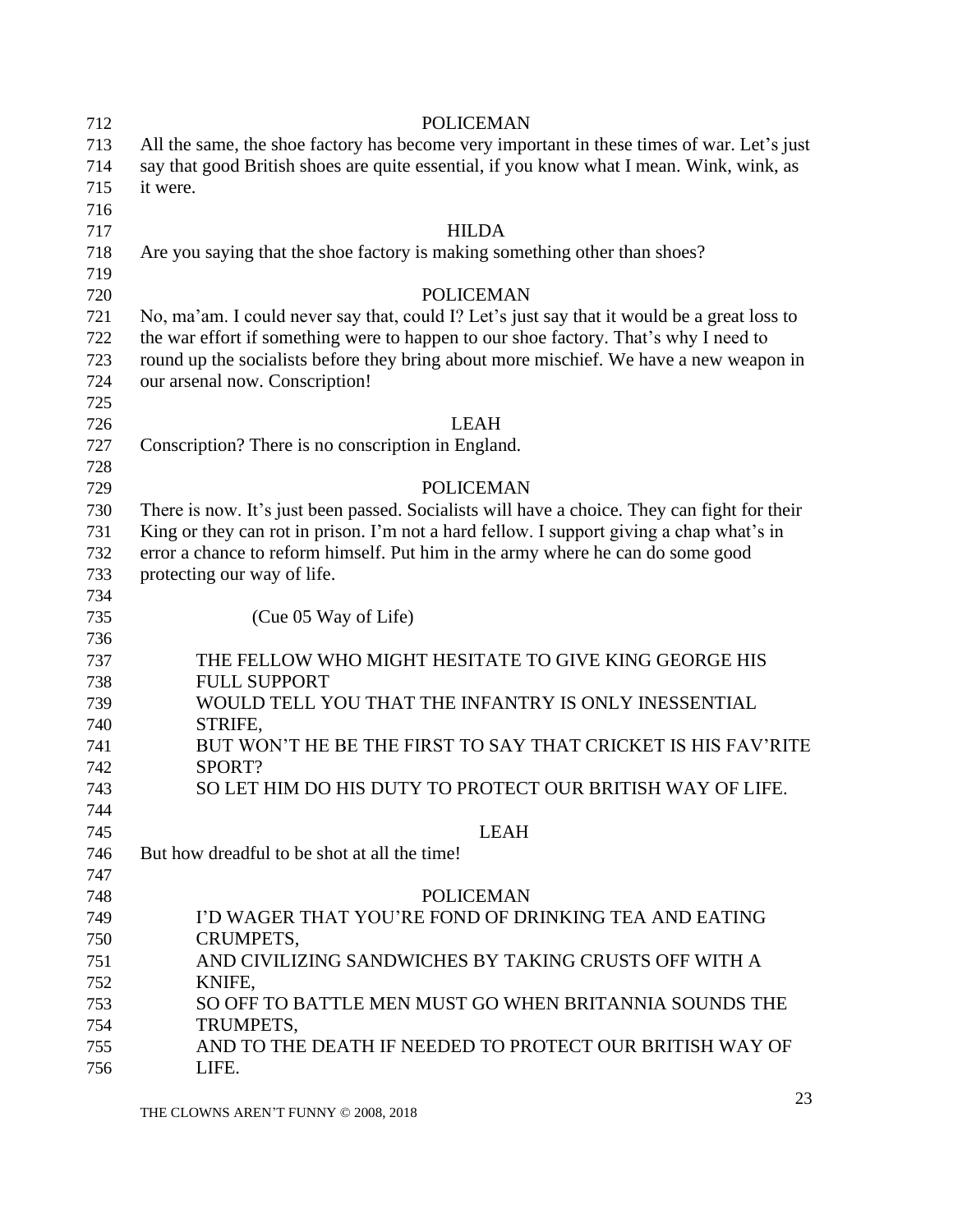| 757 |                                                                         |
|-----|-------------------------------------------------------------------------|
| 758 | <b>LEAH</b>                                                             |
| 759 | You mean this war is about our food?                                    |
| 760 |                                                                         |
| 761 | <b>POLICEMAN</b>                                                        |
| 762 | Yes, miss.                                                              |
| 763 |                                                                         |
| 764 | (Dance break.)                                                          |
| 765 |                                                                         |
| 766 | POLICEMAN, LEAH, and HILDA                                              |
| 767 | (The POLICEMAN conducts.)                                               |
| 768 | THE GERMANS WANT TO TAKE AWAY                                           |
| 769 | THE TASTY FOOD THAT LIFE'S ABOUT                                        |
| 770 | REPLACING TREACLE, CREAM, AND SCONES                                    |
| 771 | WITH SAUSAGES AND SOUR SAUERKRAUT.                                      |
| 772 |                                                                         |
| 773 | <b>LEAH</b>                                                             |
| 774 | I am rather fond of a nice roast pigeon.                                |
| 775 |                                                                         |
| 776 | <b>POLICEMAN</b>                                                        |
| 777 | We don't shoot pigeons anymore, Miss. Pigeons carry important messages. |
| 778 |                                                                         |
| 779 | <b>LEAH</b>                                                             |
| 780 | Well, I'm still not buying that the war is about the food.              |
| 781 |                                                                         |
| 782 | <b>POLICEMAN</b>                                                        |
| 783 | I WANT TO MAKE IT CLEAR THAT I'M AS LIBERAL AS ANY GUY,                 |
| 784 | I HAVE A LITTLE COTTAGE WHERE I KEEP A LITTLE BRITISH WIFE              |
| 785 | WHO DOES MY WASH AND DARNS MY SOCKS AND COOKS MY                        |
| 786 | STEAK AND KIDNEY PIE,                                                   |
| 787 | NO WONDER I INSIST SOMEONE PROTECT MY BRITISH WAY OF LIFE.              |
| 788 |                                                                         |
| 789 | <b>LEAH</b>                                                             |
| 790 | SO LUKE MUST DO HIS DUTY?                                               |
| 791 |                                                                         |
| 792 | <b>POLICEMAN</b>                                                        |
| 793 | YES, LUKE MUST DO HIS DUTY                                              |
| 794 |                                                                         |
| 795 | POLICEMAN, HILDA, and LEAH                                              |
| 796 | TO PROTECT YOUR/OUR BRITISH WAY OF LIFE.                                |
| 797 |                                                                         |
| 798 | (Button.)                                                               |
| 799 |                                                                         |
| 800 | <b>LEAH</b>                                                             |
| 801 | A war about our food, how curious.                                      |
|     |                                                                         |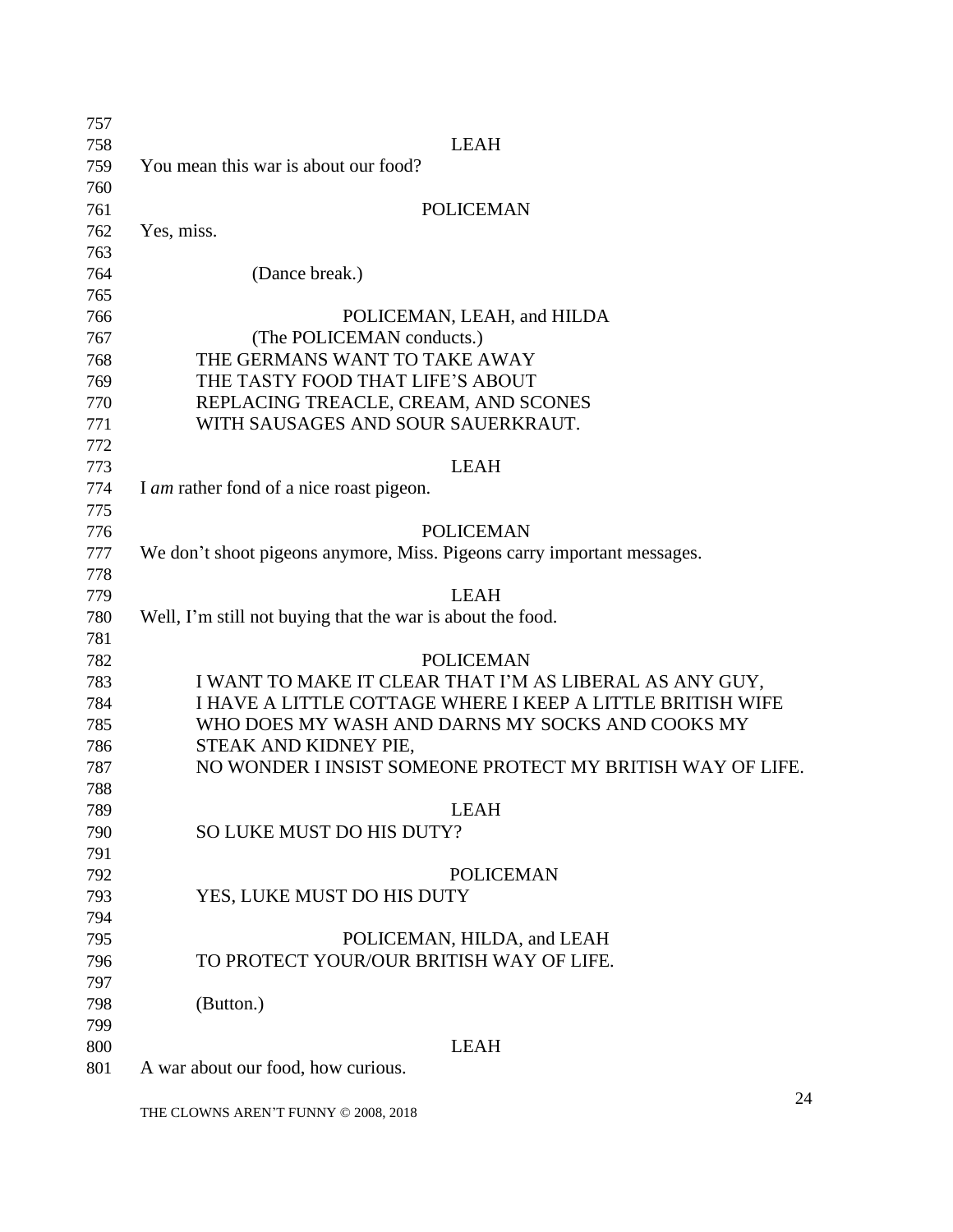| 802  |                                                                |
|------|----------------------------------------------------------------|
| 803  | (LEAH, HILDA, and the POLICEMAN exit. VICTORIA enters looking  |
| -804 | into her crystal ball, horrified by what SHE sees. SHE exits.) |
| 805  |                                                                |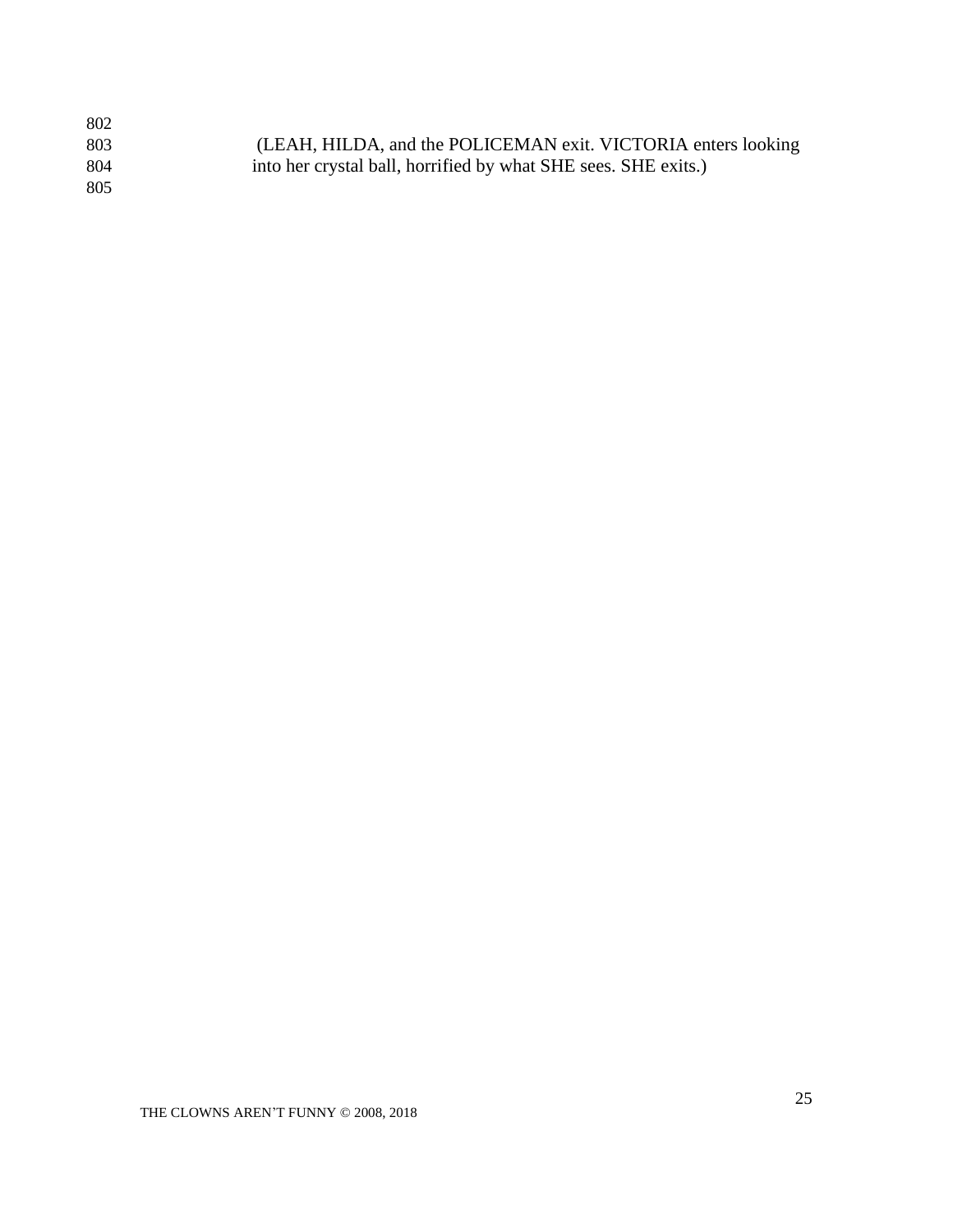| 806 | Act 1, Scene 4. The Midway                                                                         |
|-----|----------------------------------------------------------------------------------------------------|
| 807 | (The RINGMASTER is onstage.)                                                                       |
| 808 |                                                                                                    |
| 809 | <b>RINGMASTER</b>                                                                                  |
| 810 | The midway! Roger and Roger have decided to hide from the events of the world that have            |
| 811 | gotten into such a state without their approval.                                                   |
| 812 |                                                                                                    |
| 813 | (The ROGERS skulk onstage. They are crudely disguised. ROGER)                                      |
| 814 | THE SOCIALIST is a cowboy and ROGER THE PACIFIST is an                                             |
| 815 | American Indian. The Indian costume might include long underwear,                                  |
| 816 | some feathers, and a few dabs of war paint. Think Mortimer.)                                       |
| 817 |                                                                                                    |
| 818 | Ladies and gentlemen, the Rogers!                                                                  |
| 819 |                                                                                                    |
| 820 | ROGER THE SOCIALIST                                                                                |
| 821 | How did you know it was us?                                                                        |
| 822 | (To ROGER THE PACIFIST)                                                                            |
| 823 | I told you these costumes wouldn't work.                                                           |
| 824 |                                                                                                    |
| 825 | <b>RINGMASTER</b>                                                                                  |
| 826 | Your costumes are magnificent. I'm sure your own mothers wouldn't know you.                        |
| 827 |                                                                                                    |
| 828 | <b>ROGER THE PACIFIST</b>                                                                          |
| 829 | His mother doesn't want to know him. She's a Tory.                                                 |
| 830 |                                                                                                    |
| 831 | ROGER THE SOCIALIST                                                                                |
| 832 | Why don't you stop about my mother?                                                                |
| 833 | (To the RINGMASTER)                                                                                |
| 834 | We'd be pleased to join your circus, guv'nor, seeing as how we're between engagements.             |
| 835 |                                                                                                    |
| 836 | <b>RINGMASTER</b>                                                                                  |
| 837 | What do you young men hope to do for the circus?                                                   |
| 838 |                                                                                                    |
| 839 | <b>ROGER THE PACIFIST</b>                                                                          |
| 840 | We will amaze your patrons with scenes from the Wild American West. Savages on the                 |
| 841 | warpath! Tomahawks everywhere! Paleface scalps flying off their heads!                             |
| 842 |                                                                                                    |
| 843 | <b>RINGMASTER</b>                                                                                  |
| 844 | I thought you were a pacifist. (beat) Savages on the warpath. It sounds delightful. All right, set |
| 845 | yourself up in a tent.                                                                             |
| 846 | (SHE exits.)                                                                                       |
| 847 |                                                                                                    |
| 848 | ROGER THE SOCIALIST                                                                                |
| 849 | It's too bad you don't know the first thing about being an Indian.                                 |
| 850 |                                                                                                    |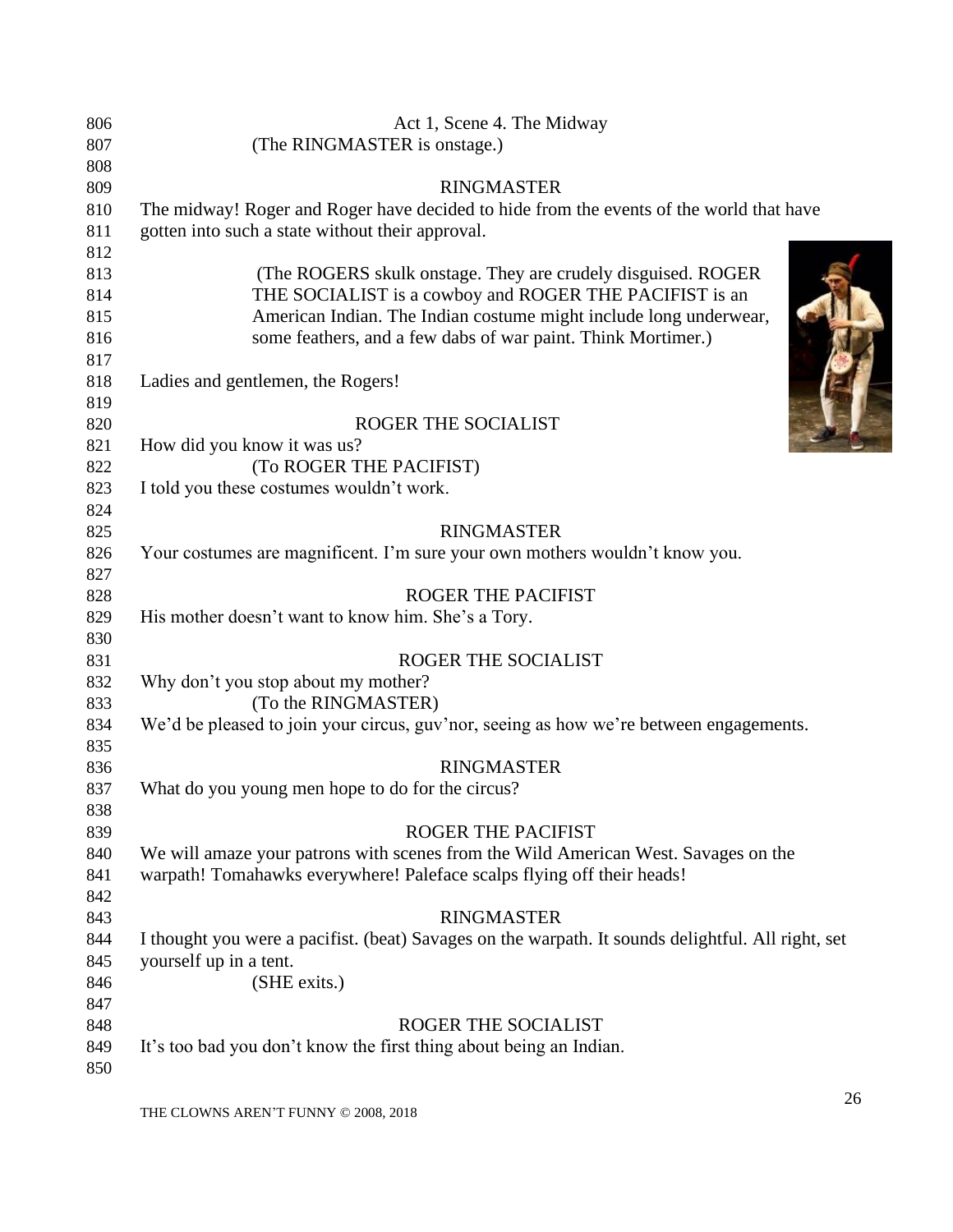| 851 | (VICTORIA enters.)                                                                                   |
|-----|------------------------------------------------------------------------------------------------------|
| 852 |                                                                                                      |
| 853 | <b>ROGER THE PACIFIST</b>                                                                            |
| 854 | Hello, Victoria.                                                                                     |
| 855 |                                                                                                      |
| 856 | <b>VICTORIA</b>                                                                                      |
| 857 | What are you two supposed to be, escapees from the lunatic asylum?                                   |
| 858 |                                                                                                      |
| 859 | <b>ROGER THE SOCIALIST</b>                                                                           |
| 860 | He thinks we look like cowboys and Indians.                                                          |
| 861 |                                                                                                      |
| 862 | <b>ROGER THE PACIFIST</b>                                                                            |
| 863 | That's right. We're the new Wild West show at the circus.                                            |
| 864 | (The ROGERS pose to give VICTORIA an idea of a Wild West show.)                                      |
| 865 |                                                                                                      |
| 866 | <b>VICTORIA</b>                                                                                      |
| 867 | (SHE laughs.)                                                                                        |
| 868 | You two are a Wild West show? You don't look very wild.                                              |
| 869 |                                                                                                      |
| 870 | <b>ROGER THE PACIFIST</b>                                                                            |
| 871 | We have to practice. We've joined the circus. We're a midway attraction, just like you.              |
| 872 |                                                                                                      |
| 873 | <b>VICTORIA</b>                                                                                      |
| 874 | Just like me? All you're doing is taking advantage of tragic stereotypes of a group of people        |
| 875 | who have been disadvantaged for centuries.                                                           |
| 876 |                                                                                                      |
| 877 | ROGER THE SOCIALIST                                                                                  |
| 878 | What does that mean?                                                                                 |
| 879 |                                                                                                      |
| 880 | <b>VICTORIA</b>                                                                                      |
| 881 | The native people of North America have been treated extraordinarily badly by people who look        |
| 882 | like me and you. Well, like you without the feathers. In the future, the little act you're trying to |
| 883 | put together will be considered racist.                                                              |
| 884 |                                                                                                      |
| 885 | <b>ROGER THE PACIFIST</b>                                                                            |
| 886 | Racy? That's good, isn't it?                                                                         |
| 887 |                                                                                                      |
| 888 | <b>VICTORIA</b>                                                                                      |
| 889 | Racist. That's bad.                                                                                  |
| 890 |                                                                                                      |
| 891 | <b>ROGER THE SOCIALIST</b>                                                                           |
| 892 | Maybe we could do a minstrel show.                                                                   |
| 893 |                                                                                                      |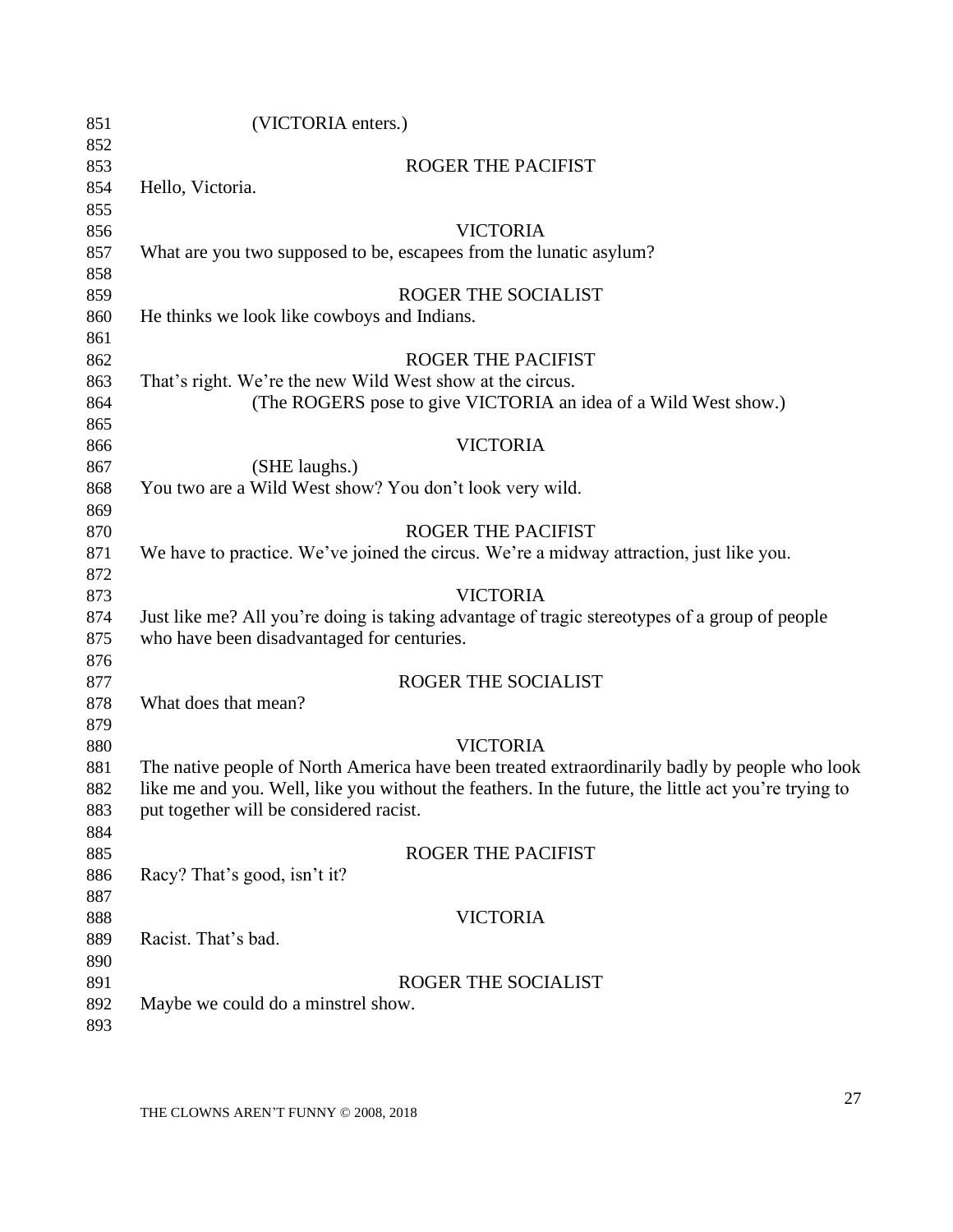| 894 | <b>VICTORIA</b>                                                                                 |
|-----|-------------------------------------------------------------------------------------------------|
| 895 | Sorry. A minstrel show would not be better. And you won't attract customers. You have no        |
| 896 | talent.                                                                                         |
| 897 |                                                                                                 |
| 898 | <b>ROGER THE SOCIALIST</b>                                                                      |
| 899 | You have talent? I thought you were a fortune teller. What talent does that take? You just fool |
| 900 | people.                                                                                         |
| 901 |                                                                                                 |
| 902 | <b>VICTORIA</b>                                                                                 |
| 903 | No, I don't.                                                                                    |
| 904 |                                                                                                 |
| 905 | ROGER THE SOCIALIST                                                                             |
| 906 | You want us to believe that you really know what's going to happen before it does?              |
| 907 |                                                                                                 |
| 908 | <b>VICTORIA</b>                                                                                 |
| 909 | Sometimes.                                                                                      |
| 910 |                                                                                                 |
| 911 | ROGER THE SOCIALIST                                                                             |
| 912 | We don't believe that, do we, Roger?                                                            |
| 913 |                                                                                                 |
| 914 | <b>ROGER THE PACIFIST</b>                                                                       |
| 915 | No. We're scientific types, we are.                                                             |
| 916 |                                                                                                 |
| 917 | <b>VICTORIA</b>                                                                                 |
| 918 | I thought you were a savage Indian.                                                             |
| 919 |                                                                                                 |
| 920 | ROGER THE PACIFIST                                                                              |
| 921 | That's me stage persona.                                                                        |
| 922 |                                                                                                 |
| 923 | <b>VICTORIA</b>                                                                                 |
| 924 | Well, you'd better work on that stage persona, because the Policeman is coming.                 |
| 925 |                                                                                                 |
| 926 | THE ROGERS.                                                                                     |
| 927 | (Looking around)                                                                                |
| 928 | Where? I don't see him? Where is he?                                                            |
| 929 |                                                                                                 |
| 930 | <b>VICTORIA</b>                                                                                 |
| 931 | (SHE taps her head)                                                                             |
| 932 | You don't see him, but I do.                                                                    |
| 933 |                                                                                                 |
| 934 | ROGER THE SOCIALIST                                                                             |
| 935 | What makes you think that two intelligent adults, well, one intelligent adult and a sniveling   |
| 936 | moron, would be taken in by that sort of nonsense? I can see you taking pennies from children   |
| 937 | and weak-minded country folk, but we're too sophistica-                                         |
| 938 |                                                                                                 |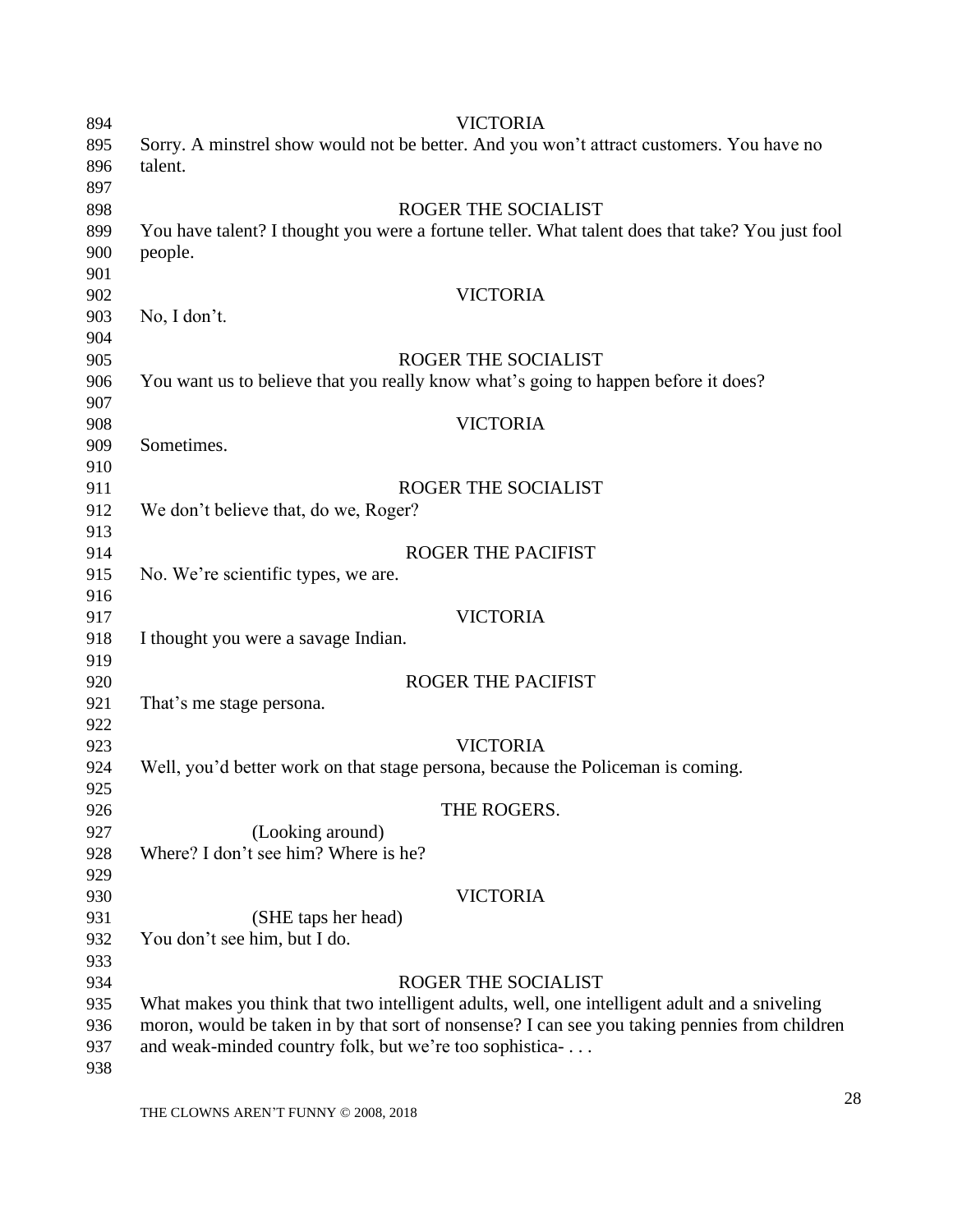| 939        | <b>POLICEMAN</b>                                                                            |
|------------|---------------------------------------------------------------------------------------------|
| 940        | (Entering, tipping his hat to VICTORIA).                                                    |
| 941        | G'day, miss.                                                                                |
| 942        | (The ROGERS freeze in terror).                                                              |
| 943        | And what have we here?                                                                      |
| 944        |                                                                                             |
| 945        | <b>VICTORIA</b>                                                                             |
| 946        | Cowboys and Indians. Just in from America.                                                  |
| 947        |                                                                                             |
| 948        | <b>POLICEMAN</b>                                                                            |
| 949        | America, eh? You're not socialists are you? America is full of socialists, I hear.          |
| 950        |                                                                                             |
| 951        | ROGER THE PACIFIST                                                                          |
| 952        | Ojibwa.                                                                                     |
| 953        |                                                                                             |
| 954        | <b>POLICEMAN</b>                                                                            |
|            | What?                                                                                       |
| 955        |                                                                                             |
| 956        |                                                                                             |
| 957        | <b>ROGER THE PACIFIST</b>                                                                   |
| 958        | Me not socialist. Me Ojibwa.                                                                |
| 959        |                                                                                             |
| 960        | <b>POLICEMAN</b>                                                                            |
| 961        | Ojibwa? Sounds as bad as a socialist if you ask me.                                         |
| 962        | <b>ROGER THE PACIFIST</b>                                                                   |
| 963        |                                                                                             |
| 964        | Ojibwa not socialist. Ojibwa spit on socialist (HE spits on ROGER THE SOCIALIST).           |
| 965        | ROGER THE SOCIALIST                                                                         |
| 966<br>967 | Hey!                                                                                        |
| 968        |                                                                                             |
| 969        | <b>POLICEMAN</b>                                                                            |
| 970        | (Turning to ROGER THE SOCIALIST)                                                            |
|            |                                                                                             |
| 971        | And what's <i>your</i> story?                                                               |
| 972        |                                                                                             |
| 973        | ROGER THE SOCIALIST                                                                         |
| 974        | Howdy, guv'nor. Me name's Scrappy Jack, just in from driving the cows and such down that    |
| 975        | dusty trail to Passaic, New Jersey.                                                         |
| 976        |                                                                                             |
| 977        | <b>POLICEMAN</b>                                                                            |
| 978        | Look, we don't want any trouble here. We don't want socialists, and we certainly don't want |
| 979        | riffraff from Passaic, New Jersey.                                                          |
| 980        |                                                                                             |
| 981        | <b>ROGER THE PACIFIST</b>                                                                   |
| 982        | Ojibwa spit on socialist from Passaic, New Jersey.                                          |
| 983        | (HE spits on ROGER THE SOCIALIST again).                                                    |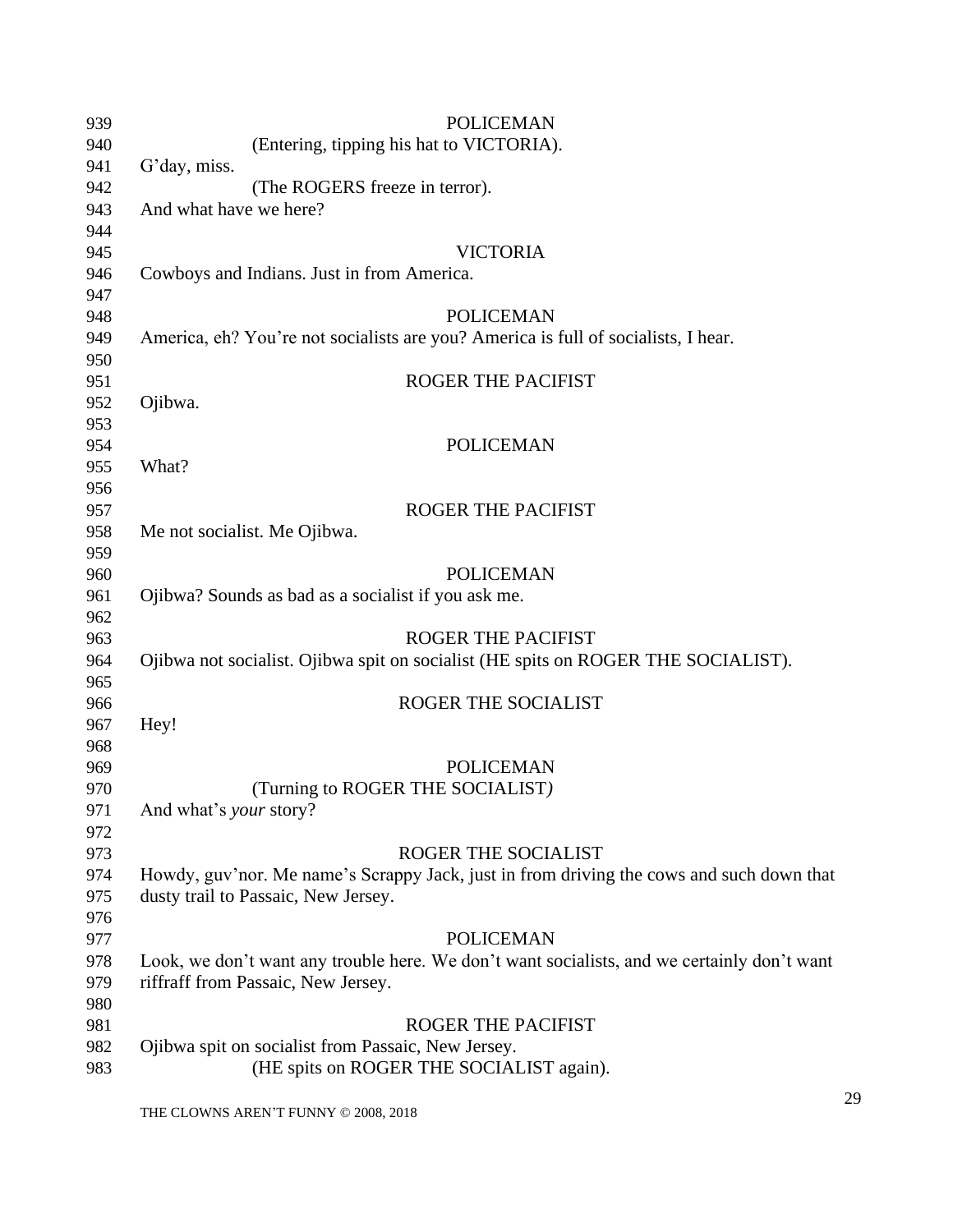<span id="page-29-0"></span>

| 984          |                                                                                             |
|--------------|---------------------------------------------------------------------------------------------|
| 985          | ROGER THE SOCIALIST                                                                         |
| 986          | (Sotto voce)                                                                                |
| 987          | You do that again and I'll thrash you.                                                      |
| 988          |                                                                                             |
| 989          | <b>POLICEMAN</b>                                                                            |
| 990          | We're not accustomed to wild savages in these parts. I'll be keeping an eye on you heathen. |
| 991          | Any sign of trouble, and I'll have you shipped off to the war.                              |
| 992          |                                                                                             |
| 993          | THE ROGERS.                                                                                 |
| 994          | Blimey!                                                                                     |
| 995          |                                                                                             |
| 996          | <b>POLICEMAN</b>                                                                            |
| 997          | So watch yourselves or you'll end up in a big canoe bound for France.                       |
| 998          | (HE exits.)                                                                                 |
| 999          |                                                                                             |
| 1000         | <b>ROGER THE PACIFIST</b>                                                                   |
| 1001         | Ojibwa no like France.                                                                      |
| 1002         |                                                                                             |
| 1003         | <b>VICTORIA</b>                                                                             |
| 1004         | Well, gentlemen, I guess your costumes worked well enough. You've duped your first weak-    |
| 1005         | minded country fool.                                                                        |
| 1006         |                                                                                             |
| 1007         | ROGER THE SOCIALIST                                                                         |
| 1008         | Say, Victoria, you really did see him coming, didn't you. How did you do it?                |
| 1009<br>1010 | ( <i>Cue</i> 06 The Future)                                                                 |
| 1011         | (THEY speak over intro and vamp.)                                                           |
| 1012         |                                                                                             |
| 1013         | <b>VICTORIA</b>                                                                             |
| 1014         | Sometimes I just see things before they happen.                                             |
| 1015         |                                                                                             |
| 1016         | <b>ROGER THE PACIFIST</b>                                                                   |
| 1017         | You're very special if you can see the future. That must be terrific.                       |
| 1018         |                                                                                             |
| 1019         | <b>VICTORIA</b>                                                                             |
| 1020         | Not really.                                                                                 |
| 1021         | The Future                                                                                  |
| 1022         | WHAT WOULD YOU DO                                                                           |
| 1023         | IF I CAME UP TO YOU,                                                                        |
| 1024         | AND I SAID HERE'S THE FUTURE, NOW OWN IT?                                                   |
| 1025         | YOU WOULD SEE THE NEXT WAR,                                                                 |
| 1026         | AND IT'S REALLY A BORE,                                                                     |
| 1027         | WOULDN'T YOU RATHER CONDEMN THAN CONDONE IT?                                                |
| 1028         |                                                                                             |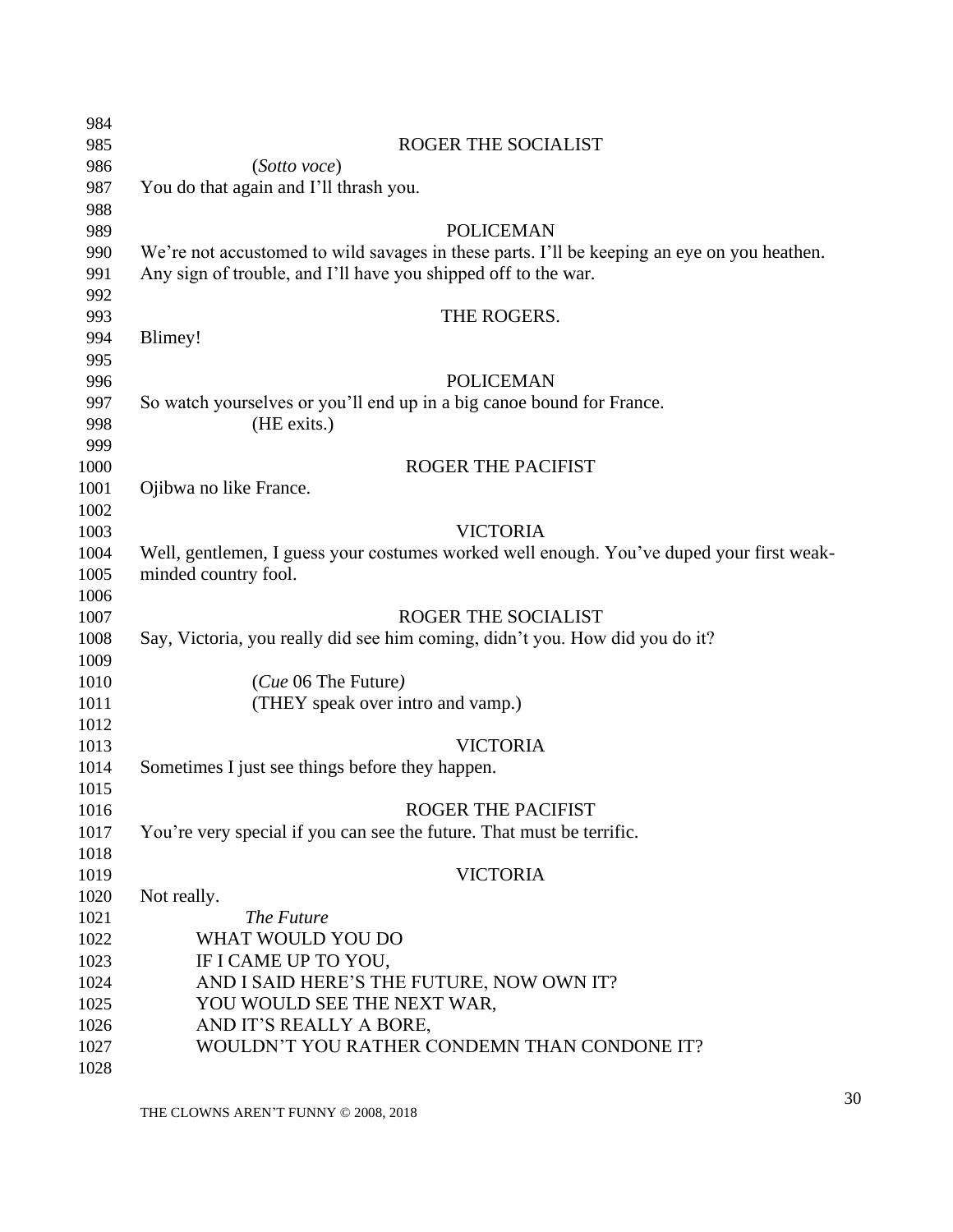| 1029 | <b>ROGER THE SOCIALIST</b>                                                                      |
|------|-------------------------------------------------------------------------------------------------|
| 1030 | (THEY speak over vamp.)                                                                         |
| 1031 | So can you see the glorious triumph of socialism!                                               |
| 1032 |                                                                                                 |
| 1033 | <b>VICTORIA</b>                                                                                 |
| 1034 | You're going to hate it.                                                                        |
| 1035 | YOU WOULD SEE THAT NEXT YEAR,                                                                   |
| 1036 | RUSSIAN WORKERS WILL CHEER,                                                                     |
| 1037 | COMRADE LENIN NEEDS NO INTRODUCTION,                                                            |
| 1038 | BUT THEN THINGS GO AWRY                                                                         |
| 1039 | AS FREE WILL GOES                                                                               |
| 1040 | Bye-bye,                                                                                        |
| 1041 | REVOLUTION BRINGS DEATH AND DESTRUCTION.                                                        |
| 1042 |                                                                                                 |
| 1043 | (SHE speaks over the bridge.)                                                                   |
| 1044 | But this gift hasn't done anything for my social life. It's only made me more depressed.        |
| 1045 |                                                                                                 |
| 1046 | <b>ROGER THE PACIFIST</b>                                                                       |
| 1047 | (THEY speak over the bridge and vamp.)                                                          |
| 1048 | It sounds an awful burden, Vic. I'd love to keep you company in the future. And I wouldn't be   |
| 1049 | surprised if pacifism comes into its own before long, especially after this bloody foolish war. |
| 1050 | <b>VICTORIA</b>                                                                                 |
| 1051 | Sorry, Roger. Not quite.                                                                        |
| 1052 | PACIFISM GOES ON                                                                                |
| 1053 | BUT IS NEVER THAT STRONG,                                                                       |
| 1054 | YOU'LL JUST HATE WHAT THE FUTURE WILL BRING,                                                    |
| 1055 | WE LOVE PACIFISTS, YET NOT,                                                                     |
| 1056 | AS MOST PACIFISTS GET SHOT                                                                      |
| 1057 | MEN CALLED GANDHI, JOHN LENNON, AND MARTIN LUTHER KING.                                         |
| 1058 |                                                                                                 |
| 1059 | (A moment of silence. VICTORIA pauses to wipe away a tear.)                                     |
| 1060 | Well, I suppose we must get on with it.                                                         |
| 1061 |                                                                                                 |
| 1062 | ALONE WITH THE FUTURE,                                                                          |
| 1063 | A FUTURE YOU HAVE NEVER KNOWN,                                                                  |
| 1064 | A FUTURE I DON'T SEE AS AN IMPROVEMENT,                                                         |
| 1065 | FOR IN THIS FUTURE I AM STILL ALONE, ALL BY MYSELF.                                             |
| 1066 |                                                                                                 |
| 1067 | THE FUTURE IS JUST A RIVER THAT FLOWS                                                           |
| 1068 | OUT OF THE PAST AND ONWARD FOREVER,                                                             |
| 1069 | ALONE. ALONE.                                                                                   |
| 1070 | (Button.)                                                                                       |
| 1071 |                                                                                                 |
| 1072 | <b>ROGER THE PACIFIST</b>                                                                       |
| 1073 | You poor thing. Imagine having that gift and being ignored!                                     |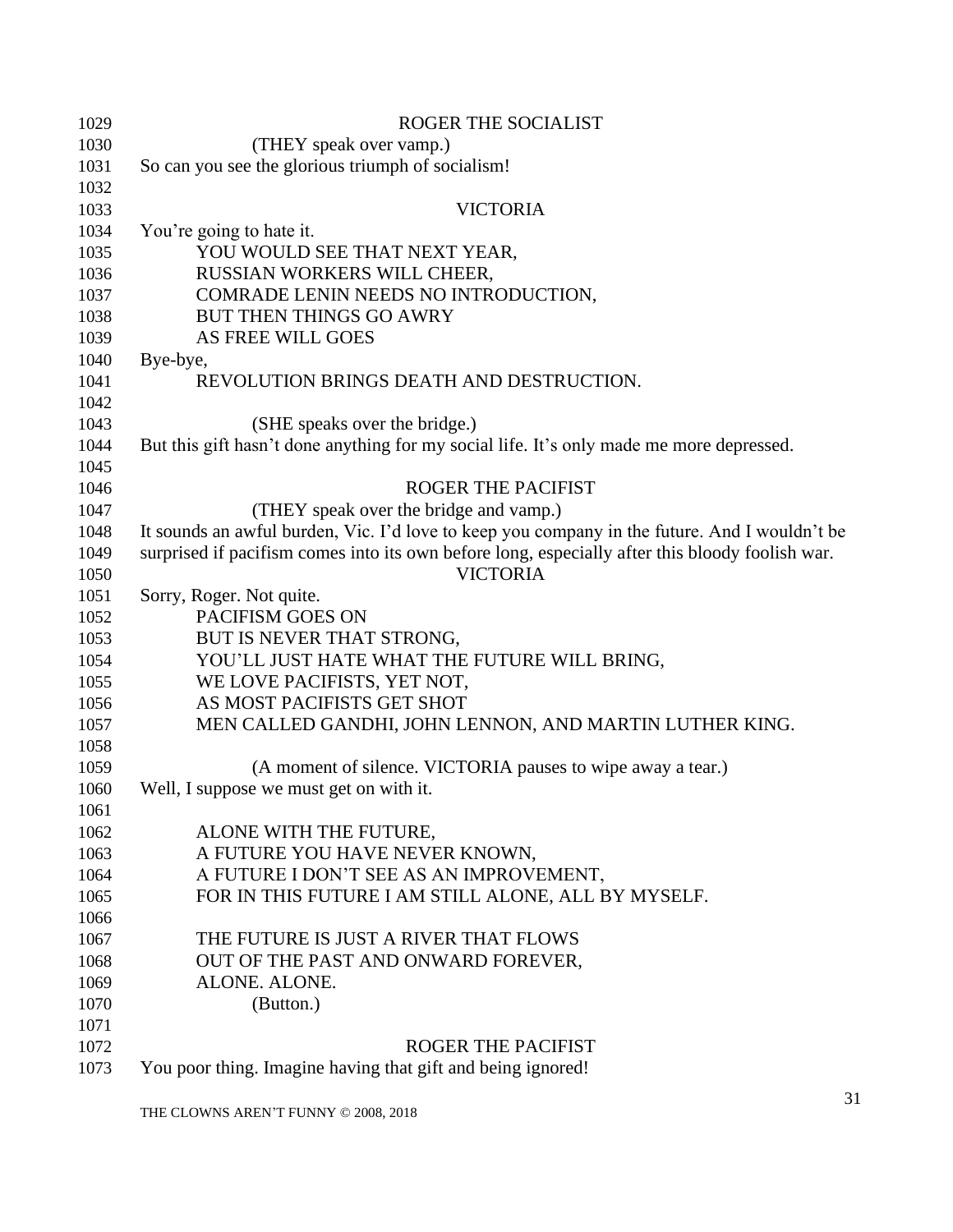| 1074 |                                                                                                    |                |
|------|----------------------------------------------------------------------------------------------------|----------------|
| 1075 | ROGER THE SOCIALIST                                                                                |                |
| 1076 | Even so, it's bloody good news about Marxism.                                                      |                |
| 1077 |                                                                                                    |                |
| 1078 | <b>ROGER THE PACIFIST</b>                                                                          |                |
| 1079 | Weren't you listening? Your Marxist government will be just as bad as any other government.        |                |
| 1080 | ROGER THE SOCIALIST                                                                                |                |
| 1081 | Victoria hasn't predicted a pacifist government. Have you, Victoria?                               |                |
| 1082 |                                                                                                    |                |
| 1083 | <b>VICTORIA</b>                                                                                    |                |
| 1084 | No, I'm afraid a pacifist government would be quite impossible.                                    |                |
| 1085 |                                                                                                    |                |
| 1086 | ROGER THE SOCIALIST                                                                                |                |
| 1087 | See, no pacifist government!                                                                       |                |
| 1088 |                                                                                                    |                |
| 1089 | <b>VICTORIA</b>                                                                                    |                |
| 1090 | The only way for a government to stay in power is to make war on those more intelligent            |                |
| 1091 | elements of the society that can see that there are lunatics running things. A pacifist government |                |
| 1092 | wouldn't last two seconds.                                                                         |                |
| 1093 |                                                                                                    |                |
| 1094 | ROGER THE SOCIALIST                                                                                |                |
| 1095 | Is it a foregone conclusion that all governments will be run by lunatics?                          |                |
| 1096 |                                                                                                    |                |
| 1097 | <b>VICTORIA</b>                                                                                    |                |
| 1098 | Of course. Who else would want to run a government but a                                           |                |
| 1099 | lunatic?                                                                                           |                |
| 1100 |                                                                                                    |                |
| 1101 | (TEDDY ROOSEVELT enters, perhaps wearing                                                           |                |
| 1102 | life preserver or carrying a barrel boat. This is                                                  |                |
| 1103 | theater after all.)                                                                                |                |
| 1104 |                                                                                                    |                |
| 1105 | <b>TEDDY ROOSEVELT</b>                                                                             |                |
| 1106 | I don't agree one bit.                                                                             |                |
| 1107 |                                                                                                    |                |
| 1108 | ROGER THE SOCIALIST                                                                                |                |
| 1109 | Who the devil are you?                                                                             |                |
| 1110 |                                                                                                    |                |
| 1111 | <b>TEDDY ROOSEVELT</b>                                                                             |                |
| 1112 | Theodore Roosevelt, 26 <sup>th</sup> President of the United States of America.                    |                |
| 1113 |                                                                                                    |                |
| 1114 | ROGER THE PACIFIST                                                                                 |                |
| 1115 | (To VICTORIA).                                                                                     |                |
| 1116 | Did you bring him here?                                                                            |                |
| 1117 |                                                                                                    |                |
| 1118 | <b>VICTORIA</b>                                                                                    |                |
|      |                                                                                                    | $\mathfrak{D}$ |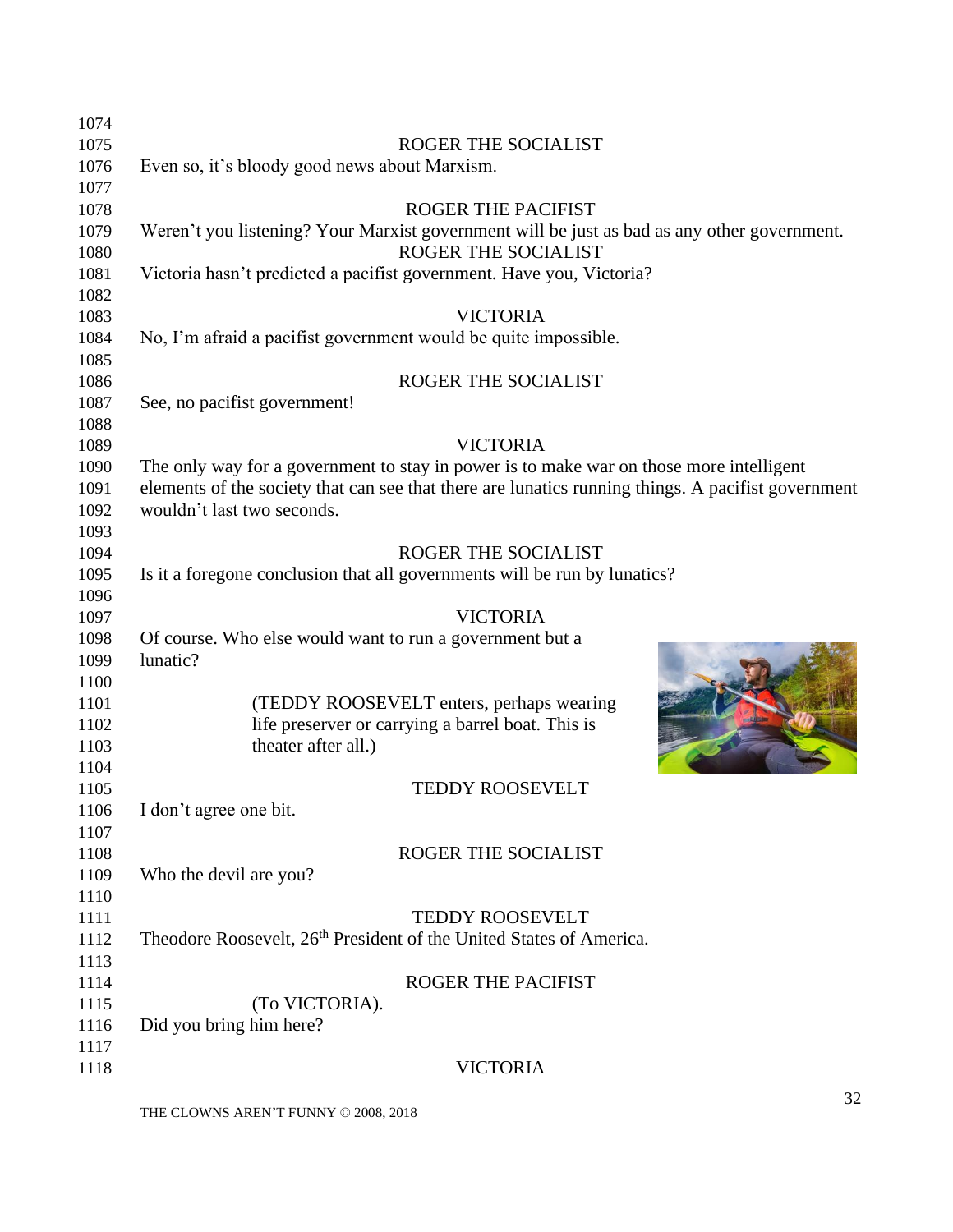| 1119 | I don't think so.                                                                                    |
|------|------------------------------------------------------------------------------------------------------|
| 1120 |                                                                                                      |
| 1121 | <b>TEDDY ROOSEVELT</b>                                                                               |
| 1122 | (HE looks at the ROGERs)                                                                             |
| 1123 | What are you two young men supposed to be?                                                           |
| 1124 |                                                                                                      |
| 1125 | ROGER THE SOCIALIST                                                                                  |
| 1126 | I, sir, am a cowboy.                                                                                 |
| 1127 |                                                                                                      |
| 1128 | <b>ROGER THE PACIFIST</b>                                                                            |
| 1129 | Me Indian.                                                                                           |
| 1130 |                                                                                                      |
| 1131 | <b>TEDDY ROOSEVELT</b>                                                                               |
| 1132 | (HE laughs.)                                                                                         |
| 1133 | You're not an Indian. I could carve a better Indian out of a banana.                                 |
| 1134 |                                                                                                      |
| 1135 | ROGER THE SOCIALIST                                                                                  |
| 1136 | We're cowboys and Indians in the circus, and we belong here. Which is more than we can say           |
| 1137 | for you. If you're trying to get to America, you made a wrong turn somewhere.                        |
| 1138 |                                                                                                      |
| 1139 | <b>TEDDY ROOSEVELT</b>                                                                               |
| 1140 | I came here to see for myself what this war is all about. Sitting in America, all we hear is what    |
| 1141 | that jackass Woodrow Wilson has to say about maintaining American neutrality. He wouldn't            |
| 1142 | know a good war if it went off in his underwear.                                                     |
| 1143 |                                                                                                      |
| 1144 | <b>ROGER THE PACIFIST</b>                                                                            |
| 1145 | A good war?                                                                                          |
| 1146 |                                                                                                      |
| 1147 | <b>TEDDY ROOSEVELT</b>                                                                               |
| 1148 | A good war is when you've got a good enemy, an enemy that is objectively evil. Then it's a           |
| 1149 | pleasure to risk death to bring an end to the evil. It looks like the Germans fit the bill perfectly |
| 1150 | as supremely evil adversaries. Where is everyone? What kind of circus is this?                       |
| 1151 |                                                                                                      |
| 1152 | (The COMPANY enters as circus performers.)                                                           |
| 1153 |                                                                                                      |
| 1154 | <b>HILDA</b>                                                                                         |
| 1155 | (To TEDDY ROOSEVELT)                                                                                 |
| 1156 | Who are you?                                                                                         |
| 1157 |                                                                                                      |
| 1158 | <b>TEDDY ROOSEVELT</b>                                                                               |
| 1159 | I am Theodore Roosevelt, 26 <sup>th</sup> President of the United States of America.                 |
| 1160 |                                                                                                      |
| 1161 | <b>HILDA</b>                                                                                         |
| 1162 | An American!                                                                                         |
| 1163 |                                                                                                      |
|      |                                                                                                      |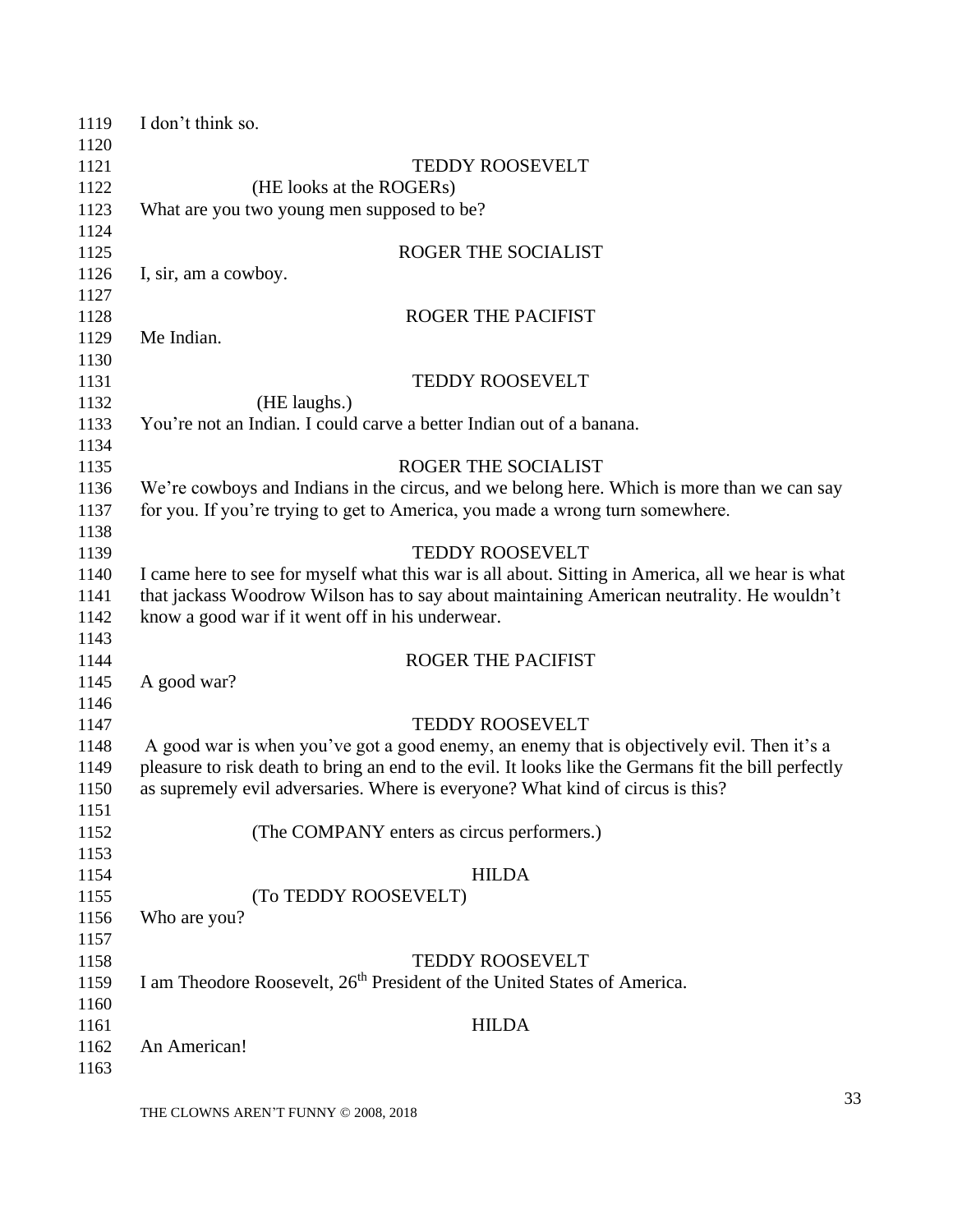| 1164 | <b>TEDDY ROOSEVELT</b>                                                                         |
|------|------------------------------------------------------------------------------------------------|
| 1165 | (HIS attention is drawn to HILDA.)                                                             |
| 1166 | And who is this charming young woman?                                                          |
| 1167 |                                                                                                |
| 1168 | <b>RINGMASTER</b>                                                                              |
| 1169 | Hilda, from parts unknown.                                                                     |
| 1170 |                                                                                                |
| 1171 | <b>TEDDY ROOSEVELT</b>                                                                         |
| 1172 | Parts unknown is it? I'd say you have a touch of the Dakotas in your accent. The problem with  |
| 1173 | England is that there was no conscription before the war. You should have recognized the       |
| 1174 | Germans for the devils they were and built up an army of two or three million men. You could   |
| 1175 | have clobbered the Kaiser before he had a chance to think his first nasty thought. An ounce of |
| 1176 | prevention!                                                                                    |
| 1177 |                                                                                                |
| 1178 | <b>ROGER THE PACIFIST</b>                                                                      |
| 1179 | You mean preventing a war by starting a war?                                                   |
| 1180 |                                                                                                |
| 1181 | TEDDY ROOSEVELT                                                                                |
| 1182 | Exactly so!                                                                                    |
| 1183 |                                                                                                |
| 1184 | <b>ROGER THE PACIFIST</b>                                                                      |
| 1185 | That's crazy.                                                                                  |
| 1186 |                                                                                                |
| 1187 | <b>TEDDY ROOSEVELT</b>                                                                         |
| 1188 | Your problem, young man, is you're a sissy. American women don't give birth to sissies.        |
| 1189 | Here's the song of freedom and heroism that American mothers will sing to their sons, our      |
| 1190 | future soldiers.                                                                               |
| 1191 |                                                                                                |
| 1192 | ( <i>Cue</i> 07 My Boy. <sup>3</sup> )                                                         |
| 1193 |                                                                                                |
| 1194 | MY BOY MUST NEVER BRING DISGRACE                                                               |
| 1195 | TO HIS IMMORTAL SIRES,                                                                         |
| 1196 | AT VALLEY FORGE AND LEXINGTON                                                                  |
| 1197 | THEY KINDLED FREEDOM'S FIRES.                                                                  |
| 1198 |                                                                                                |
| 1199 | DAD'S FATHER DIED AT GETTYSBURG,                                                               |
| 1200 | MINE FELL AT CHANCELLORSVILLE,                                                                 |
| 1201 | WHILE DAD HIMSELF WAS WITH THE BOYS                                                            |
| 1202 | WHO CHARGED UP SAN JUAN HILL.                                                                  |
| 1203 |                                                                                                |
| 1204 | AND DAD, IF HE WERE LIVING NOW,                                                                |
| 1205 | WOULD SURELY SAY WITH ME                                                                       |

<span id="page-33-0"></span> A poem written for the Four Minute Men program authorized by President Wilson to support the US effort in World War I after the US entered the war. Public domain.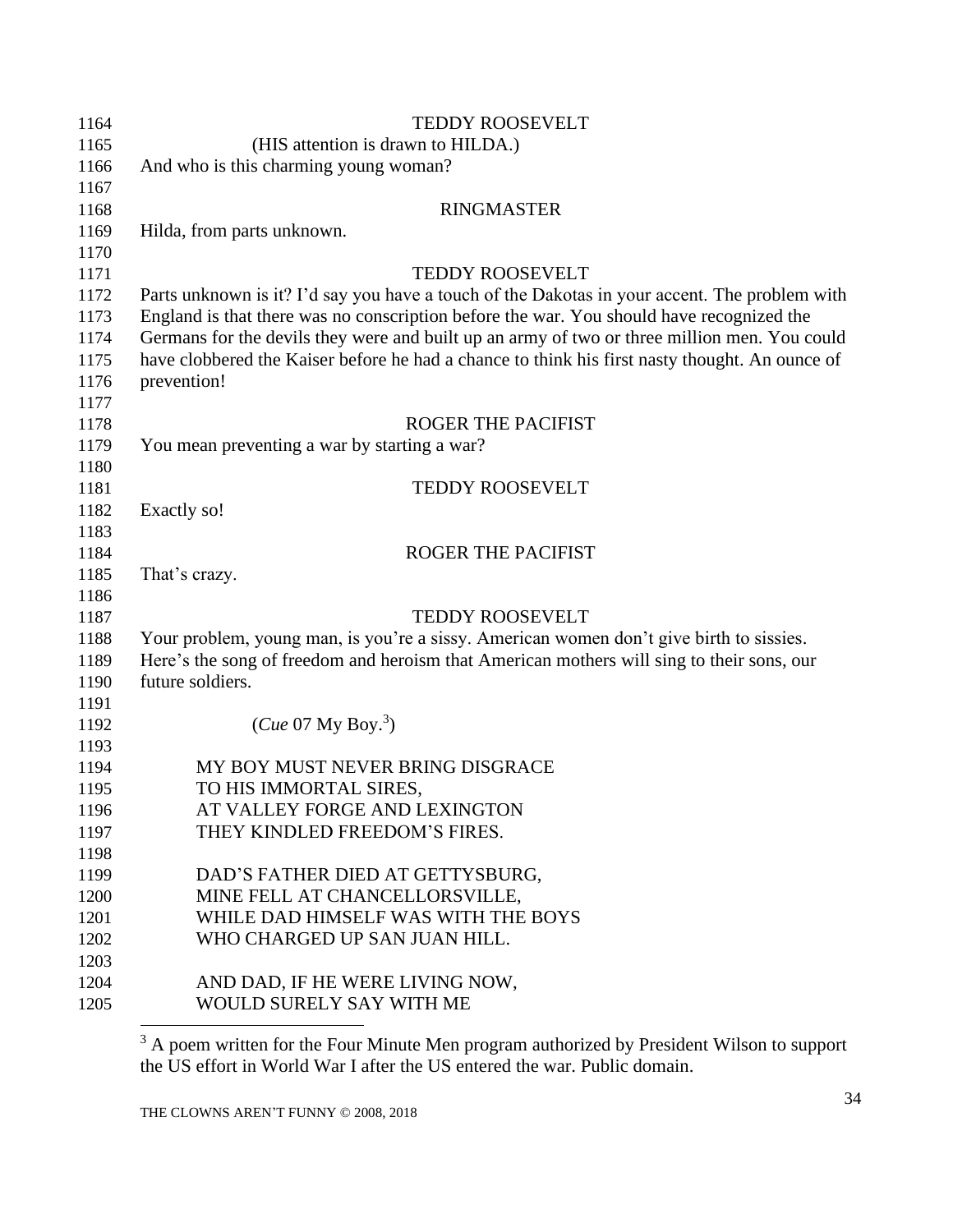| 1206 | NO SON OF OURS SHALL DARE DISGRACE    |
|------|---------------------------------------|
| 1207 | THE GRAND OLD FAM'LY TREE             |
| 1208 |                                       |
| 1209 | BY TURNING OUT A SLACKER              |
| 1210 | WHEN HIS COUNTRY NEEDS HIS AID,       |
| 1211 | IT IS NOT OF SUCH TIMBER THAT         |
| 1212 | AMERICA WAS MADE.                     |
| 1213 | (HE plays the air guitar.)            |
| 1214 |                                       |
| 1215 | <b>ROGER THE PACIFIST</b>             |
| 1216 | What is <i>that</i> ?                 |
| 1217 |                                       |
| 1218 | <b>VICTORIA</b>                       |
| 1219 | It's called an air guitar.            |
| 1220 |                                       |
| 1221 | <b>ROGER THE PACIFIST</b>             |
| 1222 | What?                                 |
| 1223 |                                       |
| 1224 | <b>VICTORIA</b>                       |
| 1225 | It's the future.                      |
| 1226 |                                       |
| 1227 | <b>HILDA</b>                          |
| 1228 | I like it!                            |
| 1229 |                                       |
| 1230 | <b>TEDDY ROOSEVELT</b>                |
| 1231 | Hilda likes it.                       |
| 1232 | I'D RATHER YOU HAD DIED AT BIRTH      |
| 1233 | OR NOT BEEN BORN AT ALL               |
| 1234 | THAN KNOW THAT I HAD RAISED A SON     |
| 1235 | WHO CANNOT HEAR THE CALL              |
| 1236 |                                       |
| 1237 | THAT FREEDOM HAS SENT ROUND THE WORLD |
| 1238 | ITS PRECIOUS RIGHT TO SAVE,           |
| 1239 | THIS CALL IS MEANT FOR YOU MY BOY,    |
| 1240 | AND I WOULD HAVE YOU BRAVE.           |
| 1241 |                                       |
| 1242 | (HILDA and LEAH put on a harmony.)    |
| 1243 | AND THOUGH MY HEART IS BREAKING,      |
| 1244 | <b>IBID YOU DO YOUR PART,</b>         |
| 1245 | AND SHOW THE WORLD NO SON OF MINE     |
| 1246 | IS CURSED WITH CRAVEN HEART.          |
| 1247 |                                       |
| 1248 | AND IF YOU DIE AND DON'T RETURN       |
| 1249 | <b>MY LATER DAYS TO CHEER</b>         |
| 1250 | AND I HAVE ONLY MEMORIES              |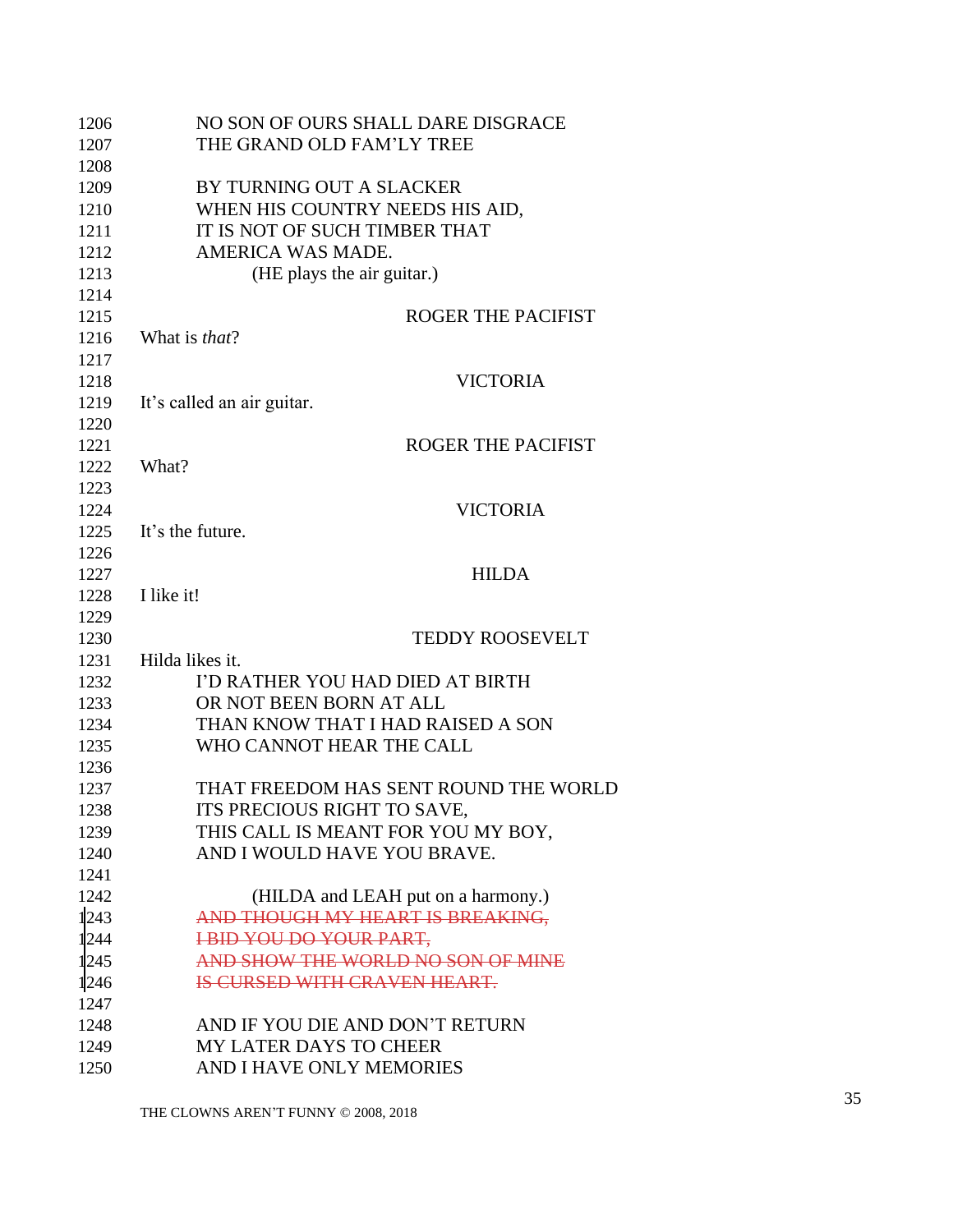| 1251 | OF MY BRAVE BOY SO DEAR,                                                                      |
|------|-----------------------------------------------------------------------------------------------|
| 1252 |                                                                                               |
| 1253 | <b>HILDA</b> and LEAH                                                                         |
| 1254 | OH OH, TEDDY,                                                                                 |
| 1255 | SING IT, TEDDY.                                                                               |
| 1256 |                                                                                               |
| 1257 | <b>TEDDY ROOSEVELT</b>                                                                        |
| 1258 | I'D RATHER HAVE IT SO, MY BOY,                                                                |
| 1259 | AND KNOW YOU BRAVELY DIED                                                                     |
| 1260 | THAN HAVE A LIVING COWARD SIT                                                                 |
| 1261 | SUPINELY BY MY SIDE.                                                                          |
| 1262 |                                                                                               |
| 1263 | TO SAVE THE WORLD FROM SIN, MY BOY,                                                           |
| 1264 | GOD GAVE HIS ONLY SON,                                                                        |
| 1265 |                                                                                               |
| 1266 | <b>HILDA</b> and LEAH                                                                         |
| 1267 | HIS SON.                                                                                      |
| 1268 |                                                                                               |
| 1269 | TEDDY ROOSEVELT, HILDA, and LEAH                                                              |
| 1270 | HE'S ASKING FOR MY BOY TODAY                                                                  |
| 1271 | AND MAY HIS WILL BE DONE.                                                                     |
| 1272 |                                                                                               |
| 1273 | (Button.)                                                                                     |
| 1274 |                                                                                               |
| 1275 | <b>ROGER THE PACIFIST</b>                                                                     |
| 1276 | And how did Jesus get into your song? In my bible, Jesus is a pacifist.                       |
| 1277 |                                                                                               |
| 1278 | <b>TEDDY ROOSEVELT</b>                                                                        |
| 1279 | That's because you're uneducated. The German is so wicked, that Jesus, were he here today,    |
| 1280 | would gladly run him through with a bayonet.                                                  |
| 1281 |                                                                                               |
| 1282 | ROGER THE SOCIALIST                                                                           |
| 1283 | But the Germans are Christians, too. And besides, Jesus was a socialist.                      |
| 1284 |                                                                                               |
| 1285 | <b>TEDDY ROOSEVELT</b>                                                                        |
| 1286 | Actually, Jesus was a Republican. I happen to know this. Personally. Jesus would love the war |
| 1287 | not for the war's sake but for its role in the larger war with evil, the war that has no end. |
| 1288 |                                                                                               |
|      |                                                                                               |
| 1289 | ROGER THE PACIFIST                                                                            |
| 1290 | (HE is sarcastic.)                                                                            |
| 1291 | Thank goodness for war without end.                                                           |
| 1292 |                                                                                               |
| 1293 | <b>HILDA</b>                                                                                  |
|      |                                                                                               |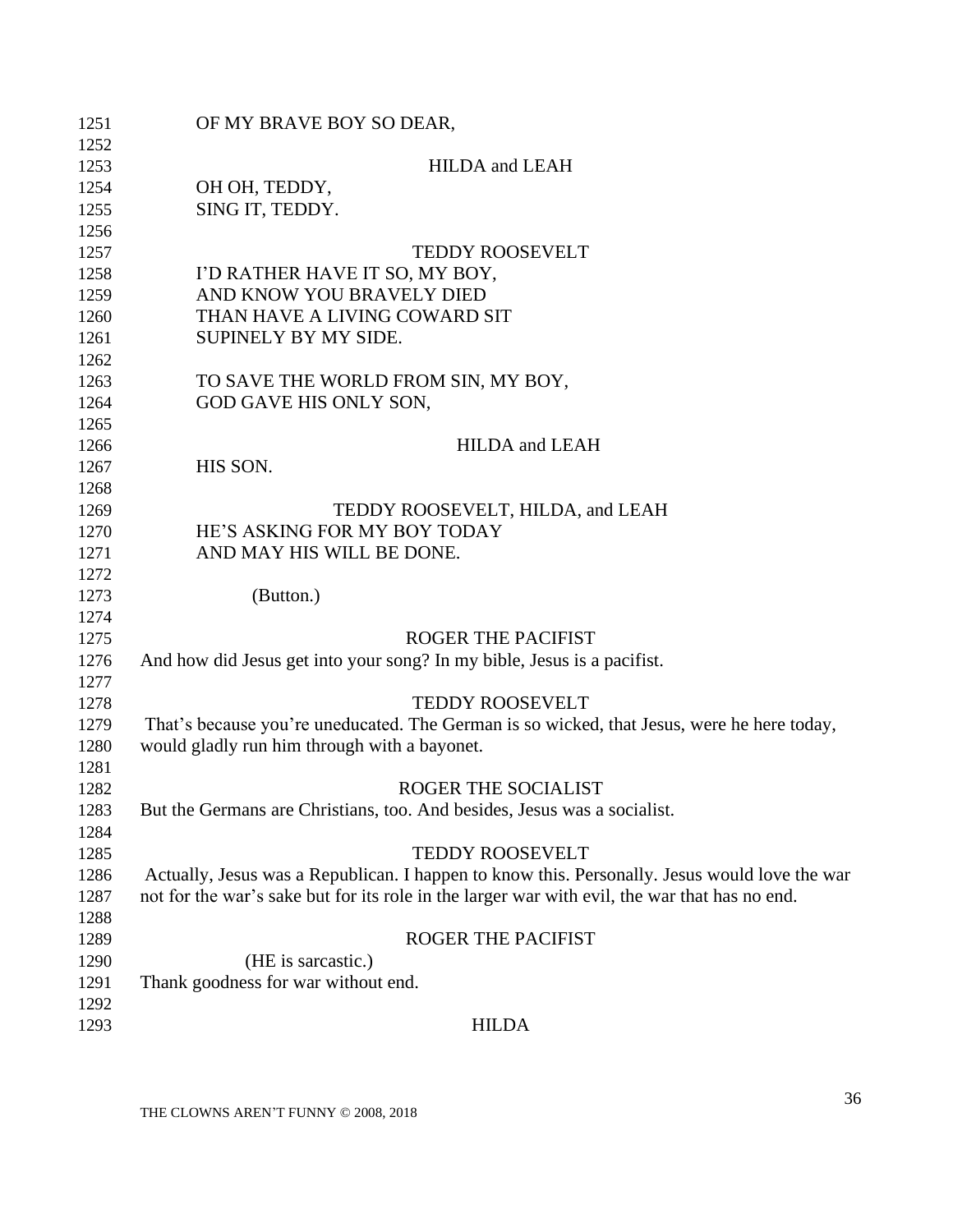| 1294 | Don't be a bore, young man. The war has been very good for us. It has brought us together.    |
|------|-----------------------------------------------------------------------------------------------|
| 1295 | Before the war, we were an insular society, but now we have found a common cause as a         |
| 1296 | community.                                                                                    |
| 1297 |                                                                                               |
| 1298 | <b>LEAH</b>                                                                                   |
| 1299 | Community?                                                                                    |
| 1300 |                                                                                               |
| 1301 | (Cue 08 Community)                                                                            |
| 1302 |                                                                                               |
| 1303 | <b>HILDA</b>                                                                                  |
| 1304 | You see, my dear, a society is a group of people who happen to live in the same place but who |
| 1305 | have little to do with one another. A community, on the other hand, is a group of neighbors   |
| 1306 | working together for a common cause.                                                          |
| 1307 |                                                                                               |
| 1308 | (In this song, HILDA wins LEAH back to the cause. VICTORIA and the                            |
| 1309 | ROGERS stand apart.)                                                                          |
| 1310 |                                                                                               |
| 1311 | THROUGHOUT OUR LIVES WE'VE LIVED APART,                                                       |
| 1312 | AND NOW THE FOE KNOCKS ON OUR DOOR,                                                           |
| 1313 | "Where freedom stirs,<br>SOCIETY WAS A POOR START,                                            |
| 1314 | let tyrants fear."<br>AS A COMMUNITY WE'LL WIN THIS WAR.                                      |
| 1315 |                                                                                               |
| 1316 | LEAH, MY FRIEND, STAND WITH YOUR COUNTRY,                                                     |
| 1317 | WHERE FREEDOM STIRS, LET TYRANTS FEAR, <sup>4</sup>                                           |
| 1318 | JOIN WITH US, BE FREEDOM'S SENTRY,                                                            |
| 1319 | MAY GODLESS TYRANNY DISAPPEAR.                                                                |
| 1320 |                                                                                               |
| 1321 | WE WERE A SOCIETY,                                                                            |
| 1322 | NOW WE'RE A COMMUNITY,                                                                        |
| 1323 | SOCIETY, COMMUNITY,                                                                           |
| 1324 | WE ARE THE BEST THAT WE CAN BE TOGETHER.                                                      |
| 1325 |                                                                                               |
| 1326 | <b>VICTORIA</b>                                                                               |
| 1327 | EV'RYONE SPOUTS PATRIOTISM                                                                    |
| 1328 | WITHOUT TAKING TIME TO COMPREHEND                                                             |
| 1329 | MINDLESS ALLEGIANCE ONLY LEADS TO                                                             |
| 1330 | MINDLESS DESTRUCTION AND WAR WITHOUT END.                                                     |
| 1331 |                                                                                               |
| 1332 | <b>LEAH</b>                                                                                   |
| 1333 | Something really should be done with you, Victoria. You don't appreciate the importance of    |
| 1334 | standing together in times like these. You need to stop speaking if you have nothing good to  |
| 1335 | say.                                                                                          |
|      |                                                                                               |

<sup>&</sup>lt;sup>4</sup> "Where freedom stirs, let tyrants fear." George W. Bush. A projection of him and the quotation would work well here.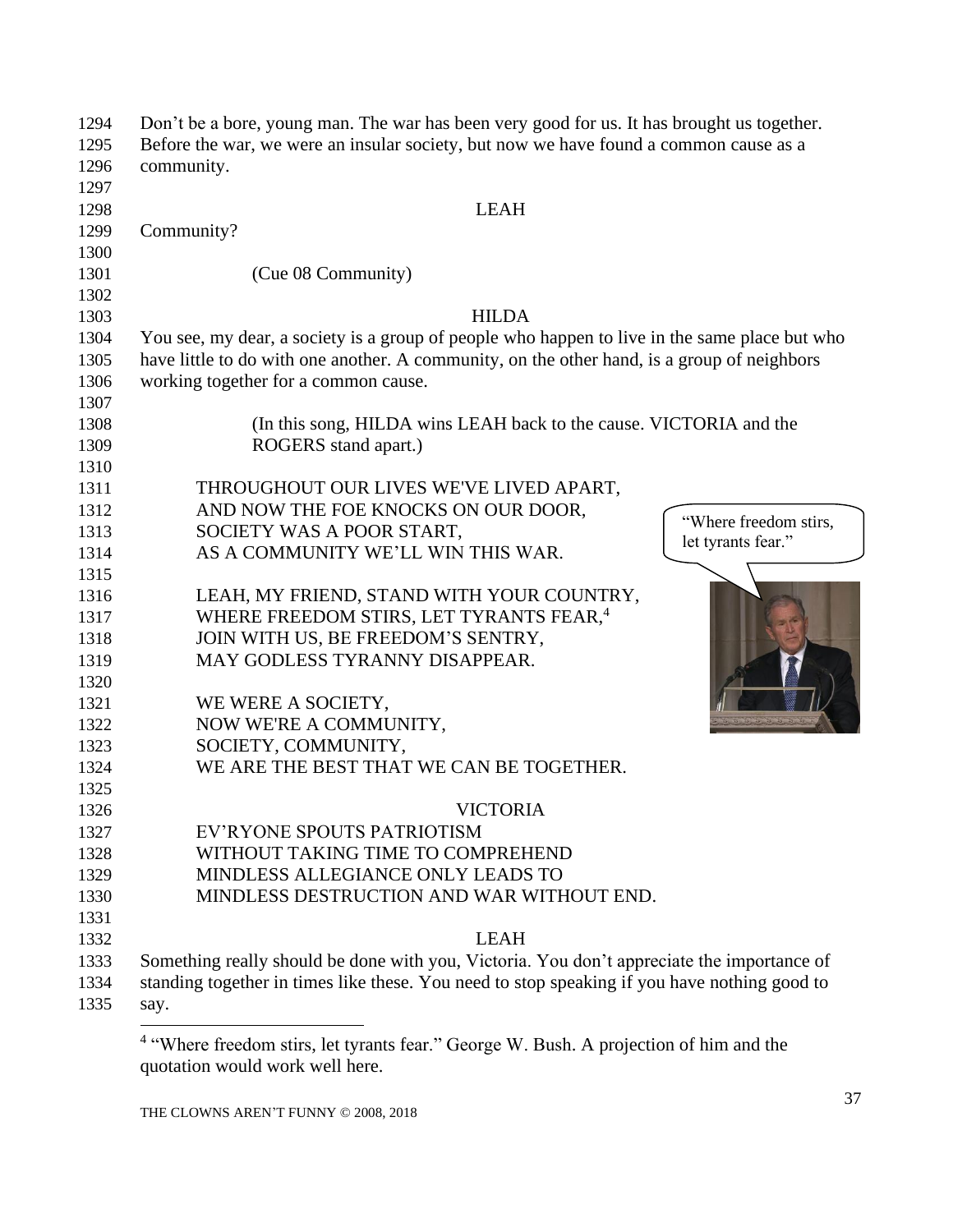| 1336 |                                                         |                                              |  |
|------|---------------------------------------------------------|----------------------------------------------|--|
| 1337 |                                                         | <b>HILDA</b>                                 |  |
| 1338 | Leah is right, Victoria. It's time for you to be quiet. |                                              |  |
| 1339 |                                                         |                                              |  |
| 1340 |                                                         | <b>LEAH</b>                                  |  |
| 1341 | RISE UP, MY FRIENDS, STAND UP MY NEIGHBORS,             |                                              |  |
| 1342 | OUR VOICES ARE OUR VICT'RY'S FOUNDATION,                |                                              |  |
| 1343 | SEE HOW TOGETHER WE CAN LABOR                           |                                              |  |
| 1344 | TO ACHIEVE THE ENEMY'S EXTERMINATION.                   |                                              |  |
| 1345 |                                                         |                                              |  |
| 1346 |                                                         | <b>LEAH and HILDA</b>                        |  |
| 1347 | FIGHTING AS ONE, NO ONE CAN BEAT US,                    |                                              |  |
| 1348 | STRIVING TO WIN, FOES CAN'T DEFEAT US,                  |                                              |  |
| 1349 | WAR WAS OUR OPPORTUNITY                                 |                                              |  |
| 1350 | TO BE A STRONGER COMMUNITY.                             |                                              |  |
| 1351 |                                                         |                                              |  |
|      | LEAH and HILDA accompanied by SAD                       |                                              |  |
|      | and HAPPY CLOWNS, TEDDY                                 |                                              |  |
|      | ROOSEVELT, RINGMASTER                                   | THE ROGERS                                   |  |
|      | WE WERE A SOCIETY,                                      | WHAT FOOLISHNESS,                            |  |
|      | NOW WE'RE A COMMUNITY,                                  | YOUR SONGS A SORRY MESS,                     |  |
|      | SOCIETY, COMMUNITY,                                     | BAH, BAH, POO, POO,                          |  |
|      | WE ARE THE BEST THAT WE                                 | THERE'S NOTHING WE CAN DO                    |  |
|      | CAN BE TOGETHER.                                        |                                              |  |
| 1352 |                                                         |                                              |  |
| 1353 |                                                         | ROGER THE SOCIALIST                          |  |
| 1354 | Sheep!                                                  |                                              |  |
| 1355 |                                                         |                                              |  |
| 1356 |                                                         | <b>ROGER THE PACIFIST</b>                    |  |
| 1357 | Baaaa.                                                  |                                              |  |
| 1358 |                                                         |                                              |  |
|      | LEAH and HILDA accompanied by SAD                       |                                              |  |
|      | and HAPPY CLOWNS, TEDDY                                 |                                              |  |
|      |                                                         |                                              |  |
|      | ROOSEVELT, RINGMASTER                                   | THE ROGERS<br>WE THINK YOU'RE FULL OF SHITE, |  |
|      | WE WERE A SOCIETY,                                      | WE DO,                                       |  |
|      | NOW WE'RE A COMMUNITY,                                  | THAT'S WHY WE'RE NOT QUITE                   |  |
|      | SOCIETY, COMMUNITY,                                     | THERE WITH YOU,                              |  |
|      | WE ARE THE BEST THAT WE                                 | WE'RE NOT QUITE                              |  |
|      | CAN BE TOGETHER NOW.                                    | TOGETHER NOW.                                |  |
| 1359 |                                                         |                                              |  |
| 1360 | (Button)                                                |                                              |  |
| 1361 |                                                         |                                              |  |
| 1362 |                                                         | <b>VICTORIA</b>                              |  |
| 1363 | How can you glorify this ugly war?                      |                                              |  |
|      |                                                         |                                              |  |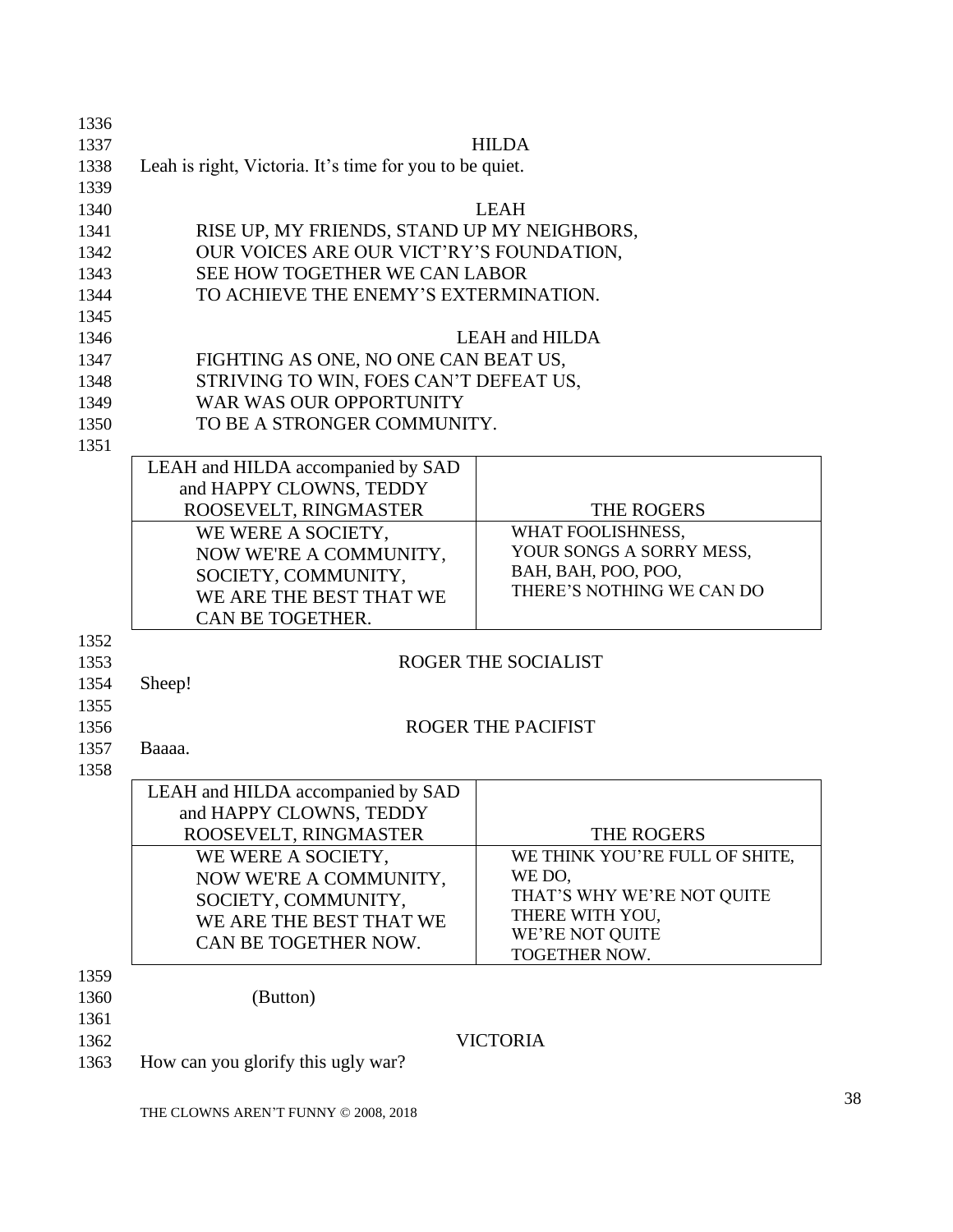| 1364 |                                                                                                   |
|------|---------------------------------------------------------------------------------------------------|
| 1365 | <b>HILDA</b>                                                                                      |
| 1366 | There are no ugly wars.                                                                           |
| 1367 | (SHE looks down her nose at VICTORIA)                                                             |
| 1368 | Only ugly sentiments.                                                                             |
| 1369 |                                                                                                   |
| 1370 | ROGER THE PACIFIST                                                                                |
| 1371 | Uh-oh, Vic, I think she wants to fight.                                                           |
| 1372 |                                                                                                   |
| 1373 | <b>VICTORIA</b>                                                                                   |
| 1374 | Surely you don't believe this war is justified because it brought together our community in a     |
| 1375 | common cause. A bake sale could have done just as well.                                           |
| 1376 |                                                                                                   |
| 1377 | ROGER THE SOCIALIST                                                                               |
| 1378 | Good come-back, Vic.                                                                              |
| 1379 |                                                                                                   |
| 1380 | <b>HILDA</b>                                                                                      |
| 1381 | The war will have a cleansing effect. Before the war, the tensions in the world were unbearable.  |
| 1382 | This war is like a thunderstorm on a humid summer day, and it will clear the air, letting us move |
| 1383 | forward in peace and victory!                                                                     |
| 1384 |                                                                                                   |
| 1385 | <b>TEDDY ROOSEVELT</b>                                                                            |
| 1386 | (HE is smitten.)                                                                                  |
| 1387 | Oh, I like your style.                                                                            |
| 1388 |                                                                                                   |
| 1389 | <b>HILDA</b>                                                                                      |
| 1390 | And that's why this war will be known as the War to End all Wars.                                 |
| 1391 |                                                                                                   |
|      | LEAH, RINGMASTER, THE CLOWNS (variously).                                                         |
| 1392 | The War to End All Wars. Quite right. Jolly good. Smashing name. Wonderful.                       |
| 1393 |                                                                                                   |
| 1394 | <b>ROGER THE PACIFIST</b>                                                                         |
| 1395 | (To VICTORIA)                                                                                     |
| 1396 | Is that how the war will be known? The War to End All Wars?                                       |
| 1397 |                                                                                                   |
| 1398 |                                                                                                   |
| 1399 | <b>VICTORIA</b>                                                                                   |
| 1400 | I'm afraid not.                                                                                   |
| 1401 |                                                                                                   |
| 1402 | ROGER THE SOCIALIST                                                                               |
| 1403 | How will it be known in the future? Capitalism's Last Gasp?                                       |
| 1404 |                                                                                                   |
| 1405 | <b>ROGER THE PACIFIST</b>                                                                         |
| 1406 | The Great War?                                                                                    |
| 1407 |                                                                                                   |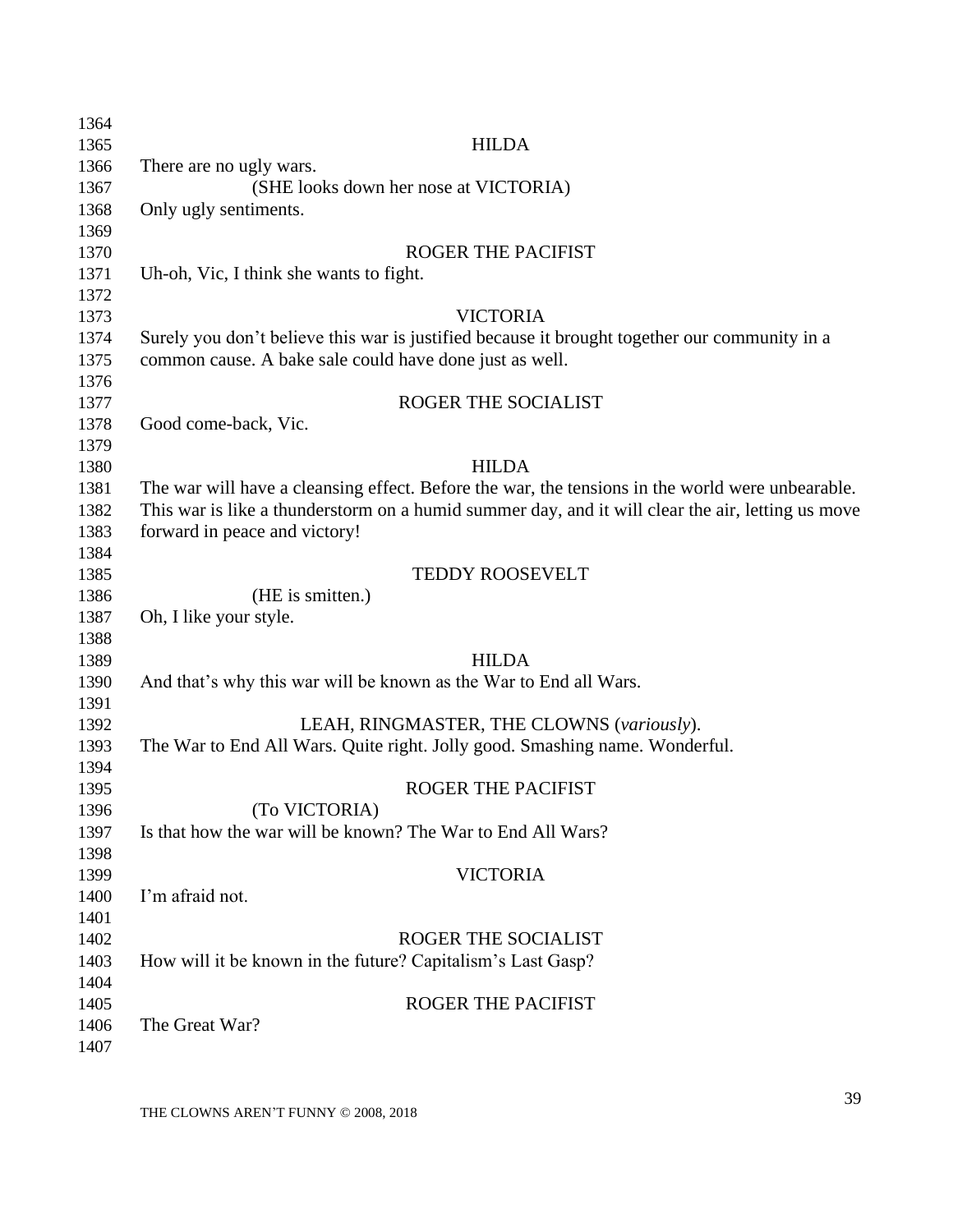| 1408 | <b>HAPPY CLOWN</b>                                                                                     |
|------|--------------------------------------------------------------------------------------------------------|
| 1409 | The Heroic War?                                                                                        |
| 1410 |                                                                                                        |
| 1411 | <b>LEAH</b>                                                                                            |
| 1412 | The Final War?                                                                                         |
| 1413 |                                                                                                        |
| 1414 | <b>VICTORIA</b>                                                                                        |
| 1415 | No. (beat) World War One.                                                                              |
| 1416 |                                                                                                        |
| 1417 | ALL (horrified).                                                                                       |
| 1418 | World War One???                                                                                       |
| 1419 | (Big pause while this revelation sinks in)                                                             |
| 1420 |                                                                                                        |
| 1421 | <b>VICTORIA</b>                                                                                        |
| 1422 | This war will not be the last war, not even close to the last war. And as brutal as it is, it will not |
| 1423 | be the most brutal war.                                                                                |
| 1424 |                                                                                                        |
| 1425 | <b>TEDDY ROOSEVELT</b>                                                                                 |
| 1426 | Surely you exaggerate.                                                                                 |
| 1427 |                                                                                                        |
| 1428 | <b>VICTORIA</b>                                                                                        |
| 1429 | I never exaggerate. In the face of the monumental stupidity of the human race, exaggeration            |
| 1430 | would be redundant.                                                                                    |
| 1431 |                                                                                                        |
| 1432 | <b>HILDA</b>                                                                                           |
| 1433 | I would hardly call patriotism monumental stupidity.                                                   |
| 1434 |                                                                                                        |
| 1435 | <b>VICTORIA</b>                                                                                        |
| 1436 | And yet it is the most monumental of stupidities, isn't it?                                            |
| 1437 |                                                                                                        |
| 1438 | <b>HILDA</b>                                                                                           |
| 1439 | The call to arms to protect one's homeland is the most honored duty that can be asked of a             |
| 1440 | citizen. To die in the defense of one's country is the holiest possible death. As the poet writes,     |
| 1441 | Ah, ye gods! Ye great immortals                                                                        |
| 1442 | In the spacious heavens above us!                                                                      |
| 1443 | Would ye on this earth but give us                                                                     |
| 1444 | Steadfast minds and dauntless courage                                                                  |
| 1445 | We, oh kindly ones, would leave you                                                                    |
| 1446 | All your spacious heavens above us!                                                                    |
| 1447 |                                                                                                        |
| 1448 | <b>TEDDY ROOSEVELT</b>                                                                                 |
| 1449 | That was beautiful.                                                                                    |
| 1450 |                                                                                                        |
| 1451 | ROGER THE PACIFIST                                                                                     |
| 1452 | Far out.                                                                                               |
|      |                                                                                                        |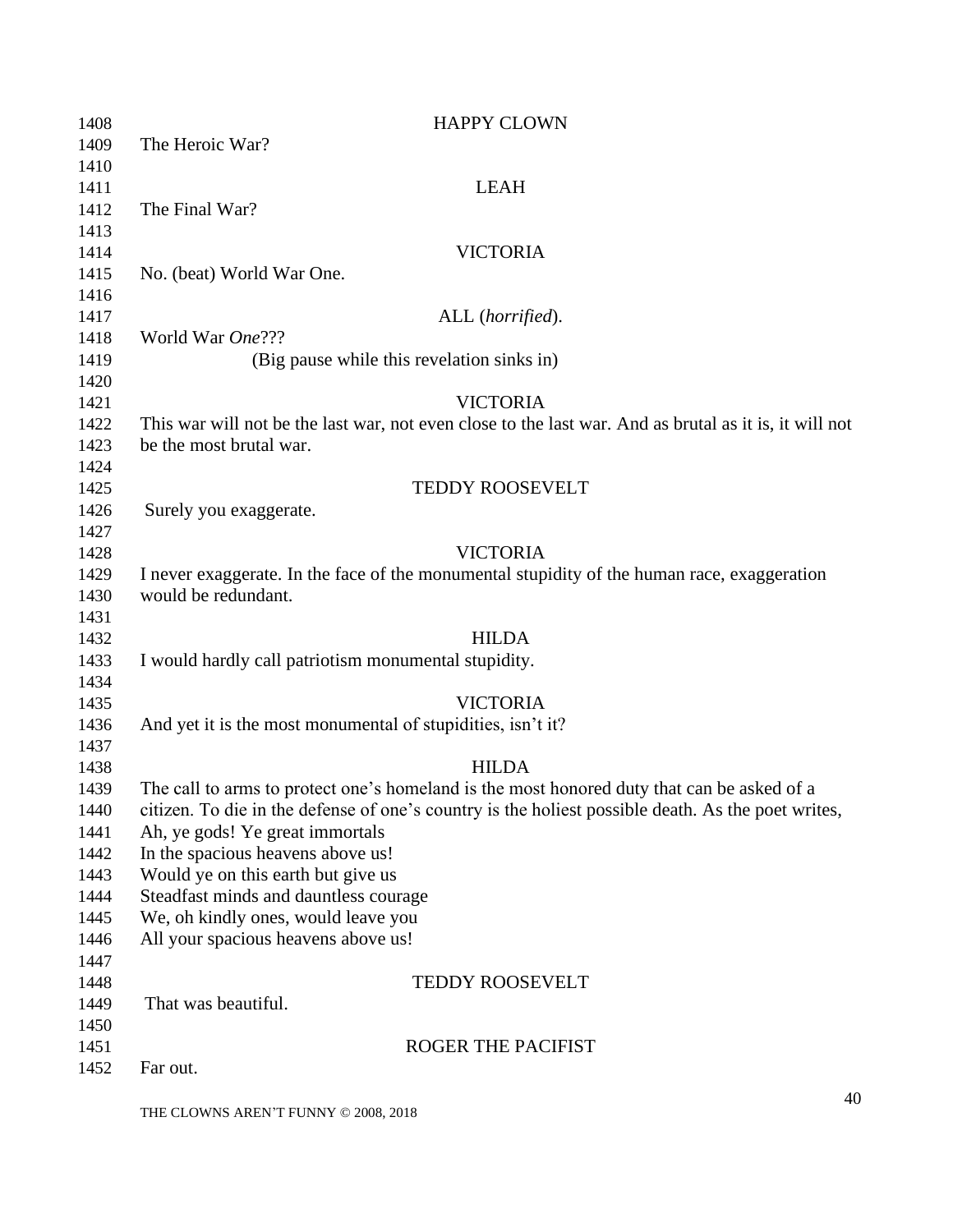| 1453 | (HE writes it down.)                                                                               |
|------|----------------------------------------------------------------------------------------------------|
| 1454 | Can you say it again?                                                                              |
| 1455 |                                                                                                    |
| 1456 | <b>HILDA</b>                                                                                       |
| 1457 | Ah, ye gods! Ye great immortals                                                                    |
| 1458 | In the spacious heavens above us!                                                                  |
| 1459 | Would ye on this earth but give us                                                                 |
| 1460 |                                                                                                    |
| 1461 | <b>ROGER THE PACIFIST</b>                                                                          |
| 1462 | (HE is still taking notes.)                                                                        |
| 1463 | Steadfast minds and dauntless courage.                                                             |
| 1464 | Great stuff, that. Who wrote that? I'll have to look it up.                                        |
| 1465 |                                                                                                    |
| 1466 | ROGER THE SOCIALIST                                                                                |
| 1467 | Can you at least tell us whether we will win the war?                                              |
| 1468 |                                                                                                    |
| 1469 | <b>VICTORIA</b>                                                                                    |
| 1470 | No one wins, everyone loses. The losers lose and the winners lose.                                 |
| 1471 |                                                                                                    |
| 1472 | <b>HILDA</b>                                                                                       |
| 1473 | Happily, our leaders know better than to pay attention to that kind of nonsense.                   |
| 1474 |                                                                                                    |
| 1475 | <b>VICTORIA</b>                                                                                    |
| 1476 | Our leaders are a bunch of clowns.                                                                 |
| 1477 |                                                                                                    |
| 1478 | <b>HILDA</b>                                                                                       |
| 1479 | Victoria, that isn't funny.                                                                        |
| 1480 |                                                                                                    |
| 1481 | <b>LEAH</b>                                                                                        |
| 1482 | (SHE is angry and near tears)                                                                      |
| 1483 | Victoria, you are so offensive, particularly for someone with a man in the war. It's simply cruel! |
| 1484 | Don't our brave soldiers have a difficult enough time without people giving comfort to the         |
| 1485 | enemy by criticizing our war effort?                                                               |
| 1486 |                                                                                                    |
| 1487 | <b>VICTORIA</b>                                                                                    |
| 1488 | Comfort to the enemy? We are the enemy. I can't believe no one sees what has been plainly          |
| 1489 | written in our history ever since our ancestors were beating one another over the head with        |
| 1490 | clubs and rocks.                                                                                   |
| 1491 | (SHE exits.)                                                                                       |
| 1492 |                                                                                                    |
| 1493 | <b>RINGMASTER</b>                                                                                  |
| 1494 | (Spoken as SHE follows VICTORIA offstage)                                                          |
| 1495 | Victoria, wait! Stop fighting everyone. Be an agent of change!                                     |
| 1496 |                                                                                                    |
|      |                                                                                                    |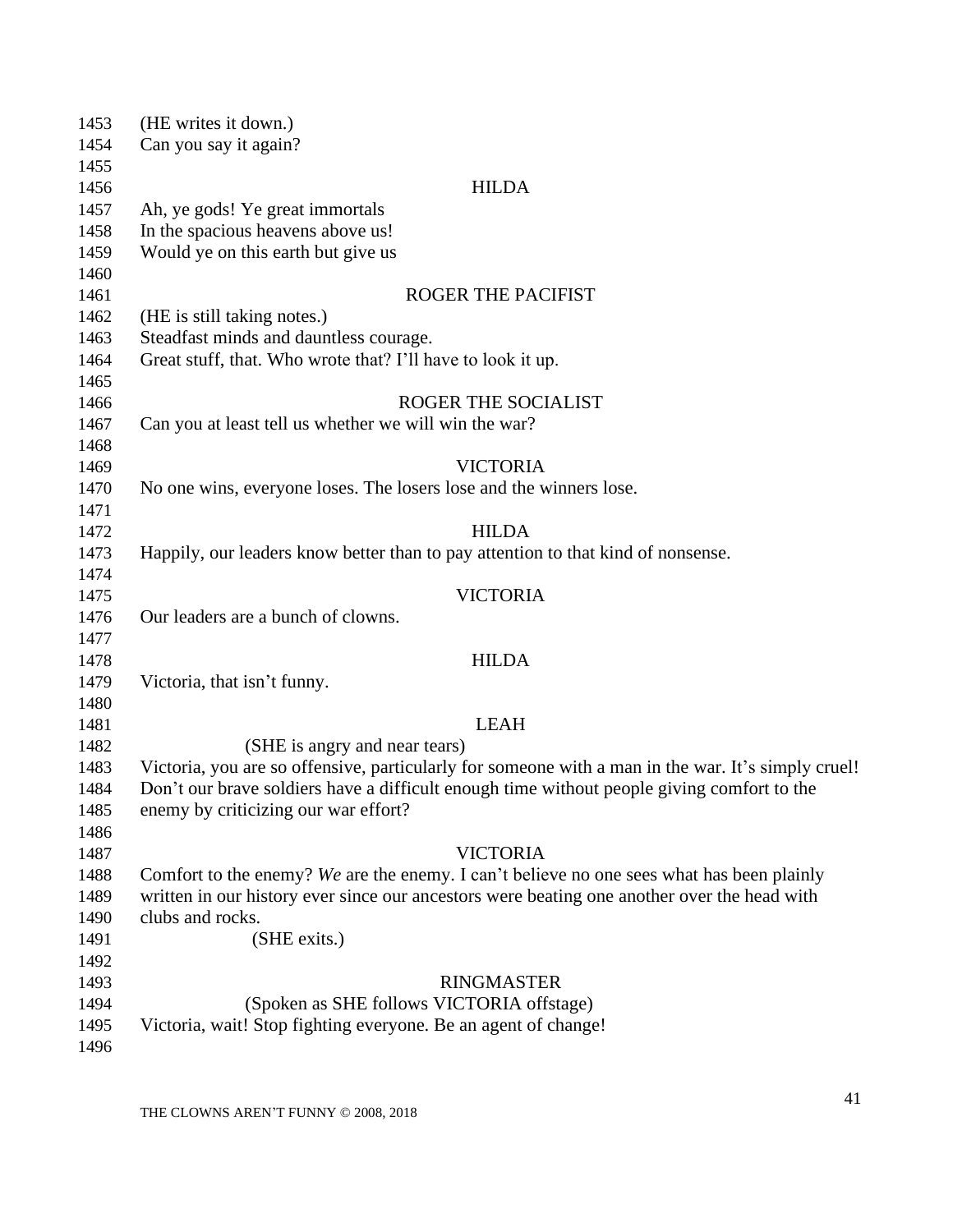| 1497 | <b>HILDA</b>                                                                                     |
|------|--------------------------------------------------------------------------------------------------|
| 1498 | (Huffily)                                                                                        |
| 1499 | What a distinctly unpleasant women.                                                              |
| 1500 | (SHE exits in the opposite direction.)                                                           |
| 1501 |                                                                                                  |
| 1502 | <b>LEAH</b>                                                                                      |
| 1503 | It's all so confusing.                                                                           |
| 1504 | (LEAH and the CLOWNS exit.)                                                                      |
| 1505 |                                                                                                  |
| 1506 | <b>TEDDY ROOSEVELT</b>                                                                           |
| 1507 | (Admiringly)                                                                                     |
| 1508 | She's quite a little spitfire, isn't she?                                                        |
| 1509 |                                                                                                  |
| 1510 | ROGER THE SOCIALIST                                                                              |
| 1511 | She certainly is.                                                                                |
| 1512 |                                                                                                  |
| 1513 | <b>TEDDY ROOSEVELT</b>                                                                           |
| 1514 | I just love a girl who can hold her own in a fight. The principles that inspire passion in her;  |
| 1515 | why, they're good home-grown American values.                                                    |
| 1516 |                                                                                                  |
| 1517 | <b>ROGER THE PACIFIST</b>                                                                        |
| 1518 | They are?                                                                                        |
| 1519 |                                                                                                  |
| 1520 | <b>TEDDY ROOSEVELT</b>                                                                           |
| 1521 | Yes, indeed. In fact, the more I see of that little cutie, the more convinced I am that she's    |
| 1522 | American.                                                                                        |
| 1523 |                                                                                                  |
| 1524 | ROGER THE SOCIALIST                                                                              |
| 1525 | Victoria? American?                                                                              |
| 1526 |                                                                                                  |
| 1527 | <b>TEDDY ROOSEVELT</b>                                                                           |
| 1528 | No, not Victoria. Hilda, from parts unknown. Well, I'll bet the parts unknown are right smack in |
| 1529 | the middle of the U.S. of A. Why, that there is a real American girl. I need that woman in my    |
| 1530 | life.                                                                                            |
| 1531 |                                                                                                  |
| 1532 | (Cue 09 A Real American Girl)                                                                    |
| 1533 | (In this song, TEDDY ROOSEVELT and the ROGERS compete with one                                   |
| 1534 | another, for example, by singing more quickly and more loudly.)                                  |
| 1535 |                                                                                                  |
| 1536 | THERE'S NOTHING TO COMPARE TO A REAL AMERICAN GIRL,                                              |
| 1537 | A WOMAN EASY ON THE EYE WHO SETS YOUR HEART A-WHIRL,                                             |
| 1538 | SHE PASSES YOUR BULLETS WITH HER LIPPY-STICK ON STRAIGHT,                                        |
| 1539 | SHE RAISES UP YOUR BABIES SO THEY KNOW WHOM TO HATE.                                             |
| 1540 |                                                                                                  |
| 1541 | A REAL AMERICAN GIRL IS A GEM BEYOND COMPARE,                                                    |
|      |                                                                                                  |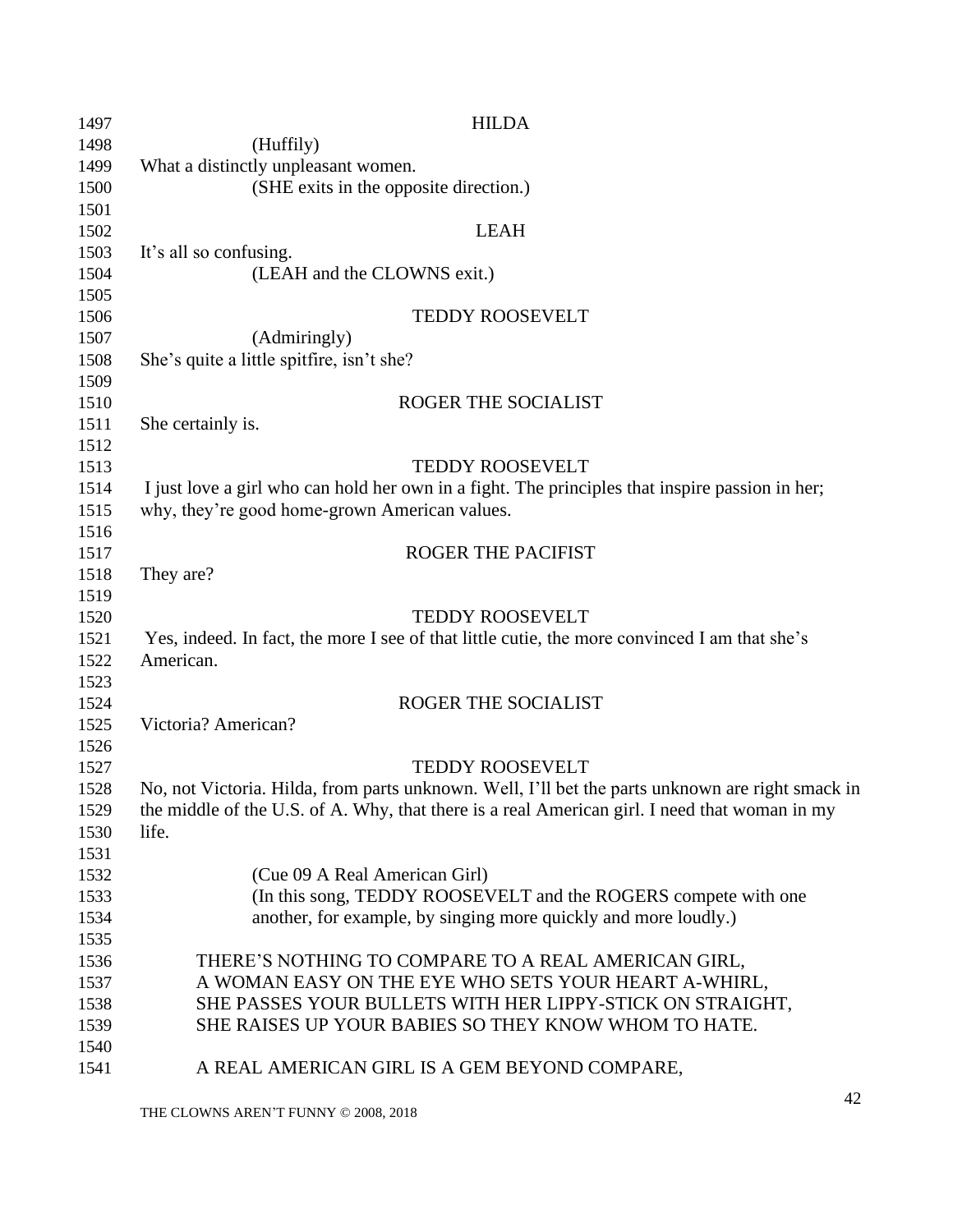| 1542 | SHE KNOWS IF SHE'S NOT WITH HER MAN, SHE ISN'T ANYWHERE,                                       |
|------|------------------------------------------------------------------------------------------------|
| 1543 | SHE CULTIVATES THE RIGHT DEGREE OF YANKEE LIBERTY,                                             |
| 1544 | NOT TAKING ANY LIBERTIES TO DISAGREE WITH ME.                                                  |
| 1545 |                                                                                                |
| 1546 | <b>ROGER THE PACIFIST</b>                                                                      |
| 1547 | I THINK IT'S RATHER NICE TO SPEAK YOUR MIND WHEN YOU ARE HOT,                                  |
| 1548 | TO INDICATE PRECISELY WHAT WAR IS AND WHAT IT'S NOT,                                           |
| 1549 | TO ANSWER JINGOISTIC NONSENSE FROM A PERFECT FOOL,                                             |
| 1550 | I THINK MY VIC WAS RATHER QUICK TO WIN THAT VERBAL DUEL.                                       |
| 1551 |                                                                                                |
| 1552 | ROGER THE SOCIALIST                                                                            |
| 1553 | SHE SPEAKS HER MIND, AND WHAT A MIND; THAT WOMAN KNOWS HER                                     |
| 1554 | STUFF,                                                                                         |
| 1555 |                                                                                                |
| 1556 | How odd. I never considered that a nice-looking woman like that might have a fine mind.        |
| 1557 |                                                                                                |
| 1558 | SHE HANDS YOUR DRIVEL BACK TO YOU WHEN SHE HAS HAD ENOUGH,                                     |
| 1559 |                                                                                                |
| 1560 | If not for Dora, I would have fallen for her long ago, but now I have no choice but to fall in |
| 1561 | love.                                                                                          |
| 1562 |                                                                                                |
| 1563 | ALTHOUGH SHE'S NOT ENLIGHTENED YET ABOUT THE TRUTH OF MARX,                                    |
| 1564 | I MUST SAY THAT THAT WOMAN LIGHTS MY FIRE WHEN SHE SPARKS.                                     |
| 1565 |                                                                                                |
| 1566 | TEDDY ROOSEVELT                                                                                |
| 1567 | THE OTHER COUNTRIES WISH THEIR WOMEN WERE AS FINE AS OURS,                                     |
| 1568 | WITH GIRLISH FRILLS LIKE LAUNDRY SKILLS AND CULINARY POWERS,                                   |
| 1569 | AND WHEN YOUR MULE ACTS LIKE A FOOL AND WON'T GET IN THE                                       |
| 1570 | PLOW,                                                                                          |
| 1571 | YOUR MATE WITH CHARM WILL WORK YOUR FARM AND STOP TO WIPE                                      |
| 1572 | YOUR BROW.                                                                                     |
| 1573 |                                                                                                |
| 1574 | THE ROGERS                                                                                     |
| 1575 | THE ELOQUENT VICTORIA MADE HILDA LOOK A FOOL,                                                  |
| 1576 | BEFORE SHE TRIES TO TALK AGAIN, SHE'D BEST GO BACK TO SCHOOL,                                  |
| 1577 | WE ARE AMAZED, WITH VIC WE'RE CRAZED, SHE PLAYED A PERFECT                                     |
| 1578 | PART,                                                                                          |
| 1579 | AND DON'T YOU KNOW HER LITTLE SHOW SPOKE CLEARLY TO MY                                         |
| 1580 | HEART.                                                                                         |
| 1581 |                                                                                                |
| 1582 | ROGER THE SOCIALIST                                                                            |
| 1583 | SOME MEN MAY FALL FOR GOLDEN CURLS,                                                            |
| 1584 |                                                                                                |
| 1585 | <b>ROGER THE PACIFIST</b>                                                                      |
| 1586 | SOME FOR A CREAMY THIGH,                                                                       |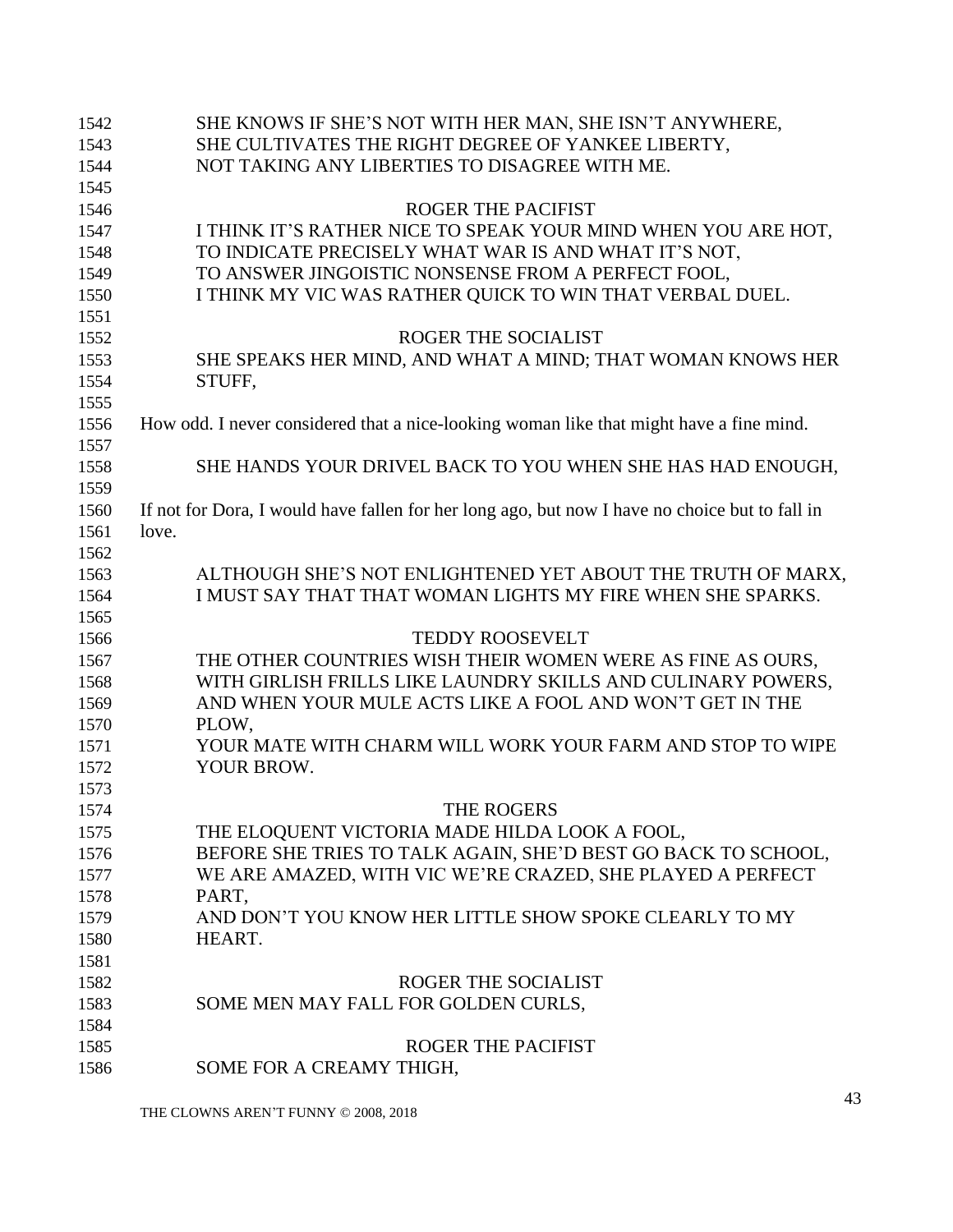| 1587 |                                                                           |
|------|---------------------------------------------------------------------------|
| 1588 | ROGER THE SOCIALIST                                                       |
| 1589 | SOME MEN ARE NUTS FOR SHAPELY BUTTS,                                      |
| 1590 |                                                                           |
| 1591 | <b>ROGER THE PACIFIST</b>                                                 |
| 1592 | ON THAT YOU CAN RELY,                                                     |
| 1593 |                                                                           |
| 1594 | THE ROGERS                                                                |
| 1595 | BUT IT WAS NEAT TO HEAR VIC TREAT                                         |
| 1596 | YOUR HILDA WITH DISDAIN,                                                  |
| 1597 | OH, OH, VICTORIA, WHAT A STORY,                                           |
| 1598 | WE'VE FALLEN FOR YOUR BRAIN.                                              |
| 1599 |                                                                           |
| 1600 | TEDDY ROOSEVELT, THE ROGERS                                               |
| 1601 | (THEY sing over one another. The next three parts are sung concurrently.) |
| 1602 |                                                                           |
| 1603 | <b>TEDDY ROOSEVELT</b>                                                    |
| 1604 | THERE'S NOTHING TO COMPARE TO A REAL AMERICAN GIRL,                       |
| 1605 | A WOMAN EASY ON THE EYE WHO SETS YOUR HEART A-WHIRL,                      |
| 1606 | SHE PASSES YOUR BULLETS WITH HER LIPPY-STICK ON STRAIGHT,                 |
| 1607 | SHE RAISES UP YOUR BABIES SO THEY KNOW WHOM TO HATE.                      |
| 1608 |                                                                           |
| 1609 | <b>ROGER THE PACIFIST</b>                                                 |
| 1610 | I THINK IT'S RATHER NICE TO SPEAK YOUR MIND WHEN YOU ARE                  |
| 1611 | HOT,                                                                      |
| 1612 | TO INDICATE PRECISELY WHAT WAR IS AND WHAT IT'S NOT,                      |
| 1613 | TO ANSWER JINGOISTIC NONSENSE FROM A PERFECT FOOL,                        |
| 1614 | I THINK MY VIC WAS RATHER QUICK TO WIN THAT VERBAL DUEL.                  |
| 1615 |                                                                           |
| 1616 | ROGER THE SOCIALIST                                                       |
| 1617 | SHE SPEAKS HER MIND, AND WHAT A MIND; THAT WOMAN KNOWS                    |
| 1618 | HER STUFF,                                                                |
| 1619 | SHE HANDS YOUR DRIVEL BACK TO YOU WHEN SHE HAS HAD                        |
| 1620 | ENOUGH,                                                                   |
| 1621 | ALTHOUGH SHE'S NOT ENLIGHTENED YET ABOUT THE TRUTH OF                     |
| 1622 | MARX.                                                                     |
| 1623 | I MUST SAY THAT THAT WOMAN LIGHTS MY FIRE WHEN SHE SPARKS.                |
| 1624 |                                                                           |
| 1625 | TEDDY ROOSEVELT and THE ROGERS                                            |
| 1626 | (THEY try to outdo one another on the last note.)                         |
| 1627 | I MUST SAY THAT THAT WOMAN LIGHTS MY FIRE WHEN SHE SPARKS.                |
| 1628 |                                                                           |
| 1629 | (Button. TEDDY ROOSEVELT storms off.)                                     |
| 1630 |                                                                           |
|      |                                                                           |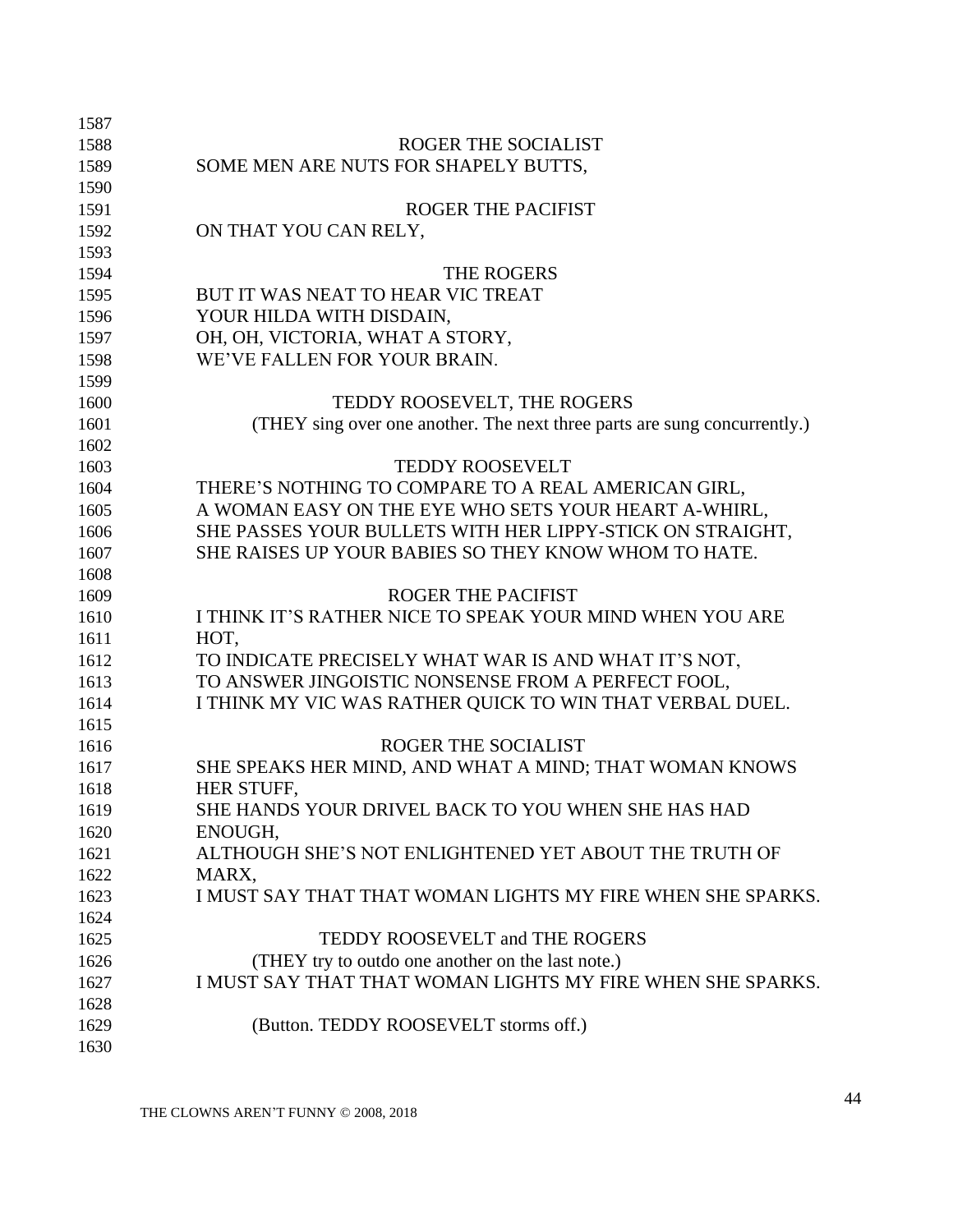| 1631 | <b>ROGER THE PACIFIST</b>                                                                 |
|------|-------------------------------------------------------------------------------------------|
| 1632 | I say, aren't we the moderns, falling for a woman's brain.                                |
| 1633 |                                                                                           |
| 1634 | ROGER THE SOCIALIST                                                                       |
| 1635 | Yes, we are. Why, I don't know if such a thing will ever be in style. We should ask       |
| 1636 | Victoria.                                                                                 |
| 1637 |                                                                                           |
| 1638 | <b>ROGER THE PACIFIST</b>                                                                 |
| 1639 | Good idea. I'll ask her.                                                                  |
| 1640 |                                                                                           |
| 1641 | ROGER THE SOCIALIST                                                                       |
| 1642 | Why shouldn't I ask her?                                                                  |
| 1643 |                                                                                           |
| 1644 | ROGER THE SOCIALIST                                                                       |
| 1645 | Just a minute, just a minute. I don't see why we can't both ask her.                      |
| 1646 |                                                                                           |
| 1647 | <b>ROGER THE PACIFIST</b>                                                                 |
| 1648 | All right, we'll both ask her. But, we don't want to overwhelm her. You can come along    |
| 1649 | but let me do the talking.                                                                |
| 1650 |                                                                                           |
| 1651 | <b>ROGER THE SOCIALIST</b>                                                                |
| 1652 | Well, okay, you can do the talking, but make sure you tell her that we're both asking.    |
| 1653 |                                                                                           |
| 1654 | (THEY head off together, having the following conversation as THEY exit.)                 |
| 1655 |                                                                                           |
| 1656 | <b>ROGER THE PACIFIST</b>                                                                 |
| 1657 | Now, in order not to confuse her, I think you should stay back, so we don't crowd her. In |
| 1658 | fact, you should probably stand behind a tree.                                            |
| 1659 |                                                                                           |
| 1660 | <b>ROGER THE SOCIALIST</b>                                                                |
| 1661 | Behind a tree?                                                                            |
| 1662 |                                                                                           |
| 1663 | <b>ROGER THE PACIFIST</b>                                                                 |
| 1664 | Yes. And you should face away from Victoria, so she doesn't feel too pressured. In fact,  |
| 1665 | maybe you could climb into the tree                                                       |
| 1666 |                                                                                           |
| 1667 | ROGER THE SOCIALIST                                                                       |
| 1668 | Wait a minute. I don't see any trees around here. Do you see any trees? (THEY are off.)   |
| 1669 |                                                                                           |
| 1670 | <b>TEDDY ROOSEVELT</b>                                                                    |
| 1671 | (HE enters from the opposite direction carrying a bullwhip.)                              |
| 1672 | Now where did the fake cowboy and Indian go? I want to teach them some respect.           |
| 1673 |                                                                                           |
| 1674 | (VICTORIA enters, stopping short when she sees TEDDY ROOSEVELT).                          |
| 1675 |                                                                                           |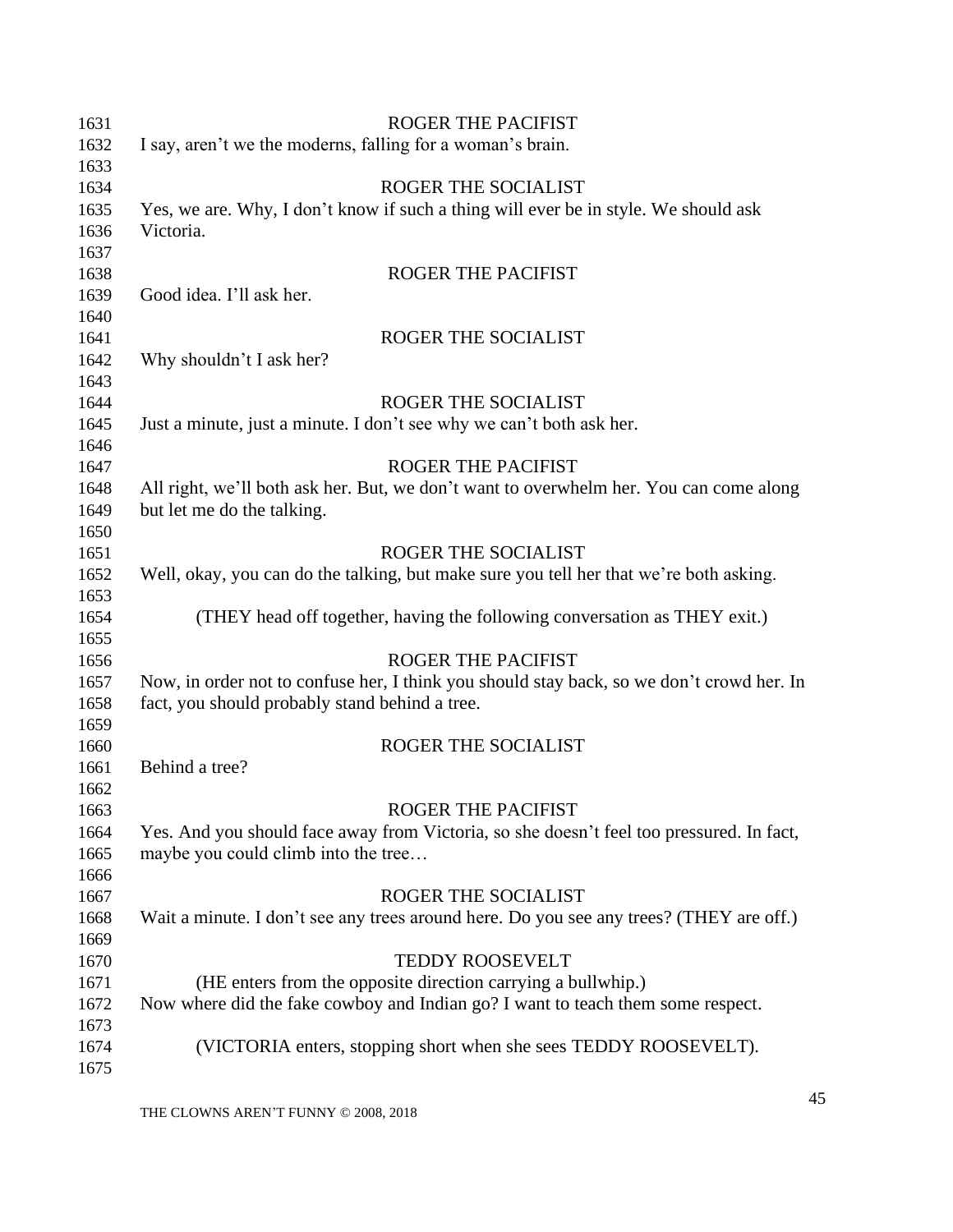| 1676         | <b>VICTORIA</b>                                                                          |
|--------------|------------------------------------------------------------------------------------------|
| 1677         | Oh!                                                                                      |
| 1678         |                                                                                          |
| 1679         | TEDDY ROOSEVELT                                                                          |
| 1680         | (HE bows stiffly, hiding the whip behind his back.)                                      |
| 1681         | Miss.                                                                                    |
| 1682         |                                                                                          |
| 1683         | <b>VICTORIA</b>                                                                          |
| 1684         | Mr. President. That's quite a nicebullwhip.                                              |
| 1685         |                                                                                          |
| 1686         | <b>TEDDY ROOSEVELT</b>                                                                   |
| 1687         | Oh, that. It's nothing. A little souvenir that I picked up in Paris.                     |
| 1688         |                                                                                          |
| 1689         | <b>VICTORIA</b>                                                                          |
| 1690         | I see.                                                                                   |
| 1691         |                                                                                          |
| 1692         | <b>TEDDY ROOSEVELT</b>                                                                   |
| 1693         | I was rather taken aback at your behavior, which I found, well undignified.              |
| 1694         |                                                                                          |
| 1695         | <b>VICTORIA</b>                                                                          |
| 1696         | I see. Undignified.                                                                      |
| 1697         |                                                                                          |
| 1698         | <b>TEDDY ROOSEVELT</b>                                                                   |
| 1699         | Yes. Not at all ladylike. I am accustomed to women being rather more reserved in their   |
| 1700         | political opinions.                                                                      |
| 1701         |                                                                                          |
| 1702         | <b>VICTORIA</b>                                                                          |
| 1703         | I understand. I might even have guessed that you are accustomed to women not having      |
| 1704         | political opinions.                                                                      |
| 1705         |                                                                                          |
| 1706         | <b>TEDDY ROOSEVELT</b>                                                                   |
| 1707         | Now, don't misunderstand me. I think women are entitled to political opinions as long as |
| 1708<br>1709 | those opinions are patriotic and, wellunspoken.                                          |
| 1710         | <b>VICTORIA</b>                                                                          |
| 1711         | Patriotic and unspoken?                                                                  |
| 1712         |                                                                                          |
| 1713         | <b>TEDDY ROOSEVELT</b>                                                                   |
| 1714         | Yes, supportive of the country, particularly in times of war. In my country, women are   |
| 1715         | very pleased to support their fighting men.                                              |
| 1716         |                                                                                          |
| 1717         | <b>VICTORIA</b>                                                                          |
| 1718         | Yes, I know. Yours is quite a bellicose society, isn't it?                               |
| 1719         |                                                                                          |
| 1720         | <b>TEDDY ROOSEVELT</b>                                                                   |
|              |                                                                                          |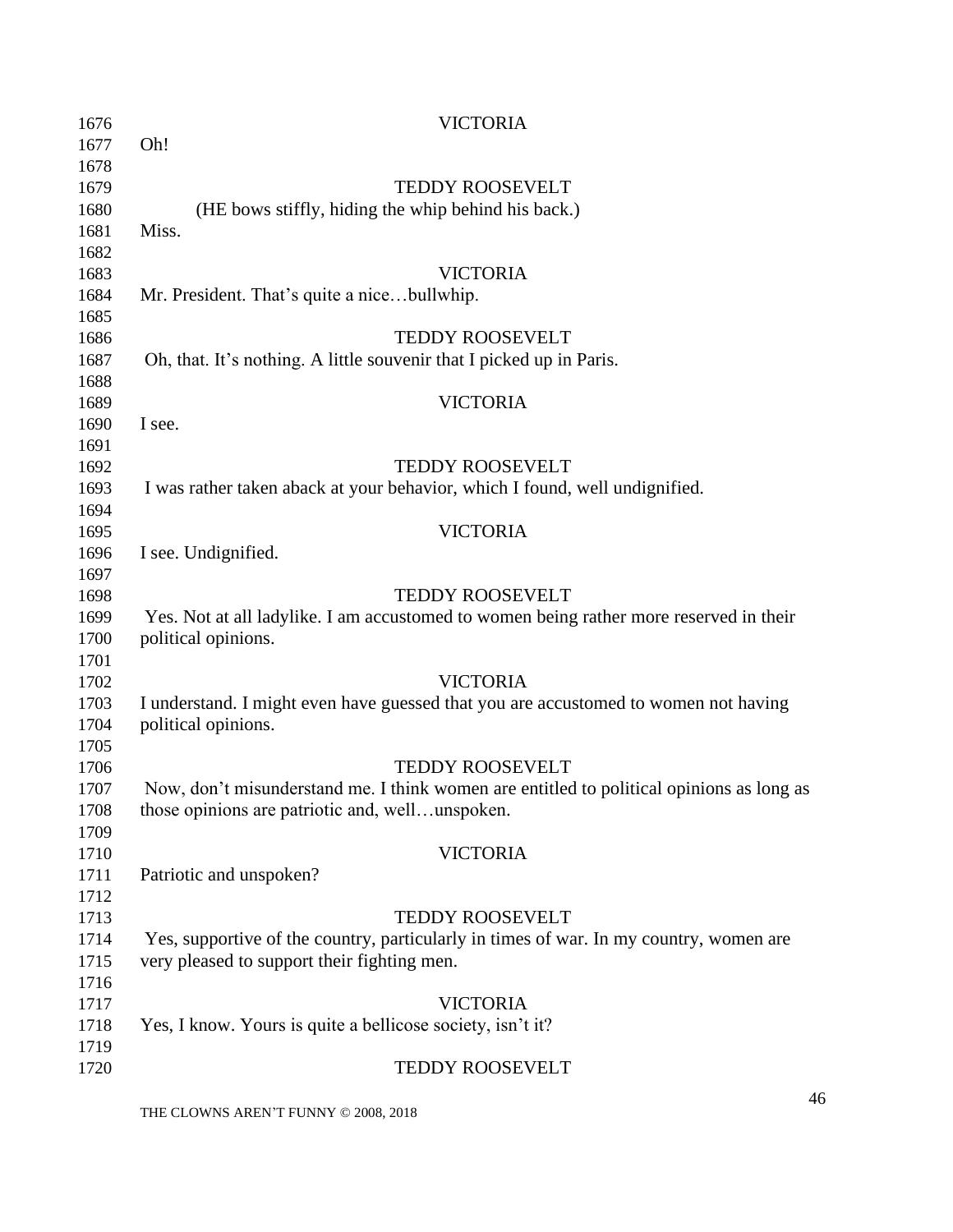| 1721 | Bellicose? What do you mean?                                                                |
|------|---------------------------------------------------------------------------------------------|
| 1722 |                                                                                             |
| 1723 | <b>VICTORIA</b>                                                                             |
| 1724 | You Americans love war.                                                                     |
| 1725 |                                                                                             |
| 1726 | <b>TEDDY ROOSEVELT</b>                                                                      |
| 1727 | I beg your pardon. We Americans love peace.                                                 |
| 1728 |                                                                                             |
| 1729 | <b>VICTORIA</b>                                                                             |
| 1730 | I suppose you think so. Your history suggests otherwise.                                    |
| 1731 |                                                                                             |
| 1732 | <b>TEDDY ROOSEVELT</b>                                                                      |
| 1733 | Our history? What do you know of our history?                                               |
| 1734 |                                                                                             |
| 1735 | <b>VICTORIA</b>                                                                             |
| 1736 | Quite a bit, including that history yet to come. It's really quite distressing. In the next |
| 1737 | hundred years, your country will join in many wars to protect its empire.                   |
| 1738 |                                                                                             |
| 1739 | <b>TEDDY ROOSEVELT</b>                                                                      |
| 1740 | Empire? The United States does not have an empire. You have us confused with your own       |
| 1741 | country perhaps.                                                                            |
| 1742 |                                                                                             |
| 1743 | (Cue 10 Presidents' Parade)                                                                 |
| 1744 |                                                                                             |
| 1745 | <b>VICTORIA</b>                                                                             |
| 1746 | <b>GREAT BRITAIN ADMITS WITH PRIDE</b>                                                      |
| 1747 | THAT SHE HAS AN EMPIRE                                                                      |
| 1748 | FOR WHICH MANY A BRITON HAS DIED                                                            |
| 1749 | IN THE QUEST TO ACQUIRE                                                                     |
| 1750 | YET MORE LAND, TO KEEP BRITANNIA GRAND                                                      |
| 1751 | AND OUR POETS INSPIRE.                                                                      |
| 1752 |                                                                                             |
| 1753 | We haven't concealed our ambitions. You have and will continue to do so.                    |
| 1754 |                                                                                             |
| 1755 | YOUR COUNTRY WILL OUTDO MINE                                                                |
| 1756 | AS YOU BUILD YOUR OWN EMPIRE,                                                               |
| 1757 | A SECRET SHRINE TO THE BOTTOM LINE                                                          |
| 1758 | AS YOUR LEADERS CONSPIRE                                                                    |
| 1759 | TO WIN LOOT WITH THEIR POWER,                                                               |
| 1760 | YOU'LL WORSHIP THE GREAT DOLLAR SIGN.                                                       |
| 1761 |                                                                                             |
| 1762 | You will fight wars to protect spheres of influence in countries that have never flown the  |
| 1763 | American flag. The invocation of liberty and democracy for all will be your excuse for      |
| 1764 | invading weaker nations that threaten important markets. In your day it was sugar cane.     |
| 1765 | Before long it will be oil.                                                                 |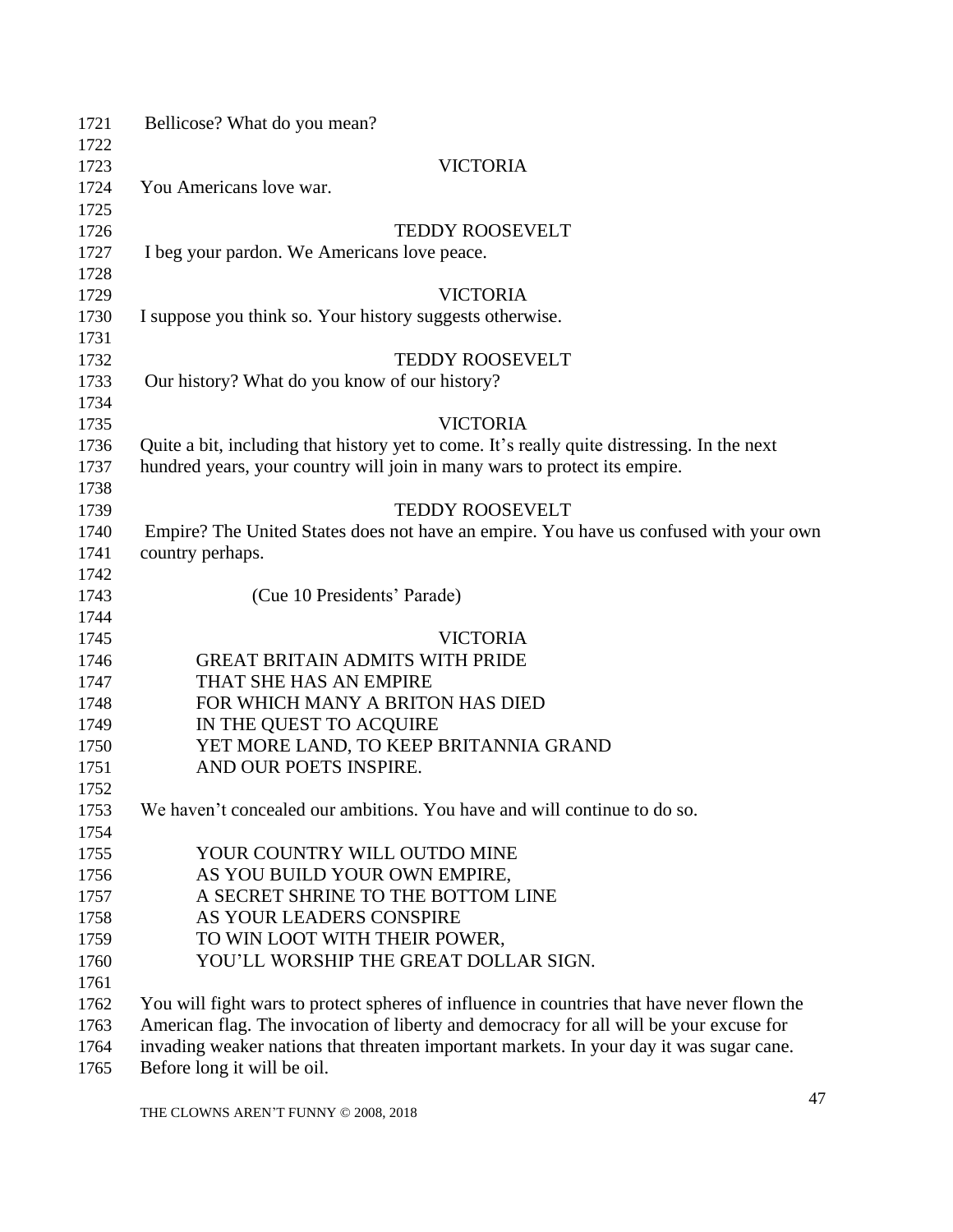| 1766 |                                                             |
|------|-------------------------------------------------------------|
| 1767 | <b>TEDDY ROOSEVELT</b>                                      |
| 1768 | That nasty ooze? Never!                                     |
| 1769 |                                                             |
| 1770 | <b>VICTORIA</b>                                             |
| 1771 | YOUR PRESIDENTS WILL BE A PARADE                            |
| 1772 | OF MENTAL DWARFS AND SOCIAL MISFITS,                        |
| 1773 | WITHOUT SCRUPLES ARE SUCH PEOPLE MADE,                      |
| 1774 | WITH DEADLY RESULTS FROM THEIR DIM-WITTED SNITS.            |
| 1775 |                                                             |
| 1776 | YOUR PRESIDENTS WILL ALL GO TO WAR                          |
| 1777 | FOR THE LAND OF THE PAWNEE AND HOME OF THE SLAVE,           |
| 1778 | THE WAGE SLAVE WITH NO HOPE ANYMORE                         |
| 1779 | EXCEPT TO ESCAPE TO AN EARLY GRAVE.                         |
| 1780 |                                                             |
| 1781 | (The COMPANY enters, disguised as Presidents. Dance break.) |
| 1782 |                                                             |
| 1783 | <b>COMPANY</b>                                              |
| 1784 | WE'RE FOOLS AND CROOKS, YOU CAN BET YOUR MOUSTACHE,         |
| 1785 | WE'LL TAX YOUR INCOME LIKE NEVER BEFORE,                    |
| 1786 | WE'LL MAKE GRAND EXCUSES FOR TAKING YOUR CASH               |
| 1787 | TO PAY OFF OUR FRIENDS WHO MAKE PROFITS FROM WAR.           |
| 1788 |                                                             |
| 1789 | WE'LL WATCH WITH GLEE WHILE YOUR BRIDGES CRUMBLE,           |
| 1790 | WITH ROADS CAVING IN ON YOUR DAUGHTERS AND SONS,            |
| 1791 | SO WE CAN ARRANGE A FOREIGN POLICY FUMBLE,                  |
| 1792 | AND SEND ALL YOUR CASH TO OUR BUDDIES WHO MAKE GUNS.        |
| 1793 |                                                             |
| 1794 | THANK GOD FOR POWER IN THE HANDS OF THE FEW,                |
| 1795 | THE FEW OF US WHO CLASHED UNAFRAID,                         |
| 1796 | 'CAUSE WE DIDN'T CARE WHOM WE HAD TO SCREW                  |
| 1797 | AS WE FOUGHT LIKE HELL TO GET IN THE PARADE.                |
| 1798 |                                                             |
| 1799 | <b>VICTORIA</b>                                             |
| 1800 | LET'S GET IN LINE FOR THE PRESIDENTS' PARADE,               |
| 1801 | A LINE OF MORONS WHO DROOL AND SPIT,                        |
| 1802 | OVER TIME WE'VE HAD OUR HOPES BETRAYED,                     |
| 1803 | BECAUSE THESE SAD CREATURES JUST ARE NOT WORTH              |
| 1804 |                                                             |
|      | $C_{\Omega}$ and a NIV $5$<br><b>VILOTODIA</b>              |

| <b>VICTORIA</b>   | COMPANY <sup>5</sup> |
|-------------------|----------------------|
| VERY MUCH AT ALL, | <b>SHIT</b>          |
|                   |                      |

Except TEDDY ROOSEVELT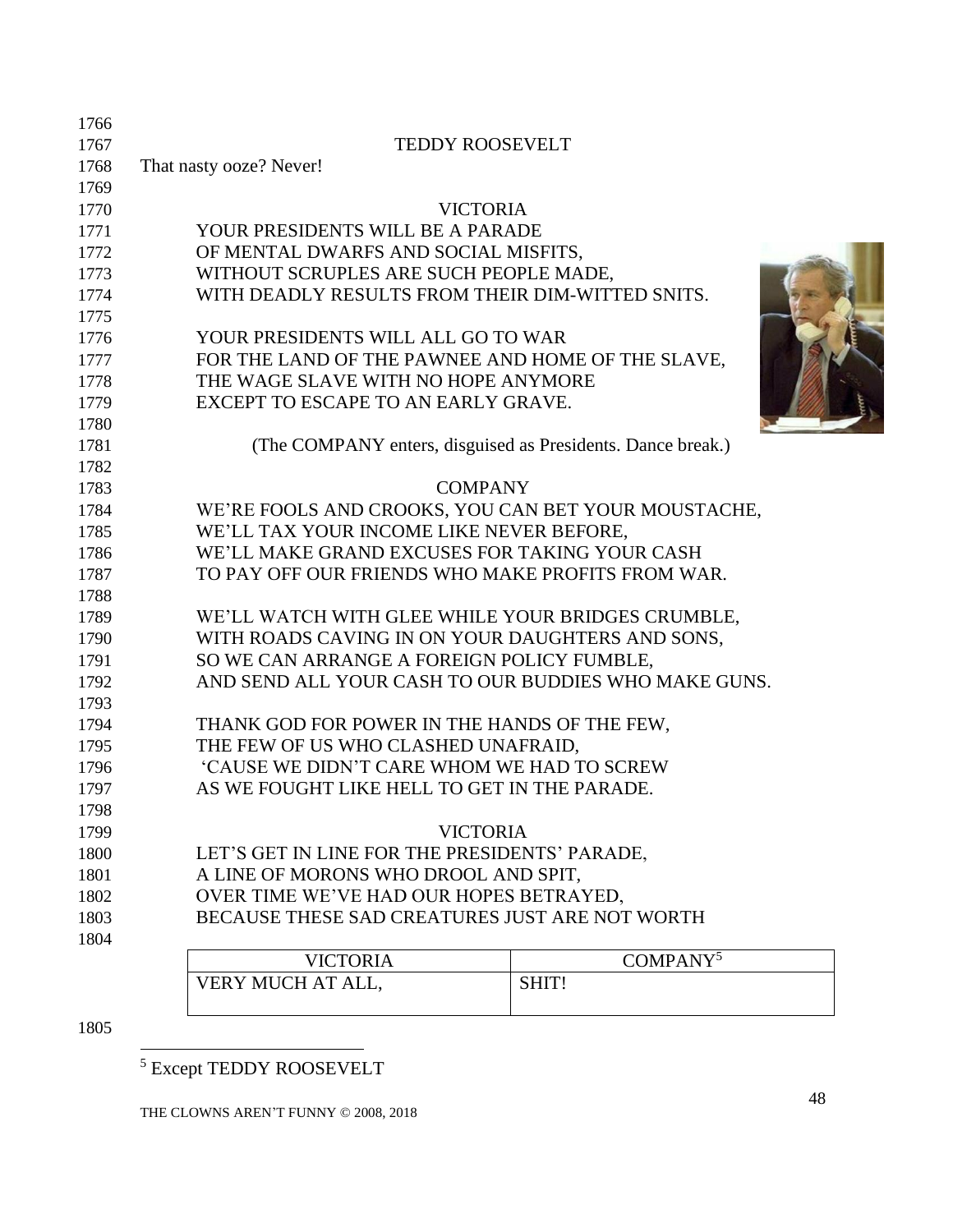| 1806 | VICTORIA and COMPANY <sup>6</sup>                                                           |
|------|---------------------------------------------------------------------------------------------|
| 1807 | VERY MUCH AT ALL.                                                                           |
| 1808 |                                                                                             |
| 1809 | <b>TEDDY ROOSEVELT</b>                                                                      |
| 1810 | Your disrespect cannot go unanswered.                                                       |
| 1811 |                                                                                             |
| 1812 | I DON'T AT ALL LIKE YOUR STYLE,                                                             |
| 1813 | AND YOU'VE EARNED MY DEEPEST ENMITY,                                                        |
| 1814 | YOU'LL LEARN IN A VERY SHORT WHILE                                                          |
| 1815 | IT'S UNWISE TO DEFAME MY GOOD NAME,                                                         |
| 1816 | I'M A VERY POWERFUL ENEMY,                                                                  |
| 1817 | A VERY POWERFUL ENEMY.                                                                      |
| 1818 |                                                                                             |
| 1819 | (Button. TEDDY ROOSEVELT storms off. Everyone onstage dances off                            |
| 1820 | except for VICTORIA. RINGMASTER enters or takes off HER disguise.)                          |
| 1821 |                                                                                             |
| 1822 | <b>RINGMASTER</b>                                                                           |
| 1823 | What was that old boy so steamed about?                                                     |
| 1824 |                                                                                             |
| 1825 | <b>VICTORIA</b>                                                                             |
| 1826 | I predicted the future of his country.                                                      |
| 1827 |                                                                                             |
| 1828 | <b>RINGMASTER</b>                                                                           |
| 1829 | He didn't care for it?                                                                      |
| 1830 |                                                                                             |
| 1831 | <b>VICTORIA</b>                                                                             |
| 1832 | Not at all. He's angry at me for what his country will become. And I don't even vote there. |
| 1833 | As a matter of fact, it's 1916, I can't vote anywhere. Except Wyoming. What's that all      |
| 1834 | about?                                                                                      |
| 1835 |                                                                                             |
| 1836 | <b>RINGMASTER</b>                                                                           |
| 1837 | One day, the world will appreciate you and your gift.                                       |
| 1838 |                                                                                             |
| 1839 | <b>VICTORIA</b>                                                                             |
| 1840 | I can't see it. This gift of mine has some serious blind spots. You really think I will be  |
| 1841 | appreciated some day?                                                                       |
| 1842 |                                                                                             |
| 1843 | <b>RINGMASTER</b>                                                                           |
| 1844 | Remember, learn to control your power and your mouth so you can be an effective agent of    |
| 1845 | change. How are things progressing with your new friends, Roger and Roger?                  |
| 1846 |                                                                                             |

Ditto. TR has his say next.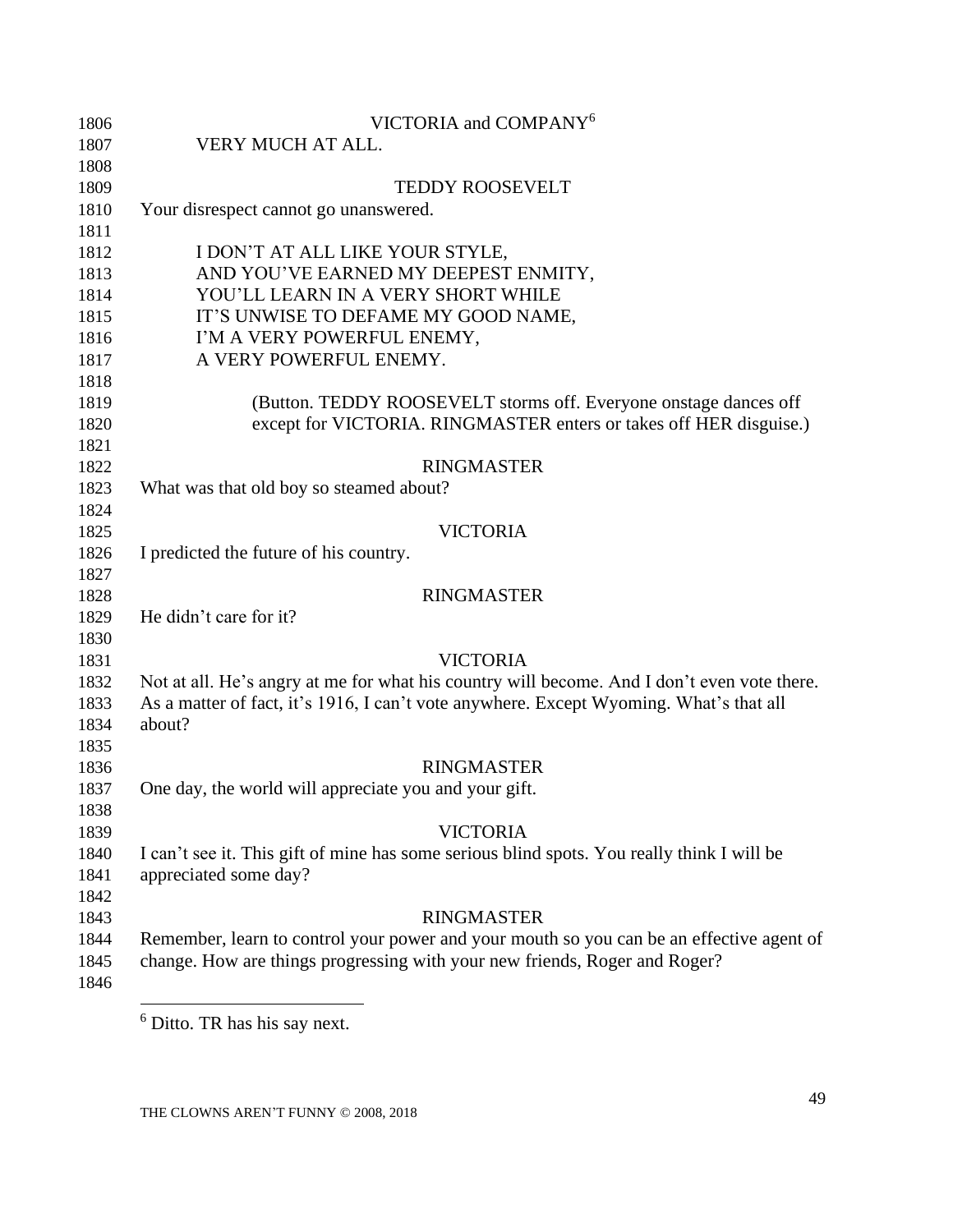| 1847 | (RINGMASTER exits or steps back as the ROGERS enter. Maybe high                         |
|------|-----------------------------------------------------------------------------------------|
| 1848 | fives or some other interaction between RINGMASTER and the ROGERS.                      |
| 1849 | The ROGERS are still yammering at one another.)                                         |
| 1850 |                                                                                         |
| 1851 | ROGER THE SOCIALIST                                                                     |
| 1852 | I still don't see how I can get up in a tree when there are no trees.                   |
| 1853 |                                                                                         |
| 1854 | <b>ROGER THE PACIFIST</b>                                                               |
| 1855 | How about a tent pole? You could shimmy up and stay quiet.                              |
| 1856 | (HE sees Victoria.)                                                                     |
| 1857 | Here she is. Now be quiet.                                                              |
| 1858 |                                                                                         |
| 1859 | ROGER THE SOCIALIST                                                                     |
| 1860 | (HE ignores the instruction; ROGER THE PACIFIST makes faces.)                           |
| 1861 | Victoria, you were wonderful speaking your mind, even if the President didn't like it.  |
| 1862 |                                                                                         |
| 1863 | ROGER THE PACIFIST                                                                      |
| 1864 | Yes, in fact, we love you for it.                                                       |
| 1865 |                                                                                         |
| 1866 | <b>VICTORIA</b>                                                                         |
| 1867 | You do?                                                                                 |
| 1868 |                                                                                         |
| 1869 | ROGER THE SOCIALIST                                                                     |
| 1870 | We do. We decided we love you                                                           |
| 1871 |                                                                                         |
| 1872 | <b>ROGER THE PACIFIST</b>                                                               |
| 1873 | Both of us                                                                              |
| 1874 |                                                                                         |
| 1875 | ROGER THE SOCIALIST                                                                     |
| 1876 | for your fine mind.                                                                     |
| 1877 |                                                                                         |
| 1878 | <b>VICTORIA</b>                                                                         |
| 1879 | My, that's strange.                                                                     |
| 1880 |                                                                                         |
| 1881 | ROGER THE SOCIALIST                                                                     |
| 1882 | What's strange?                                                                         |
| 1883 |                                                                                         |
| 1884 | <b>VICTORIA</b>                                                                         |
| 1885 | For a man, two men, to love a woman for her mind.                                       |
| 1886 |                                                                                         |
| 1887 | <b>ROGER THE PACIFIST</b>                                                               |
| 1888 | Surely, we're just advanced. Won't it be common in the future for men to love women for |
| 1889 | their minds?                                                                            |
| 1890 |                                                                                         |
|      |                                                                                         |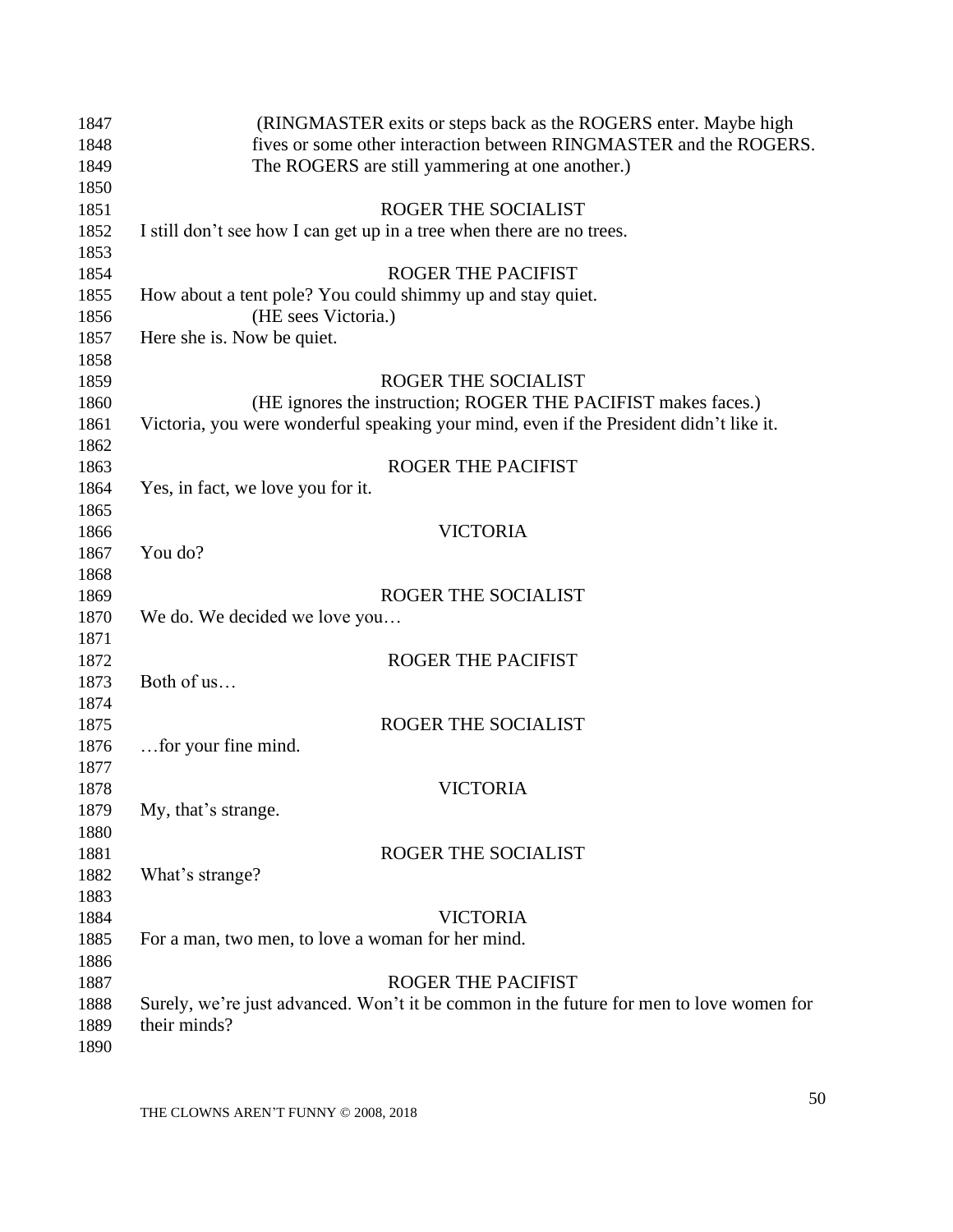| 1891 | <b>VICTORIA</b>                                                                               |
|------|-----------------------------------------------------------------------------------------------|
| 1892 | (SHE scans the audience with her hand shading her eyes like a scout.)                         |
| 1893 | No, not as far as I can see.                                                                  |
| 1894 | (SHE points out the reasons for love that SHE sees in the men in the                          |
| 1895 | audience.)                                                                                    |
| 1896 | Fine body, family money, cooks like mum, does that special thing with her tongue, but no,     |
| 1897 | no fine mind.                                                                                 |
| 1898 |                                                                                               |
| 1899 | ROGER THE SOCIALIST                                                                           |
| 1900 | I guess it's only us, then.                                                                   |
| 1901 |                                                                                               |
| 1902 | <b>VICTORIA</b>                                                                               |
| 1903 | That's just lovely.                                                                           |
| 1904 |                                                                                               |
| 1905 | <b>ROGER THE PACIFIST</b>                                                                     |
| 1906 | Which of us do you love, then?                                                                |
| 1907 |                                                                                               |
| 1908 | <b>VICTORIA</b>                                                                               |
| 1909 | I can't say. Why would I love either of you?                                                  |
| 1910 |                                                                                               |
| 1911 | ROGER THE SOCIALIST                                                                           |
| 1912 | It's customary, I think, for the girl to love one of the boys. We both love you, you love one |
| 1913 | of us.                                                                                        |
| 1914 |                                                                                               |
| 1915 | <b>ROGER THE PACIFIST</b>                                                                     |
| 1916 | It gives some dramatic thrust to the plot, doesn't it?                                        |
| 1917 |                                                                                               |
| 1918 | <b>VICTORIA</b>                                                                               |
| 1919 | There really hasn't been much groundwork for me loving either of you, has there? I mean,      |
| 1920 | have either of you earned my love?                                                            |
| 1921 |                                                                                               |
| 1922 | ROGER THE SOCIALIST                                                                           |
| 1923 | (to ROGER THE PACIFIST).                                                                      |
| 1924 | She has a point, Roger.                                                                       |
| 1925 |                                                                                               |
| 1926 | <b>ROGER THE PACIFIST</b>                                                                     |
| 1927 | I suppose she has. We haven't earned her love.                                                |
| 1928 | (HE addresses VICTORIA.)                                                                      |
| 1929 | We'll set about right away earning your love.                                                 |
| 1930 |                                                                                               |
| 1931 | <b>RINGMASTER</b>                                                                             |
| 1932 | (SHE enters or steps forward.)                                                                |
| 1933 | The Rogers' love story will need to wait until the next act. We first have one more piece of  |
| 1934 | business: the shoe factory. You remember the policeman being secretive about the shoe         |
| 1935 | factory? Of course, any idiot could figure out that it wasn't really a shoe factory but a     |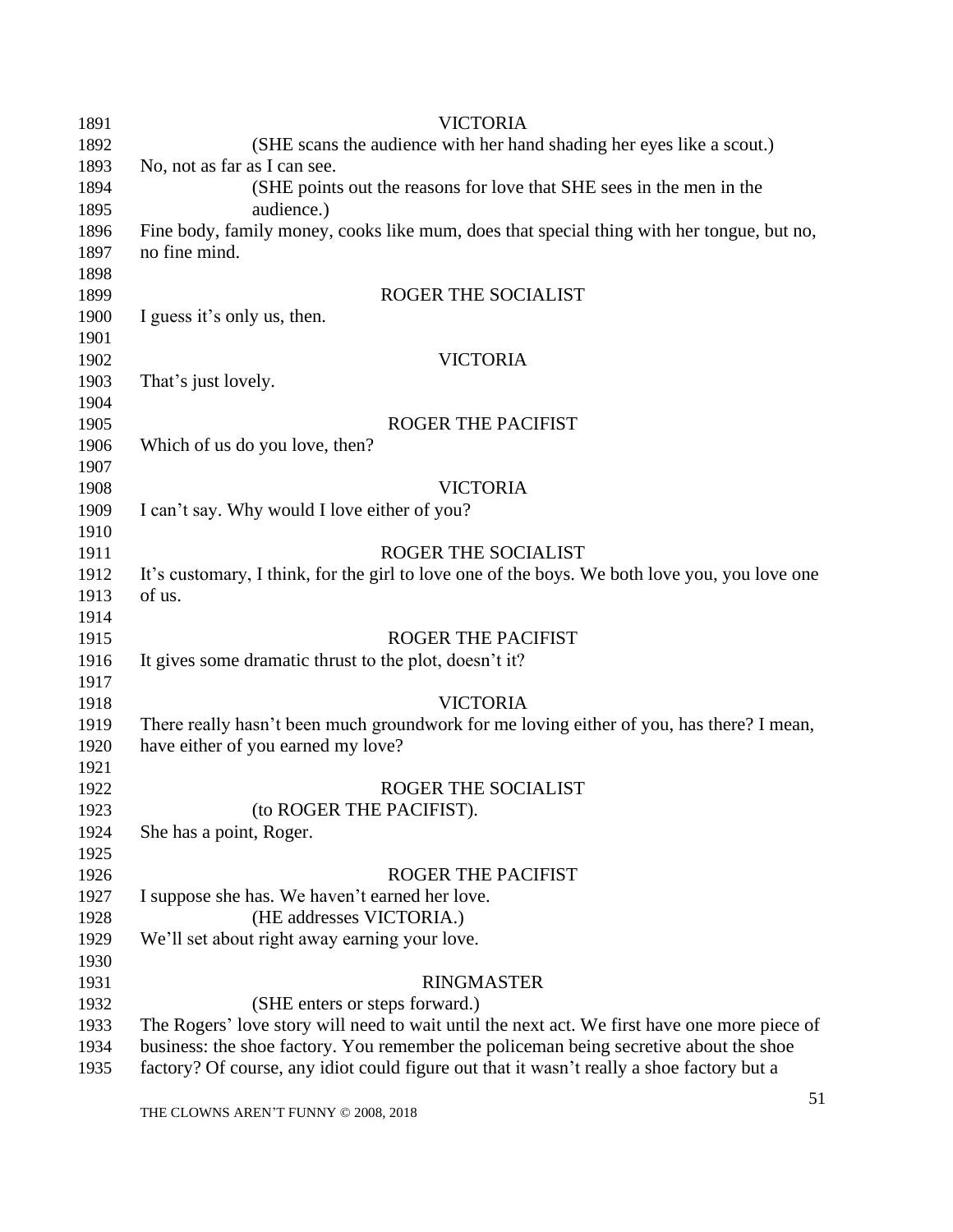| 1936 | munitions plant. And where there are munitions plants, there are saboteurs. Here comes the |
|------|--------------------------------------------------------------------------------------------|
| 1937 | good constable with some terrible, terrible news.                                          |
| 1938 |                                                                                            |
| 1939 | (The POLICEMAN runs on screaming.)                                                         |
| 1940 |                                                                                            |
| 1941 | <b>POLICEMAN</b>                                                                           |
| 1942 | Terrible! Catastrophe! Help!                                                               |
| 1943 |                                                                                            |
| 1944 | (The rest of the COMPANY including the SAD CLOWN come on stage to see                      |
| 1945 | what the noise is about.)                                                                  |
| 1946 | <b>COMPANY</b>                                                                             |
| 1947 | What is it? What's the matter?                                                             |
| 1948 | (Cue 11 Catastrophe)                                                                       |
| 1949 |                                                                                            |
| 1950 | <b>POLICEMAN</b>                                                                           |
| 1951 | A TERRIBLE CATASTROPHE,                                                                    |
| 1952 | EXPLOSION AT THE FACTORY,                                                                  |
| 1953 | IN OUR TOWN SEDITION LURKS,                                                                |
| 1954 | THEY'VE BLOWN UP THE MUNITIONS WORKS.                                                      |
| 1955 |                                                                                            |
| 1956 | ROGER THE SOCIALIST                                                                        |
| 1957 | IT MUST HAVE BEEN THE WORKERS THERE                                                        |
| 1958 | BECAUSE THE BOSSES DIDN'T CARE.                                                            |
| 1959 |                                                                                            |
| 1960 | <b>HILDA</b>                                                                               |
| 1961 | MORE LIKELY IT WAS SOMEONE WHO                                                             |
| 1962 | HAD SOCIALIST LEANINGS, PROB'BLY YOU.                                                      |
| 1963 | (Dance break. TEDDY ROOSEVELT goes to give HILDA a kiss. SHE is                            |
| 1964 | not pleased by HIS attentions and shoos HIM away.)                                         |
| 1965 |                                                                                            |
| 1966 | <b>POLICEMAN</b>                                                                           |
| 1967 | THE CIRCUS SHOULD HAVE STAYED AWAY,                                                        |
| 1968 | I KNEW THAT THERE'D BE HELL TO PAY,                                                        |
| 1969 | YOU WORK YOUR TRICKS, YOU MESMERIZE,                                                       |
| 1970 |                                                                                            |
| 1971 | <b>TEDDY ROOSEVELT</b>                                                                     |
| 1972 | YOU ARE A DEN OF GERMAN SPIES.                                                             |
| 1973 |                                                                                            |
| 1974 | (Dance break. TEDDY ROOSEVELT is still trying to play up to HILDA.)                        |
| 1975 |                                                                                            |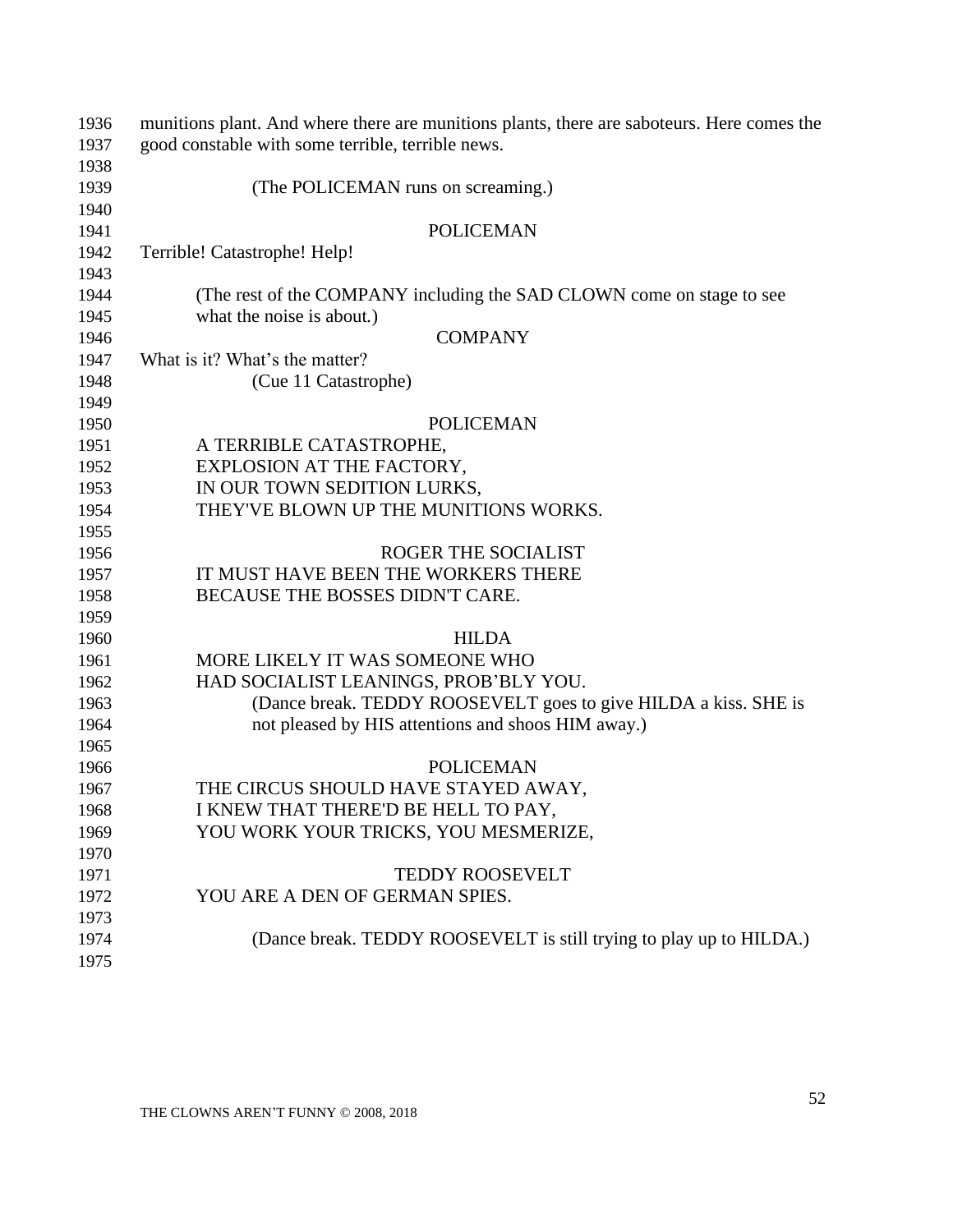| 1976 | RINGMASTER, LEAH, VICTORIA, THE ROGERS, SAD CLOWN |
|------|---------------------------------------------------|
| 1977 | THE CIRCUS IS A FORCE FOR GOOD,                   |
| 1978 | WE'RE VALUED IN THE NEIGHBORHOOD,                 |
| 1979 | WE QUITE RESENT YOUR AWFUL LIES,                  |
| 1980 |                                                   |
| 1981 | <b>HILDA</b>                                      |
| 1982 | WE DON'T KNOW ANY GERMAN SPIES.                   |
| 1983 |                                                   |
| 1984 | <b>LEAH</b>                                       |
| 1985 | I MISS MY LUKE,                                   |
| 1986 | <b>WHAT HAVE I DONE</b>                           |
| 1987 | <b>SENDING HIM TO WAR?</b>                        |
| 1988 | I WISH HE'D RUN AWAY.                             |
| 1989 |                                                   |
| 1990 | VICTORIA and ROGER THE PACIFIST                   |
| 1991 | ONE LESS BOMB PLANT,                              |
| 1992 | WHAT DO WE CARE?                                  |
| 1993 | FEWER BOMBED PEOPLE,                              |
| 1994 | THAT SOUNDS PRETTY FAIR TO US.                    |
| 1995 |                                                   |
| 1996 | <b>POLICEMAN</b>                                  |
| 1997 | OH WOE IS ME, I'VE FAILED THE KING,               |
| 1998 | I NEEDED TO DO EV'RYTHING                         |
| 1999 | TO KEEP THE BOMBS FALLING FOR THE CROWN,          |
| 2000 | AND NOW I'VE LET MY COUNTRY DOWN.                 |
| 2001 |                                                   |
| 2002 | ROGER THE SOCIALIST                               |
| 2003 | I GUESS YOU'RE JUST A SILLY TWIT,                 |
| 2004 | THE BOSSES' DOG WAITING TO BE HIT                 |
| 2005 |                                                   |
| 2006 | <b>HILDA</b>                                      |
| 2007 | A SOLDIER BRAVE, DON'T MIND HIS STUFF,            |
| 2008 | YOU DID YOUR DUTY, THAT'S ENOUGH.                 |
| 2009 |                                                   |
| 2010 | <b>LEAH</b>                                       |
| 2011 | I'M SO ALONE                                      |
| 2012 | PLEASE GIVE LUKE A CHANCE                         |
| 2013 | TO COME HOME TO ME,                               |
| 2014 | TO LIVE THROUGH FRANCE FOR ME.                    |
| 2015 |                                                   |
| 2016 | <b>POLICEMAN</b>                                  |
| 2017 | (HE reproaches LEAH.)                             |
| 2018 | But what about our bombs?                         |
| 2019 |                                                   |
|      |                                                   |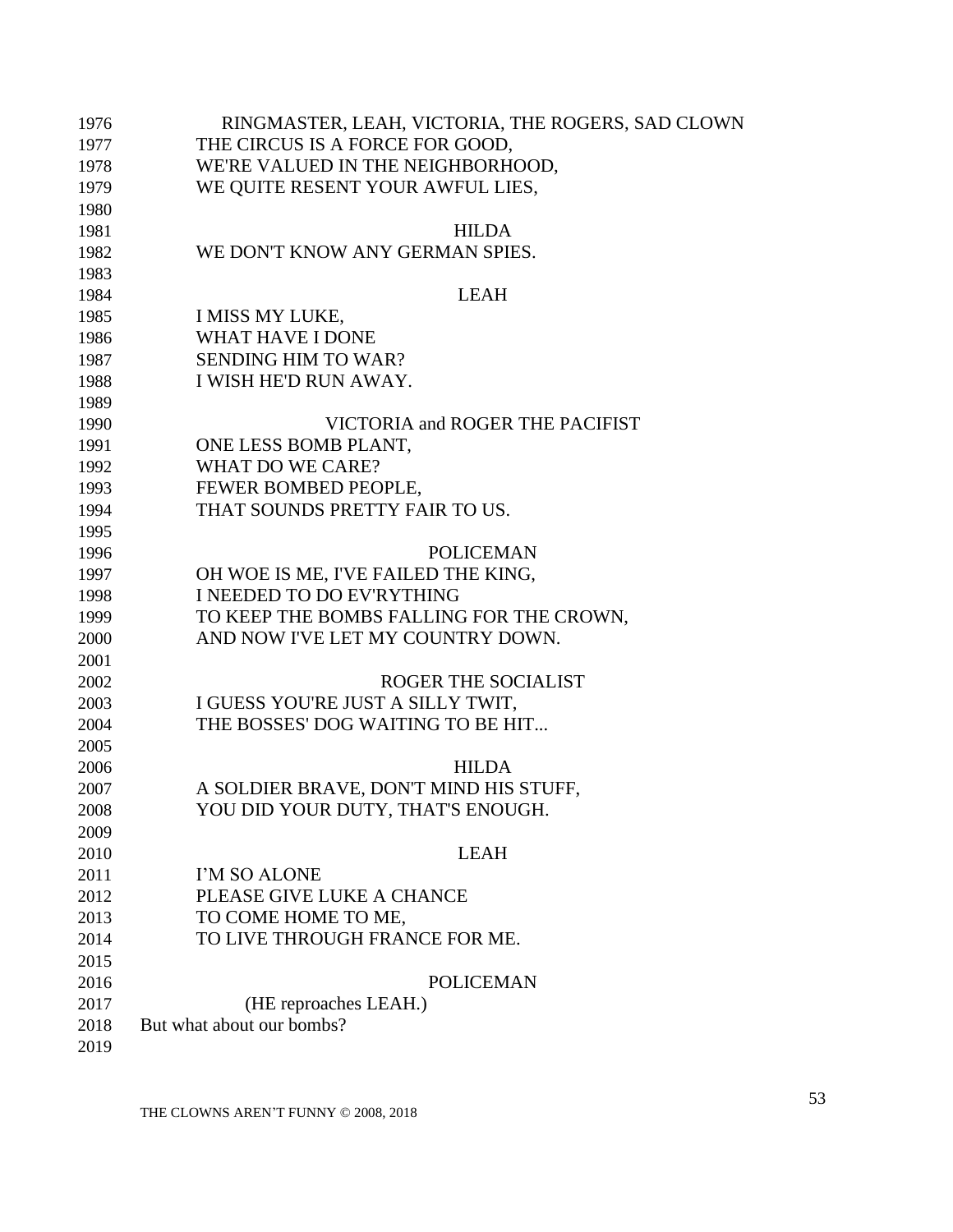| 2020 | <b>VICTORIA</b>                                                                     |
|------|-------------------------------------------------------------------------------------|
| 2021 | (Reproaching HIM in return.)                                                        |
| 2022 | MAKES NO SENSE AT ALL,                                                              |
| 2023 | WHEN MEN WORRY THAT                                                                 |
| 2024 | (SHE gestures dismissively at HIS crotch)                                           |
| 2025 | THEIR PENISES ARE TOO SMALL                                                         |
| 2026 | THEY NEED TO DROP BOMBS ON EV'RYONE.                                                |
| 2027 |                                                                                     |
| 2028 | <b>RINGMASTER</b>                                                                   |
| 2029 | There is general shock and consternation. The P word wasn't used in public in 1916. |
| 2030 |                                                                                     |
| 2031 | <b>TEDDY ROOSEVELT</b>                                                              |
| 2032 | (Addressing the POLICEMAN)                                                          |
| 2033 | Did you hear the mouth on that woman? Blaming the war on smallwell you heard her!   |
| 2034 |                                                                                     |
| 2035 | <b>POLICEMAN</b>                                                                    |
| 2036 | WITH A CRIME AGAINST THE CROWN,                                                     |
| 2037 | THERE'S MY DUTY TO BE DONE,                                                         |
| 2038 | AND THOUGH IT MAY MAKE YOU FROWN,                                                   |
| 2039 | I MUST APPREHEND SOMEONE.                                                           |
| 2040 |                                                                                     |
| 2041 | NOW YOUR CIRCUS I'M DECIDING,                                                       |
| 2042 | IS A REFUGE FOR THE HUN,                                                            |
| 2043 | AND THAT REPROBATE IN HIDING                                                        |
| 2044 | KNOWS THAT JUSTICE WILL BE DONE.                                                    |
| 2045 |                                                                                     |
| 2046 | <b>TEDDY ROOSEVELT</b>                                                              |
| 2047 | MAY I BE OF ASSISTANCE?                                                             |
| 2048 | (HE indicates VICTORIA.)                                                            |
| 2049 | She                                                                                 |
| 2050 | HAS CAUSED THIS CATACLYSM,                                                          |
| 2051 | HAVE YOU NOTICED HER PERSISTENCE                                                    |
| 2052 | <b>CRITICIZING PATRIOTISM?</b>                                                      |
| 2053 | (Aside to VICTORIA)                                                                 |
| 2054 | I'M A VERY POWERFUL ENEMY!                                                          |
| 2055 |                                                                                     |
| 2056 | SHE'S A NASTY LITTLE TRAITOR,                                                       |
| 2057 |                                                                                     |
| 2058 | THE ROGERS                                                                          |
| 2059 | BUT WE LOVE HER, YOU MISINFORMER.                                                   |
| 2060 |                                                                                     |
| 2061 | <b>TEDDY ROOSEVELT</b>                                                              |
| 2062 | AND YOU REALLY OUGHT TO HATE HER.                                                   |
| 2063 |                                                                                     |
| 2064 | <b>RINGMASTER</b>                                                                   |
|      |                                                                                     |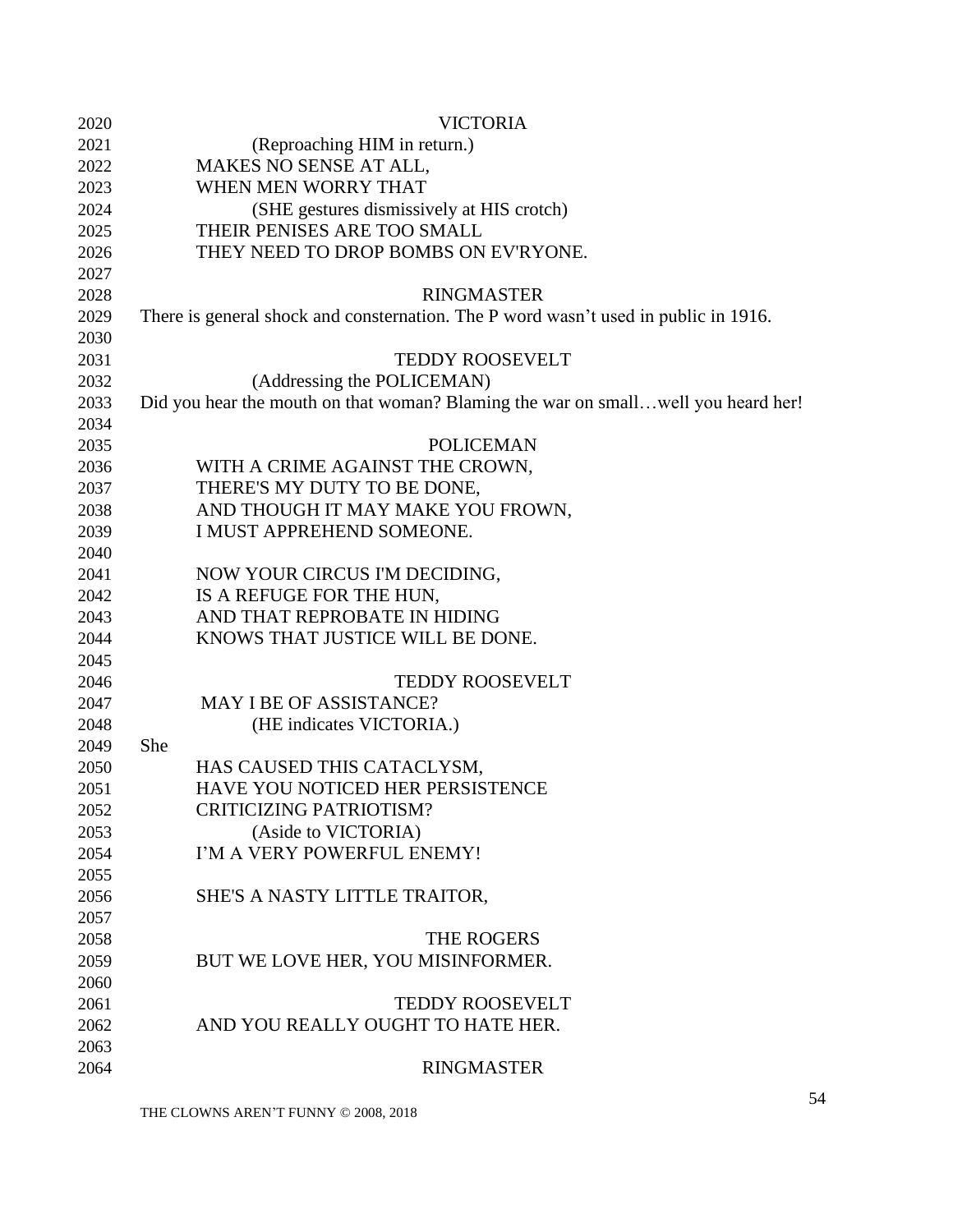| 2065 | BUT SHE'S OUR STAR PERFORMER.                                        |                                    |                               |                        |  |
|------|----------------------------------------------------------------------|------------------------------------|-------------------------------|------------------------|--|
| 2066 |                                                                      |                                    |                               |                        |  |
| 2067 | <b>POLICEMAN</b>                                                     |                                    |                               |                        |  |
| 2068 | (As the POLICEMAN takes Victoria into custody and the ROGERS attempt |                                    |                               |                        |  |
| 2069 | to protect her. TEDDY ROOSEVELT sings Ahs to accompany.)             |                                    |                               |                        |  |
| 2070 | SINCE VICTORIA'S A CRIMINAL                                          |                                    |                               |                        |  |
| 2071 | SHE MUST BE LOCKED AWAY,                                             |                                    |                               |                        |  |
| 2072 | 'CAUSE MY CHARITY IS MINIMAL,                                        |                                    |                               |                        |  |
| 2073 |                                                                      | SHE GOES TO JAIL TODAY.            |                               |                        |  |
| 2074 |                                                                      |                                    |                               |                        |  |
| 2075 |                                                                      |                                    | POLICEMAN and TEDDY ROOSEVELT |                        |  |
| 2076 |                                                                      | (HILDA sings Ahs to accompany)     |                               |                        |  |
| 2077 |                                                                      | THE WICKED OF THIS EARTH MUST KNOW |                               |                        |  |
| 2078 |                                                                      | WE'VE GOT THEM ON THE RUN,         |                               |                        |  |
| 2079 | WE'LL SHOW SATAN IN HIS REALM BELOW                                  |                                    |                               |                        |  |
| 2080 | THAT JUSTICE WILL BE DONE.                                           |                                    |                               |                        |  |
| 2081 |                                                                      |                                    |                               |                        |  |
| 2082 | Add HILDA                                                            |                                    |                               |                        |  |
| 2083 | <b>JUSTICE WILL BE DONE.</b>                                         |                                    |                               |                        |  |
| 2084 |                                                                      |                                    |                               |                        |  |
|      | $LEAH + SAD$                                                         | $HILDA + TR$                       | ROGERS,                       | <b>POLICEMAN</b>       |  |
|      | <b>CLOWN</b>                                                         |                                    | VICTORIA,                     |                        |  |
|      |                                                                      |                                    | <b>RINGMASTER</b>             |                        |  |
|      | I'M SO ALONE                                                         | A TERRIBLE                         | <b>ONE LESS BOMB</b>          | OH WOE IS ME I'VE      |  |
|      |                                                                      | <b>CATASTROPHE</b>                 | <b>PLANT</b>                  | <b>FAILED THE KING</b> |  |
| 2085 |                                                                      |                                    |                               |                        |  |
| 2086 | VICTORIA (LEAH sings Ahs)                                            |                                    |                               |                        |  |
| 2087 | I WANT SOME UNDERSTANDING,                                           |                                    |                               |                        |  |
| 2088 |                                                                      |                                    |                               |                        |  |
|      | $LEAH + SAD$                                                         | $HILDA + TR$                       | ROGERS,                       | <b>POLICEMAN</b>       |  |
|      | <b>CLOWN</b>                                                         |                                    | VICTORIA,                     |                        |  |
|      |                                                                      |                                    | <b>RINGMASTER</b>             |                        |  |
|      | <b>PLEASE GIVE</b>                                                   | <b>EXPLOSION AT</b>                | WHAT DO WE                    | I NEEDED TO DO         |  |

2090 VICTORIA (LEAH sings Ahs) 2091 I NEED A LITTLE UNDERSTANDING,

2092 2093

| $LEAH + SAD$ | $HILDA + TR$          | <b>ROGERS</b>      | <b>POLICEMAN</b>     |
|--------------|-----------------------|--------------------|----------------------|
| <b>CLOWN</b> |                       |                    |                      |
| TO COME HOME | IN OUR TOWN           | ROGERS.            | TO KEEP THE          |
| <b>NOW</b>   | <b>SEDITION LURKS</b> | VICTORIA.          | <b>BOMBS FALLING</b> |
|              |                       | <b>RINGMASTER</b>  | <b>FOR THE CROWN</b> |
| TO LIVE      | THEY'VE BLOWN         | <b>THAT SOUNDS</b> | AND NOW I'VE LET     |

CARE

THE FACTORY

LUKE A CHANCE

EVERYTHING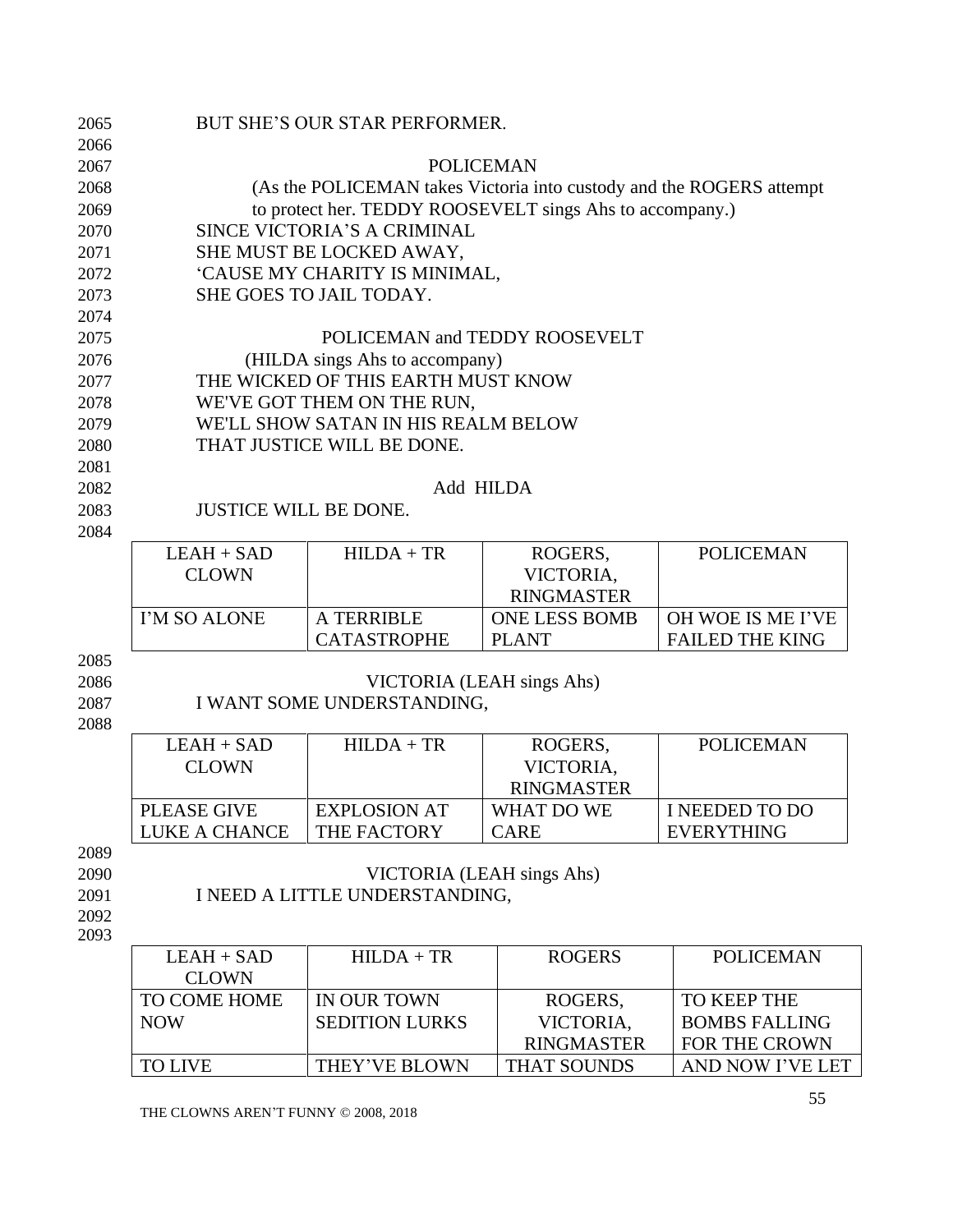|      | <b>THROUGH</b>                             | <b>UP THE MUITIONS</b>                                    | PRETTY FAIR TO | <b>MY COUNTRY</b> |
|------|--------------------------------------------|-----------------------------------------------------------|----------------|-------------------|
|      | <b>FRANCE FOR ME</b>                       | <b>WORKS</b>                                              | <b>US</b>      | <b>DOWN</b>       |
| 2094 |                                            |                                                           |                |                   |
| 2095 |                                            | <b>VICTORIA</b>                                           |                |                   |
| 2096 |                                            | <b>HOW CAN I WIN MY FREEDOM</b>                           |                |                   |
| 2097 |                                            | FROM THESE VILLAINS WHO MISLEAD 'EM,                      |                |                   |
| 2098 |                                            |                                                           |                |                   |
| 2099 |                                            | VICTORIA, LEAH, LUKE, the ROGERS                          |                |                   |
| 2100 | WHAT DOES THE FUTURE HOLD IN STORE FOR ME? |                                                           |                |                   |
| 2101 |                                            |                                                           |                |                   |
| 2102 |                                            | <b>COMPANY</b>                                            |                |                   |
| 2103 |                                            | (THEY all point, HILDA, POLICEMAN, and TEDDY ROOSEVELT at |                |                   |
| 2104 |                                            | VICTORIA and VICTORIA, LEAH, SAD CLOWN, RINGMASTER, and   |                |                   |
| 2105 |                                            | the ROGERS at HILDA, POLICEMAN, and TEDDY ROOSEVELT.)     |                |                   |
| 2106 |                                            | YOU'VE BLOWN UP THE MUNITIONS WORKS.                      |                |                   |
| 2107 |                                            | (Button. End of Act 1)                                    |                |                   |
| 2108 |                                            |                                                           |                |                   |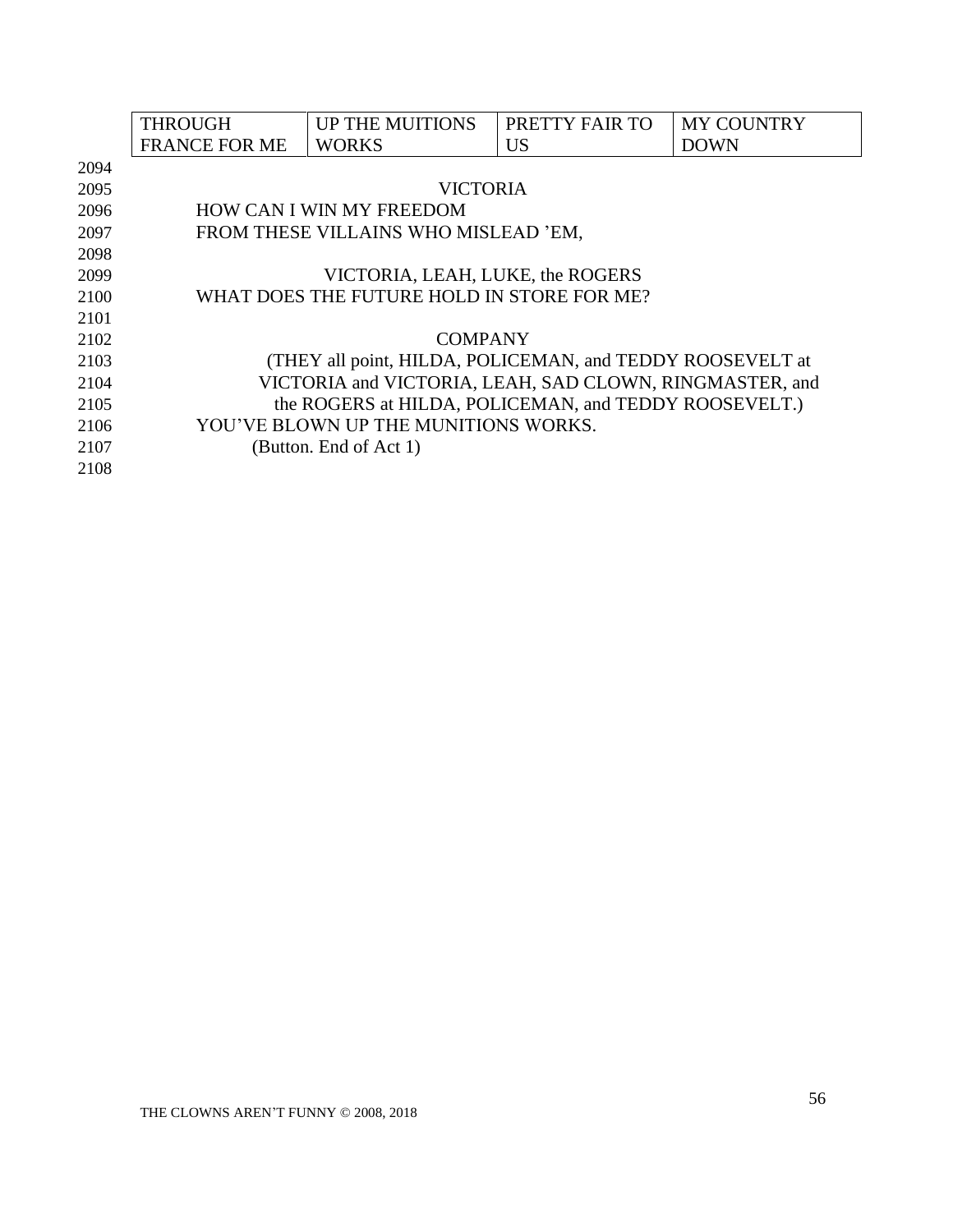| 2109         | Act 2, Scene 1. The Police Station.                                                         |
|--------------|---------------------------------------------------------------------------------------------|
| 2110         | (The ROGERS enter during the entra'acte, dressed in outlandish military-                    |
| 2111         | like clothing.)                                                                             |
| 2112         |                                                                                             |
| 2113         | <b>ROGER THE PACIFIST</b>                                                                   |
| 2114         | Where is everyone?                                                                          |
| 2115         |                                                                                             |
| 2116         | ROGER THE SOCIALIST                                                                         |
| 2117         | I don't know. This place gives me the creeps. What a bad idea to come here.                 |
| 2118         |                                                                                             |
| 2119         | <b>ROGER THE PACIFIST</b>                                                                   |
| 2120         | You want to save Victoria, don't you? It will make us worthy of her love. Rescuing her is a |
| 2121         | useful plot device. A way to earn her love.                                                 |
| 2122         |                                                                                             |
| 2123         | (The POLICEMAN enters.)                                                                     |
| 2124         |                                                                                             |
| 2125         | <b>POLICEMAN</b>                                                                            |
| 2126         | May I help you? Why, I know you two, don't I?                                               |
| 2127         |                                                                                             |
|              | <b>ROGER THE PACIFIST</b>                                                                   |
| 2128         |                                                                                             |
| 2129         | G'day, your Honor. We used to be circus performers.                                         |
| 2130         |                                                                                             |
| 2131         | ROGER THE SOCIALIST                                                                         |
| 2132         | (Sotto voce).                                                                               |
| 2133         | Shhh! Are you crazy? Don't tell him that. He hates the circus.                              |
| 2134<br>2135 | <b>POLICEMAN</b>                                                                            |
| 2136         | That den of spies, I hate the circus. I should arrest you both on the spot.                 |
| 2137         |                                                                                             |
| 2138         | <b>ROGER THE PACIFIST</b>                                                                   |
| 2139         | But, your Honor, we've seen the error of our ways.                                          |
| 2140         |                                                                                             |
| 2141         | ROGER THE SOCIALIST                                                                         |
| 2142         | We want to be patriots.                                                                     |
| 2143         |                                                                                             |
| 2144         | <b>ROGER THE PACIFIST</b>                                                                   |
| 2145         | And we've come to you for guidance.                                                         |
| 2146         |                                                                                             |
| 2147         | <b>POLICEMAN</b>                                                                            |
| 2148         | You've come to the right place, you have. I am proud to say that I am something of an       |
| 2149         | expert on patriotism, I am.                                                                 |
| 2150         |                                                                                             |
| 2151         | ROGER THE PACIFIST                                                                          |
| 2152         | As patriots, we're anxious that the traitor who bombed the munitions plant is securely      |
| 2153         | incarcerated. Where is she?                                                                 |
|              |                                                                                             |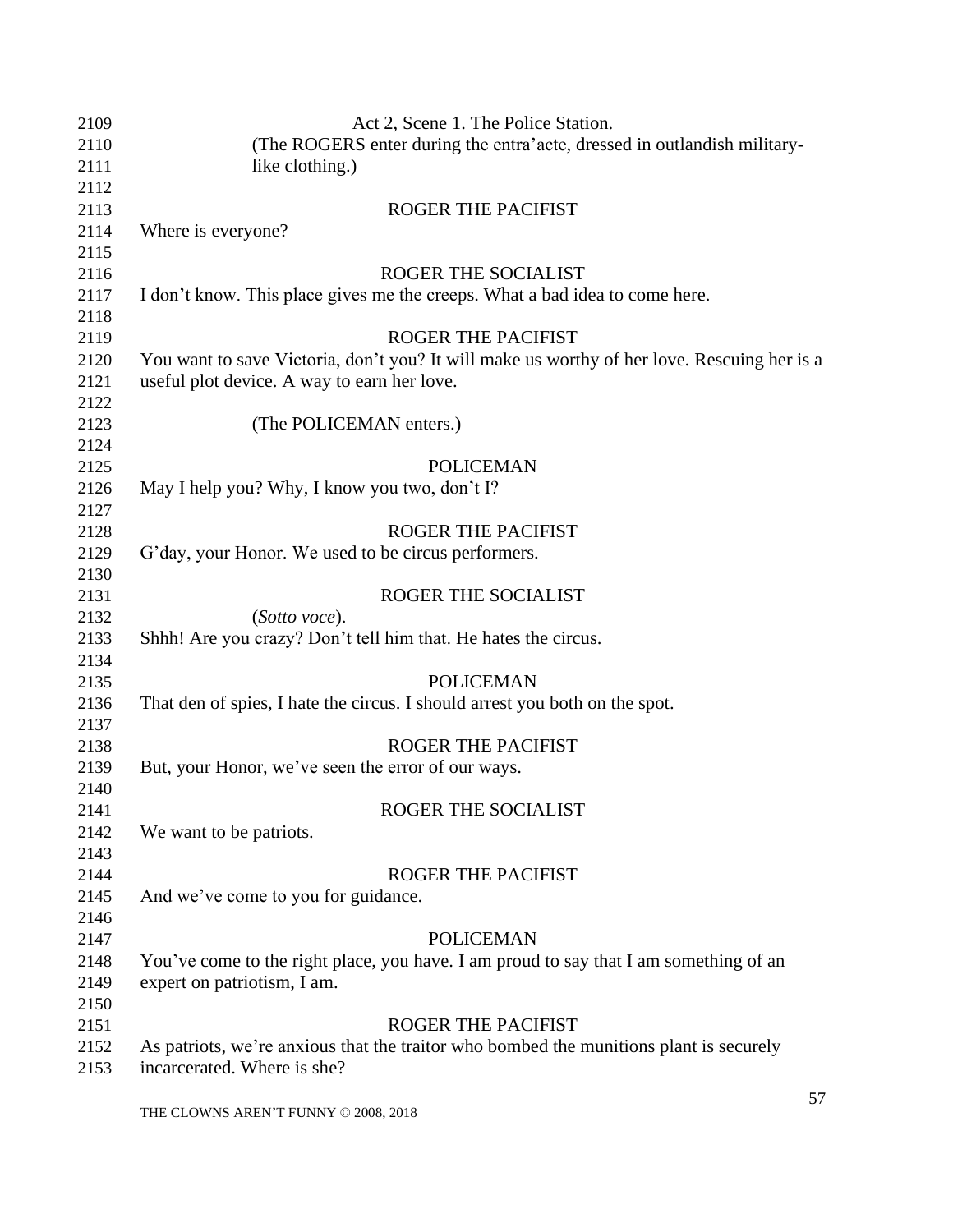| 2154 |                                                                                             |
|------|---------------------------------------------------------------------------------------------|
| 2155 | POLICEMAN                                                                                   |
| 2156 | (HE pats his breast pocket.)                                                                |
| 2157 | Don't you worry. She's safely under lock and key.                                           |
| 2158 |                                                                                             |
| 2159 | THE ROGERS.                                                                                 |
| 2160 | (THEY pat their breast pockets.)                                                            |
| 2161 | Good!                                                                                       |
| 2162 |                                                                                             |
| 2163 | <b>POLICEMAN</b>                                                                            |
| 2164 | Now, what about you young men? Not interested in joining your fellow circus traitor in the  |
| 2165 | slammer are you?                                                                            |
| 2166 |                                                                                             |
| 2167 | ROGER THE SOCIALIST                                                                         |
| 2168 | No, guv'nor. We want to be patriots like you.                                               |
| 2169 |                                                                                             |
| 2170 | <b>POLICEMAN</b>                                                                            |
| 2171 | To be a patriot like me, you need to join the army and kill Germans.                        |
| 2172 |                                                                                             |
| 2173 | <b>ROGER THE PACIFIST</b>                                                                   |
| 2174 | That sounds like just the ticket. Why didn't we think of that?                              |
| 2175 |                                                                                             |
| 2176 | ROGER THE SOCIALIST                                                                         |
| 2177 | Yes, what a splendid idea.                                                                  |
| 2178 |                                                                                             |
| 2179 | <b>ROGER THE PACIFIST</b>                                                                   |
| 2180 | We'd like to know what it's like, your Honor. You were on the field of battle, weren't you? |
| 2181 |                                                                                             |
| 2182 | <b>POLICEMAN</b>                                                                            |
| 2183 | Yes, I was, but I got too big a whiff of Jerry gas. Nearly killed me, but I was a splendid  |
| 2184 | soldier right up to that moment.                                                            |
| 2185 |                                                                                             |
| 2186 | <b>ROGER THE PACIFIST</b>                                                                   |
| 2187 | Can you tell us, your Honor, how to be good soldiers?                                       |
| 2188 |                                                                                             |
| 2189 | <b>POLICEMAN</b>                                                                            |
| 2190 | The main thing is to be brave, never to hesitate to do whatever you're ordered to do.       |
| 2191 |                                                                                             |
| 2192 | ROGER THE SOCIALIST                                                                         |
| 2193 | Don't use your mind at all, right?                                                          |
| 2194 |                                                                                             |
| 2195 | <b>ROGER THE PACIFIST</b>                                                                   |
| 2196 | (To ROGER THE SOCIALIST)                                                                    |
| 2197 | That should be natural for you, Roger.                                                      |
| 2198 |                                                                                             |
|      |                                                                                             |

THE CLOWNS AREN'T FUNNY © 2008, 2018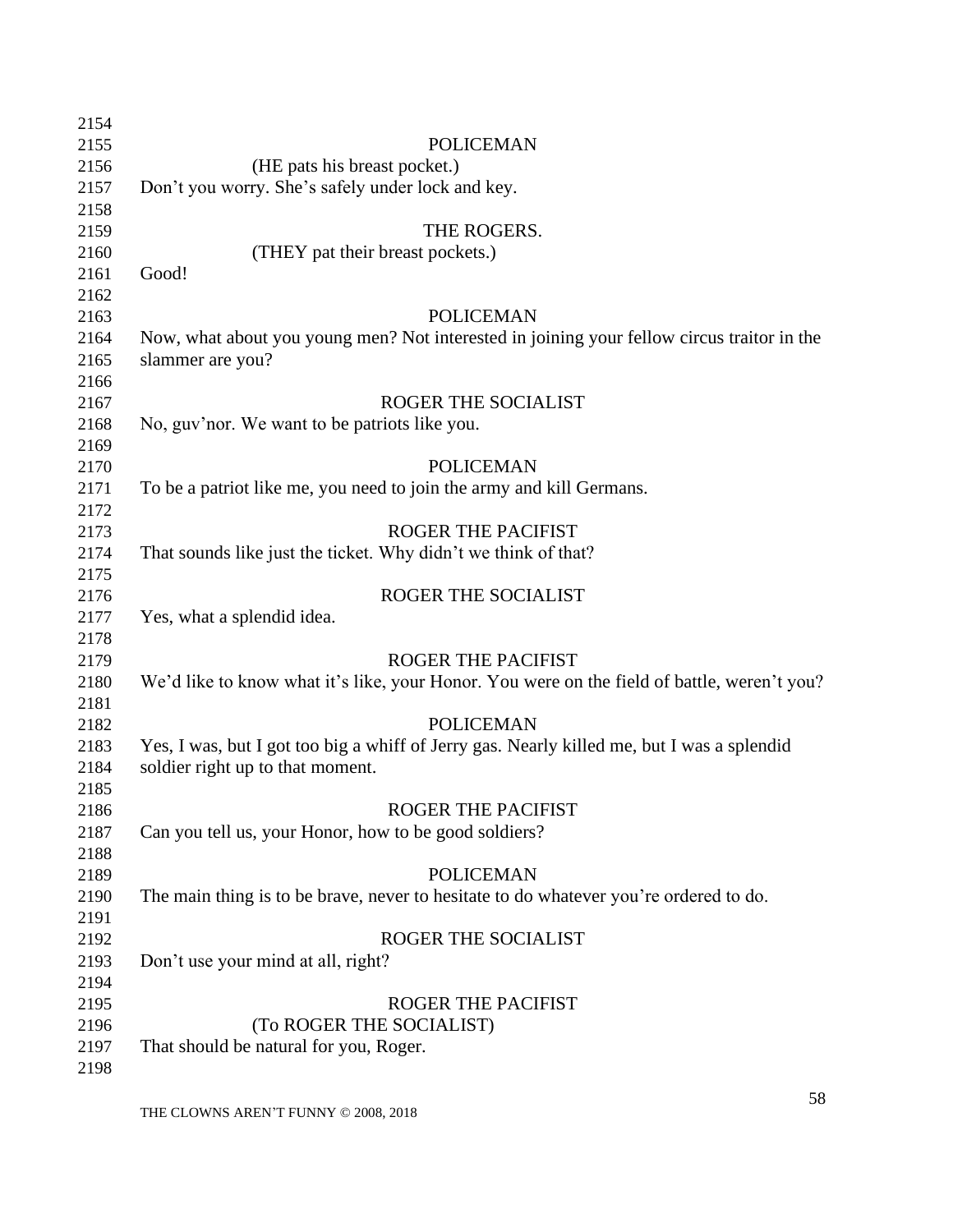| Exactly. Them what's officers know best.                                                          |
|---------------------------------------------------------------------------------------------------|
|                                                                                                   |
| ROGER THE PACIFIST                                                                                |
| But what if they order you over the top, and the enemy has a steady barrage of machine            |
| gun fire?                                                                                         |
|                                                                                                   |
| <b>POLICEMAN</b>                                                                                  |
| Run like the dickens and hope your legs don't get shot out from under you.                        |
|                                                                                                   |
| ROGER THE SOCIALIST                                                                               |
| Your legs shot out from under you? Does that happen?                                              |
|                                                                                                   |
| <b>POLICEMAN</b>                                                                                  |
| It certainly does.                                                                                |
| (Cue Ypres underscore #2)                                                                         |
| Why, I recall one day at Ypres <sup>7</sup> , we were dug in well and feeling snug. Then, without |
| warning there come the Jerries, running like hell for our position. Well, our gunners lay a       |
| steady bit of fire into their lines, shooting the legs off the bastards. I swear, this one little |
| fella just kept running, or trying to, with no legs to take him anywhere. But he kept             |
| pumping his arms, and shouting his battle cry, all the while his torso is bumping along the       |
| ground. It was rather comical, it was.                                                            |
|                                                                                                   |
| ROGER THE SOCIALIST                                                                               |
| Yes, it sounds extremely funny.                                                                   |
|                                                                                                   |
| <b>ROGER THE PACIFIST</b>                                                                         |
| It must be awfully good fun. We'll do it. We'll march over and enlist.                            |
| (HE produces a flask)                                                                             |
| Now, will you help us drink to it?                                                                |
|                                                                                                   |
| <b>POLICEMAN</b>                                                                                  |
| I cannot. I am on duty.                                                                           |
|                                                                                                   |
| <b>ROGER THE PACIFIST</b>                                                                         |
| (HE pours three glasses. Each of the ROGERS takes one).                                           |
| What a pity. And this is high quality schnapps.                                                   |
|                                                                                                   |
| <b>POLICEMAN</b>                                                                                  |
| Schnapps?                                                                                         |
|                                                                                                   |
| ROGER THE SOCIALIST                                                                               |
| Taken off the mutilated corpse of a German officer.                                               |
|                                                                                                   |

THE CLOWNS AREN'T FUNNY © 2008, 2018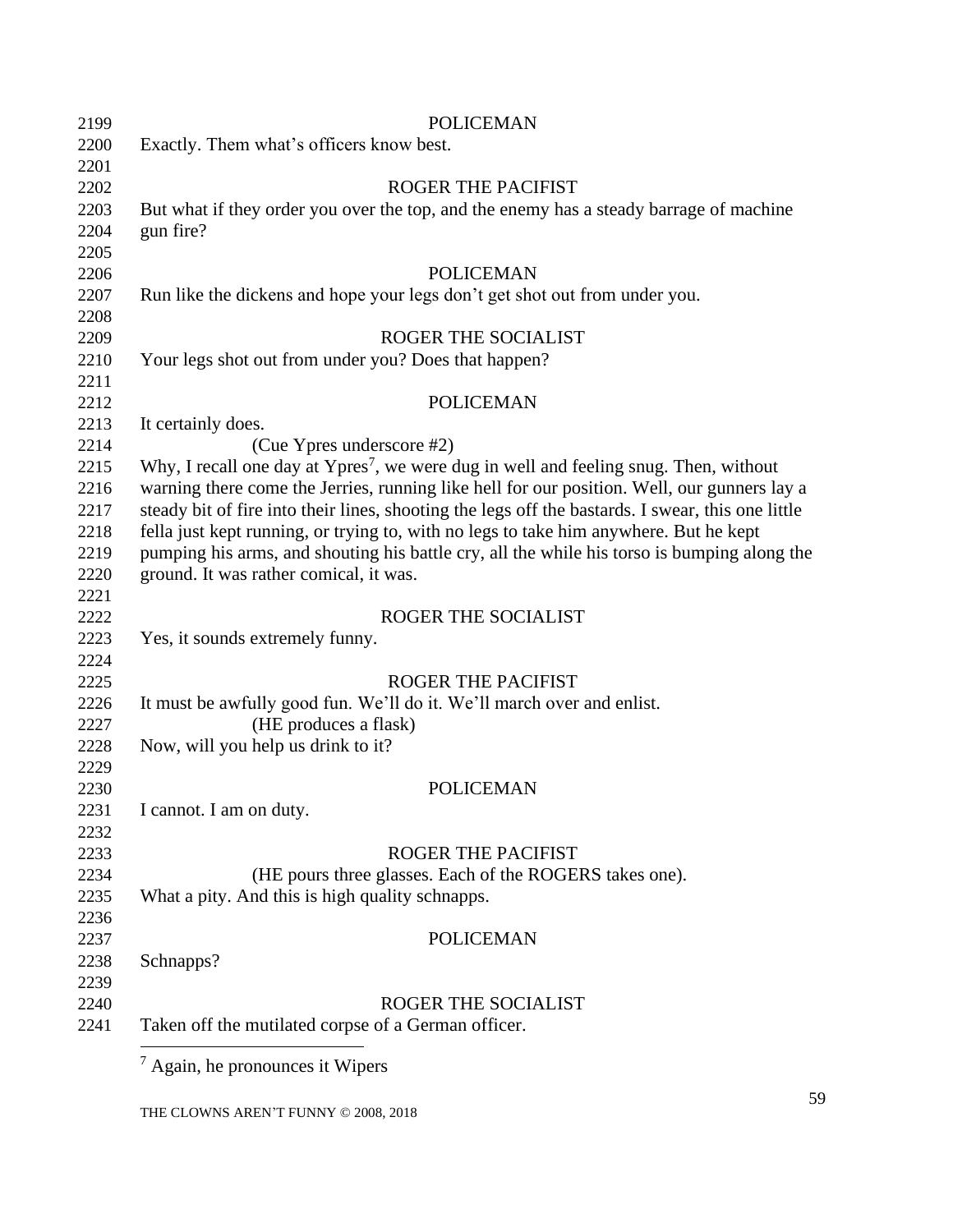| 2242 |                                                                                               |
|------|-----------------------------------------------------------------------------------------------|
| 2243 | <b>POLICEMAN</b>                                                                              |
| 2244 | (HE picks up the glass and sniffs it.)                                                        |
| 2245 | So this is what the Boche officers drink.                                                     |
| 2246 |                                                                                               |
| 2247 | <b>ROGER THE PACIFIST</b>                                                                     |
| 2248 | (HE raises his glass.)                                                                        |
| 2249 | God save the King!                                                                            |
| 2250 |                                                                                               |
| 2251 | ROGER THE SOCIALIST                                                                           |
| 2252 | God save the King!                                                                            |
| 2253 | (HE addresses the reluctant POLICEMAN.)                                                       |
| 2254 | You can't ignore a toast to the King, can you?                                                |
| 2255 |                                                                                               |
| 2256 | <b>POLICEMAN</b>                                                                              |
| 2257 | (Lifting his glass) I suppose a little one won't hurt, will it? God save the King (he takes a |
| 2258 | sip). Not bad at all. No wonder the Germans can show a little pluck on the field.             |
| 2259 |                                                                                               |
| 2260 | ROGER THE SOCIALIST                                                                           |
| 2261 | God save the Queen!                                                                           |
| 2262 |                                                                                               |
| 2263 | <b>ROGER THE PACIFIST</b>                                                                     |
| 2264 | To Queen Mary!                                                                                |
| 2265 |                                                                                               |
| 2266 | <b>POLICEMAN</b>                                                                              |
| 2267 | God save the Queen!                                                                           |
| 2268 | (HE drinks a bit more.)                                                                       |
| 2269 |                                                                                               |
| 2270 | ROGER THE SOCIALIST                                                                           |
| 2271 | (HE addresses the POLICEMAN, refilling his glass)                                             |
| 2272 | Your turn.                                                                                    |
| 2273 |                                                                                               |
| 2274 | POLICEMAN                                                                                     |
| 2275 | God save England!                                                                             |
| 2276 |                                                                                               |
| 2277 | <b>ROGER THE PACIFIST</b>                                                                     |
| 2278 | Good one. God save England!                                                                   |
| 2279 |                                                                                               |
| 2280 | <b>ROGER THE SOCIALIST</b>                                                                    |
| 2281 | God save England!                                                                             |
| 2282 | (THEY drink.)                                                                                 |
| 2283 |                                                                                               |
| 2284 | <b>ROGER THE PACIFIST</b>                                                                     |
| 2285 | Death to the enemy!                                                                           |
| 2286 |                                                                                               |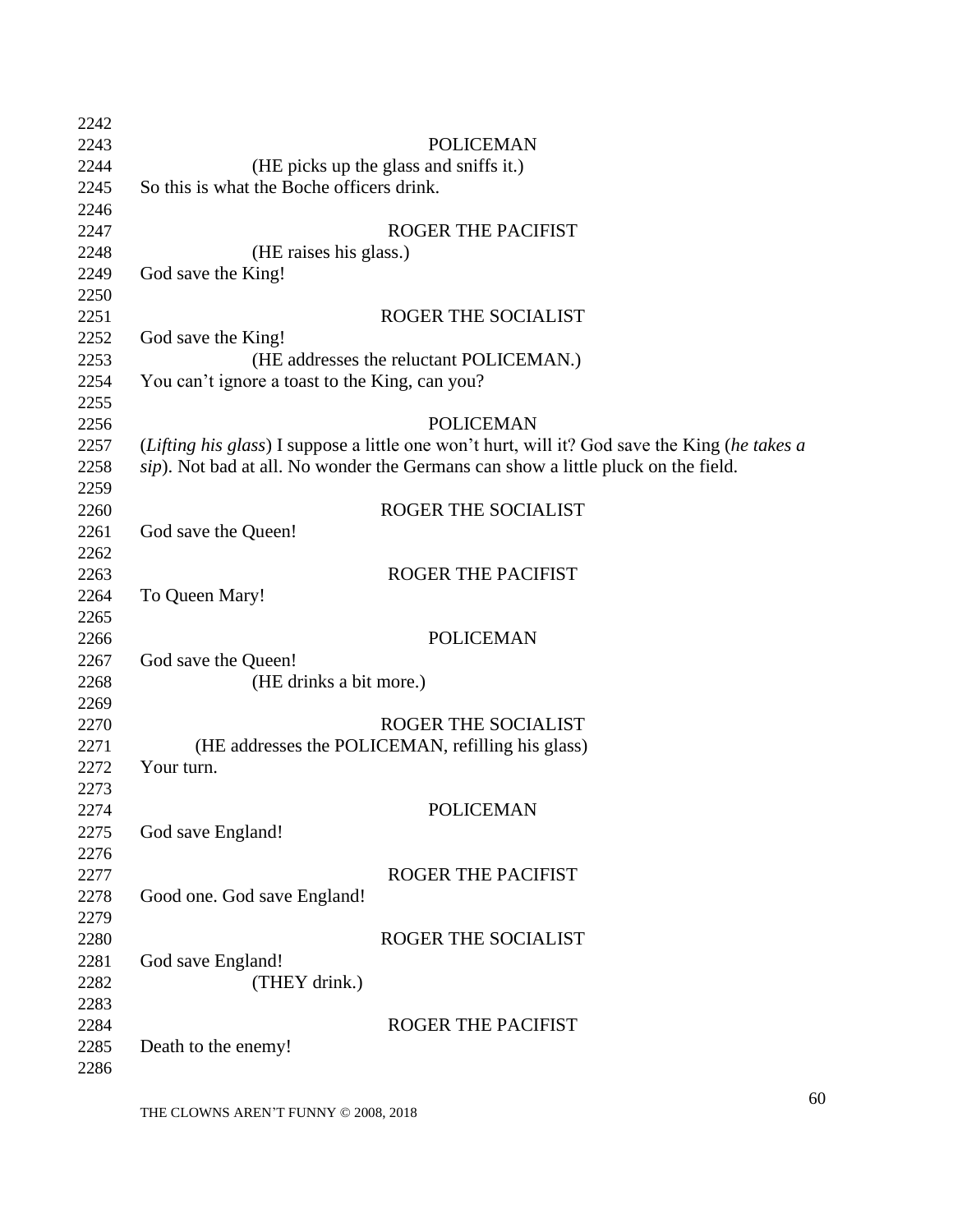| 2287 | ROGER THE SOCIALIST and POLICEMAN                                  |
|------|--------------------------------------------------------------------|
| 2288 | Death to the enemy!                                                |
| 2289 | (THEY drink.)                                                      |
| 2290 |                                                                    |
| 2291 | ROGER THE SOCIALIST                                                |
| 2292 | Death to the socialists!                                           |
| 2293 |                                                                    |
| 2294 | ROGER THE PACIFIST and POLICEMAN                                   |
| 2295 | Death to the socialists!                                           |
| 2296 | (THEY drink.)                                                      |
| 2297 |                                                                    |
| 2298 | <b>POLICEMAN</b>                                                   |
| 2299 | (HE slurs his speech.)                                             |
| 2300 | A glorious death to the two of you!                                |
| 2301 |                                                                    |
| 2302 | THE ROGERS.                                                        |
| 2303 | Death to us!                                                       |
| 2304 | (THEY drink.)                                                      |
| 2305 | (Cue 12 Death to Us)                                               |
| 2306 | (During the song, the ROGERS keep refilling the POLICEMAN's glass, |
| 2307 | getting HIM drunk while THEY only pretend to drink.)               |
| 2308 |                                                                    |
| 2309 | <b>DEATH TO US!</b>                                                |
| 2310 | SURVIVAL'S TREASONOUS,                                             |
| 2311 | THE MOMMAS WHO BORE US                                             |
| 2312 | WOULD BE FIRST TO IMPLORE US                                       |
| 2313 | TO DIE MERITORIOUS.                                                |
| 2314 |                                                                    |
| 2315 | <b>POLICEMAN</b>                                                   |
| 2316 | <b>DEATH TO YOU!</b>                                               |
| 2317 | AND TO YOUR MOMMAS, TOO,                                           |
| 2318 | <b>EXTERMINATED LIKE VERMIN</b>                                    |
| 2319 | YOU'LL BE KILLED BY THE GERMAN,                                    |
| 2320 | <b>GREAT HEROES WILL DEATH MAKE OF YOU.</b>                        |
| 2321 |                                                                    |
| 2322 | <b>ROGER THE SOCIALIST</b>                                         |
| 2323 | SO HERE'S TO FRIENDSHIP, HERE'S TO HONOR,                          |
| 2324 |                                                                    |
| 2325 | <b>ROGER THE PACIFIST</b>                                          |
| 2326 | HERE'S TO JUST ABOUT ANYTHING,                                     |
| 2327 |                                                                    |
| 2328 | ROGER THE SOCIALIST                                                |
| 2329 | AND IF WE NEED TO GET YOU HIGHER,                                  |
| 2330 |                                                                    |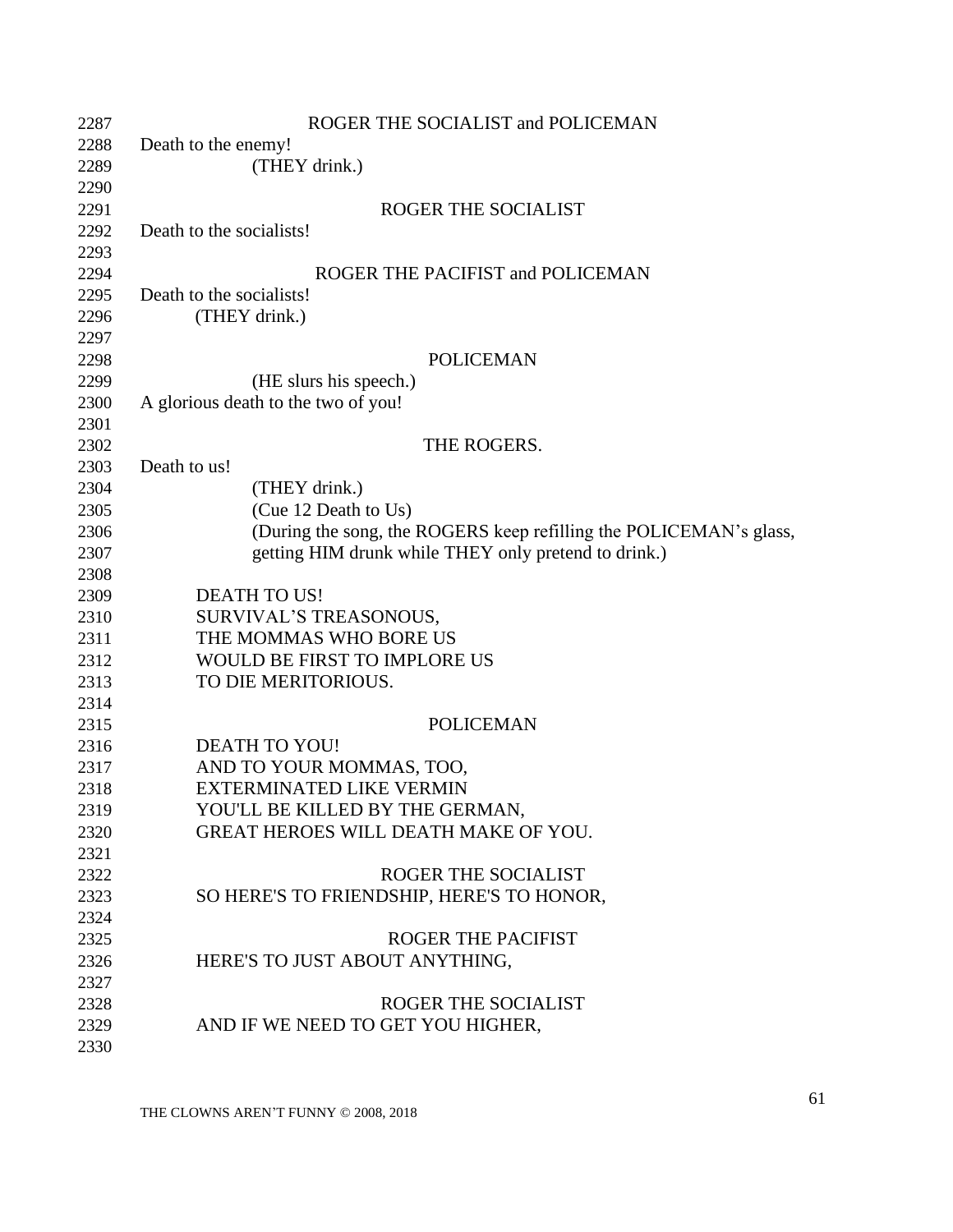| 2331 | <b>ROGER THE PACIFIST</b>                                           |
|------|---------------------------------------------------------------------|
| 2332 | WE'VE ONLY JUST TO TOAST THE KING.                                  |
| 2333 |                                                                     |
| 2334 | <b>POLICEMAN</b>                                                    |
| 2335 | Here, here!                                                         |
| 2336 |                                                                     |
| 2337 | (Dance break)                                                       |
| 2338 |                                                                     |
| 2339 | THE ROGERS                                                          |
| 2340 | LET'S TOAST SOME MORE,                                              |
| 2341 | KAISER BILL'S AN OPEN SORE.                                         |
| 2342 |                                                                     |
| 2343 | <b>POLICEMAN</b>                                                    |
| 2344 | I'll drink to that.                                                 |
| 2345 |                                                                     |
| 2346 | THE ROGERS                                                          |
| 2347 | THE MORE THAT WE DRINKIE,                                           |
| 2348 | THE WORSE THAT HE STINKIE,                                          |
| 2349 | AND HIS MOTHER'S A THREE-SHILLING WHORE.                            |
| 2350 |                                                                     |
| 2351 | <b>POLICEMAN</b>                                                    |
| 2352 | Oh, that's nasty.                                                   |
| 2353 | TWO SOLDIER BOYS WITH LOVE OF COUNTRY                               |
| 2354 | TAKE THEIR PLACE AGAINST THE FOE,                                   |
| 2355 | AND SURELY, IT'S MY SAINTLY DUTY                                    |
| 2356 | TO LIFT A GLASS BEFORE THEY GO.                                     |
| 2357 |                                                                     |
| 2358 | THE ROGERS                                                          |
| 2359 | TWO CIRCUS LADS WHO LOVE VICTORIA                                   |
| 2360 | HAVE GOT HER CAPTOR ALL AGLOW,                                      |
| 2361 | AND SURELY, IT'S OUR SINCERE PLEASURE                               |
| 2362 | TO LIFT A KEY BEFORE WE GO.                                         |
| 2363 |                                                                     |
| 2364 | (ROGER THE PACIFIST takes the key from the POLICEMAN'S shirt        |
| 2365 | pocket while ROGER THE SOCIALIST distracts him with a drink. ROGER  |
| 2366 | THE SOCIALIST exits and then re-enters with VICTORIA. The           |
| 2367 | POLICEMAN sees HER, shrugs, and lifts HIS glass to her as THEY sing |
| 2368 | together.)                                                          |
| 2369 |                                                                     |
| 2370 | THE ROGERS, VICTORIA, and POLICEMAN                                 |
| 2371 | TWO CIRCUS LADS WHO LOVE VICTORIA                                   |
| 2372 | FOOLED YOU/ME WITH THEIR SOLDIER CLOTHES,                           |
| 2373 | THEY GOT YOU/ME DRUNK AND STOLE THE LADY RIGHT                      |
| 2374 | UNDERNEATH YOUR/MY SHINY RED NOSE.                                  |
| 2375 |                                                                     |
|      |                                                                     |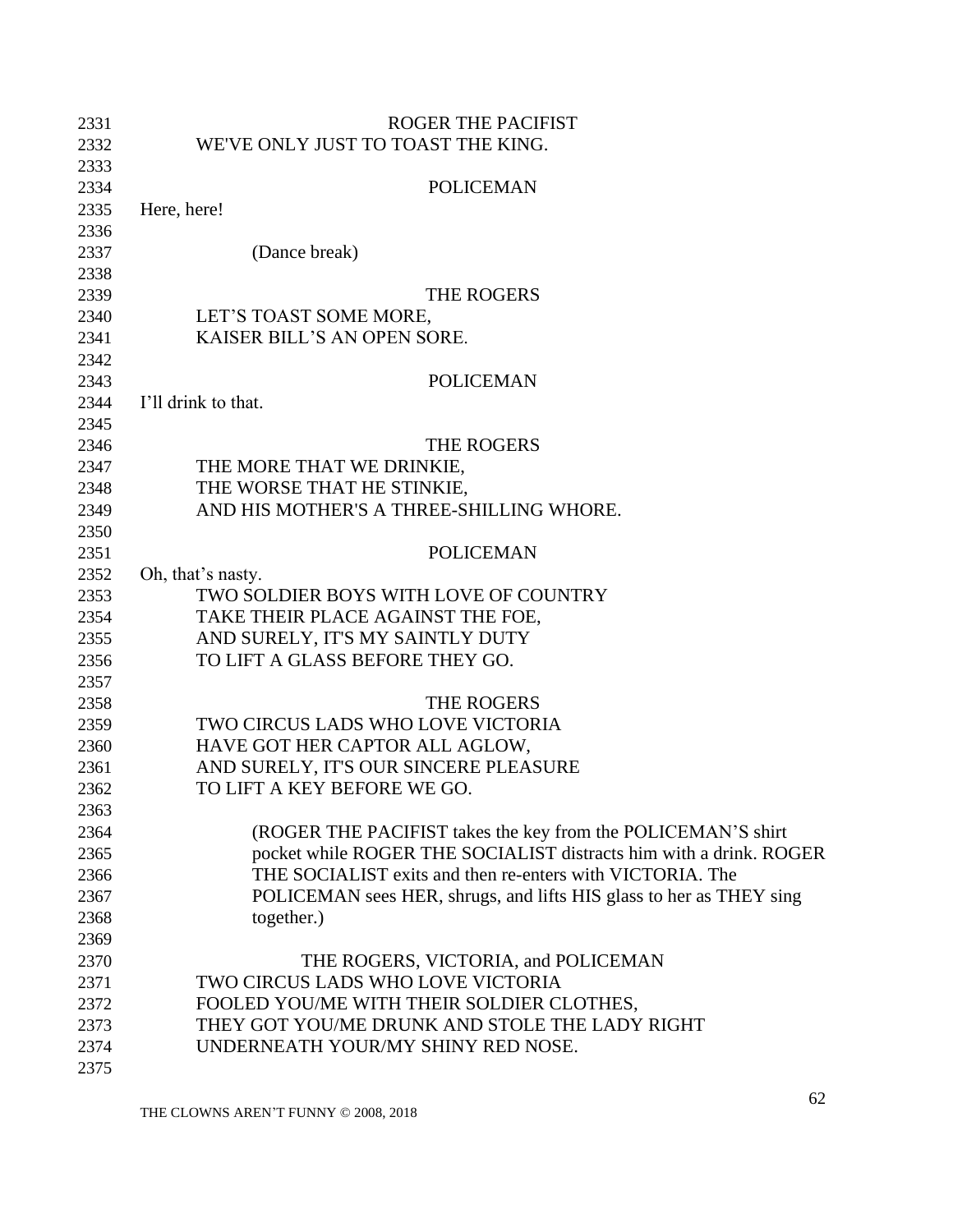| 2376 | <b>POLICEMAN</b>                |
|------|---------------------------------|
| 2377 | RIGHT UNDERNEATH MY SHINY NOSE. |
| 2378 |                                 |
| 2379 | (Button. End of scene.)         |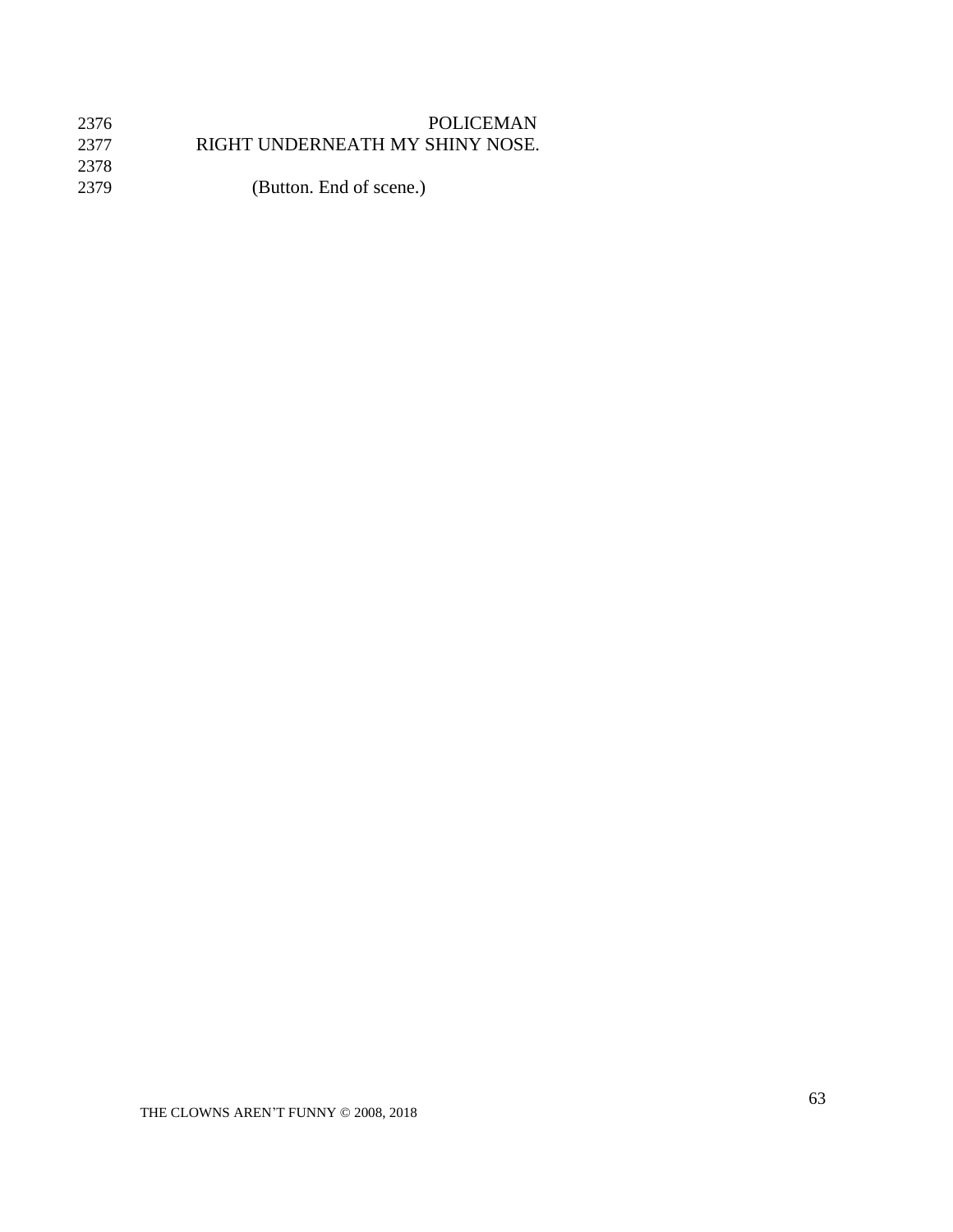| 2380 | Act 2, Scene 2. A battlefield in France on one side of the stage and Leah's                  |
|------|----------------------------------------------------------------------------------------------|
| 2381 | tent on the other. LUKE is writing a letter on the eve of battle. LEAH is                    |
| 2382 | sitting in her tent, reading the letter. The RINGMASTER is stage center,                     |
| 2383 | between the two tableaux.                                                                    |
| 2384 | (Cue 13 Letter to Leah reprise)                                                              |
| 2385 |                                                                                              |
| 2386 | <b>RINGMASTER</b>                                                                            |
| 2387 | Ladies and gentlemen! I give you July 1, 1916. The Allies are not doing well in the war and  |
| 2388 | have decided to throw everything they have at the German positions in France. The Battle     |
| 2389 | of the Somme begins after five days of allied bombardment. On the first day of battle, there |
| 2390 | will be 60,000 British casualties including 20,000 dead. On the eve of that battle, Luke is  |
| 2391 | bitter.                                                                                      |
| 2392 | (RINGMASTER exits or steps back.)                                                            |
| 2393 |                                                                                              |
| 2394 |                                                                                              |
| 2395 | <b>LUKE</b>                                                                                  |
| 2396 | FIVE DAYS WITHOUT A WINK OF SLEEP,                                                           |
| 2397 | WE'RE READY TO GO TO OUR DEATH,                                                              |
| 2398 | DON'T TELL US OF OUR HOLY CAUSE,                                                             |
| 2399 | DON'T WASTE YOUR LOVELY BREATH.                                                              |
| 2400 |                                                                                              |
| 2401 | YOU TOLD ME OF TWO BOYS YOU KNOW                                                             |
| 2402 | WHO WON'T PICK UP A GUN,                                                                     |
| 2403 | LEAVE THEM ALONE, THEY KNOW THAT WE'RE                                                       |
| 2404 | NOT HELPING ANYONE.                                                                          |
| 2405 |                                                                                              |
| 2406 | THERE'S NONE OF US BELONGS IN FRANCE,                                                        |
| 2407 | WE'VE NO EXCUSE TO BE HERE,                                                                  |
| 2408 | YOU PATRIOTS AT HOME ARE BLIND,                                                              |
| 2409 | IN MUD AND BLOOD WE SEE CLEAR.                                                               |
| 2410 |                                                                                              |
| 2411 | THEY TELL US TO PUSH ON SO THAT                                                              |
| 2412 | OUR COMRADES WON'T HAVE DIED IN VAIN,                                                        |
| 2413 | BUT DIE IN VAIN IS WHAT WE DO,                                                               |
| 2414 | WE SEEK OUR DEATH, WE DON'T COMPLAIN.                                                        |
| 2415 |                                                                                              |
| 2416 | LEAH, I'LL NEVER LAY MY                                                                      |
| 2417 | EYES ON MY SWEET LEAH,                                                                       |
| 2418 | <b>I'LL BE ALONE WHEN</b>                                                                    |
| 2419 | <b>I LOSE MY LIFE,</b>                                                                       |
| 2420 | IF YOU WERE MY WIFE                                                                          |
| 2421 | THEY WOULD SEND A FLAG TO YOU.                                                               |
| 2422 | Ha!                                                                                          |
| 2423 |                                                                                              |
|      |                                                                                              |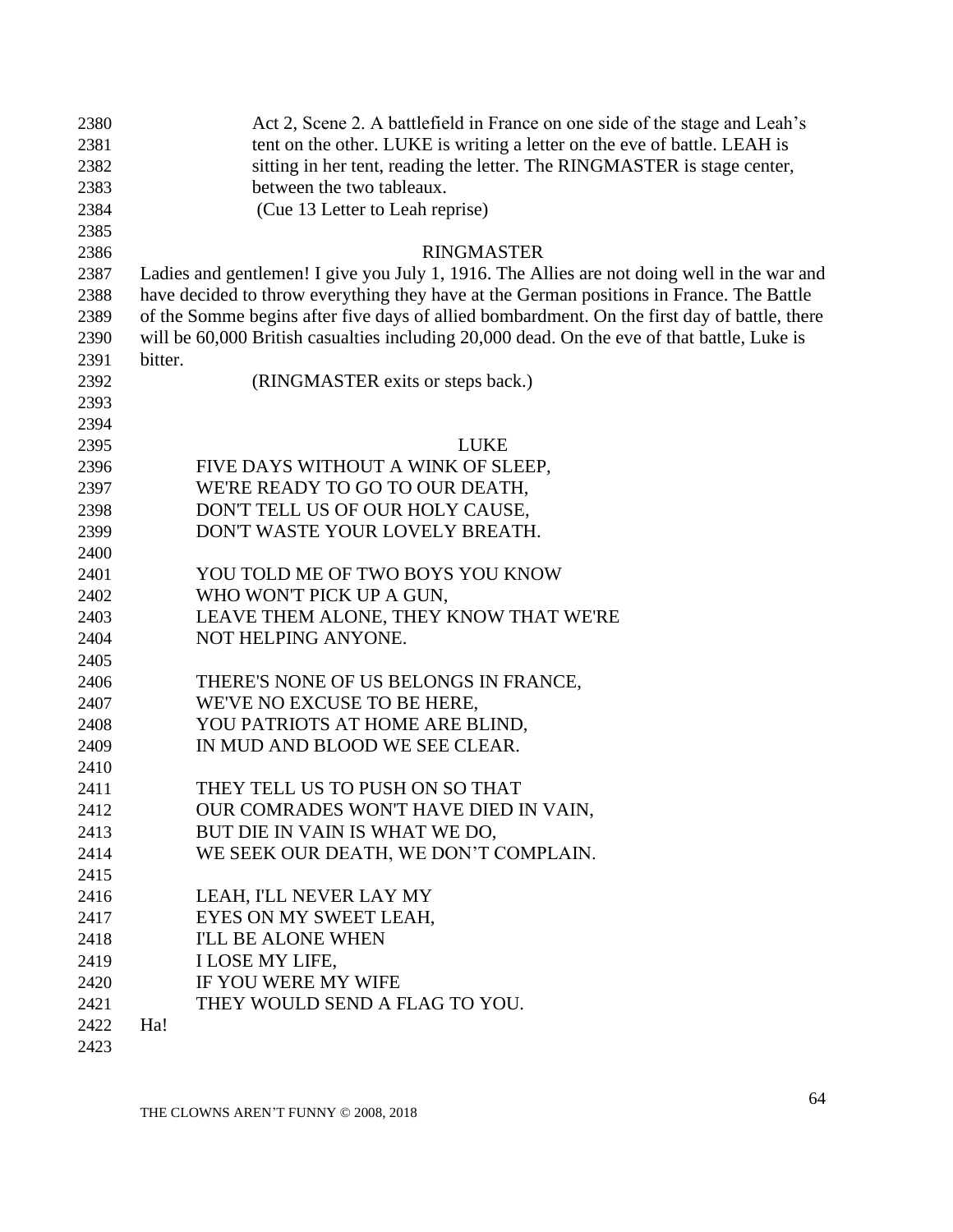| 2424 | THEY TOLD ME LIES THAT WILL  |
|------|------------------------------|
| 2425 | COST ME MY LIFE,             |
| 2426 | YOU WON'T BE MY WIFE,        |
| 2427 | YOU WILL NEVER SEE ME AGAIN. |
| 2428 |                              |
| 2429 | <b>LEAH</b>                  |
| 2430 | (SHE lets the page fall.)    |
| 2431 | WHAT HAVE I DONE?            |
| 2432 |                              |
| 2433 | (Button. End of scene.)      |
|      |                              |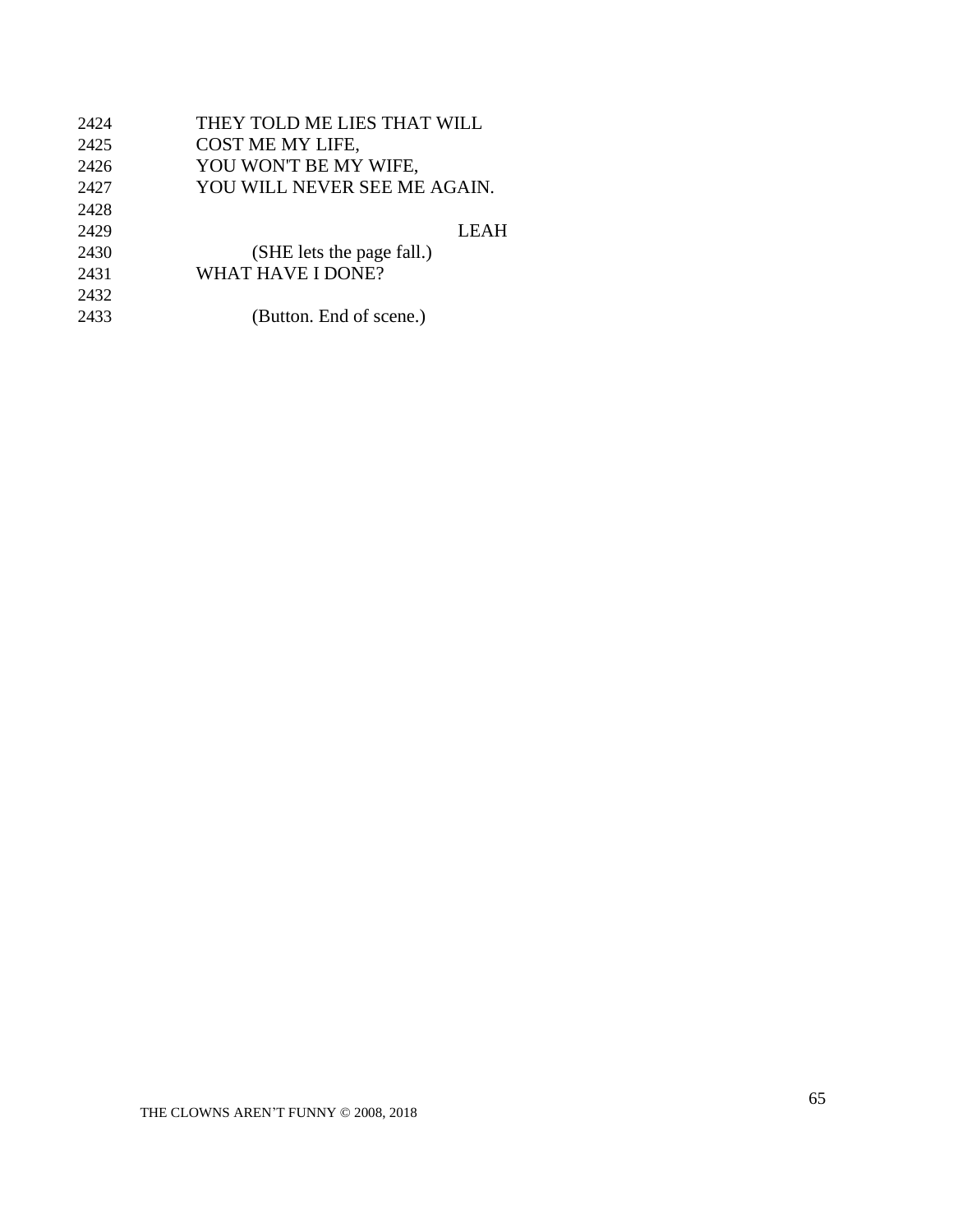| 2434 | Act 2, Scene 3                                                                             |
|------|--------------------------------------------------------------------------------------------|
| 2435 | VICTORIA's tent. The ROGERS and VICTORIA sneak on.                                         |
| 2436 |                                                                                            |
| 2437 | ROGER THE SOCIALIST                                                                        |
| 2438 | I'm telling you, Vic, it's the last place he'll think to look for you. Your own tent.      |
| 2439 |                                                                                            |
| 2440 | <b>VICTORIA</b>                                                                            |
| 2441 | But what if he <i>does</i> look for me here? He'll take me back to jail.                   |
| 2442 |                                                                                            |
| 2443 | <b>ROGER THE PACIFIST</b>                                                                  |
| 2444 | Then we'll just break you out again.                                                       |
| 2445 |                                                                                            |
| 2446 | ROGER THE SOCIALIST                                                                        |
| 2447 | He's really not all that bright. Roger can easily come up with another plan. Right, Roger? |
| 2448 |                                                                                            |
| 2449 | ROGER THE PACIFIST                                                                         |
| 2450 | Roger, Roger.                                                                              |
| 2451 |                                                                                            |
| 2452 | <b>VICTORIA</b>                                                                            |
| 2453 | You fellows are awfully kind to risk yourselves for me.                                    |
| 2454 |                                                                                            |
| 2455 | ROGER THE SOCIALIST                                                                        |
| 2456 | We like risk. Danger. Peril. Right, Roger?                                                 |
| 2457 |                                                                                            |
| 2458 | <b>ROGER THE PACIFIST</b>                                                                  |
| 2459 | No, not right. We like Victoria.                                                           |
| 2460 | (To VICTORIA)                                                                              |
| 2461 | Besides, you're innocent. We just need to keep you hidden until we can prove it. Come on,  |
| 2462 | Roger, we've got work to do.                                                               |
| 2463 |                                                                                            |
| 2464 | (The ROGERS exit as the RINGMASTER enters.)                                                |
| 2465 |                                                                                            |
| 2466 | <b>RINGMASTER</b>                                                                          |
| 2467 | Hello, my dear, you seem on the way to changing your future as I suggested. Though,        |
| 2468 | being arrested for treason and breaking out of jail are not what I had in mind.            |
| 2469 |                                                                                            |
| 2470 | <b>VICTORIA</b>                                                                            |
| 2471 | Things have gotten quite complicated, haven't they? I may not be alone much longer,        |
| 2472 | although being in Wakefield prison with hundreds of other women is not what I had in       |
| 2473 | mind.                                                                                      |
| 2474 |                                                                                            |
| 2475 | <b>RINGMASTER</b>                                                                          |
| 2476 | At the least you and the Rogers seem to have become great friends.                         |
| 2477 |                                                                                            |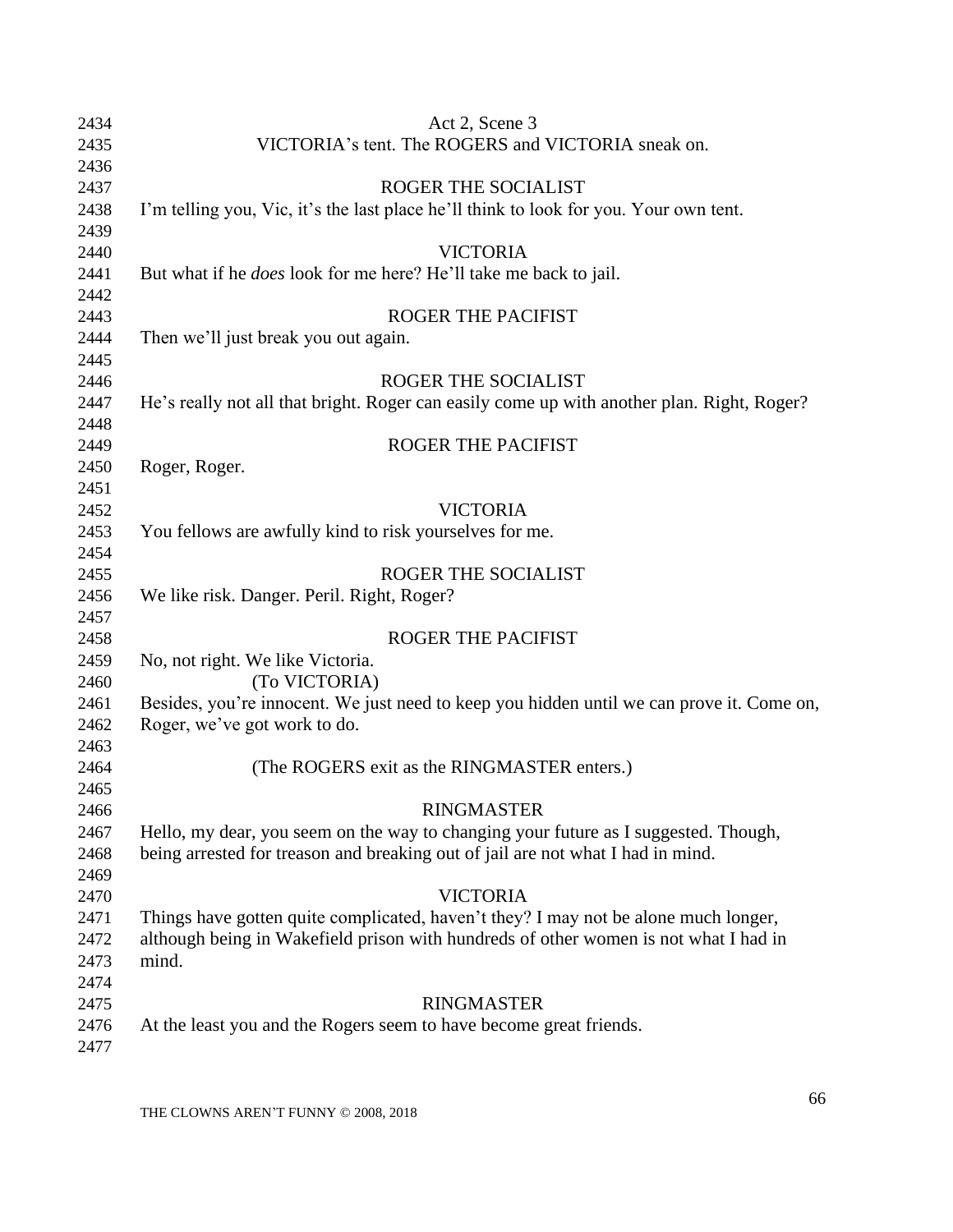| 2478 | <b>VICTORIA</b>                                                                                 |
|------|-------------------------------------------------------------------------------------------------|
| 2479 | What a couple of sweethearts. I must say, I haven't been quite as lonely with those two         |
| 2480 | around. There's nothing like a daring rescue to make a girl fall in love, but one usually falls |
| 2481 | in love with a single person, doesn't one? And these two are quite a pair.                      |
| 2482 |                                                                                                 |
| 2483 | <b>RINGMASTER</b>                                                                               |
| 2484 | So which one do you like best?                                                                  |
| 2485 |                                                                                                 |
| 2486 | <b>VICTORIA</b>                                                                                 |
| 2487 | Neither of them is just right. No matter how fabulous men seem, they all have some flaw         |
| 2488 | that in the end will make a girl nuts. The socialist is very passionate, very intense. I like   |
| 2489 | passion. It's very exciting. But that kind of passion all the time? I might have to kill the    |
| 2490 | poor dear. And the other one, the pacifist. I like his irreverence. I like a free thinker, of   |
| 2491 | course, but his lack of respect for the usual conventions might one day become a lack of        |
| 2492 | respect for <i>me</i> . I wouldn't like that at all.                                            |
| 2493 |                                                                                                 |
| 2494 | <b>RINGMASTER</b>                                                                               |
| 2495 | It would be quite convenient if you fell in love with one of them. It would likely end your     |
| 2496 | visions. After all, falling in love would make it impossible to see the future. Now, who        |
| 2497 | could stand that?                                                                               |
| 2498 |                                                                                                 |
| 2499 | <b>VICTORIA</b>                                                                                 |
| 2500 | Why were men made so imperfectly? Why can't we build our own man to suit us. But I              |
| 2501 | suppose it's impossible.                                                                        |
| 2502 | (Cue 14 A Boy Named Roger)                                                                      |
| 2503 | I suppose I'll have to settle for one man, as irritating as he may be.                          |
| 2504 | (RINGMASTER adds harmony.)                                                                      |
| 2505 | <b>I LIKE A BOY NAMED ROGER,</b>                                                                |
| 2506 | INTO MY TENT AND LIFE CAME HE,                                                                  |
| 2507 | MY ROGER COULD BE EV'RY THING TO ME,                                                            |
| 2508 | BUT WHICH OF THESE TWO ROGERS WILL IT BE?                                                       |
| 2509 |                                                                                                 |
| 2510 | <b>RINGMASTER</b>                                                                               |
| 2511 | WHO WILL IT BE?                                                                                 |
| 2512 |                                                                                                 |
| 2513 | <b>VICTORIA</b>                                                                                 |
| 2514 | I HAVEN'T HAD MUCH LUCK WITH MEN,                                                               |
| 2515 | I TALK TOO MUCH OF THINGS AND THEN                                                              |
| 2516 | THE GUY CAN'T TAKE IT ANYMORE,                                                                  |
| 2517 | HE'S RUNNING SCREAMING FOR THE DOOR.                                                            |
| 2518 |                                                                                                 |
| 2519 | <b>RINGMASTER</b>                                                                               |
| 2520 | SCREAMING FOR THE DOOR.                                                                         |
| 2521 |                                                                                                 |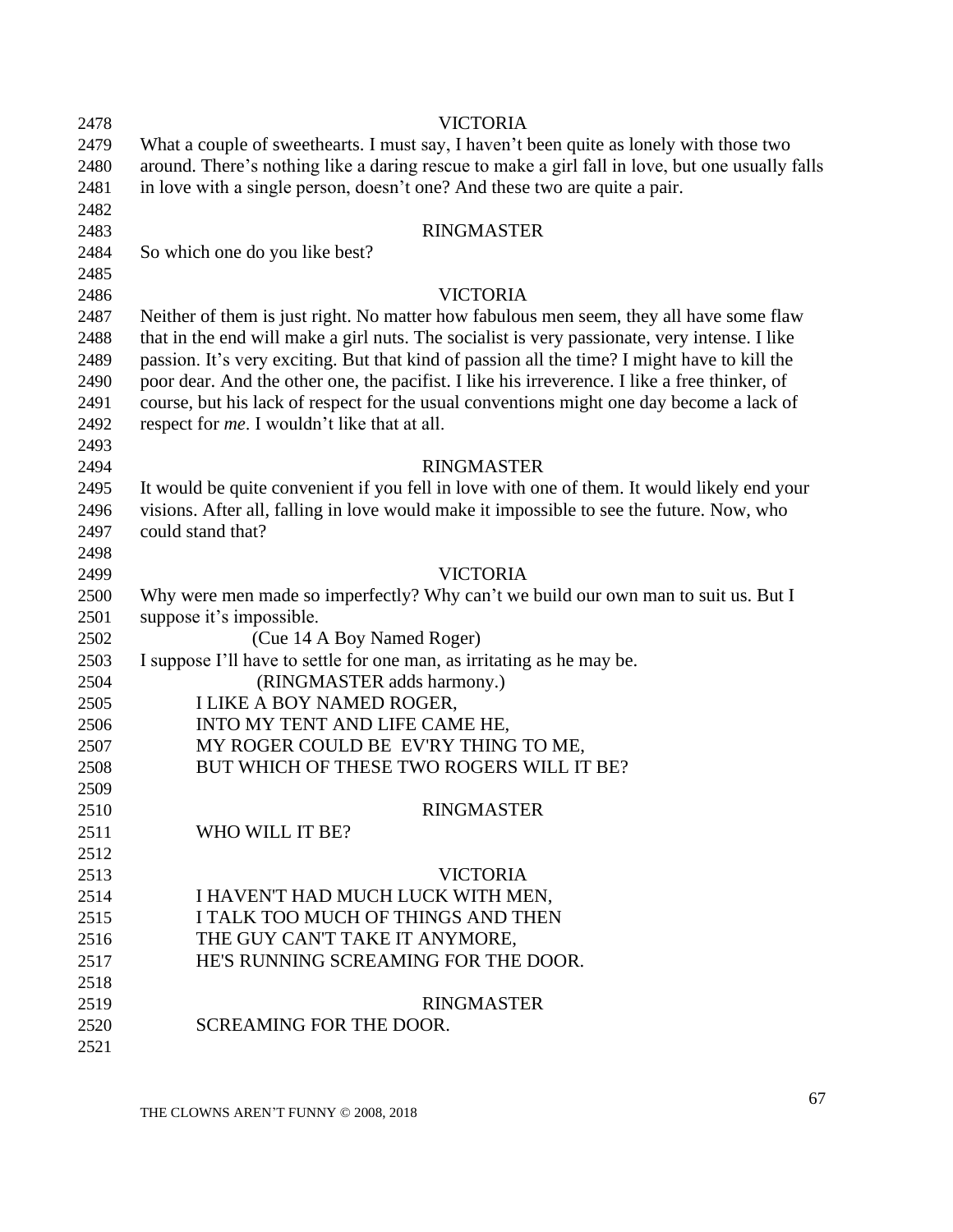| 2522 | <b>VICTORIA</b>                                                                             |
|------|---------------------------------------------------------------------------------------------|
| 2523 | BUT ROGER'S DIFFERENT, ROGER'S KIND,                                                        |
| 2524 |                                                                                             |
| 2525 | <b>RINGMASTER</b>                                                                           |
| 2526 | KIND.                                                                                       |
| 2527 | <b>VICTORIA</b>                                                                             |
| 2528 | HE SAYS HE LOVES ME FOR MY MIND,                                                            |
| 2529 |                                                                                             |
| 2530 | <b>RINGMASTER</b>                                                                           |
| 2531 | <b>YOUR MIND</b>                                                                            |
| 2532 |                                                                                             |
| 2533 | <b>VICTORIA</b>                                                                             |
| 2534 | HIS HEART IS GOOD, HIS LOVE IS TRUE,                                                        |
| 2535 |                                                                                             |
| 2536 | <b>RINGMASTER</b>                                                                           |
| 2537 | SO TRUE.                                                                                    |
| 2538 |                                                                                             |
| 2539 | <b>VICTORIA</b>                                                                             |
| 2540 | I ONLY WISH HE WEREN'T                                                                      |
| 2541 |                                                                                             |
| 2542 | VICTORIA and RINGMASTER                                                                     |
| 2543 | TWO.                                                                                        |
| 2544 |                                                                                             |
| 2545 | <b>RINGMASTER</b>                                                                           |
| 2546 | It would be lovely to see you paired up with one of these fine lads. If you can stay out of |
| 2547 | jail, of course.                                                                            |
| 2548 |                                                                                             |
| 2549 | <b>VICTORIA</b>                                                                             |
| 2550 | Yes, but oddly enough, I don't see my future with either of them. Perhaps it's just one of  |
| 2551 | my blind spots.                                                                             |
| 2552 |                                                                                             |
| 2553 | ONE ROGER HAS HIS PRINCIPLES,                                                               |
| 2554 | HIS SPIRIT IS INVINCIBLE,                                                                   |
| 2555 |                                                                                             |
| 2556 | <b>RINGMASTER</b>                                                                           |
| 2557 | <b>INVINCIBLE.</b>                                                                          |
| 2558 |                                                                                             |
| 2559 | <b>VICTORIA</b>                                                                             |
| 2560 | THE OTHER KNOWS JUST WHAT TO SAY,                                                           |
| 2561 |                                                                                             |
| 2562 | <b>RINGMASTER</b>                                                                           |
|      |                                                                                             |
| 2563 | AH, WHAT TO SAY.                                                                            |
| 2564 |                                                                                             |
| 2565 | <b>VICTORIA</b><br>HIS TALENT IS FOR REPARTÉE.                                              |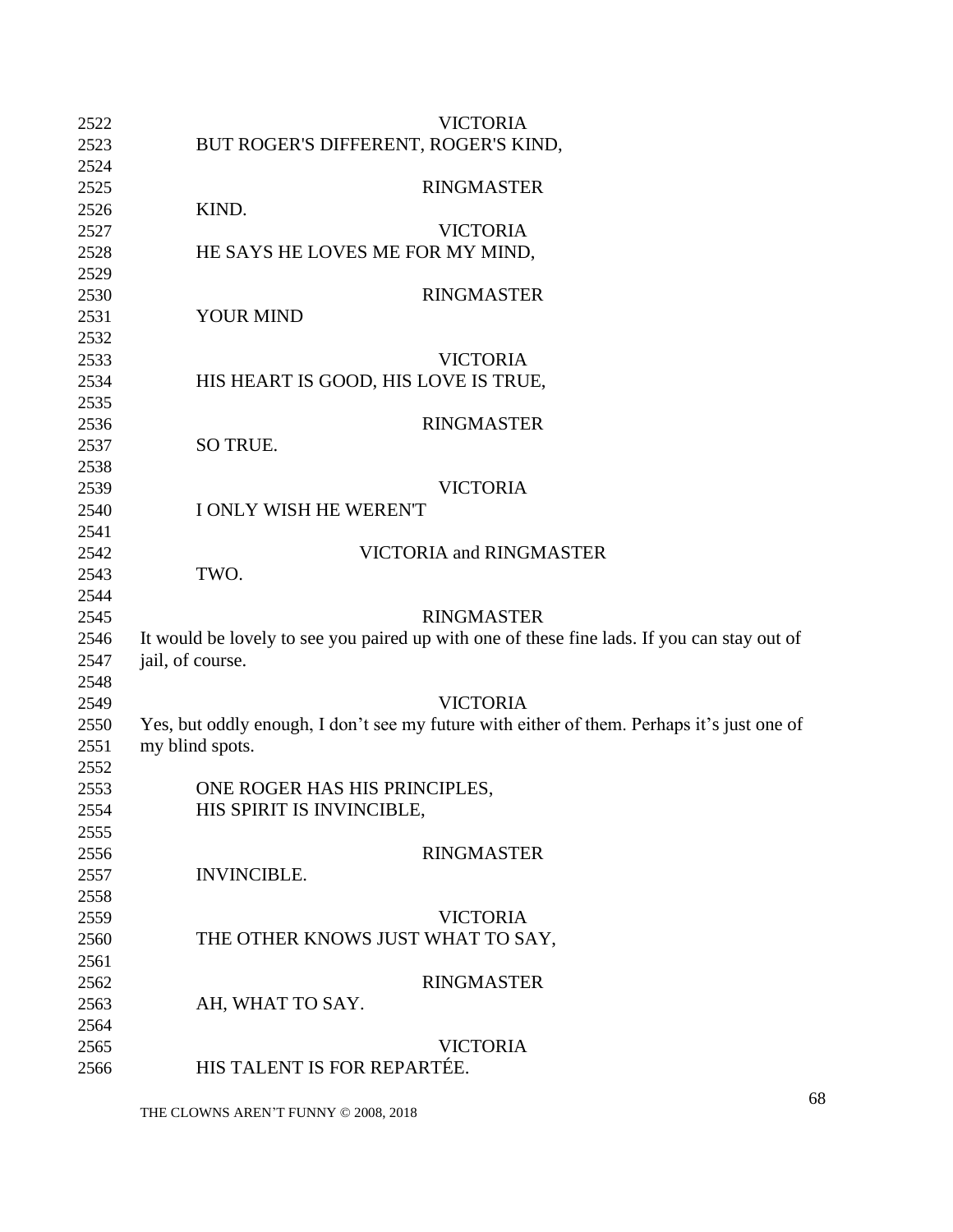| 2567 |                                                                              |
|------|------------------------------------------------------------------------------|
| 2568 |                                                                              |
| 2569 | <b>RINGMASTER</b>                                                            |
| 2570 | AH, SUCH REPARTÉE.                                                           |
| 2571 |                                                                              |
| 2572 | <b>VICTORIA</b>                                                              |
| 2573 | ONE ROGER'S FEET ARE ON THE GROUND,                                          |
| 2574 |                                                                              |
| 2575 | <b>RINGMASTER</b>                                                            |
| 2576 | ON THE GROUND.                                                               |
| 2577 |                                                                              |
| 2578 | <b>VICTORIA</b>                                                              |
| 2579 | THE OTHER IS A GOOF, A CLOWN,                                                |
| 2580 |                                                                              |
| 2581 | <b>RINGMASTER</b>                                                            |
| 2582 | A GOOFY, GOOFY, GOOFY, GOOFY CLOWN.                                          |
| 2583 |                                                                              |
| 2584 | <b>VICTORIA</b>                                                              |
| 2585 | ONE-HALF MY BEAU IS SERIOUS,                                                 |
| 2586 | THE OTHER HALF'S HILARIOUS.                                                  |
| 2587 |                                                                              |
| 2588 | <b>RINGMASTER</b>                                                            |
| 2589 | HA, HA, HA, HA, HA, HA, HA, HA.                                              |
| 2590 |                                                                              |
| 2591 | (Segue without Button. LEAH enters holding Luke's letter. SHE is crying      |
| 2592 | and is in terrible shape. SHE points wordlessly to the letter, she points to |
| 2593 | VICTORIA, the sky, SHE doesn't know what to do.)                             |
| 2594 |                                                                              |
| 2595 | <b>RINGMASTER</b>                                                            |
| 2596 | News from the front?                                                         |
| 2597 | (LEAH hands HIM/HER the letter and puts her head in her hands. The           |
| 2598 | RINGMASTER reads the letter.)                                                |
| 2599 |                                                                              |
| 2600 | <b>VICTORIA</b>                                                              |
| 2601 | May I read it?                                                               |
| 2602 |                                                                              |
| 2603 | <b>LEAH</b>                                                                  |
| 2604 | No! You have no right. You brought us this tragedy with your attitude        |
| 2605 |                                                                              |
| 2606 | <b>RINGMASTER</b>                                                            |
| 2607 | Now, Leah, I'm sure Victoria had no role in Luke's difficulties.             |
| 2608 |                                                                              |
| 2609 | (The RINGMASTER goes to embrace LEAH, but LEAH pushes the                    |
| 2610 | RINGMASTER away. The RINGMASTER exits, shaking HER head. LEAH turns          |
| 2611 | on VICTORIA.)                                                                |
|      |                                                                              |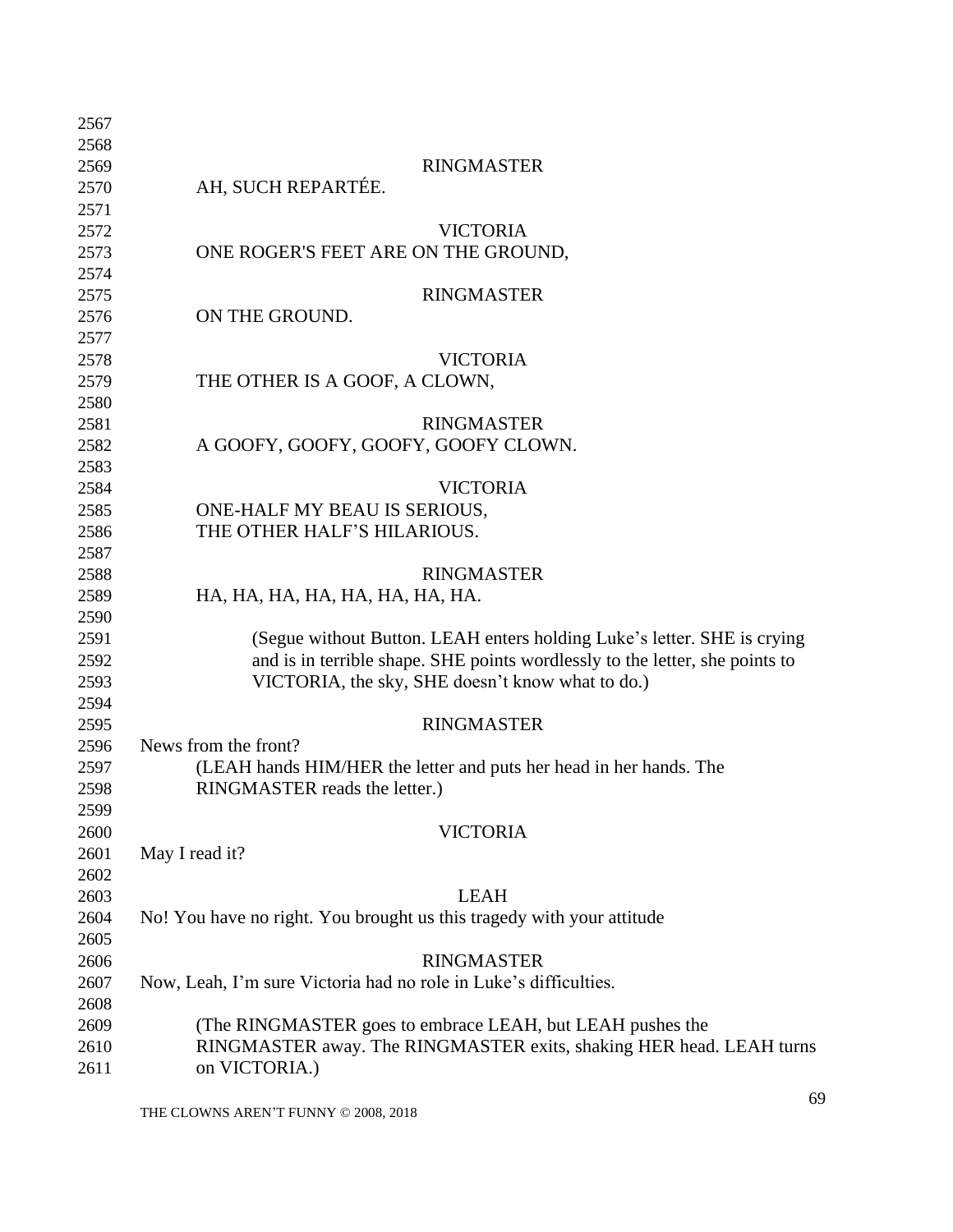| 2612 |                                                                                               |
|------|-----------------------------------------------------------------------------------------------|
| 2613 | (Cue 15 Sisters)                                                                              |
| 2614 |                                                                                               |
| 2615 | <b>LEAH</b>                                                                                   |
| 2616 | IT'S ALL YOUR FAULT, VICTORIA,                                                                |
| 2617 | ALL YOUR FAULT.                                                                               |
| 2618 |                                                                                               |
| 2619 | <b>VICTORIA</b>                                                                               |
| 2620 | Oh, Leah, I am so terrible at giving bad news ahead of time.                                  |
| 2621 | LEAH, POOR DEAR LEAH,                                                                         |
| 2622 | LUKE'S AT THE END OF HIS CAMPAIGN,                                                            |
| 2623 | I SHOULD HAVE KNOWN YOU'D BE IN PAIN,                                                         |
| 2624 | THERE WAS NOTHING I COULD DO,                                                                 |
| 2625 | THOUGH I HAD A SNEAK PREVIEW.                                                                 |
| 2626 |                                                                                               |
| 2627 | <b>LEAH</b>                                                                                   |
| 2628 | WHY DID I SEND LUKE TO HIS DEATH AND                                                          |
| 2629 | HOW COULD YOU HAVE LET ME?                                                                    |
| 2630 | NOW THAT LUKE'S CAUGHT IN THIS TERRIBLE TRAP,                                                 |
| 2631 | HOW THE HELL WILL HE GET FREE?                                                                |
| 2632 | It's so unfair. Luke is in trouble. He expects to die soon. Oh, Victoria, what can I do?      |
| 2633 | (SHE falls weeping into VICTORIA's arms.)                                                     |
| 2634 |                                                                                               |
| 2635 | <b>VICTORIA</b>                                                                               |
| 2636 | I can see the future, but I don't know how to change it.                                      |
| 2637 |                                                                                               |
| 2638 | <b>LEAH</b>                                                                                   |
| 2639 | (Calming down just a little.)                                                                 |
| 2640 | You change the future by changing the present. And I missed my chance when I had Luke         |
| 2641 | here in the present. Now, he'll always be in the past for me. I can't blame you for that, can |
| 2642 | $I$ ?                                                                                         |
| 2643 |                                                                                               |
| 2644 | IT'S ALL MY FAULT, VICTORIA,                                                                  |
| 2645 | ALL MY FAULT.                                                                                 |
| 2646 |                                                                                               |
| 2647 | <b>VICTORIA</b>                                                                               |
| 2648 | No, Leah, it's not your fault at all. You must n't blame yourself. It's been drummed into our |
| 2649 | heads since we were children, that we must take on the world to ensure the survival of        |
| 2650 | civilization. You and I are not the perpetrators here. We are the victims. Oh, Leah. We're    |
| 2651 | not so different. We've both been so terribly abused by the wicked and powerful of the        |
| 2652 | world. You're like a sister to me.                                                            |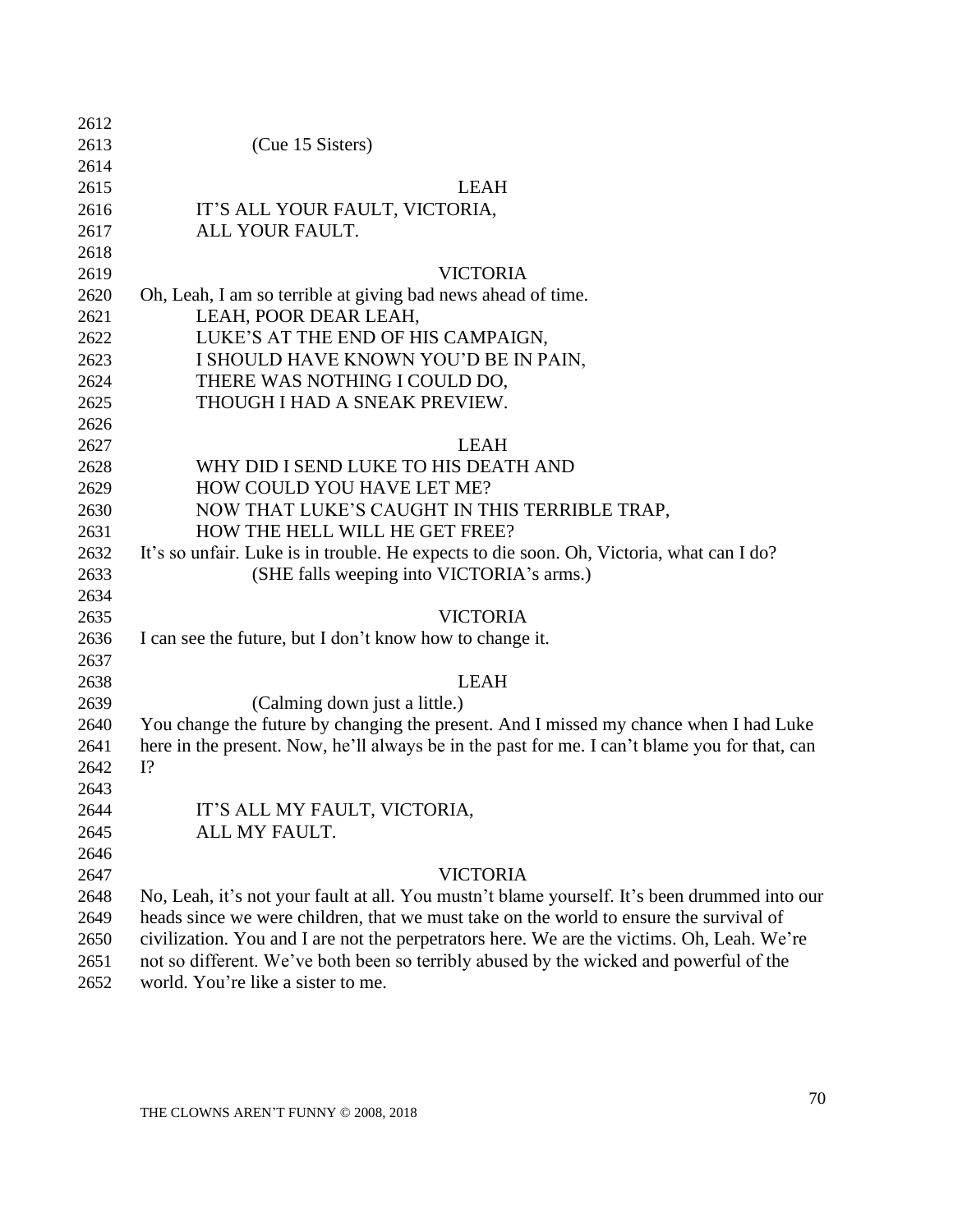| 2654         | SISTERS, FOREVER WE ARE SISTERS,                             |
|--------------|--------------------------------------------------------------|
| 2655         | I DIDN'T THINK SO WHEN YOU SENT                              |
| 2656         | YOUR MAN TO JOIN A REGIMENT,                                 |
| 2657         | BUT YOU'VE CHANGED YOUR VIEW                                 |
| 2658         | AND I'M PLEASED TO STAND WITH YOU.                           |
| 2659         |                                                              |
| 2660         | <b>LEAH</b>                                                  |
| 2661         | SISTERS, FOREVER WE'RE LIKE SISTERS,                         |
| 2662         | WE DIDN'T KNOW BEFORE TODAY,                                 |
| 2663         | WE'VE GONE THROUGH LIFE THE SAME SAD WAY,                    |
| 2664         | <b>TRYING NOT TO MIND</b>                                    |
| 2665         | THAT THE WORLD IS SO UNKIND.                                 |
| 2666         |                                                              |
| 2667         | I BELIEVE THAT LIFE IS TO LIVE AND                           |
| 2668         | GOVERNMENTS ARE ROTTEN,                                      |
| 2669         | <b>MAKING IT HARD FOR MEN TO ESCAPE</b>                      |
| 2670         | FROM THE CHAUVINIST TRAPS THAT THEY'RE                       |
| 2671         |                                                              |
| 2672         | <b>LEAH and VICTORIA</b>                                     |
| 2673         | CAUGHT IN.                                                   |
| 2674         |                                                              |
| 2675         | <b>VICTORIA</b>                                              |
| 2676         |                                                              |
| 2677         | SISTERS ARE THOSE WHO KNOW HOW TO LIVE IN                    |
|              |                                                              |
|              |                                                              |
| 2678         | PEACE WITH ONE ANOTHER                                       |
| 2679         |                                                              |
| 2680         | <b>LEAH</b>                                                  |
| 2681         | 'NOTHER                                                      |
| 2682         |                                                              |
| 2683         | VICTORIA and LEAH                                            |
| 2684         | WHERE IS THE MAN WHO KNOWS HOW TO GIVE                       |
| 2685         | A FRIENDLY, SISTERLY HAND TO HIS BROTHER?                    |
| 2686         |                                                              |
| 2687         | <b>LEAH</b>                                                  |
| 2688         | SISTERS, WE ARE SISTERS, WE ARE,                             |
| 2689         | <b>AGAINST THE DREAD FRATERNITY</b>                          |
| 2690         |                                                              |
| 2691         | <b>VICTORIA</b>                                              |
| 2692         | OF TOXIC MASCULINITY,                                        |
| 2693         |                                                              |
| 2694<br>2695 | <b>LEAH</b><br>THOUGH THERE'S A TRENCH DUG THROUGH MY HEART, |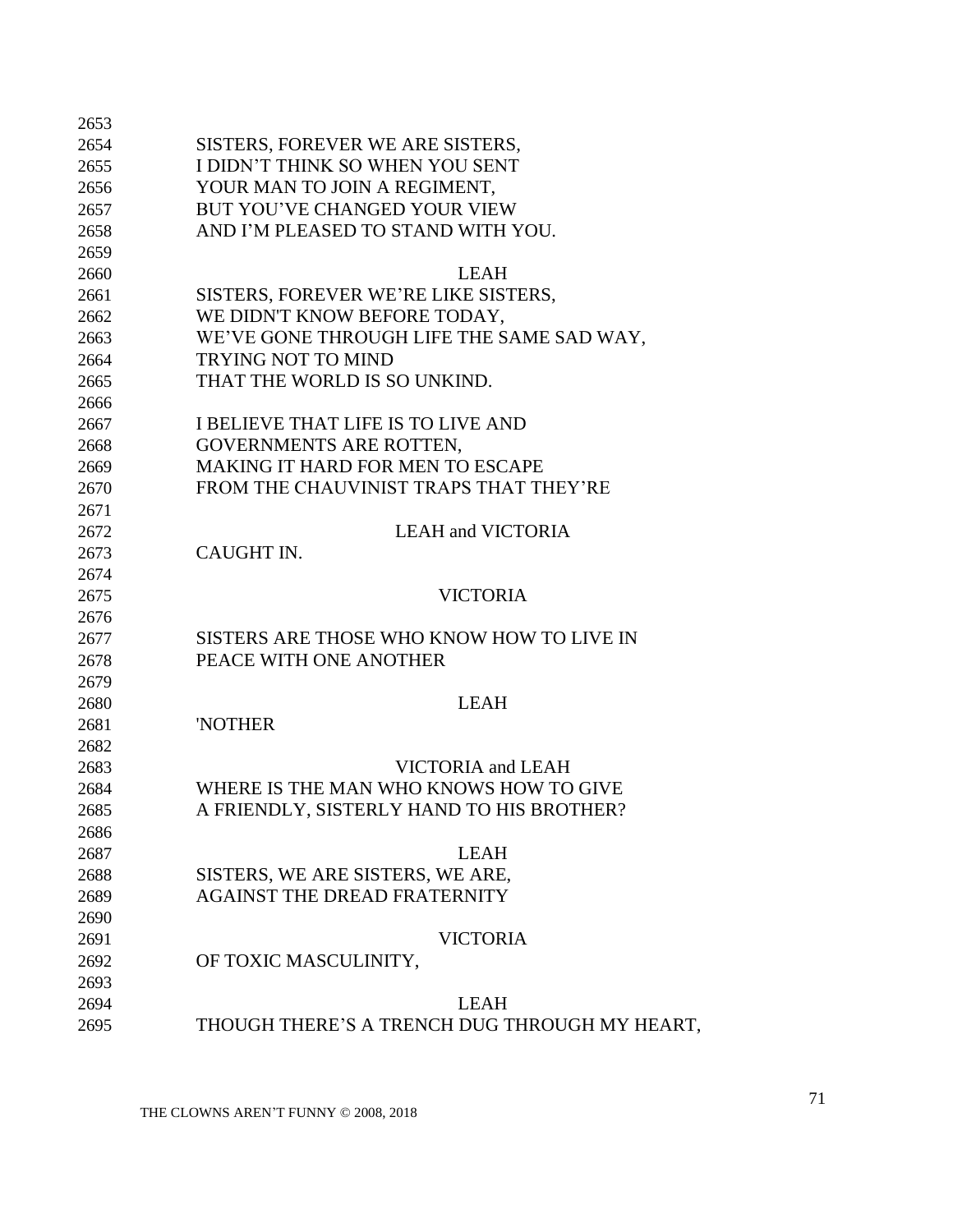| 2696 |                                                                                               |
|------|-----------------------------------------------------------------------------------------------|
| 2697 | VICTORIA and LEAH                                                                             |
| 2698 | BEING SISTERS IS A START.                                                                     |
| 2699 |                                                                                               |
| 2700 | <b>LEAH</b>                                                                                   |
| 2701 | I don't think Luke will be coming home to me.                                                 |
| 2702 |                                                                                               |
| 2703 | <b>VICTORIA</b>                                                                               |
| 2704 | I will be there for you, Leah. I've never done something like that before, but I've never had |
| 2705 | this kind of connection with anyone before. We can be there for each other                    |
| 2706 | I HAVE NEVER MET SOMEONE WHO CALLED ME HER FRIEND,                                            |
| 2707 | COULD MY SAD AND LONELY DAYS NOW BE AT AN END?                                                |
| 2708 | <b>I MIGHT WANT TO STAY FOREVER</b>                                                           |
| 2709 | IF YOU'RE GONNA BE SO KIND TO ME.                                                             |
| 2710 |                                                                                               |
| 2711 | <b>VICTORIA</b>                                                                               |
| 2712 | <b>I WAS NOT AWARE OF WHAT WAS</b>                                                            |
| 2713 |                                                                                               |
| 2714 | <b>LEAH and VICTORIA</b>                                                                      |
| 2715 | POSSIBLE HERE,                                                                                |
| 2716 | NOW MY WORLD IS SPINNING IN A                                                                 |
| 2717 | NEW ATMOSPHERE,                                                                               |
| 2718 |                                                                                               |
| 2719 | <b>VICTORIA</b>                                                                               |
| 2720 | EVEN THOUGH I CAN STILL SEE TROUBLE,                                                          |
| 2721 | COMING AT US AT THE SPEED OF LIGHT,                                                           |
| 2722 |                                                                                               |
| 2723 | <b>LEAH and VICTORIA</b>                                                                      |
| 2724 | SISTERS CAN BE TOUGH GUYS IN A FIGHT.                                                         |
| 2725 |                                                                                               |
| 2726 | SISTERS, WE ARE SISTERS, WE ARE,                                                              |
| 2727 | IF YOU NEED ME, I'LL BE THERE                                                                 |
| 2728 | BECAUSE OF ALL THE HURT WE SHARE,                                                             |
| 2729 | AND THOUGH TIMES ARE TOUGH,                                                                   |
| 2730 | BEING SISTERS IS ENOUGH.                                                                      |
| 2731 |                                                                                               |
| 2732 | (Button.)                                                                                     |
| 2733 |                                                                                               |
| 2734 | <b>LEAH</b>                                                                                   |
| 2735 | But what are you doing here? I thought you were in jail. You escaped?                         |
| 2736 | (VICTORIA nods.)                                                                              |
| 2737 | It's too dangerous to be sitting here. The policeman will be looking for you.                 |
| 2738 |                                                                                               |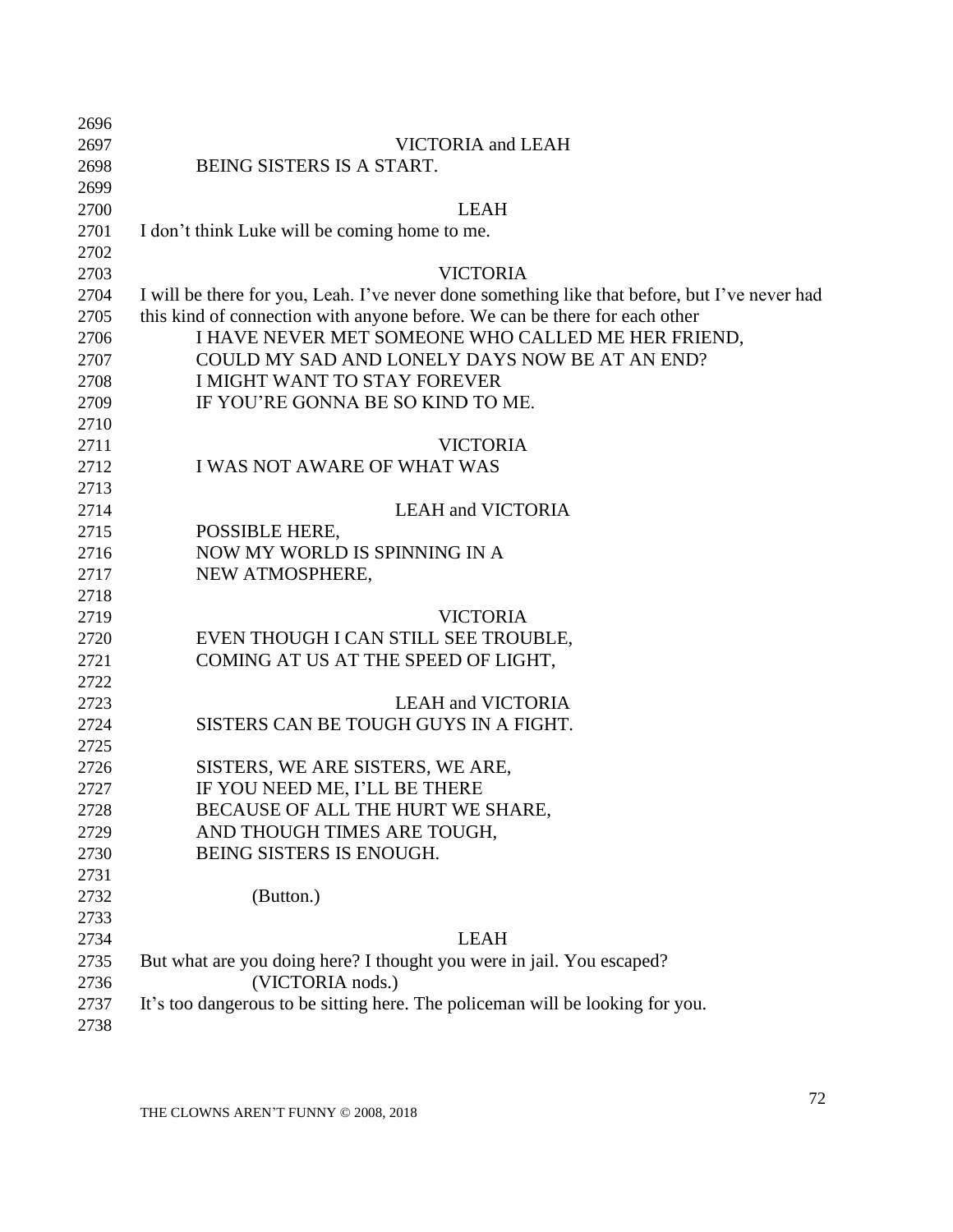| 2739 | <b>VICTORIA</b>                                                                             |
|------|---------------------------------------------------------------------------------------------|
| 2740 | Of course he will, but the Rogers don't think he would think to look in here. It's too      |
| 2741 | obvious.                                                                                    |
| 2742 |                                                                                             |
| 2743 | <b>LEAH</b>                                                                                 |
| 2744 | The Rogers are a bit daft, you know. Of course he will look in here. But he won't look in   |
| 2745 | my tent. You can hide there.                                                                |
| 2746 |                                                                                             |
| 2747 | <b>VICTORIA</b>                                                                             |
| 2748 | That's very kind of you. Of course, you're right.                                           |
| 2749 |                                                                                             |
| 2750 | <b>LEAH</b>                                                                                 |
| 2751 | (Embarassed)                                                                                |
| 2752 | Victoria, I had a vision. I saw them, as clearly as I am seeing you, women like me who are  |
| 2753 | sick to death with worry. They sat with me in my tent, wringing their hands, twisting their |
| 2754 | handkerchiefs. You don't think I'm crazy, do you?                                           |
| 2755 |                                                                                             |
| 2756 | <b>AUNTIE GERT</b>                                                                          |
| 2757 | (SHE enters)                                                                                |
| 2758 | Because you see people who aren't there? It's an everyday occurrence for Victoria. It only  |
| 2759 | means you are more connected with the world. That's not crazy. It's a good thing.           |
| 2760 |                                                                                             |
| 2761 | <b>VICTORIA</b>                                                                             |
| 2762 | Auntie Gert, hush please. You'll frighten Leah. She's not used to dead people. Not yet      |
| 2763 | anyway.                                                                                     |
| 2764 | (AUNTIE GERT exits.)                                                                        |
| 2765 |                                                                                             |
| 2766 | <b>LEAH</b>                                                                                 |
| 2767 | One of the women looked just like me. She turned to me and spoke as though we were old      |
| 2768 | friends.                                                                                    |
| 2769 |                                                                                             |
| 2770 | <b>VICTORIA</b>                                                                             |
| 2771 | Happens to me all the time.                                                                 |
| 2772 |                                                                                             |
| 2773 | <b>LEAH</b>                                                                                 |
| 2774 | She spoke German, Victoria. And right then I knew. Somewhere in France is a boy like        |
| 2775 | Luke, a German boy, who has no more idea why he is there than does Luke, who has no         |
| 2776 | more wish to hurt Luke than Luke does to hurt him. But one of them, in the end, will hurt   |
| 2777 | the other.                                                                                  |
| 2778 |                                                                                             |
| 2779 | <b>VICTORIA</b>                                                                             |
| 2780 | Everyone is a victim. Except for the men who start the wars.                                |
| 2781 |                                                                                             |
| 2782 | <b>LEAH</b>                                                                                 |
| 2783 | Who put men in charge?                                                                      |
|      |                                                                                             |
|      | $7^\circ$                                                                                   |

THE CLOWNS AREN'T FUNNY © 2008, 2018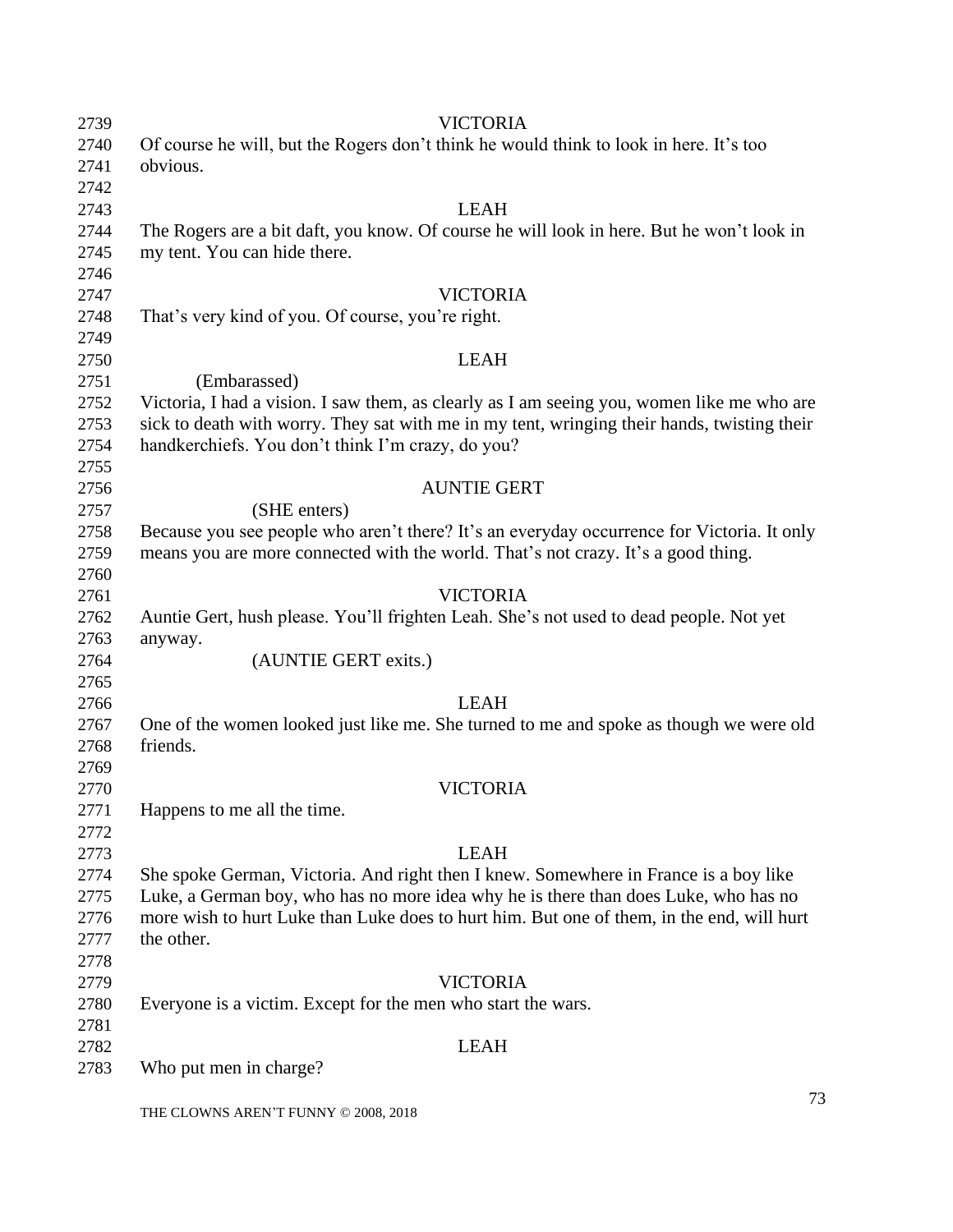| 2784 |                                                                               |
|------|-------------------------------------------------------------------------------|
| 2785 | VICTORIA                                                                      |
| 2786 | You ask a question that women have asked for centuries.                       |
| 2787 |                                                                               |
| 2788 | <b>LEAH</b>                                                                   |
| 2789 | I don't suppose we can solve it all now, can we? Thank you, Victoria.         |
| 2790 | (THEY embrace, LEAH exits as ROGER THE SOCIALIST enters.)                     |
| 2791 |                                                                               |
| 2792 | ROGER THE SOCIALIST                                                           |
| 2793 | (HE wears HIS cowboy costume and is carrying an Indian headdress.)            |
| 2794 | Here, Victoria, put this on. I have an idea for getting you out of this mess. |
| 2795 |                                                                               |
| 2796 | (VICTORIA reluctantly puts on the costume as THEY exit into the next          |
| 2797 | scene.)                                                                       |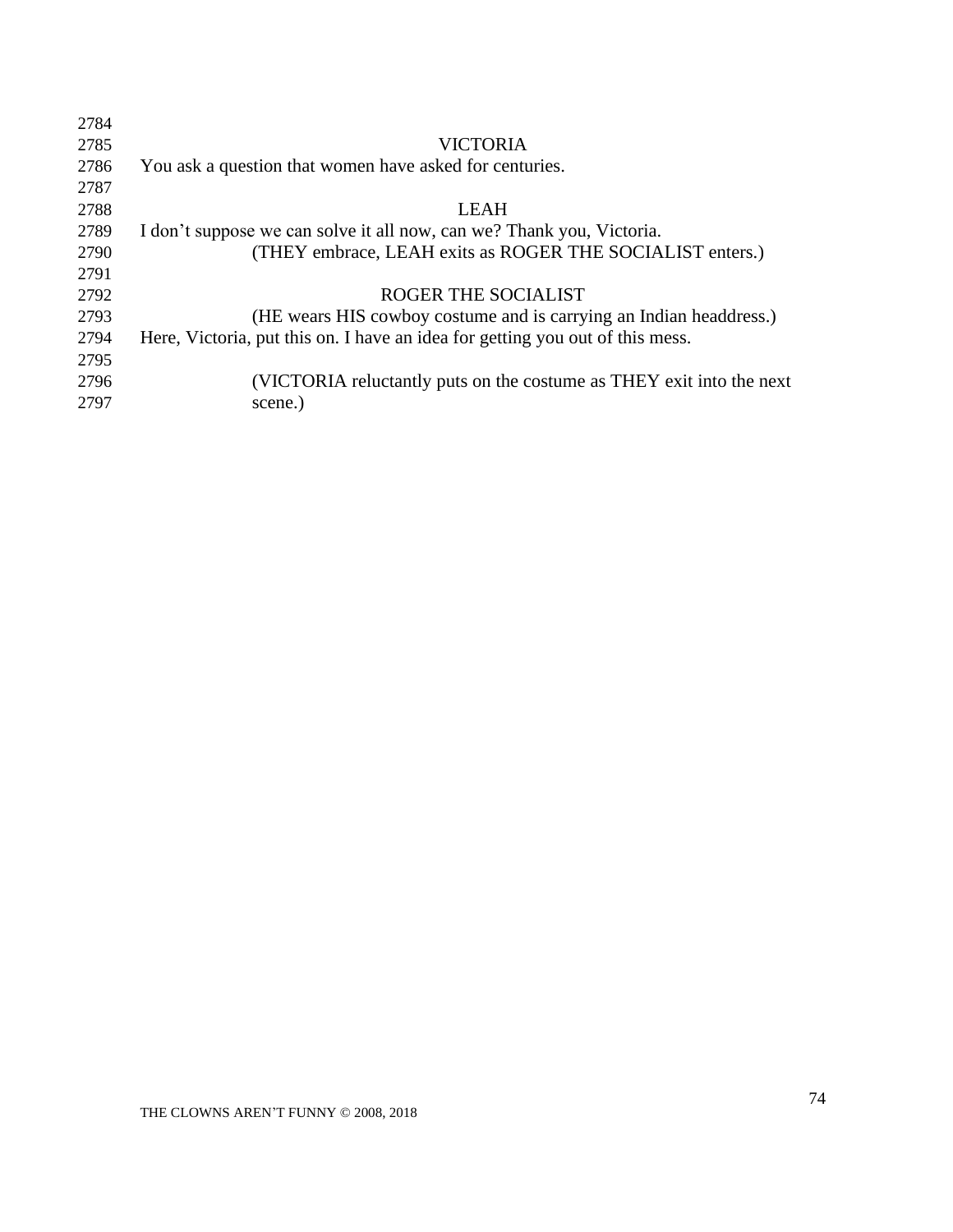| 2798 | Act 2, Scene 4. The midway.                                                                |
|------|--------------------------------------------------------------------------------------------|
| 2799 |                                                                                            |
| 2800 | <b>VICTORIA</b>                                                                            |
| 2801 | I have a bad feeling about this costume.                                                   |
| 2802 |                                                                                            |
| 2803 | ROGER THE SOCIALIST                                                                        |
| 2804 | You look smashing. You will be a big success in America.                                   |
| 2805 |                                                                                            |
| 2806 | <b>VICTORIA</b>                                                                            |
| 2807 | I'm not feeling like a big success. And how do you know we'll like it in America?          |
| 2808 |                                                                                            |
| 2809 | ROGER THE SOCIALIST                                                                        |
| 2810 | President Wilson promises they will never be a part of this war.                           |
| 2811 |                                                                                            |
| 2812 | <b>VICTORIA</b>                                                                            |
| 2813 | Why do you believe him? He's not a socialist, is he?                                       |
| 2814 |                                                                                            |
| 2815 | ROGER THE SOCIALIST                                                                        |
| 2816 | No, he's a Presbyterian. But I don't think that's too far off.                             |
| 2817 |                                                                                            |
| 2818 | <b>VICTORIA</b>                                                                            |
| 2819 | What does Roger think of this idea?                                                        |
| 2820 |                                                                                            |
| 2821 | ROGER THE SOCIALIST                                                                        |
| 2822 | I don't know. He's gone off. I haven't seen him.                                           |
| 2823 |                                                                                            |
| 2824 | <b>VICTORIA</b>                                                                            |
| 2825 | He wouldn't like the idea of us running away without him. He loves me, too, you know.      |
| 2826 |                                                                                            |
| 2827 | ROGER THE SOCIALIST                                                                        |
| 2828 | Well, if he turns up, he can come along. We'll find something for him to wear.             |
| 2829 |                                                                                            |
| 2830 | <b>VICTORIA</b>                                                                            |
| 2831 | But what will we do in America?                                                            |
| 2832 |                                                                                            |
| 2833 | ROGER THE SOCIALIST                                                                        |
| 2834 | We'll find a circus to join. They have circuses there, you know. I hear most of Washington |
| 2835 | is a circus. We'll settle there.                                                           |
| 2836 |                                                                                            |
| 2837 | <b>VICTORIA</b>                                                                            |
| 2838 | I suppose I can earn my living in any circus, but what will you do? You have no talent     |
| 2839 | whatsoever.                                                                                |
| 2840 |                                                                                            |
| 2841 | ROGER THE SOCIALIST                                                                        |
| 2842 | Then, Washington's the place for me!                                                       |
|      |                                                                                            |

THE CLOWNS AREN'T FUNNY © 2008, 2018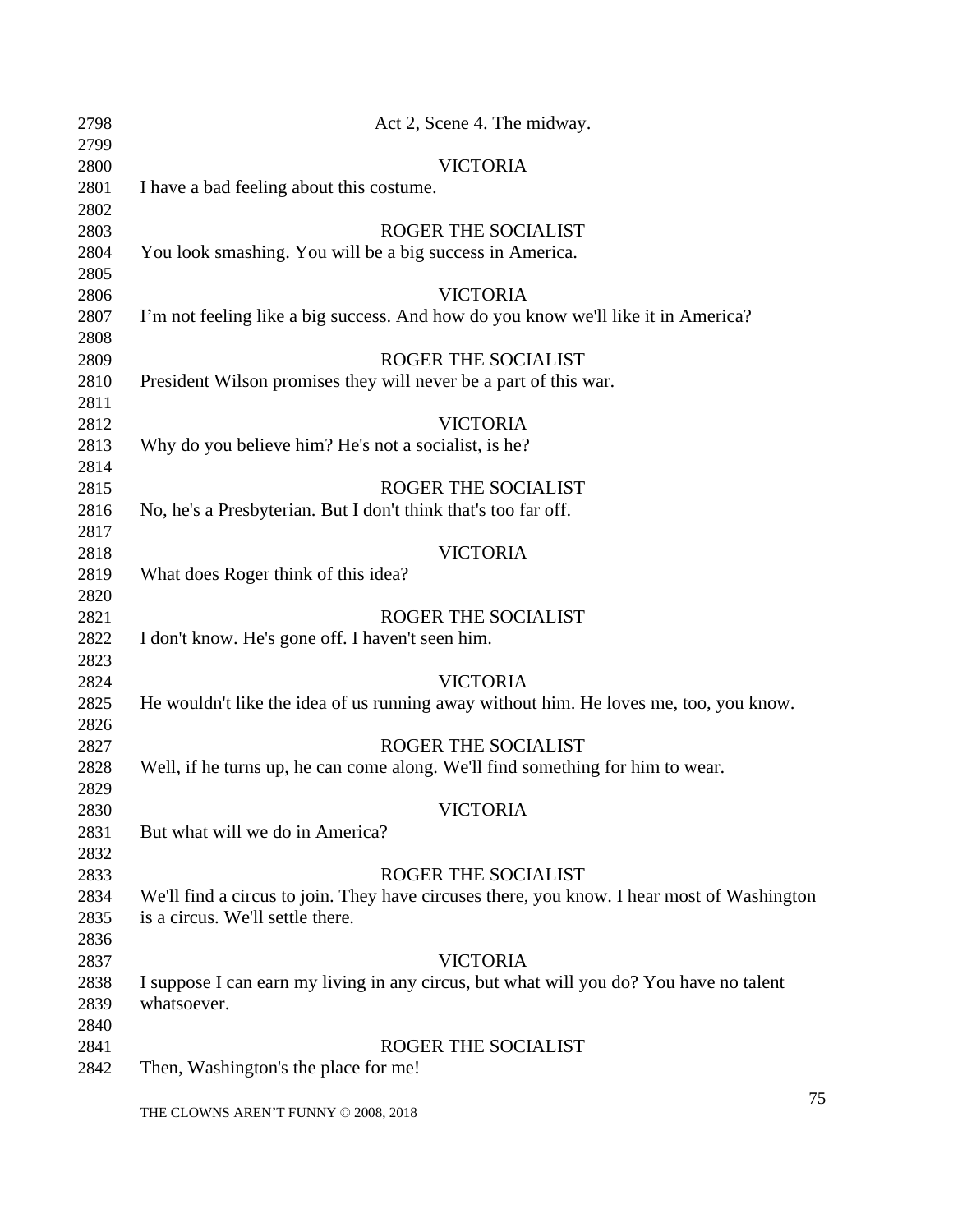| 2843 |                                                                                                  |
|------|--------------------------------------------------------------------------------------------------|
| 2844 | (TEDDY ROOSEVELT enters. VICTORIA turns her back; SHE doesn't                                    |
| 2845 | want to be recognized.)                                                                          |
| 2846 |                                                                                                  |
| 2847 | <b>TEDDY ROOSEVELT</b>                                                                           |
| 2848 | Washington? You're going to Washington?                                                          |
| 2849 |                                                                                                  |
| 2850 | ROGER THE SOCIALIST                                                                              |
| 2851 | Yes, your honor. Or to America, at any rate.                                                     |
| 2852 |                                                                                                  |
| 2853 | <b>TEDDY ROOSEVELT</b>                                                                           |
| 2854 | I hope not, young man. You don't belong in America.                                              |
| 2855 |                                                                                                  |
| 2856 | ROGER THE SOCIALIST                                                                              |
| 2857 | And why not?                                                                                     |
| 2858 |                                                                                                  |
| 2859 | <b>TEDDY ROOSEVELT</b>                                                                           |
| 2860 | Because you're a scoundrel.                                                                      |
| 2861 |                                                                                                  |
| 2862 | ROGER THE SOCIALIST                                                                              |
| 2863 | But there are lots of scoundrels in America.                                                     |
| 2864 |                                                                                                  |
| 2865 | <b>TEDDY ROOSEVELT</b>                                                                           |
| 2866 | But they are <i>American</i> scoundrels. It makes all the difference. If they are American, they |
| 2867 | are okay. Anything American is okay. Anything foreign is not.                                    |
| 2868 |                                                                                                  |
| 2869 | ROGER THE SOCIALIST                                                                              |
| 2870 | Well, sir, you may not have noticed, but I'm a cowboy. Quite American, after all.                |
| 2871 |                                                                                                  |
| 2872 | <b>TEDDY ROOSEVELT</b>                                                                           |
| 2873 | You're as much a cowboy as the Emperor of Japan. Listen, my boy, if you get to America,          |
| 2874 | your first stop will be New York City, my hometown. And let me tell you, it's rough in           |
| 2875 | New York. You have to be tough to survive. A cream puff like you wouldn't last a day.            |
| 2876 |                                                                                                  |
| 2877 | (Cue 16 Land of the Savages)                                                                     |
| 2878 | (The COMPANY [except ROGER THE SOCIALIST and VICTORIA]                                           |
| 2879 | enters in disguise to accompany TEDDY ROOSEVELT. This song is part                               |
| 2880 | recited, part sung.)                                                                             |
| 2881 |                                                                                                  |
| 2882 | SO YOU'RE GOING TO AMERICA,                                                                      |
| 2883 | ALL THE BOYS WILL BE HYSTERICAL                                                                  |
| 2884 | TO SEE YOU DRESSED UP LIKE A CLOWN,                                                              |
| 2885 | THEY GONNA TAKE YER ASSES                                                                        |
| 2886 |                                                                                                  |
|      |                                                                                                  |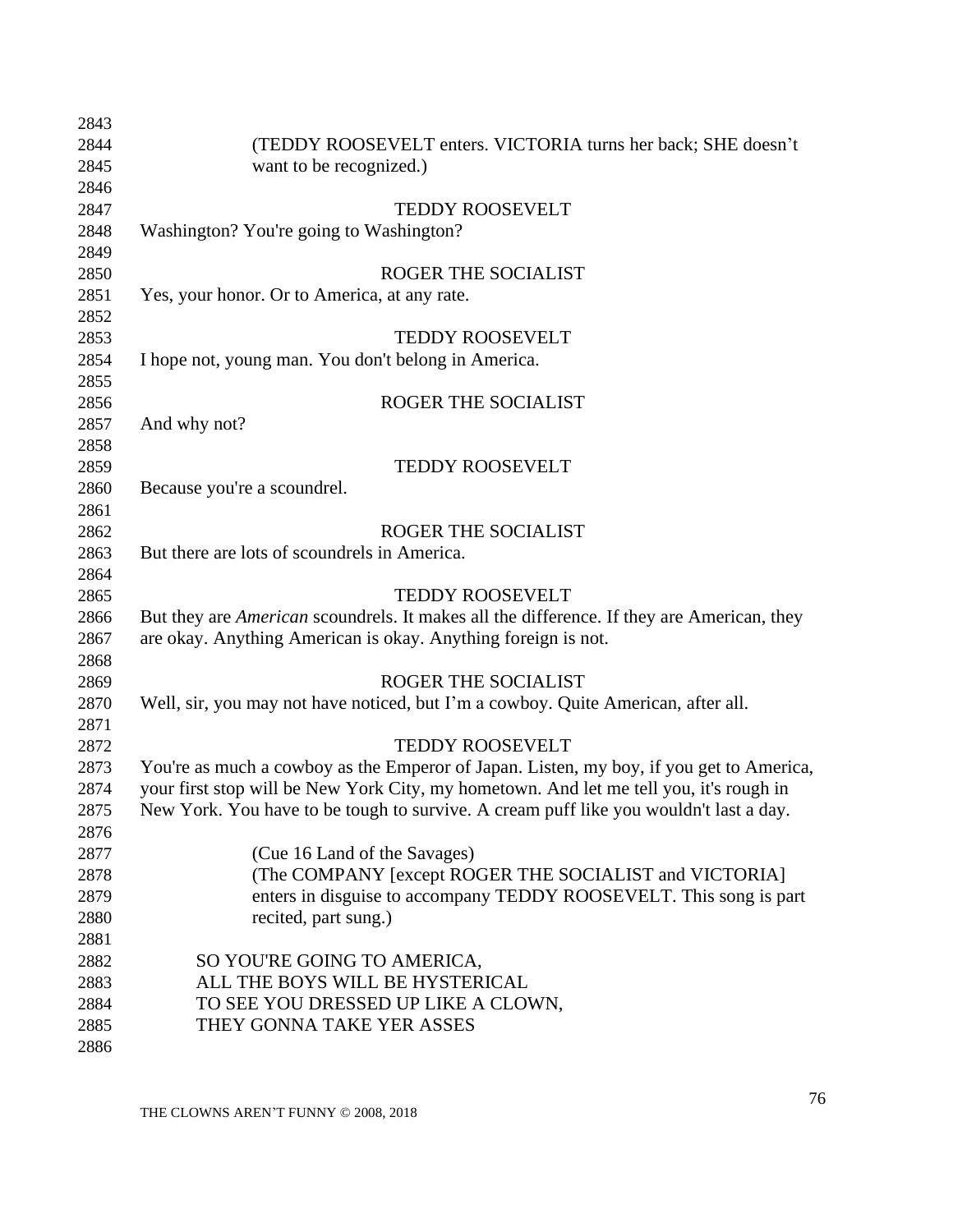| 2887 | <b>COMPANY</b>                                      |
|------|-----------------------------------------------------|
| 2888 | DOWN.                                               |
| 2889 |                                                     |
| 2890 | <b>TEDDY ROOSEVELT</b>                              |
| 2891 | THEY'LL TWIST YOUR ARM, APPLY SOME TORQUE,          |
| 2892 | THEY'LL BEAT YOU, THOSE BOYS IN NEW YORK,           |
| 2893 | THEY'LL STICK THAT HAT RIGHT UP YOUR TAIL,          |
| 2894 | THEY'LL LOCK YOUR UGLY                              |
| 2895 |                                                     |
| 2896 | <b>COMPANY</b>                                      |
| 2897 | <b>BUTT IN JAIL.</b>                                |
| 2898 |                                                     |
| 2899 | <b>TEDDY ROOSEVELT</b>                              |
| 2900 | AMERICA'S TOO TOUGH FOR YOU,                        |
| 2901 | DO ALL THE PRAYING YOU CAN DO,                      |
| 2902 | THEY DON'T WRITE POEMS OR READ ULYSSES              |
| 2903 | OR LISTEN TO BACH AND ALL THEM                      |
| 2904 |                                                     |
| 2905 | <b>COMPANY</b>                                      |
| 2906 | <b>SISSIES. SISSIES!</b>                            |
| 2907 |                                                     |
| 2908 | <b>TEDDY ROOSEVELT</b>                              |
| 2909 | WHEN YOU GET OFF THE BOAT, BETTER RUN TO YOUR MOMMA |
| 2910 | CAUSE YOUR CLAUSE IS GONNA END WITH A COMA NOT A    |
| 2911 |                                                     |
| 2912 | <b>COMPANY</b> (Divided parts)                      |
| 2913 | COMA NOT A COMMA/COMMA, COMMA, COMMA                |
| 2914 |                                                     |
| 2915 | <b>TEDDY ROOSEVELT</b>                              |
| 2916 | THE LAND OF THE FREE AND THE HOME OF THE BUCK,      |
| 2917 | BUT WE DON'T LIKE STRANGERS AND YOU CLEARLY         |
| 2918 |                                                     |
| 2919 | <b>COMPANY</b>                                      |
| 2920 | SUCK.                                               |
| 2921 |                                                     |
| 2922 | <b>TEDDY ROOSEVELT</b>                              |
| 2923 | YOU'RE A DRUNK, WORTHLESS PUNK,                     |
| 2924 | ALL YOU IMMIGRANTS SMELL LIKE SKUNK,                |
| 2925 | KEEP YER FACE OUTTA OUR PLACE,                      |
| 2926 | YOU BELONG TO SOME LESSER RACE.                     |
| 2927 |                                                     |
| 2928 | (HE gestures at VICTORIA's headdress)               |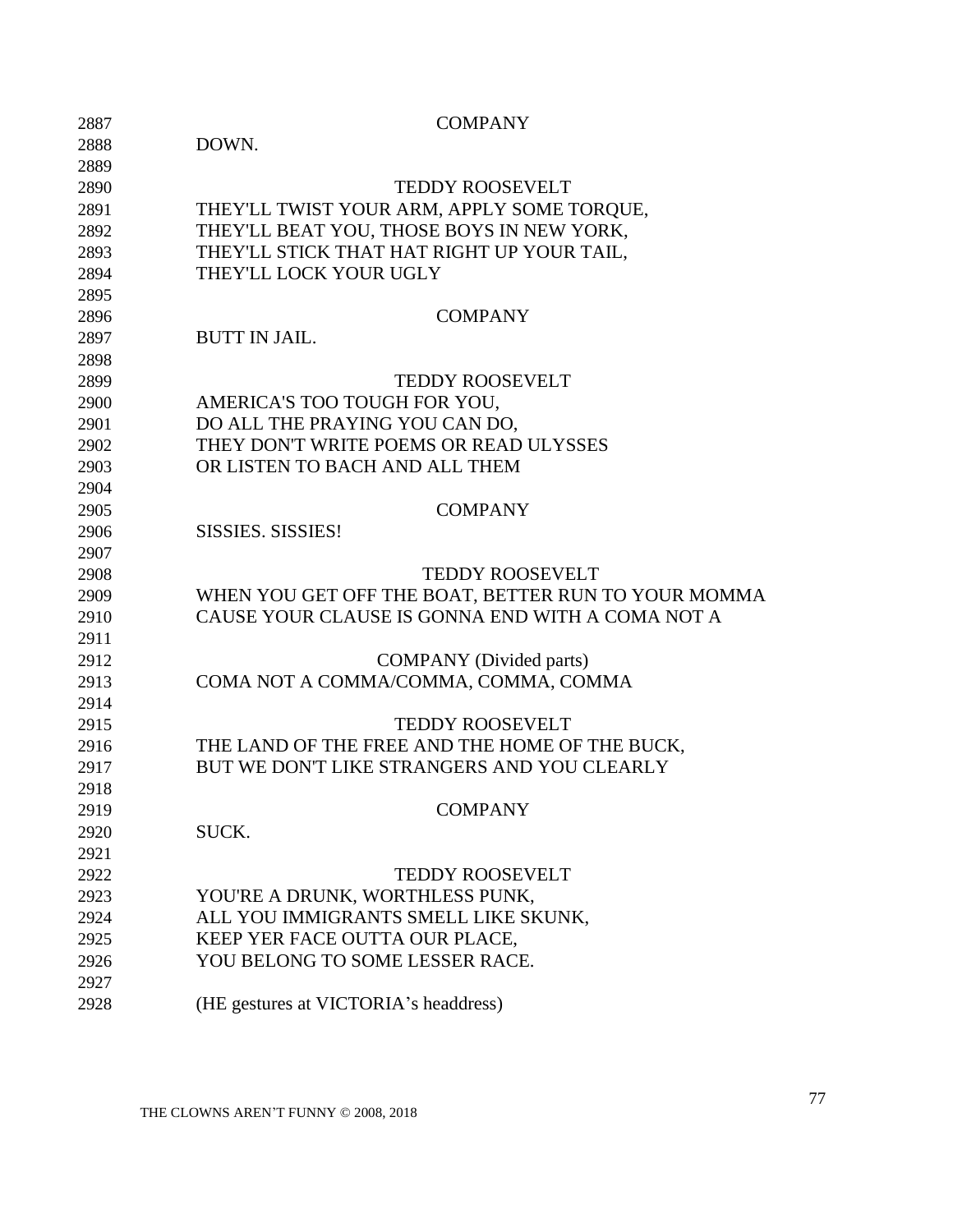| 2929 | WELCOME TO THE LAND OF THE SAVAGES,                       |
|------|-----------------------------------------------------------|
| 2930 | IF SAVAGES ARE WHAT YOU WANT TO BE,                       |
| 2931 | DON'T BE TOO QUICK TO UNPACK YOUR BAGGAGES                |
| 2932 | IN CASE OUR WELCOME GIVES YOU CAUSE TO FLEE.              |
| 2933 |                                                           |
| 2934 | SO YOU WANT TO BE AMERICAN,                               |
| 2935 | WE SAY NOPE, YOU'RE A HOPELESS BOGEYMAN,                  |
| 2936 | WE WELCOME YOU LIKE WE WELCOME THE FLU,                   |
| 2937 | KEEP YOUR SORES OFF OUR SHORES, AND YOUR FOREIGN MANNERS, |
| 2938 | TOO.                                                      |
| 2939 |                                                           |
| 2940 | WE DON'T LIKE FLIES, WE DON'T LIKE POO,                   |
| 2941 | WHICH TELLS YOU WHY WE DON'T LIKE YOU,                    |
| 2942 | <b>YOU'RE A</b>                                           |
| 2943 |                                                           |
| 2944 | <b>COMPANY</b>                                            |
| 2945 | CREEP,                                                    |
| 2946 |                                                           |
| 2947 | <b>TEDDY ROOSEVELT</b>                                    |
| 2948 | <b>MAKE US</b>                                            |
| 2949 |                                                           |
| 2950 | <b>COMPANY</b>                                            |
| 2951 | WEEP,                                                     |
| 2952 |                                                           |
| 2953 | <b>TEDDY ROOSEVELT</b>                                    |
| 2954 | YOU SHOULD FALL INTO THE                                  |
| 2955 |                                                           |
| 2956 | <b>COMPANY</b>                                            |
| 2957 | DEEP,                                                     |
| 2958 |                                                           |
| 2959 | <b>TEDDY ROOSEVELT</b>                                    |
| 2960 | <b>DEEP BLUE</b>                                          |
| 2961 |                                                           |
| 2962 | <b>COMPANY</b>                                            |
| 2963 | SEA,                                                      |
| 2964 |                                                           |
| 2965 | <b>TEDDY ROOSEVELT</b>                                    |
| 2966 | <b>LEAVE US</b>                                           |
| 2967 |                                                           |
| 2968 | <b>COMPANY</b>                                            |
| 2969 | BE,                                                       |
| 2970 |                                                           |
| 2971 | <b>TEDDY ROOSEVELT</b>                                    |
| 2972 | YOU WON'T LIKE OUR                                        |
| 2973 |                                                           |
|      |                                                           |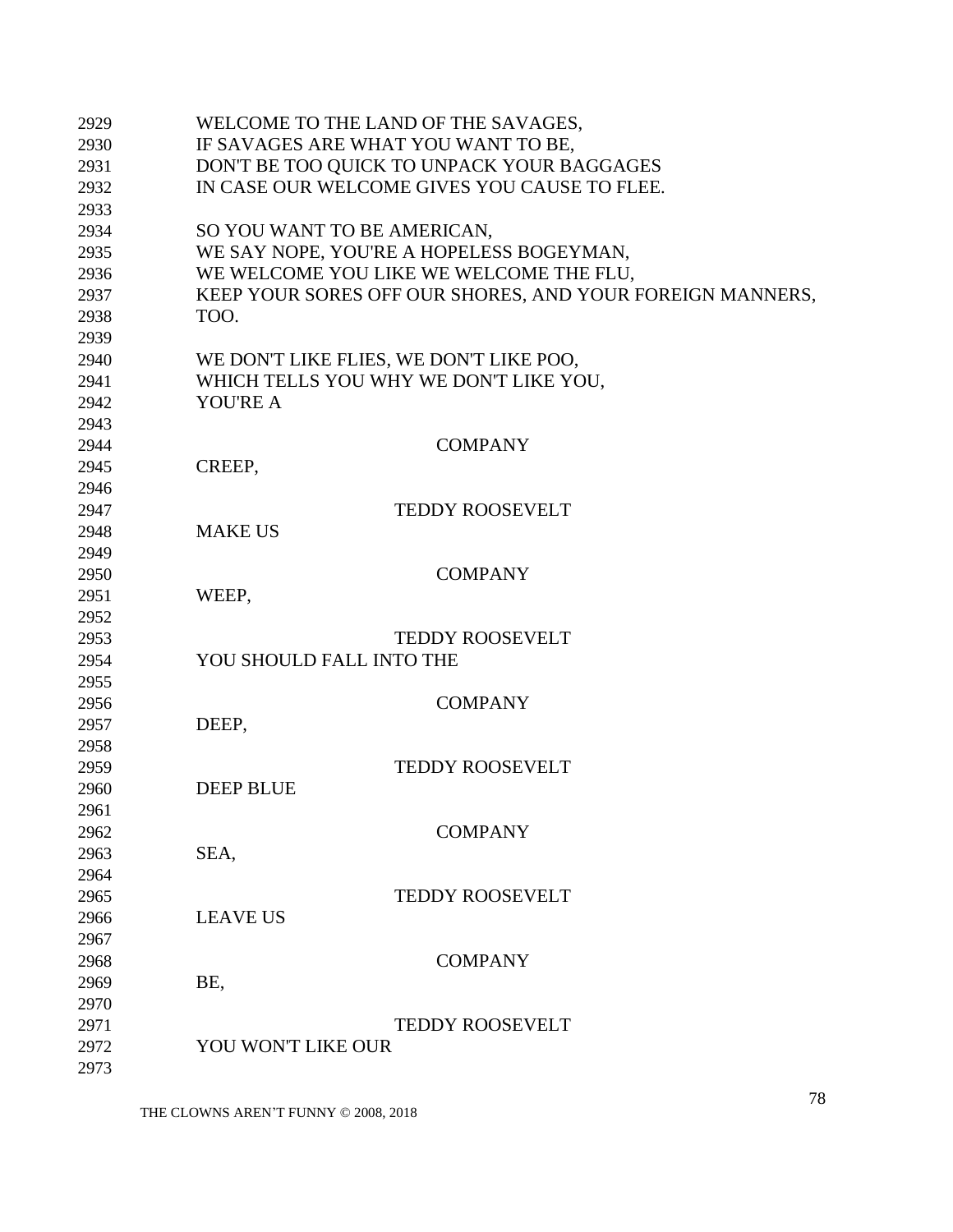| 2974 | <b>COMPANY</b>                                                                               |
|------|----------------------------------------------------------------------------------------------|
| 2975 | BIGOTRY.                                                                                     |
| 2976 |                                                                                              |
| 2977 | WELCOME TO THE LAND OF THE SAVAGES,                                                          |
| 2978 | WE HOPE YOU WON'T BE TOO INCLINED TO STAY,                                                   |
| 2979 | IF YOU'RE TOO FAR FROM OUR VIEW OF THE AVERAGES,                                             |
| 2980 | WE DON'T WANT YOUR KIND IN THE U.S. OF A.                                                    |
| 2981 | DON'T WANT YOUR KIND IN THE U.S. OF A.                                                       |
| 2982 |                                                                                              |
| 2983 | (Button.)                                                                                    |
| 2984 |                                                                                              |
| 2985 | ROGER THE SOCIALIST                                                                          |
| 2986 | I must say, I'm somewhat discouraged by your manner. I had rather hoped to go to             |
| 2987 | America.                                                                                     |
| 2988 |                                                                                              |
| 2989 | <b>TEDDY ROOSEVELT</b>                                                                       |
| 2990 | Look, Buffalo Bill, I'll make a deal with you. Give up your idea of polluting my country     |
| 2991 | with your pitiful carcass, and I'll arrange passage for you to go to Cuba. It will get you   |
| 2992 | away from here, and you and the missus can get yourselves a nice suntan. I've got lots of    |
| 2993 | connections in Cuba, having conquered the place once upon a time.                            |
| 2994 |                                                                                              |
| 2995 | ROGER THE SOCIALIST                                                                          |
| 2996 | That's mighty friendly of you, Mr. President.                                                |
| 2997 |                                                                                              |
| 2998 | <b>TEDDY ROOSEVELT</b>                                                                       |
| 2999 | Don't mention it. Be here at 8 this evening with your bags packed. I'll take care of all the |
| 3000 | arrangements to send you away.                                                               |
| 3001 |                                                                                              |
| 3002 | <b>VOICES OFF</b>                                                                            |
| 3003 | Dora!                                                                                        |
| 3004 |                                                                                              |
| 3005 | (TEDDY ROOSEVELT laughs diabolically. Of course, HE is planning on                           |
| 3006 | setting a trap for THEM. End of scene.)                                                      |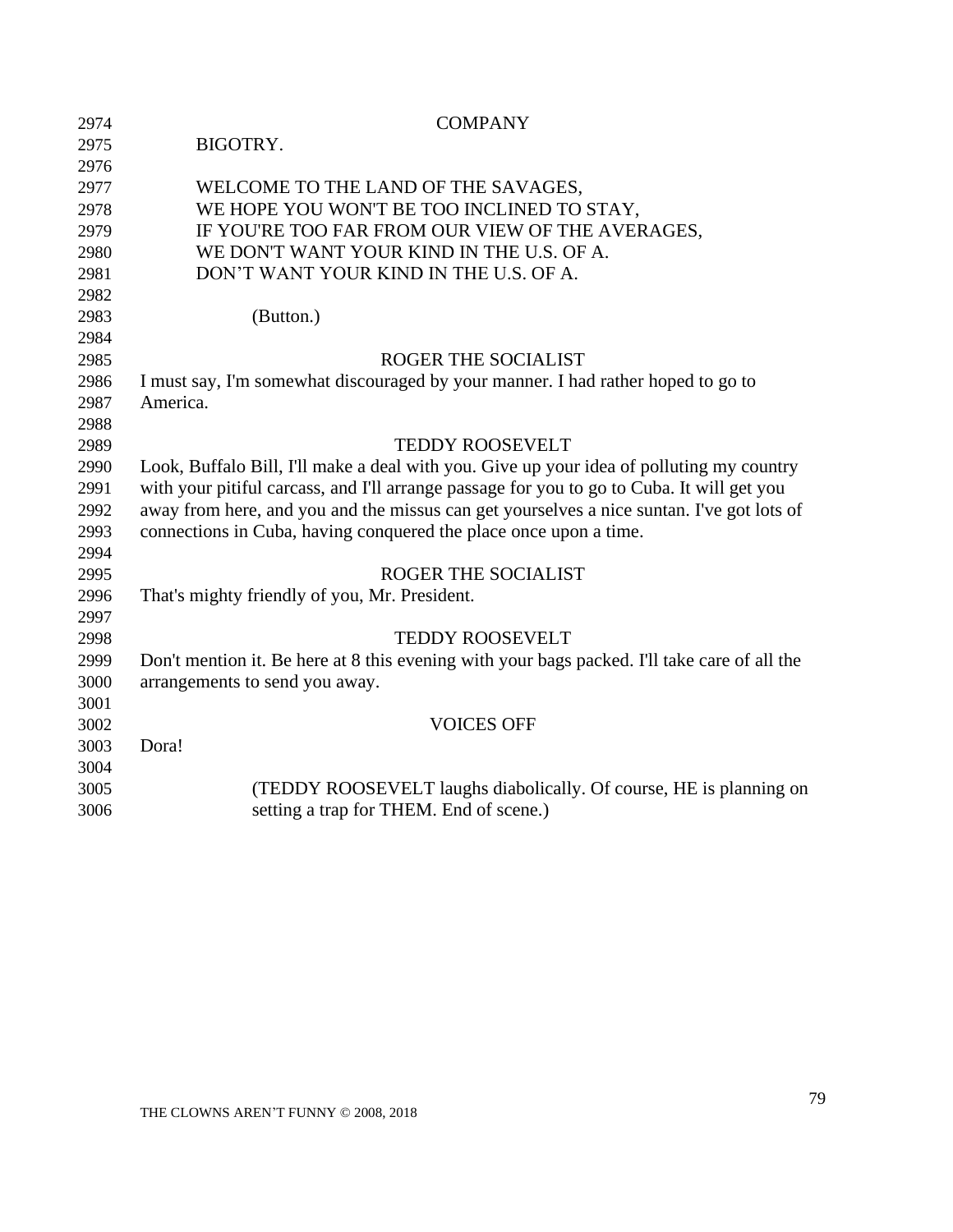| 3007 | Act 2, Scene 5. A battlefield hospital on one side, LEAH's tent on the other            |
|------|-----------------------------------------------------------------------------------------|
| 3008 | side. LEAH is reading a letter, VICTORIA comforts her. LUKE stands in                   |
| 3009 | the hospital. HE is dead, but HE can still sing to us.                                  |
| 3010 | (Cue 17 Your Little Boy)                                                                |
| 3011 |                                                                                         |
| 3012 | <b>LEAH</b>                                                                             |
| 3013 | (reading, tearfully)                                                                    |
| 3014 | Dear Madam. The King and Queen deeply regret to hear of the loss you and the Army have  |
| 3015 | sustained by the death of your young man in the service of his country, and I am        |
| 3016 | commanded to convey to you the expression of Their Majesties' true sympathy with you in |
| 3017 | your sorrow.                                                                            |
| 3018 |                                                                                         |
| 3019 | <b>LUKE</b>                                                                             |
| 3020 | MAMA, WHEN YOU GAVE HIM BIRTH,                                                          |
| 3021 | YOU HELD HIM CLOSE WHEN HE BEGAN TO CRY,                                                |
| 3022 | YOU GAVE HIM WARMTH, YOU GAVE HIM LOVE,                                                 |
| 3023 | YOUR LITTLE BOY'S NOT CRYING ANYMORE,                                                   |
| 3024 | ANYMORE.                                                                                |
| 3025 |                                                                                         |
| 3026 | MAMA, WHEN YOU RAISED HIM UP,                                                           |
| 3027 | YOU TOLD HIM THAT IT'S DANGEROUS TO RUN                                                 |
| 3028 | WITH SCISSORS OR ON SLIPPERY STONES,                                                    |
| 3029 | YOUR LITTLE BOY'S NOT RUNNING ANYMORE.                                                  |
| 3030 |                                                                                         |
| 3031 | YOUR CHILD WAS A SPECIAL MAN,                                                           |
| 3032 | HE HELD YOUR HEART AS YOU HELD HIS HAND,                                                |
| 3033 | THERE ISN'T ANYBODY WHO                                                                 |
| 3034 | SHOULD HAVE TAKEN YOUR BABY AWAY FROM YOU.                                              |
| 3035 |                                                                                         |
| 3036 | IF HE DIDN'T GET HIS WAY,                                                               |
| 3037 | HE'D FUSS AND FRET AND MAKE HIMSELF A PEST,                                             |
| 3038 | A MOTHER'S LOVE WAS STRAINED A TAD,                                                     |
| 3039 | YOUR LITTLE BOY'S NOT FRETFUL ANYMORE,                                                  |
| 3040 | ANYMORE.                                                                                |
| 3041 |                                                                                         |
| 3042 | <b>IT'S DANGEROUS TO RUN</b>                                                            |
| 3043 | WITH FIXED BAYONET ON A FOREIGN BATTLEFIELD,                                            |
| 3044 | YOUR LITTLE BOY'S NOT RUNNING ANYMORE.                                                  |
| 3045 |                                                                                         |
| 3046 | Good-bye Leah.                                                                          |
| 3047 |                                                                                         |
| 3048 | <b>LEAH</b>                                                                             |
| 3049 | Good-bye my Luke.                                                                       |
| 3050 |                                                                                         |
| 3051 | (Button. End of scene.)                                                                 |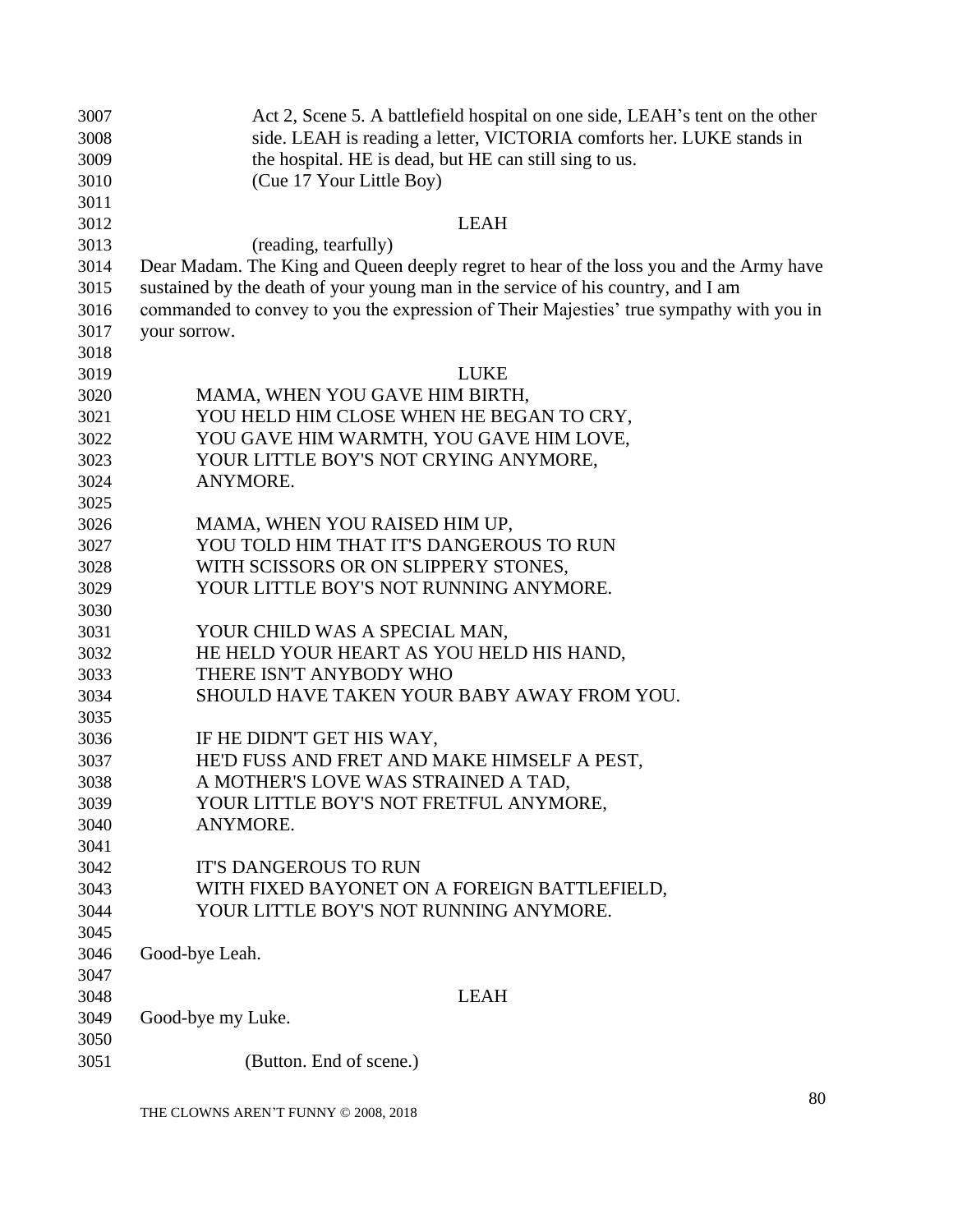| 3052 | Act 2, Scene 6. The midway at 8 pm. It is deserted. HILDA appears from the  |
|------|-----------------------------------------------------------------------------|
| 3053 | shadows carrying a travel bag. SHE is wearing a cloak and moving furtively. |
| 3054 | TEDDY ROOSEVELT appears; HE has been waiting.                               |
| 3055 |                                                                             |
| 3056 | <b>TEDDY ROOSEVELT</b>                                                      |
| 3057 | Ah, Hilda, my dear. I was hoping you would happen along.                    |
| 3058 |                                                                             |
| 3059 | <b>HILDA</b>                                                                |
| 3060 | (SHE draws back. SHE is not happy to see HIM. SHE pulls her cloak more      |
| 3061 | tightly around HER.)                                                        |
| 3062 | Why, Mr. President                                                          |
| 3063 |                                                                             |
| 3064 | <b>TEDDY ROOSEVELT</b>                                                      |
| 3065 | Call me twenty-six.                                                         |
| 3066 |                                                                             |
| 3067 | <b>HILDA</b>                                                                |
| 3068 | What a surprise to see you out here.                                        |
| 3069 |                                                                             |
| 3070 | <b>TEDDY ROOSEVELT</b>                                                      |
| 3071 | I've been restless, Hilda.                                                  |
| 3072 |                                                                             |
| 3073 | <b>HILDA</b>                                                                |
| 3074 | You should try warm milk.                                                   |
| 3075 |                                                                             |
| 3076 | <b>TEDDY ROOSEVELT</b>                                                      |
| 3077 | I don't think it will help.                                                 |
| 3078 |                                                                             |
| 3079 | <b>HILDA</b>                                                                |
| 3080 | Prune juice, then.                                                          |
| 3081 |                                                                             |
| 3082 | <b>TEDDY ROOSEVELT</b>                                                      |
| 3083 | I don't think so. I have that wonderful ailment for which there is no cure. |
| 3084 |                                                                             |
| 3085 | <b>HILDA</b>                                                                |
| 3086 | My heartfelt condolences.                                                   |
| 3087 | (SHE tries to move off).                                                    |
| 3088 |                                                                             |
| 3089 | <b>TEDDY ROOSEVELT</b>                                                      |
| 3090 | Hilda, wait! I must speak frankly to you.                                   |
| 3091 |                                                                             |
| 3092 | <b>HILDA</b>                                                                |
| 3093 | Perhaps tomorrow, Mr. President. I only speak frankly during the daylight.  |
| 3094 |                                                                             |
| 3095 | <b>TEDDY ROOSEVELT</b>                                                      |
| 3096 | What a joker! You're amazing, Hilda.                                        |
|      |                                                                             |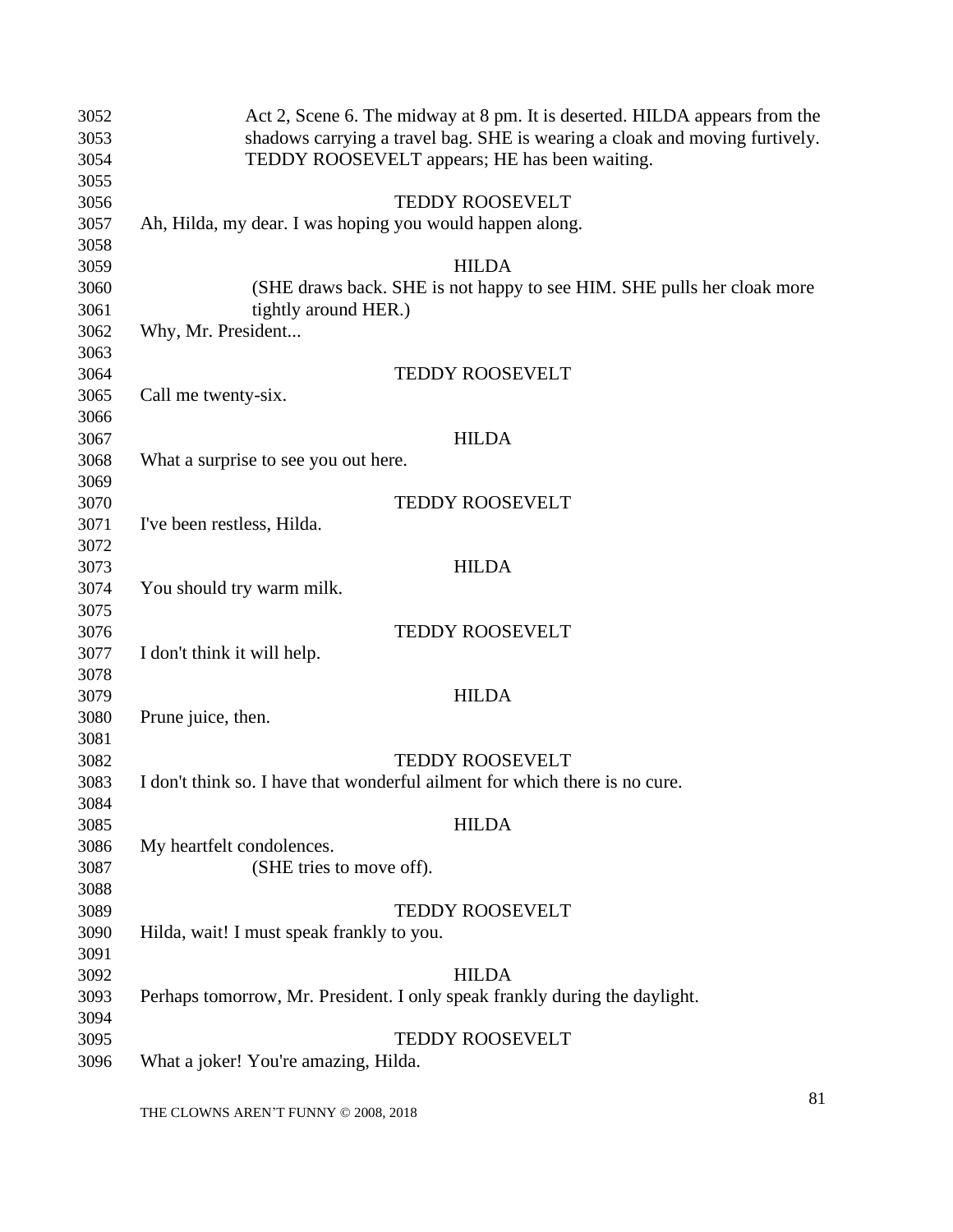| 3097 |                                                                                            |
|------|--------------------------------------------------------------------------------------------|
| 3098 | <b>HILDA</b>                                                                               |
| 3099 | Yes, I am. Now good night. Sleep tight. See you in the morning                             |
| 3100 |                                                                                            |
| 3101 | TEDDY ROOSEVELT                                                                            |
| 3102 | Hilda! I love you!                                                                         |
| 3103 |                                                                                            |
| 3104 | <b>HILDA</b>                                                                               |
| 3105 | That's nice, Mr. President, see you in the morning.                                        |
| 3106 |                                                                                            |
| 3107 | <b>TEDDY ROOSEVELT</b>                                                                     |
| 3108 | But doesn't that mean anything to you?                                                     |
| 3109 |                                                                                            |
| 3110 | <b>HILDA</b>                                                                               |
| 3111 | (SHE stops, puts down her bag, and turns to face TEDDY ROOSEVELT.)                         |
| 3112 | You don't even know me, Mr. President. If you knew me, you'd see that I'm just a tired old |
| 3113 | woman. I want to go home.                                                                  |
| 3114 |                                                                                            |
| 3115 | <b>TEDDY ROOSEVELT</b>                                                                     |
| 3116 | But with me, you are home.                                                                 |
| 3117 |                                                                                            |
| 3118 | <b>HILDA</b>                                                                               |
| 3119 | No, with you I'm standing out in the midway at night.                                      |
| 3120 |                                                                                            |
| 3121 | <b>TEDDY ROOSEVELT</b>                                                                     |
| 3122 | But, Hilda                                                                                 |
| 3123 | (Cue 18 A Girl Named Hilda)                                                                |
| 3124 | I LIKE YOUR SPUNK, I LIKE YOUR FIRE,                                                       |
| 3125 | YOUR POLITICS FILL ME WITH DESIRE,                                                         |
| 3126 | YOUR FACE IS PRETTY AND YOUR MIND IS QUICK,                                                |
| 3127 | MAY I SPEAK TO YOU SOFTLY OF MY BIG STICK?                                                 |
| 3128 | OF MY, MY BIG STICK.                                                                       |
| 3129 |                                                                                            |
| 3130 | I LOVE A GIRL NAMED HILDA,                                                                 |
| 3131 | INTO MY LONELY LIFE CAME SHE,                                                              |
| 3132 | AND WHEN I SEE MY HILDA STANDING THERE,                                                    |
| 3133 | I WONDER IF SHE CARES FOR ME.                                                              |
| 3134 |                                                                                            |
| 3135 | SOME PEOPLE SAY THAT I'M TOO OLD FOR LOVE,                                                 |
| 3136 | THAT I SHOULD USE MY BED TO SLEEP,                                                         |
| 3137 | THOSE PEOPLE HAVE NOT SEEN                                                                 |
| 3138 | Hilda!                                                                                     |
| 3139 | OR THEY'D KNOW WHY I'M IN SO DEEP,                                                         |
| 3140 | SO DEEP,                                                                                   |
| 3141 | THEY'D KNOW I'M IN DEEP.                                                                   |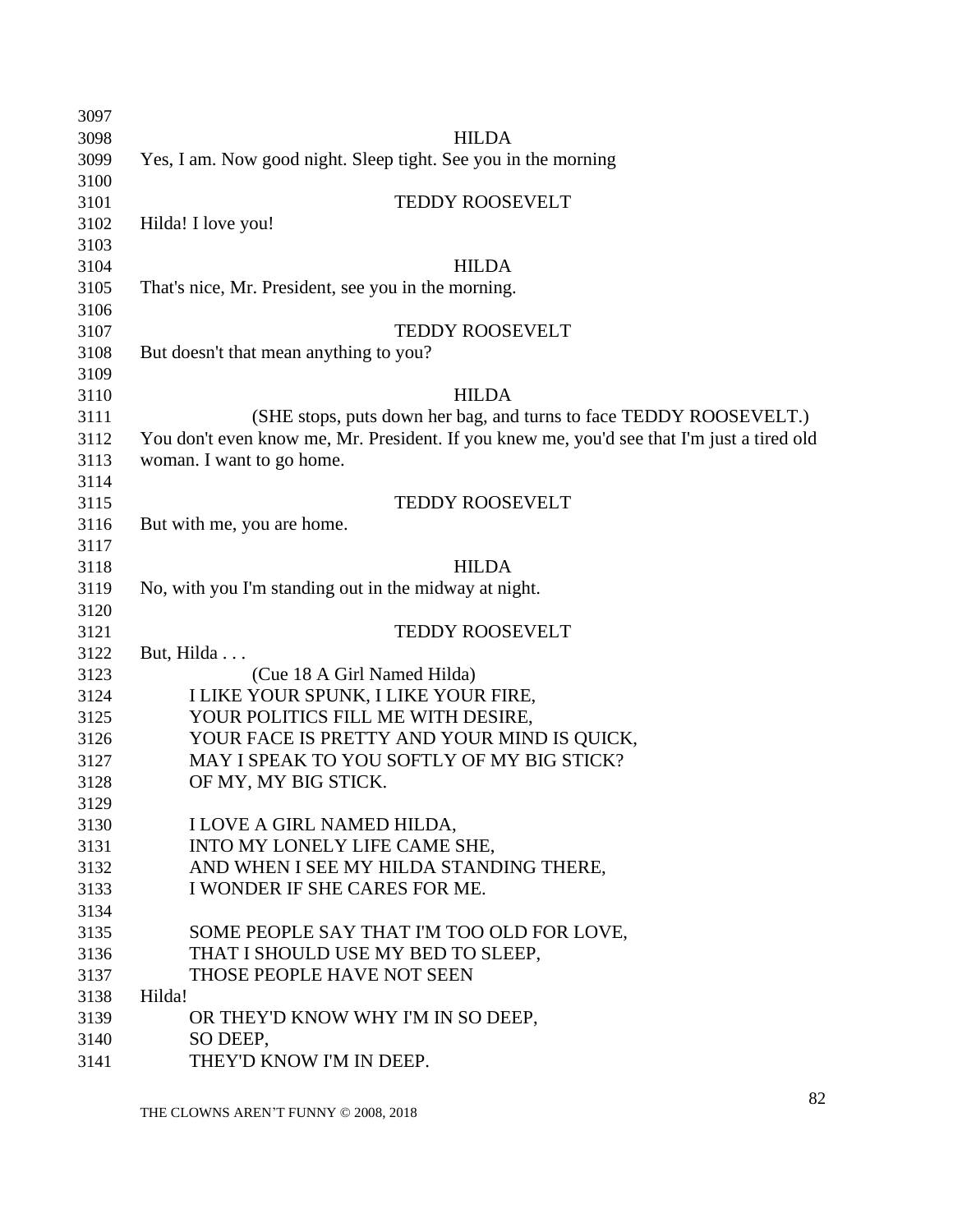| 3142 |                                                                                        |
|------|----------------------------------------------------------------------------------------|
| 3143 | <b>HILDA</b>                                                                           |
| 3144 | A MAN YOUR AGE SHOULD BE IN BED,                                                       |
| 3145 | YOU'LL CATCH A CHILL AND WAKE UP DEAD,                                                 |
| 3146 | I DON'T KNOW WHAT YOU SEE IN ME,                                                       |
| 3147 | I'M NOT THE GIRL YOU WANT, YOU WANT,                                                   |
| 3148 | YOU WANT ME TO BE.                                                                     |
| 3149 |                                                                                        |
| 3150 | <b>TEDDY ROOSEVELT</b>                                                                 |
| 3151 | But, Hilda!                                                                            |
| 3152 |                                                                                        |
| 3153 | (Button. HILDA exits.)                                                                 |
| 3154 |                                                                                        |
| 3155 | <b>RINGMASTER</b>                                                                      |
| 3156 | (SHE enters.)                                                                          |
| 3157 | Sometimes love comes from parts unknown. But, sorry, Mr. President, this story is not  |
| 3158 | about your aborted love affair with the mysterious Hilda. We have more important       |
| 3159 | business.                                                                              |
| 3160 |                                                                                        |
| 3161 | (ROGER THE SOCIALIST and VICTORIA enter opposite, disguised,                           |
| 3162 | carrying valises)                                                                      |
| 3163 | <b>ROGER THE SOCIALIST</b>                                                             |
| 3164 | We're ready to go, Mr. President. Off to Cuba!                                         |
| 3165 |                                                                                        |
| 3166 | TEDDY ROOSEVELT                                                                        |
| 3167 | Wonderful. One moment.                                                                 |
| 3168 | (HE pulls a whistle from his pocket and blows it. At once, the                         |
| 3169 | POLICEMAN appears.)                                                                    |
| 3170 | There you are, constable. Your fugitives.                                              |
| 3171 |                                                                                        |
| 3172 | <b>VICTORIA</b>                                                                        |
| 3173 | What? You betrayed us. You lied to us.                                                 |
| 3174 |                                                                                        |
| 3175 | <b>RINGMASTER</b>                                                                      |
| 3176 | Lied to by an American president. Who'd have thought it?                               |
| 3177 |                                                                                        |
| 3178 | <b>TEDDY ROOSEVELT</b>                                                                 |
| 3179 | Now, now. You two are terrorists. I could have sent you to Cuba and let them deal with |
| 3180 | you                                                                                    |
| 3181 |                                                                                        |
| 3182 | <b>VICTORIA</b>                                                                        |
| 3183 | but Guantánamo won't be a detention camp for another 85 years.                         |
| 3184 |                                                                                        |
| 3185 | <b>TEDDY ROOSEVELT</b>                                                                 |
| 3186 | So you'll have to wait in a British jail until then. Take them away, officer.          |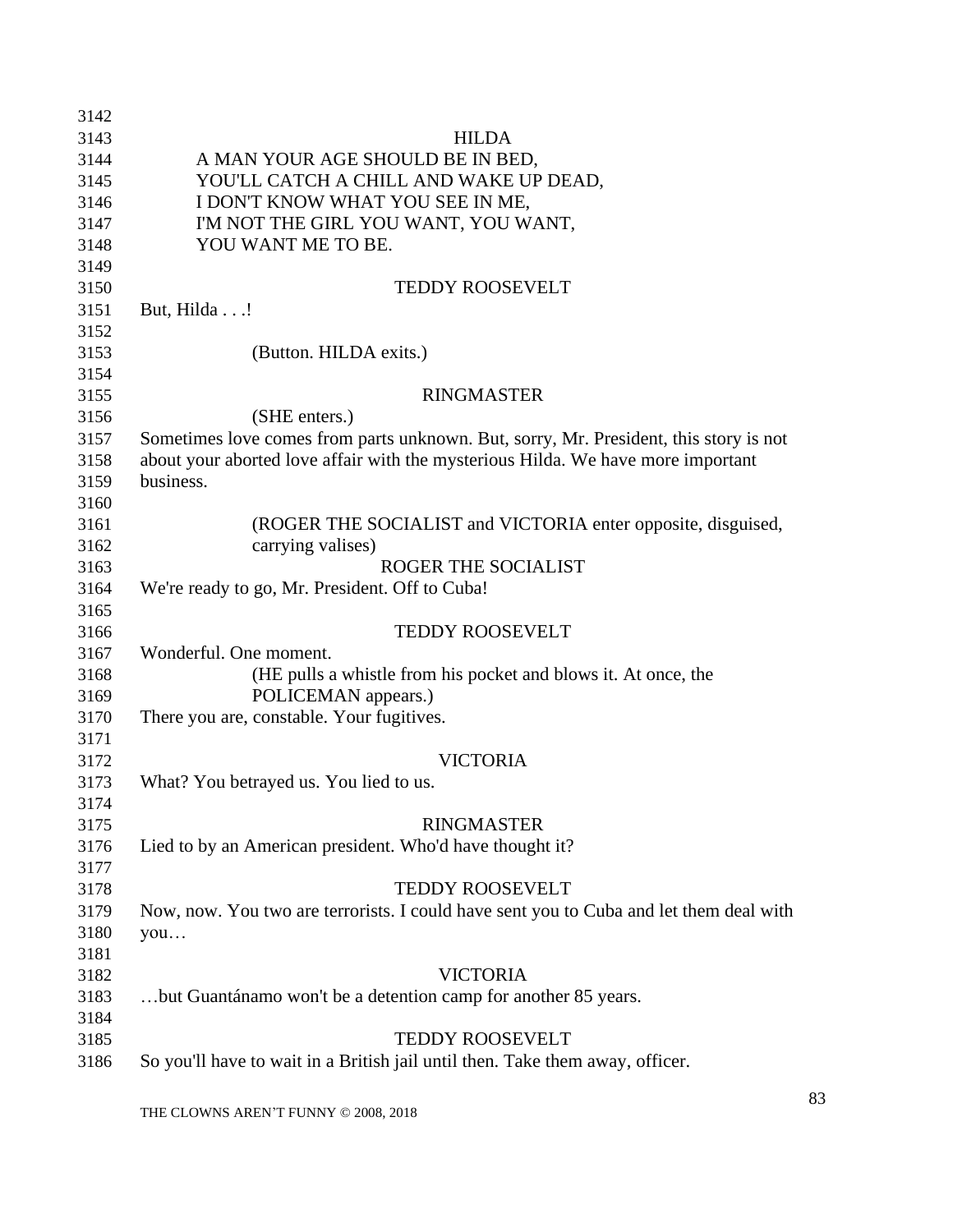| 3187 |                                                                                       |
|------|---------------------------------------------------------------------------------------|
| 3188 | <b>POLICEMAN</b>                                                                      |
| 3189 | Right, guv'nor.                                                                       |
| 3190 | (HE addresses ROGER THE SOCIALIST and VICTORIA)                                       |
| 3191 | I arrest you in the name of the King for the malicious destruction of His Majesty's   |
| 3192 | munitions plant. And, no, I don't care for a drink.                                   |
| 3193 |                                                                                       |
| 3194 | <b>VICTORIA</b>                                                                       |
| 3195 | But we're innocent.                                                                   |
| 3196 |                                                                                       |
| 3197 | <b>POLICEMAN</b>                                                                      |
| 3198 | Of course you are.                                                                    |
| 3199 |                                                                                       |
| 3200 | (ROGER THE PACIFIST enters.)                                                          |
| 3201 |                                                                                       |
| 3202 | <b>ROGER THE PACIFIST</b>                                                             |
| 3203 | (HE angrily addresses ROGER THE SOCIALIST)                                            |
| 3204 | Making off with my girl, are you, you miserable socialist.                            |
| 3205 |                                                                                       |
| 3206 | <b>POLICEMAN</b>                                                                      |
| 3207 | (HIS ears perk up.)                                                                   |
| 3208 | A socialist?!                                                                         |
| 3209 |                                                                                       |
| 3210 | <b>ROGER THE SOCIALIST</b>                                                            |
| 3211 | Quiet, you idiot, I'm in enough trouble. And besides, she's not your girl.            |
| 3212 |                                                                                       |
| 3213 | <b>ROGER THE PACIFIST</b>                                                             |
| 3214 | (HE punches ROGER THE SOCIALIST in the nose, then addresses                           |
| 3215 | VICTORIA.)                                                                            |
| 3216 | Pardon my manners, Vic, but I've been thinking of punching him in the nose for a long |
| 3217 | time.                                                                                 |
| 3218 |                                                                                       |
| 3219 | VICTORIA                                                                              |
| 3220 | Not a very pacifist thing to do, is it?                                               |
| 3221 |                                                                                       |
| 3222 | <b>ROGER THE PACIFIST</b>                                                             |
| 3223 | In love, there is no pacifism. Victoria!                                              |
| 3224 | (HE gives her a big kiss on the lips. SHE barely responds.)                           |
| 3225 |                                                                                       |
| 3226 | <b>VICTORIA</b>                                                                       |
| 3227 | Thank you, Roger, but I'm not ready to commit to you. I don't really love you.        |
| 3228 |                                                                                       |
| 3229 | ROGER THE SOCIALIST                                                                   |
| 3230 | So you love <i>me</i> after all!                                                      |
| 3231 |                                                                                       |
|      |                                                                                       |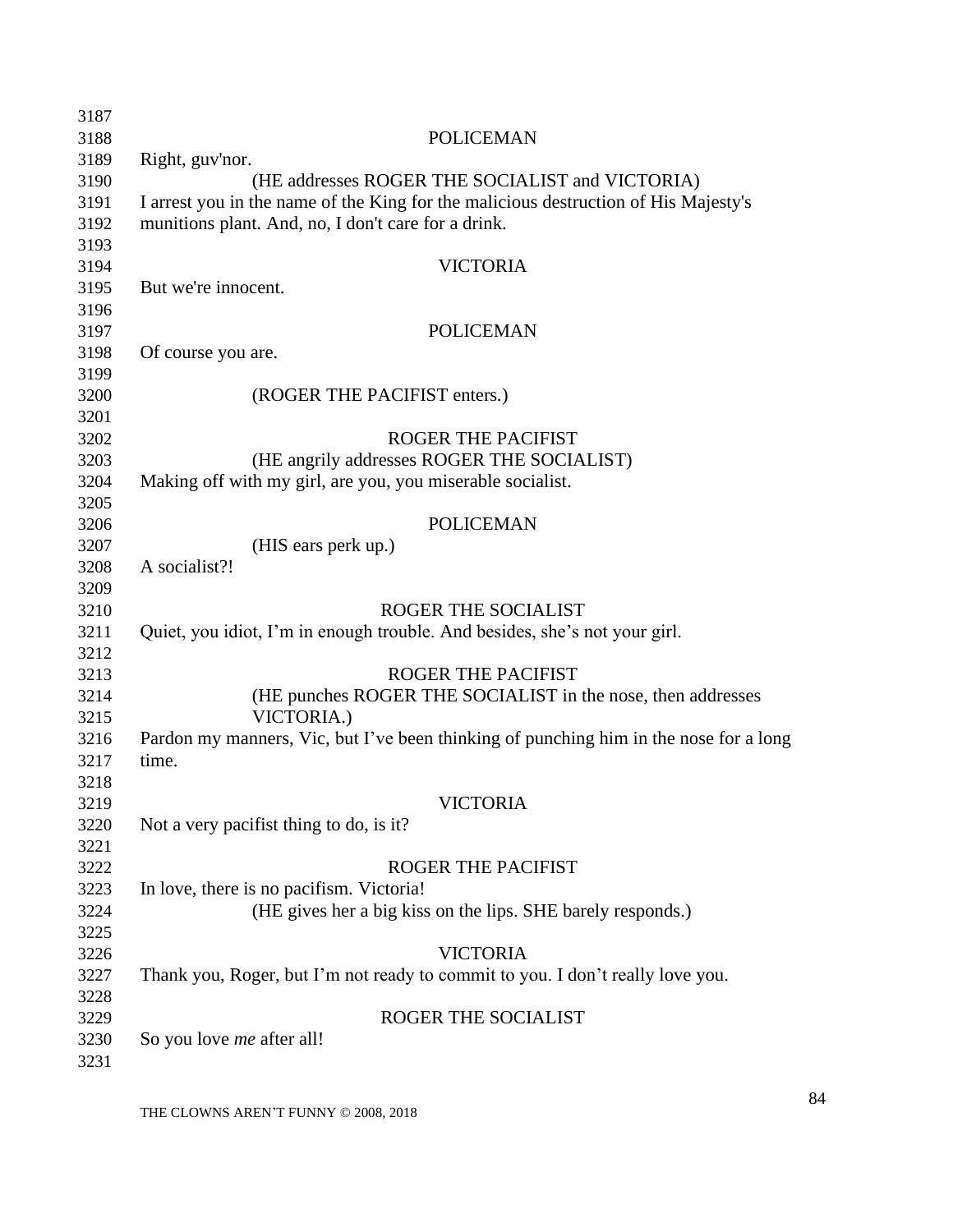| 3232 | <b>VICTORIA</b>                                                                                |
|------|------------------------------------------------------------------------------------------------|
| 3233 | Frankly, no, I'm not in love with either of you. Maybe someday, but not right now. I have      |
| 3234 | too much trouble telling you apart.                                                            |
| 3235 |                                                                                                |
| 3236 | <b>POLICEMAN</b>                                                                               |
| 3237 | (HE addresses VICTORIA)                                                                        |
| 3238 | Please excuse me for disturbing your love festival, but there is the matter of your arrest for |
| 3239 | blowing up the King's munitions works.                                                         |
| 3240 | (HE places HER in manacles.)                                                                   |
| 3241 |                                                                                                |
| 3242 | ROGER THE PACIFIST                                                                             |
| 3243 | Actually, Victoria is innocent.                                                                |
| 3244 |                                                                                                |
| 3245 | <b>POLICEMAN</b>                                                                               |
| 3246 | Innocent?! We've got an airtight case against her.                                             |
| 3247 |                                                                                                |
| 3248 | (LEAH enters, pushing HILDA before her. LEAH carries HILDA's travel                            |
| 3249 | bag.)                                                                                          |
| 3250 |                                                                                                |
| 3251 | <b>ROGER THE PACIFIST</b>                                                                      |
| 3252 | You've got nothing, copper, nothing except the wrong lady.                                     |
| 3253 | (HE points to HILDA.)                                                                          |
| 3254 | There's your bomber.                                                                           |
| 3255 |                                                                                                |
| 3256 | <b>TEDDY ROOSEVELT</b>                                                                         |
| 3257 | Hilda?                                                                                         |
| 3258 |                                                                                                |
| 3259 | <b>ROGER THE PACIFIST</b>                                                                      |
| 3260 | Yes, Hilda.                                                                                    |
| 3261 |                                                                                                |
| 3262 | <b>LEAH</b>                                                                                    |
| 3263 | From parts unknown.                                                                            |
| 3264 |                                                                                                |
| 3265 | <b>HILDA</b>                                                                                   |
| 3266 | But, everyone knows I am His Majesty's most loyal subject.                                     |
| 3267 |                                                                                                |
| 3268 | TEDDY ROOSEVELT                                                                                |
| 3269 | Yes, of course you are, my dear.                                                               |
| 3270 | (HE addresses ROGER THE PACIFIST)                                                              |
| 3271 | What proof do you have?                                                                        |
| 3272 |                                                                                                |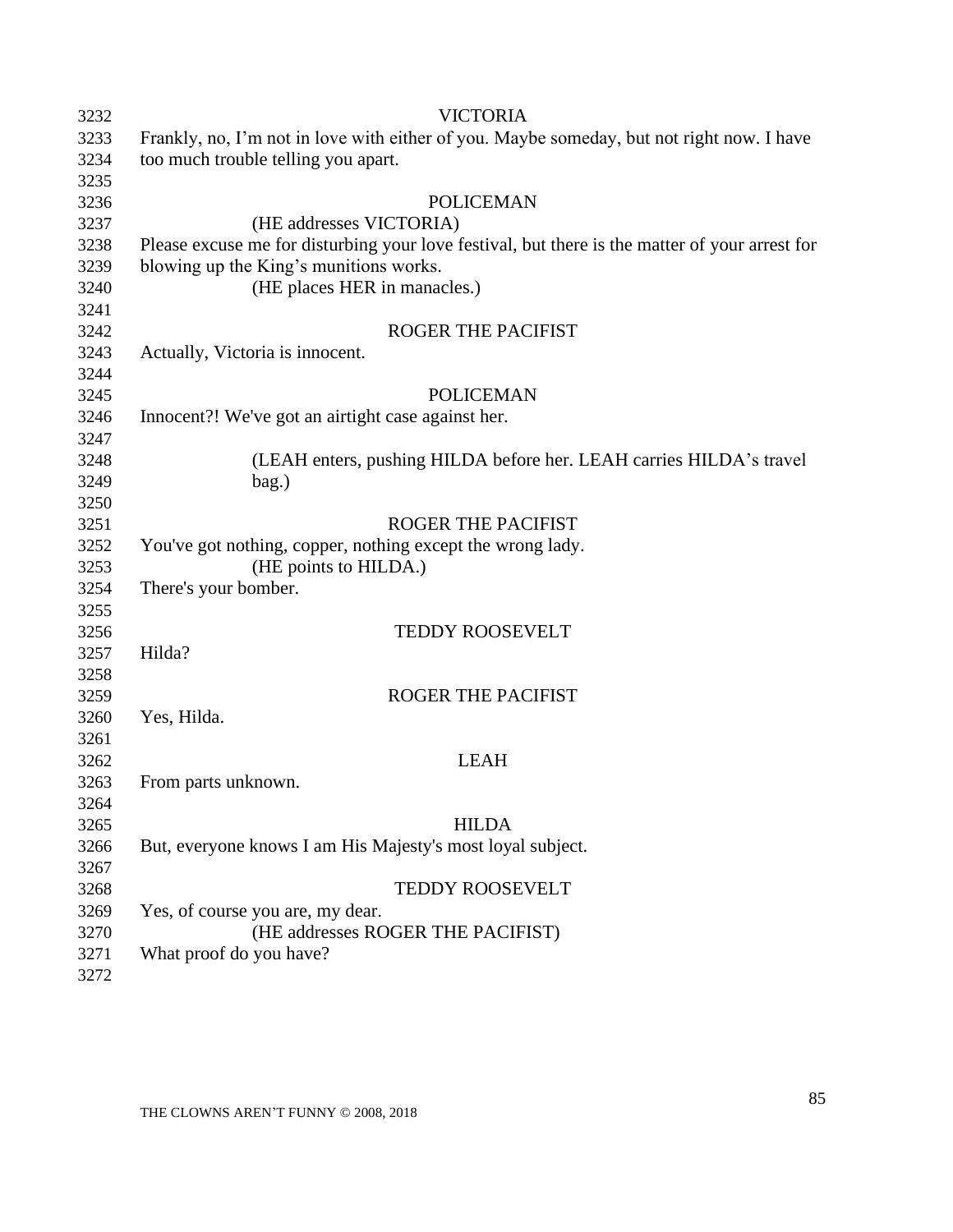| 3273 | <b>ROGER THE PACIFIST</b>                                                               |
|------|-----------------------------------------------------------------------------------------|
| 3274 | You remember that sappy song she sang,                                                  |
| 3275 | (HE sings mockingly.)                                                                   |
| 3276 | WE WERE A SOCIETY,                                                                      |
| 3277 | NOW WE'RE A COMMUNITY.                                                                  |
| 3278 | Well, this society and community thing is straight out of 1914 Berlin. Gesellschaft, or |
| 3279 | society, was replaced by Gemeinschaft, or community, in the new Boche vision of a world |
| 3280 | made better by the war. Pure propaganda, of course, but very popular with the rank and  |
| 3281 | file. Right, Frau Hilda?                                                                |
| 3282 |                                                                                         |
| 3283 | <b>HILDA</b>                                                                            |
| 3284 | You can't prove anything with your little German lesson.                                |
| 3285 |                                                                                         |
| 3286 | <b>ROGER THE PACIFIST</b>                                                               |
| 3287 | Ah, but what about that weird poem. Remember, my friends? Now how did it go? Oh, yes,   |
| 3288 | (Mockingly)                                                                             |
| 3289 | Ah, ye gods! Ye great immortals                                                         |
| 3290 | In the spacious heavens above us!                                                       |
| 3291 | Would ye on this earth blah blah blah!                                                  |
| 3292 |                                                                                         |
| 3293 | Now, just who do you think wrote that bit?                                              |
| 3294 |                                                                                         |
| 3295 | <b>TEDDY ROOSEVELT</b>                                                                  |
| 3296 | Shakespeare?                                                                            |
| 3297 |                                                                                         |
| 3298 | EVERYONE ELSE.                                                                          |
| 3299 | (THEY mutter, variously).                                                               |
| 3300 | Shakespeare?! Dumb Yank. What a moron.                                                  |
| 3301 |                                                                                         |
| 3302 | <b>ROGER THE PACIFIST</b>                                                               |
| 3303 | No, not Shakespeare, genius. Goethe. <sup>8</sup>                                       |
| 3304 |                                                                                         |
| 3305 | <b>RINGMASTER</b>                                                                       |
| 3306 | Johann Wolfgang von Goethe! Considered the greatest German literary figure of the       |
| 3307 | modern era. There is general shock and consternation.                                   |
| 3308 |                                                                                         |
| 3309 | <b>POLICEMAN</b>                                                                        |
| 3310 | My, my, Goethe. This begins to look serious for you Miss Hilda.                         |
| 3311 |                                                                                         |
| 3312 | <b>TEDDY ROOSEVELT</b>                                                                  |
| 3313 | In my country, we don't accuse people of crimes based on the poetry they recite. Do you |
| 3314 | have any real evidence?                                                                 |
| 3315 |                                                                                         |
|      |                                                                                         |

Pronounced Ger'-ta.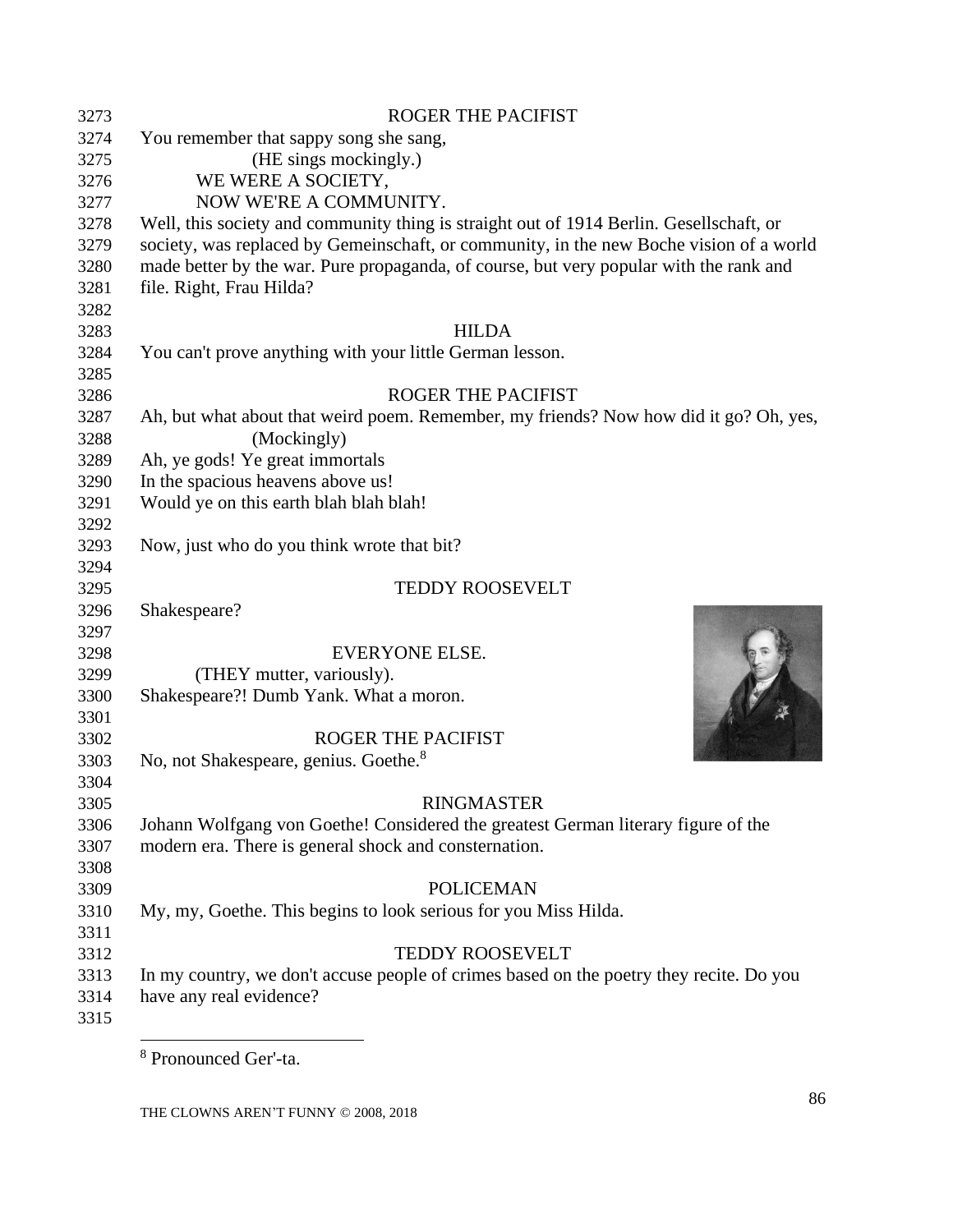| 3316 | <b>LEAH</b>                                                                                    |
|------|------------------------------------------------------------------------------------------------|
| 3317 | (SHE dumps out the contents of HILDA's travel bag.)                                            |
| 3318 | How about her code book, radio set, and the floor plans for the munitions factory?             |
| 3319 |                                                                                                |
| 3320 | TEDDY ROOSEVELT                                                                                |
| 3321 | Hilda!                                                                                         |
| 3322 |                                                                                                |
| 3323 | <b>HILDA</b>                                                                                   |
| 3324 | (SHE throws off her cloak revealing a                                                          |
| 3325 | Wagnerian costume. There are a few bars of                                                     |
| 3326 | Wagner's Flight of the Valkyrie)                                                               |
| 3327 | Brünhilde!                                                                                     |
| 3328 |                                                                                                |
| 3329 | (The POLICEMAN takes off VICTORIA's manacles                                                   |
| 3330 | and puts them on HILDA).                                                                       |
| 3331 |                                                                                                |
| 3332 | <b>VICTORIA</b>                                                                                |
| 3333 | (To LEAH)                                                                                      |
| 3334 | You saved me!                                                                                  |
| 3335 | THE ROGERS                                                                                     |
|      | (ROGER THE SOCIALIST rubs his nose.)                                                           |
| 3336 |                                                                                                |
| 3337 | What about us, Victoria?                                                                       |
| 3338 | <b>VICTORIA</b>                                                                                |
| 3339 |                                                                                                |
| 3340 | As people will say one day, we can just hang out. Maybe I will become attached to one of       |
| 3341 | you. Or at least used to you.                                                                  |
| 3342 |                                                                                                |
| 3343 | <b>LEAH</b>                                                                                    |
| 3344 | Yes, we can all just hang in.                                                                  |
| 3345 |                                                                                                |
| 3346 | <b>VICTORIA</b>                                                                                |
| 3347 | Hang out.                                                                                      |
| 3348 |                                                                                                |
| 3349 | <b>POLICEMAN</b>                                                                               |
| 3350 | Once again, I must spoil this hangout party.                                                   |
| 3351 | (HE pushes ROGER THE SOCIALIST to where HILDA is standing.)                                    |
| 3352 | You're still under arrest.                                                                     |
| 3353 |                                                                                                |
| 3354 | ROGER THE SOCIALIST                                                                            |
| 3355 | What? I didn't do anything.                                                                    |
| 3356 |                                                                                                |
| 3357 | <b>POLICEMAN</b>                                                                               |
| 3358 | You're still a socialist, you discourage the war effort, and you give assistance to the enemy. |
| 3359 | Those are crimes. It's right there in the Defense of the Realm Act.                            |
| 3360 |                                                                                                |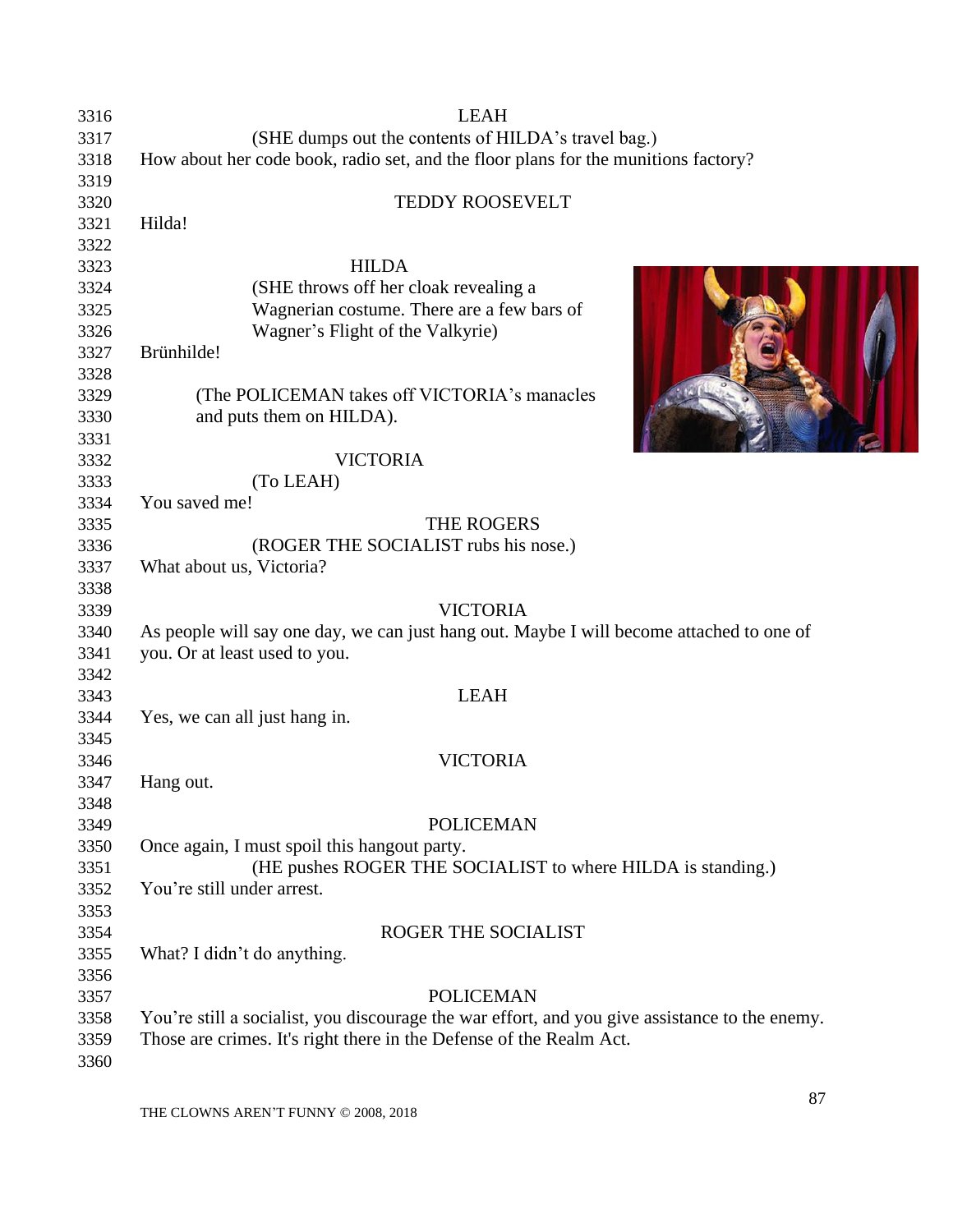| 3361 | <b>COMPANY</b>                                                        |
|------|-----------------------------------------------------------------------|
| 3362 | DORA!                                                                 |
| 3363 |                                                                       |
| 3364 | <b>RINGMASTER</b>                                                     |
| 3365 | (HE spells it out, maybe in the air, maybe on a blackboard, whatever) |
| 3366 | Defense of the Realm Act.                                             |
| 3367 |                                                                       |
| 3368 | (Cue 19 Dora, Reprise)                                                |
| 3369 |                                                                       |
| 3370 | VICTORIA, LEAH, and the ROGERS                                        |
| 3371 | THE WORLD'S A STRANGE NEW PLACE                                       |
| 3372 | <b>OUR OPINIONS ARE A CRIME,</b>                                      |
| 3373 | AND FOR LOVING ANYONE,                                                |
| 3374 | WE HAVEN'T GOT THE TIME.                                              |
| 3375 |                                                                       |
| 3376 | IT'S DORA,                                                            |
| 3377 | I THINK OF NOTHING ELSE BUT DORA.                                     |
| 3378 |                                                                       |
| 3379 | <b>THE ROGERS</b>                                                     |
| 3380 | (THEY sings to VICTORIA.)                                             |
| 3381 | WE LACK THE FREEDOM TO BECOME YOUR NEW ROMANCE,                       |
| 3382 | CHANGE YOUR CIRCUMSTANCES,                                            |
| 3383 | <b>GIVE OURSELVES A CHANCE</b>                                        |
| 3384 | TO ENTERTAIN A FANCY                                                  |
| 3385 | FOR A LOVELY, LOVELY GIRL LIKE YOU.                                   |
| 3386 |                                                                       |
| 3387 | VICTORIA, LEAH, and the ROGERS                                        |
| 3388 | IT'S DORA,                                                            |
| 3389 | I THINK OF NOTHING ELSE BUT DORA,                                     |
| 3390 | I WANT THE FREEDOM TO BECOME YOUR NEW ROMANCE,                        |
| 3391 | CHANGE YOUR CIRCUMSTANCES,                                            |
| 3392 | <b>GIVE MYSELF A CHANCE</b>                                           |
| 3393 | TO ENTERTAIN A FANCY                                                  |
| 3394 | FOR A LOVELY, LOVELY GIRL/BOY LIKE YOU.                               |
| 3395 |                                                                       |
| 3396 | (Button.)                                                             |
| 3397 |                                                                       |
| 3398 | <b>POLICEMAN</b>                                                      |
| 3399 | (To ROGER THE SOCIALIST)                                              |
| 3400 | It's my duty to arrest you under the Defense of the Realm Act.        |
| 3401 |                                                                       |
| 3402 | <b>COMPANY</b>                                                        |
| 3403 | DORA!                                                                 |
| 3404 |                                                                       |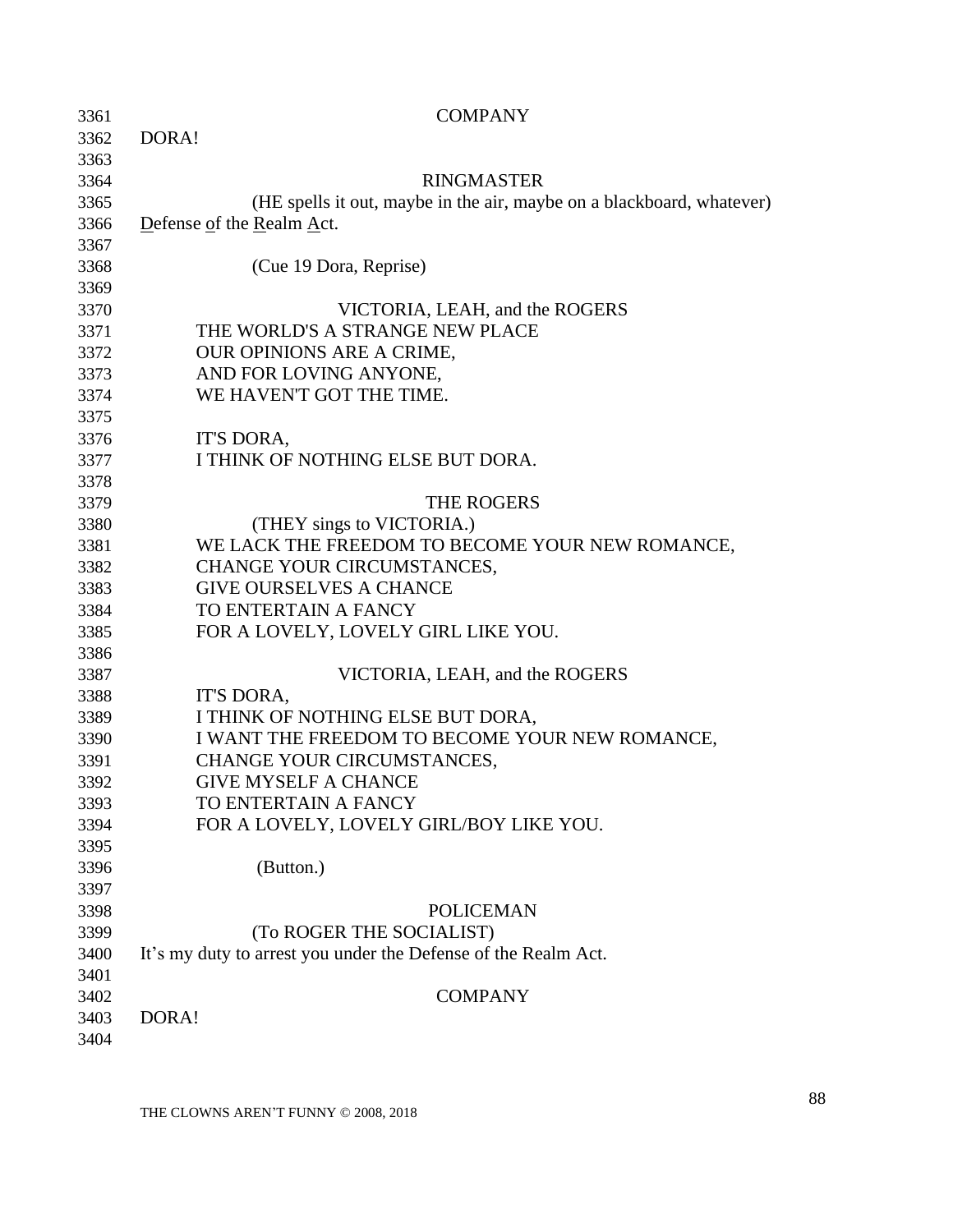| 3405 | <b>POLICEMAN</b>                                                                           |
|------|--------------------------------------------------------------------------------------------|
| 3406 | (HE is annoyed at the interruption.)                                                       |
| 3407 | Quiet! I rather doubt they will send a hearty young fellow like you to prison, though. Not |
| 3408 | with so many empty spots in the trenches.                                                  |
| 3409 |                                                                                            |
| 3410 | <b>LEAH</b>                                                                                |
| 3411 | (SHE goes to ROGER THE SOCIALIST and puts HER arms around HIM.)                            |
| 3412 | May I interrupt, your Honor? This gentleman is my new fiance. We will be married.          |
| 3413 |                                                                                            |
| 3414 | ROGER THE SOCIALIST                                                                        |
| 3415 | (To LEAH)                                                                                  |
| 3416 | Excuse me, do I know you?                                                                  |
| 3417 |                                                                                            |
| 3418 | <b>LEAH</b>                                                                                |
| 3419 | (Privately to ROGER THE SOCIALIST)                                                         |
| 3420 | Do be quiet. I'm trying to save your life.                                                 |
| 3421 | (To the POLICEMAN)                                                                         |
| 3422 | I don't believe it's quite fair that this war will take two fiances from me in such rapid  |
| 3423 | succession. I am certain that the King would disapprove.                                   |
| 3424 |                                                                                            |
| 3425 | <b>VICTORIA</b>                                                                            |
| 3426 | He most certainly would disapprove                                                         |
| 3427 |                                                                                            |
| 3428 | <b>TEDDY ROOSEVELT</b>                                                                     |
| 3429 | Having so recently been disappointed in love, I have to support her position, Constable.   |
| 3430 | What harm would it do to let the lad go free?                                              |
| 3431 |                                                                                            |
| 3432 | <b>POLICEMAN</b>                                                                           |
| 3433 | Very unfortunate, I'm sure, but there is no room in the law for personal considerations.   |
| 3434 |                                                                                            |
| 3435 | <b>LEAH</b>                                                                                |
| 3436 | But my Luke died a hero.                                                                   |
| 3437 |                                                                                            |
| 3438 | <b>LUKE</b>                                                                                |
| 3439 | (Enters, in uniform. HE looks dead; after all he is dead.)                                 |
| 3440 | I died a victim.                                                                           |
| 3441 | (LUKE marches up to the POLICEMAN, in HIS face)                                            |
| 3442 | You will let the boy go.                                                                   |
|      |                                                                                            |
| 3443 | <b>POLICEMAN</b>                                                                           |
| 3444 |                                                                                            |
| 3445 | (HE is trembling.)                                                                         |
| 3446 | There's my duty to be done.                                                                |
| 3447 |                                                                                            |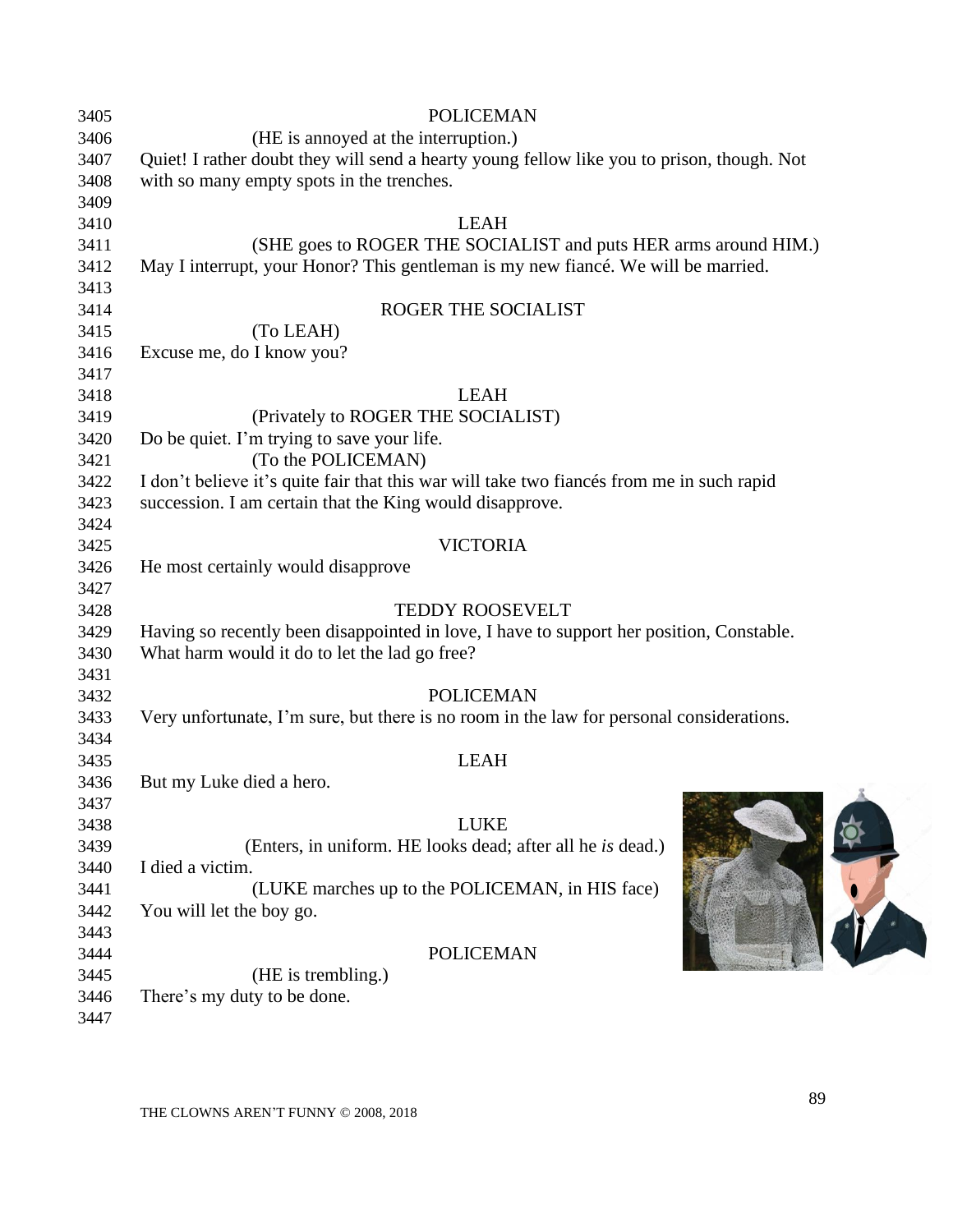| 3448 | <b>LUKE</b>                                                                                |
|------|--------------------------------------------------------------------------------------------|
| 3449 | (Louder, menacing)                                                                         |
| 3450 | You will let the boy go. Now.                                                              |
| 3451 |                                                                                            |
| 3452 | <b>POLICEMAN</b>                                                                           |
| 3453 | I don't like the idea of Socialists in my territory.                                       |
| 3454 | (Still trembling, HE addresses ROGER THE SOCIALIST, with a look over                       |
| 3455 | his shoulder at LUKE)                                                                      |
| 3456 | I will release you under the condition that you leave this precinct at once.               |
| 3457 |                                                                                            |
| 3458 | (THE POLICEMAN and TEDDY ROOSEVELT lead HILDA offstage;                                    |
| 3459 | LUKE gives LEAH a kiss on the forehead in benediction and exits on THE                     |
| 3460 | POLICEMAN's heels.)                                                                        |
| 3461 |                                                                                            |
| 3462 | ROGER THE SOCIALIST                                                                        |
| 3463 | Okay, we have to leave. Where shall we go?                                                 |
| 3464 |                                                                                            |
| 3465 | <b>LEAH</b>                                                                                |
| 3466 | (SHE takes VICTORIA by the hand.)                                                          |
| 3467 | I go nowhere without my sister.                                                            |
| 3468 |                                                                                            |
| 3469 | <b>ROGER THE PACIFIST</b>                                                                  |
| 3470 | We can all go together. Since we're already dressed for it, let's go "hang on" in America! |
| 3471 |                                                                                            |
| 3472 | <b>VICTORIA</b>                                                                            |
| 3473 | Hang out.                                                                                  |
| 3474 |                                                                                            |
| 3475 | ROGER THE SOCIALIST                                                                        |
| 3476 | America!                                                                                   |
| 3477 |                                                                                            |
| 3478 | <b>VICTORIA</b>                                                                            |
| 3479 | America?                                                                                   |
| 3480 |                                                                                            |
| 3481 | <b>ROGER THE SOCIALIST</b>                                                                 |
| 3482 | America! You heard Mr. Roosevelt. President Wilson will never enter the war. America       |
| 3483 | will be the land of peace.                                                                 |
| 3484 |                                                                                            |
| 3485 | <b>VICTORIA</b>                                                                            |
| 3486 | Don't be ridiculous. I can see the future of America very clearly                          |
| 3487 |                                                                                            |
| 3488 | (Cue 20 Land of Peace)                                                                     |
| 3489 | <b>RINGMASTER</b>                                                                          |
| 3490 | (SHE calms VICTORIA.)                                                                      |
| 3491 | Victoria, you change the future by changing the present. Be agents of change in America.   |
| 3492 | Turn your visions into dreams.                                                             |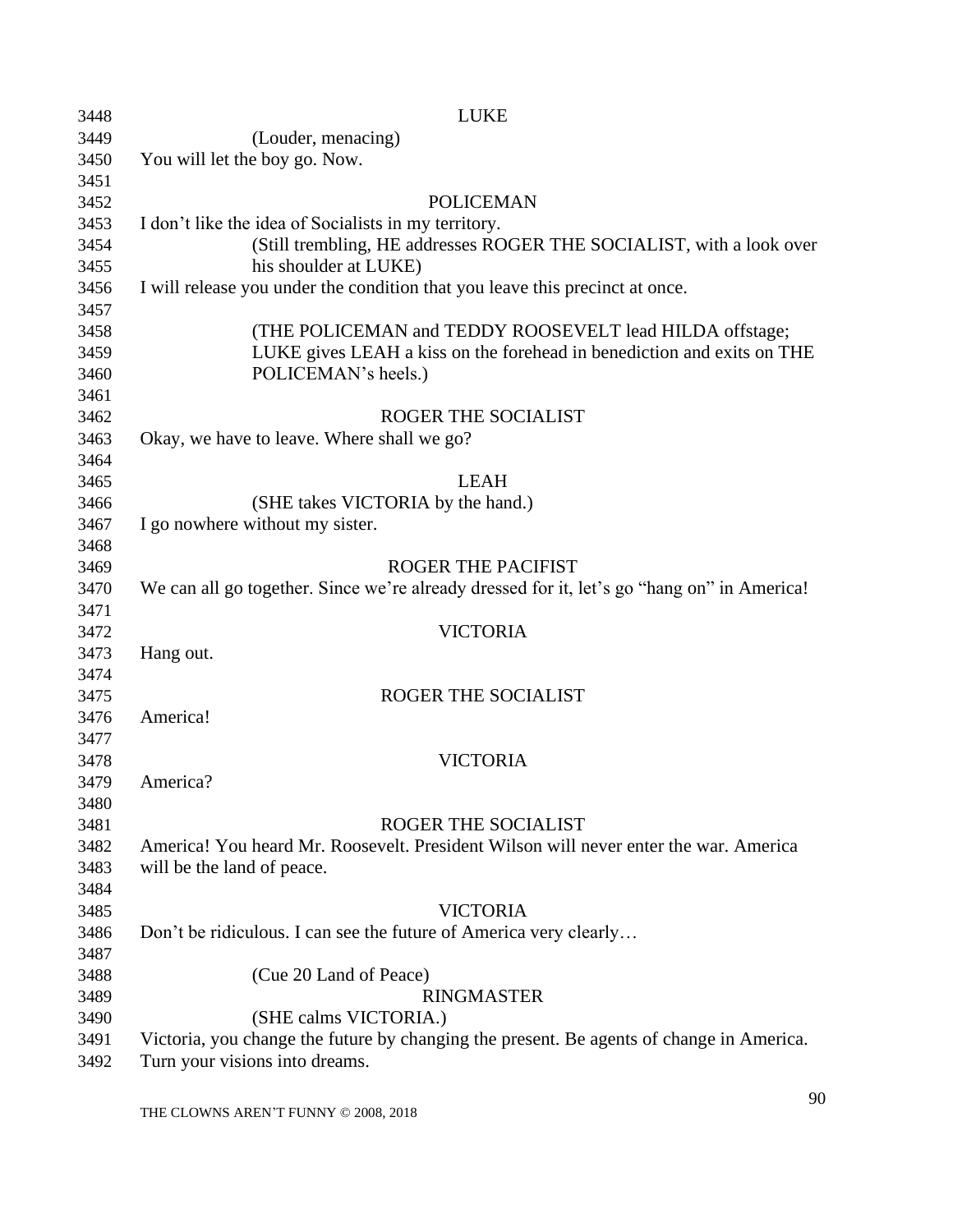| 3493 |                                                                               |
|------|-------------------------------------------------------------------------------|
| 3494 | <b>LEAH</b>                                                                   |
| 3495 | Yes, dreams. We must have our dreams.                                         |
| 3496 | (SHE takes VICTORIA's hand.)                                                  |
| 3497 | Come, my angel of change. To America.                                         |
| 3498 |                                                                               |
| 3499 | (In this finale, all the actors appear. Part names are indicated, but for the |
| 3500 | doubled parts, it is not important which costumes are worn. The               |
| 3501 | RINGMASTER conducts.)                                                         |
| 3502 |                                                                               |
| 3503 | THE ROGERS, VICTORIA, and LEAH                                                |
| 3504 | A PLACE WHERE YOUR                                                            |
| 3505 | TENSIONS ARE RELEASED,                                                        |
| 3506 | A PLACE OF QUIET                                                              |
| 3507 | A LAND OF PEACE.                                                              |
| 3508 |                                                                               |
| 3509 | <b>LEAH</b>                                                                   |
| 3510 | NO MORE THINKING OF THE WAR,                                                  |
| 3511 |                                                                               |
| 3512 | ROGER THE SOCIALIST                                                           |
| 3513 | NO MORE FEARING THE POLICE,                                                   |
| 3514 |                                                                               |
| 3515 | VICTORIA and LEAH                                                             |
| 3516 | LEAD US TO A PLACE FOR LIVING,                                                |
| 3517 | BRING US TO THE LAND OF PEACE.                                                |
| 3518 |                                                                               |
| 3519 | THE ROGERS, LEAH, and VICTORIA                                                |
| 3520 | FOUR PEOPLE HOLDING HANDS,                                                    |
| 3521 | STARTING A NEW LIFE TOGETHER,                                                 |
| 3522 | DREAMING OF A LAND OF PEACE                                                   |
| 3523 | WHERE ALL ALL MEN ARE BROTHERS.                                               |
| 3524 |                                                                               |
| 3525 | LEAH, VICTORIA, HILDA, RINGMASTER                                             |
| 3526 | OR SISTERS.                                                                   |
| 3527 |                                                                               |
| 3528 | THE ROGERS, LEAH, and VICTORIA                                                |
| 3529 | <b>ALL MEN ALL MEN</b>                                                        |
| 3530 | <b>ALL MEN ALL MEN</b>                                                        |
| 3531 | ALL MEN ARE BROTHERS OR SISTERS.                                              |
| 3532 |                                                                               |
| 3533 | (TEDDY ROOSEVELT and HILDA enter.)                                            |
| 3534 |                                                                               |
| 3535 | TEDDY ROOSEVELT and HILDA                                                     |
| 3536 | TWO PEOPLE SAYING NO                                                          |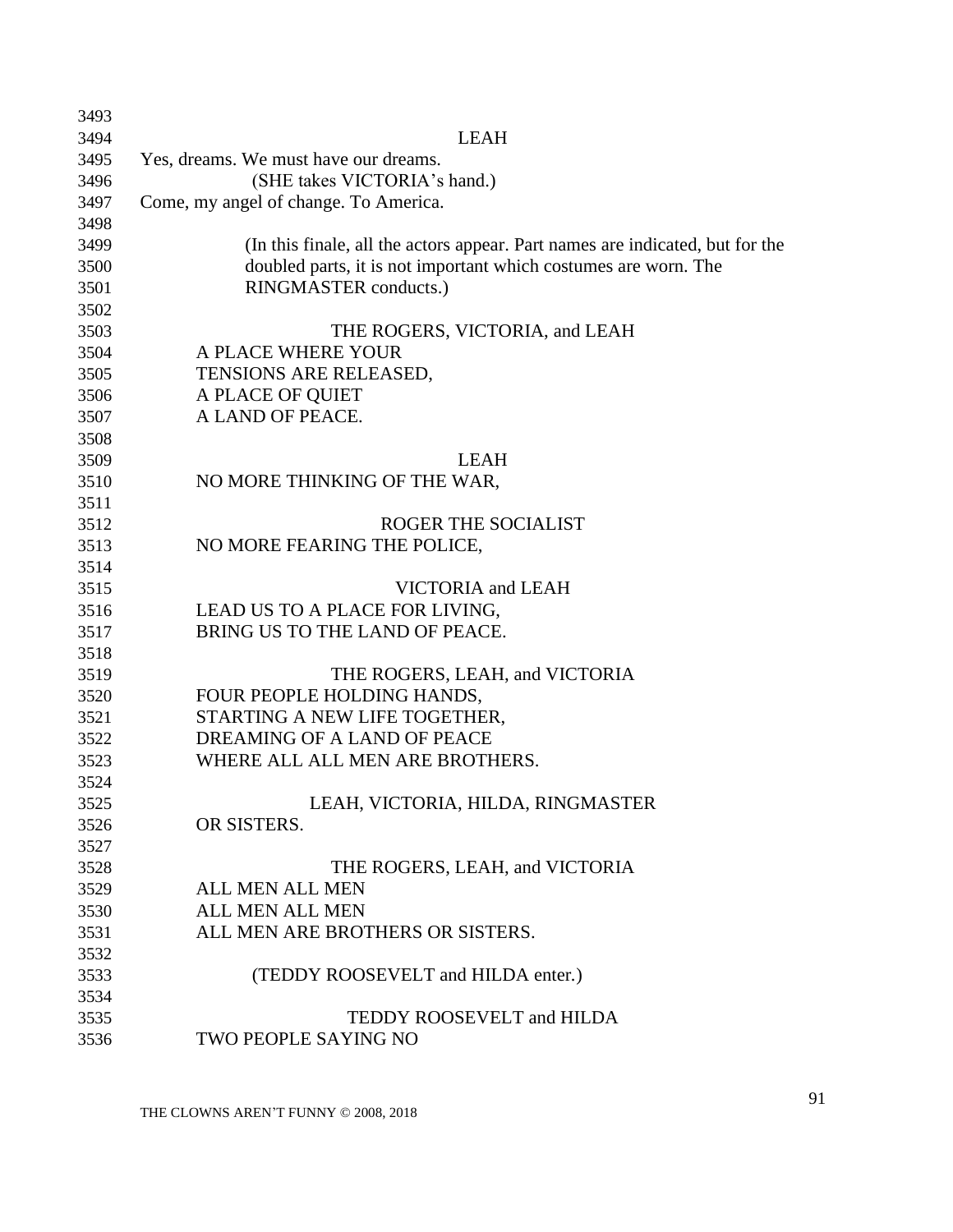| 3538<br><b>HILDA</b><br>TO THE PRESIDENT<br>3539<br>3540<br><b>TEDDY ROOSEVELT</b><br>3541<br>3542<br>AND THE COLLUDER,<br>3543<br>TEDDY ROOSEVELT and HILDA<br>3544<br>DREAMING OF A COUNTRY WHERE<br>3545<br>ALLE MENSCHEN WERDEN BRÜDER.<br>3546 |  |
|-----------------------------------------------------------------------------------------------------------------------------------------------------------------------------------------------------------------------------------------------------|--|
|                                                                                                                                                                                                                                                     |  |
|                                                                                                                                                                                                                                                     |  |
|                                                                                                                                                                                                                                                     |  |
|                                                                                                                                                                                                                                                     |  |
|                                                                                                                                                                                                                                                     |  |
|                                                                                                                                                                                                                                                     |  |
|                                                                                                                                                                                                                                                     |  |
|                                                                                                                                                                                                                                                     |  |
|                                                                                                                                                                                                                                                     |  |
| 3547                                                                                                                                                                                                                                                |  |
| COMPANY (from Beethoven's 9 <sup>th</sup> Symphony)<br>3548                                                                                                                                                                                         |  |
| ALLE MENSCHEN, ALLE MENSCHEN,<br>3549                                                                                                                                                                                                               |  |
| ALLE MENSCHEN, ALLE MENSCHEN.<br>3550                                                                                                                                                                                                               |  |
| 3551                                                                                                                                                                                                                                                |  |
| WE ARE NOT PROUD<br>3552                                                                                                                                                                                                                            |  |
| OF THE RULING CROWD<br>3553                                                                                                                                                                                                                         |  |
| OF PEOPLE ANXIOUS FOR A FIGHT,<br>3554                                                                                                                                                                                                              |  |
| WE NEED TO GO<br>3555                                                                                                                                                                                                                               |  |
| WHERE THE WINDS THAT BLOW<br>3556                                                                                                                                                                                                                   |  |
| CARRY BIRDS NOT BOMBS ON THEIR CAREFREE FLIGHT.<br>3557                                                                                                                                                                                             |  |
| WE NEED TO GO<br>3558                                                                                                                                                                                                                               |  |
| WHERE THE WINDS THAT BLOW<br>3559                                                                                                                                                                                                                   |  |
| CARRY BIRDS NOT BOMBS ON THEIR CAREFREE FLIGHT.<br>3560                                                                                                                                                                                             |  |
| 3561                                                                                                                                                                                                                                                |  |
| 3562<br><b>LEAH</b>                                                                                                                                                                                                                                 |  |
| A PLACE TO HEAL<br>3563                                                                                                                                                                                                                             |  |
| WHEN YOUR FIANCÉ IS HORRIBLY<br>3564                                                                                                                                                                                                                |  |
| (The music stops. SHE speaks softly.)<br>3565                                                                                                                                                                                                       |  |
| Deceased<br>3566                                                                                                                                                                                                                                    |  |
| 3567                                                                                                                                                                                                                                                |  |
| VICTORIA, LEAH, HILDA, RINGMASTER<br>3568                                                                                                                                                                                                           |  |
| <b>SISTERS HAVE NO CHOICE</b><br>3569                                                                                                                                                                                                               |  |
| BUT TO DREAM OF A LAND OF PEACE.<br>3570                                                                                                                                                                                                            |  |
| 3571                                                                                                                                                                                                                                                |  |
| THE COMPANY.<br>3572                                                                                                                                                                                                                                |  |
| (THEY join hands, put arms around one another, or lean together.)<br>3573                                                                                                                                                                           |  |
| A PLACE OF HAPPINESS WHERE<br>3574                                                                                                                                                                                                                  |  |
| 3575<br>YOUR LOVELIEST DREAMS HAVE FLOWN,                                                                                                                                                                                                           |  |
| 3576<br>A PLACE OF LOVE                                                                                                                                                                                                                             |  |
| 3577<br>WITH A SOMEONE FROM PARTS UNKNOWN.                                                                                                                                                                                                          |  |
| 3578                                                                                                                                                                                                                                                |  |
| <b>VICTORIA</b><br>3579                                                                                                                                                                                                                             |  |
| A PLACE OF QUIET<br>3580                                                                                                                                                                                                                            |  |
| 3581                                                                                                                                                                                                                                                |  |